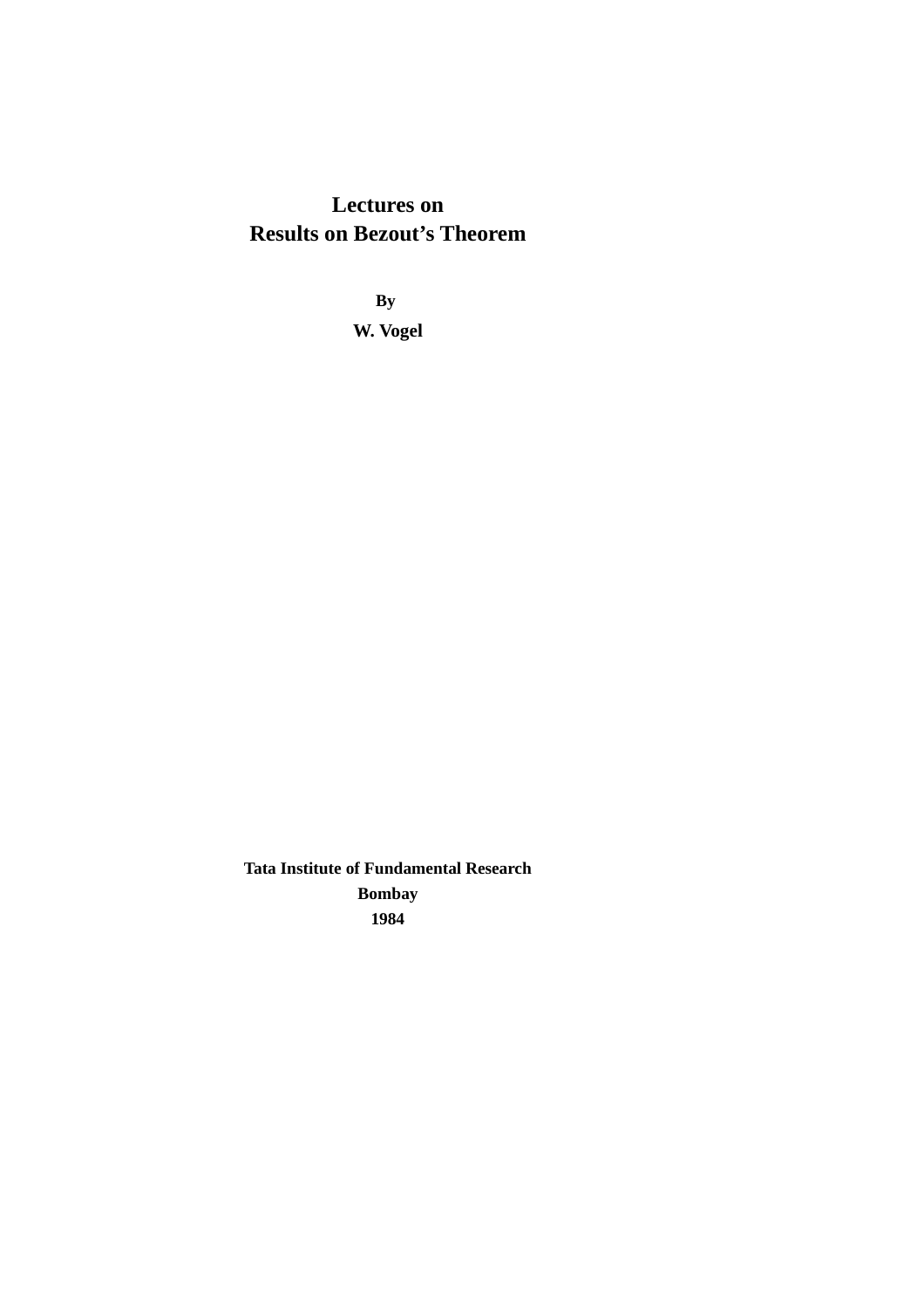### **Lectures on**

### **Results on Bezout's Theorem**

**By W. Vogel**

**Notes by D.P. Patil**

Published for the

**Tata Institute of Fundamental Research Springer-Verlag** Berlin Heidelberg New York Tokyo **1984**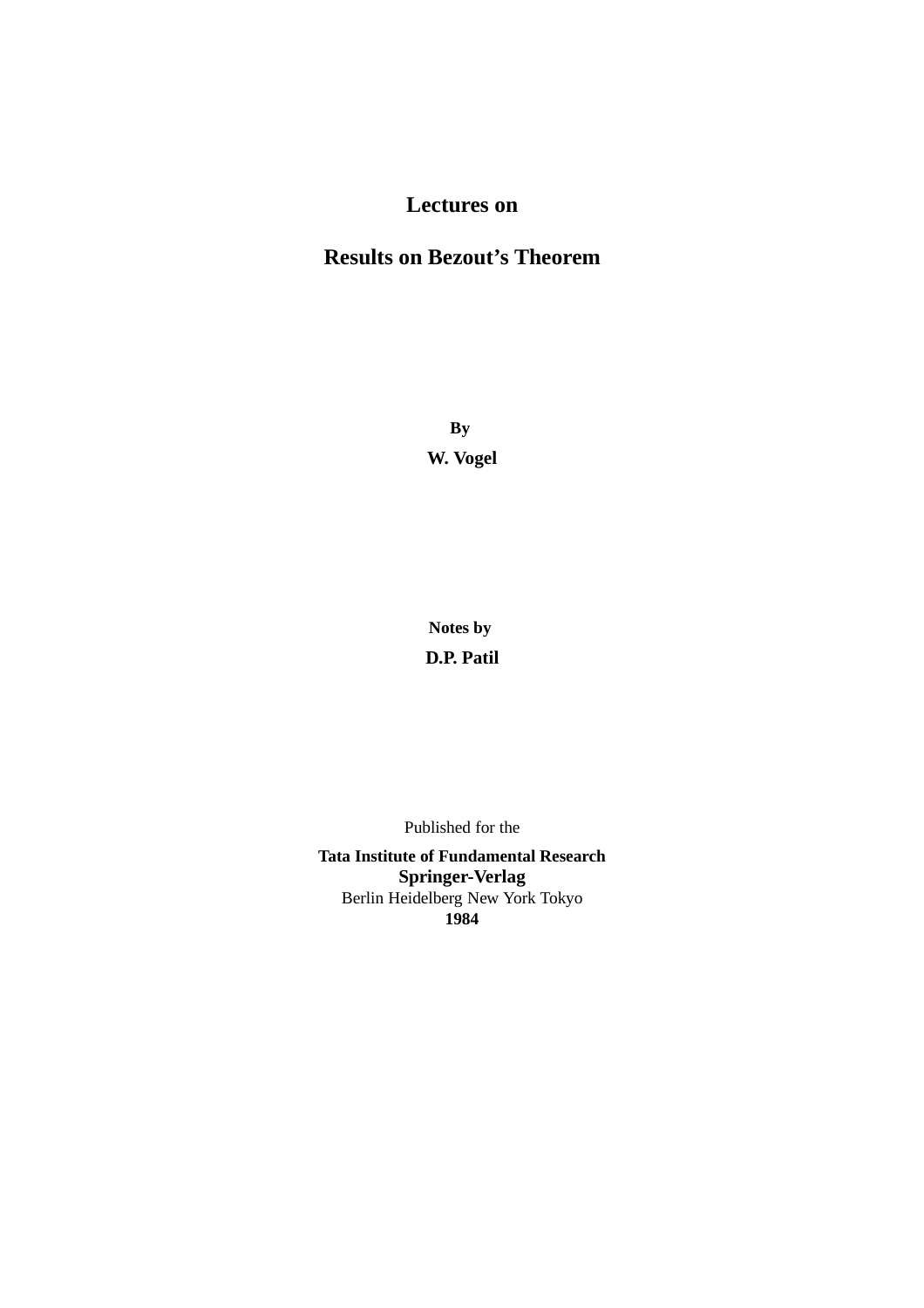### **Author**

**W. Vogel** Martin-Luther Universität Sektion Mathematik DDR-401 Halle Universitäts-platz 6 German Democratic Republic

### ©**Tata Institute of Fundamental Research. 1984**

ISBN 3-540-12679-1 Springer-Verlag, Berlin. Heidelberg. New York. Tokyo ISBN 0-387-12679-1 Springer-Verlag, New York. Heidelberg. Berlin. Tokyo

No part of this book may be reproduced in any form by print. microfilm or any other means without written permission from the Tata Institute of Fundamental Research, Colaba, Bombay 400 005

### Printed by

**M.N. Joshi at The Book Centre Limited, Sion East, Bombay 400 022**

Published by

**H. Goetze,** Springer-Verlag, Heidelberg, West Germany

**Printed in India**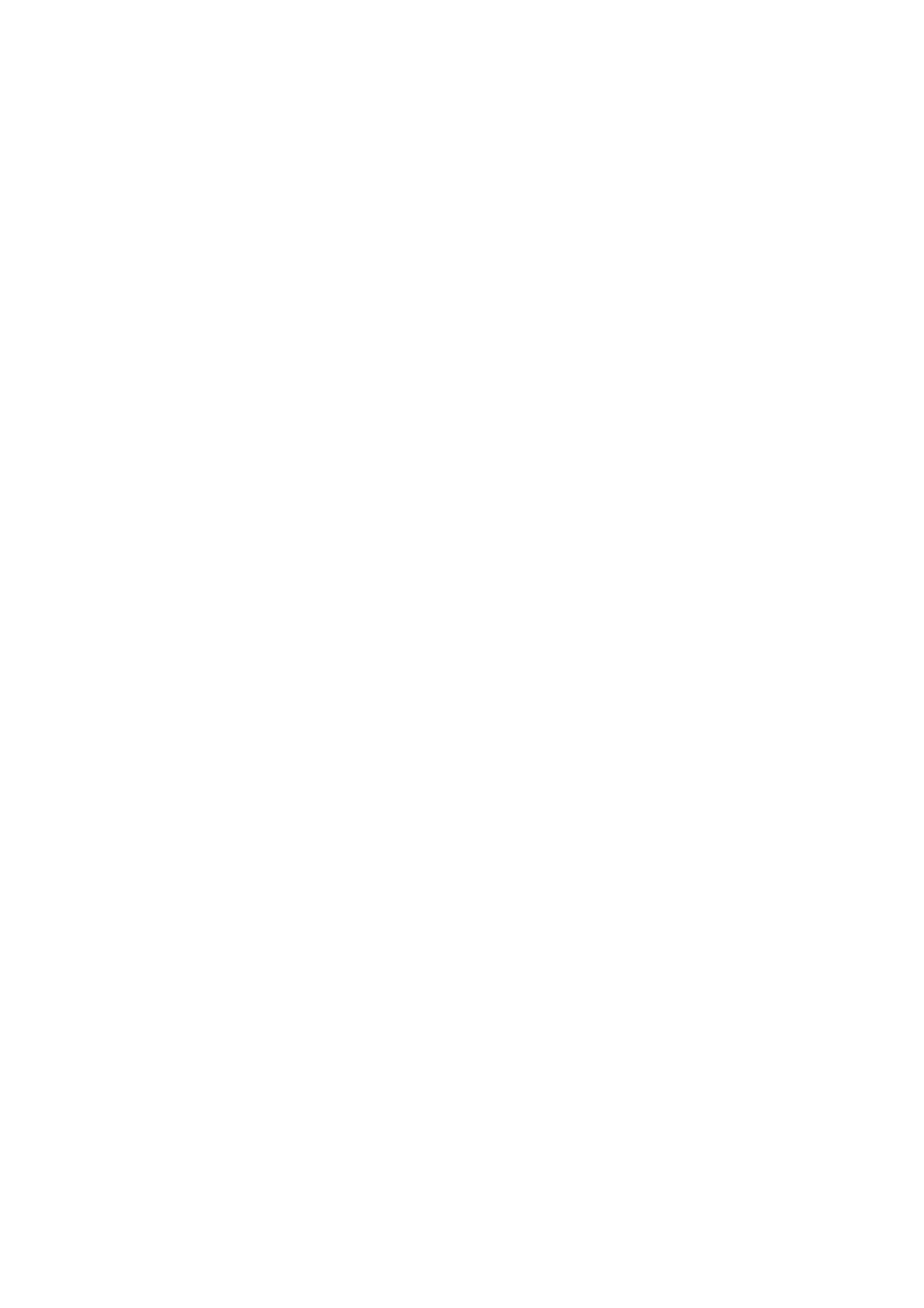## **Introduction**

These notes are based on a series of lectures given at the Tata Institute in November and December, 1982. The lectures are centered about my joint work with Jürgen Stückrad [85] on an algebraic approach to the intersection theory. More-over, chapter *II* and *III* also contain new results.

Today, we have the remarkable theory of W.Fulton and R. Macperson on defining algebraic intersections:

Suppose *V* and *W* are subvarieties of dimension  $\nu$  and  $\omega$  of a nonsingular algebraic variety *X* of dimension *n*. Then the equivalence class *V* · *W* of algebraic  $v + w - n$  cycles which represents the algebraic intersection of *V* and *W* is defined up to rational equivalence in *X*. This intersection theory produces subvarieties  $Y_i$  of  $V \cap W$ , cycle classes  $\alpha_i$  on  $Y_i$ , positive integers  $m_i$ , with  $\sum m_i \alpha_i$  representing  $V \cdot W$ , and deg  $\alpha_i \ge \deg Y_i$ even in the case dim( $V \cap W$ )  $\neq v + w - n$ .

Our object here is to give an algebraic approach to the intersection theory by studying a formula for deg(*V*). deg(*W*) in terms of algebraic data, if *V* and *W* are Gubvarieties of  $X = \mathbb{P}_K^n$ .

The basis of our formula is a method for expressing the intersection multiplicity of two properly intersecting varieties as the length of a certain primary ideal associated to them in a canonical way. Using the geometry of the join construction in  $\mathbb{P}^{2n+1}$  over a field extension of *K*, we may apply this method even if dim( $V \cap W$ ) > dim  $V + \dim W - n$ . More precisely, we will prove the following statement in Chapter II:

Let *X*, *Y* be pure dimensional projective subvarieties of  $\mathbb{P}_{K}^{n}$ . There is a collection  $\{C_i\}$  of subvarieties of  $X \cap Y$  (one of which may be  $\phi$ ),

v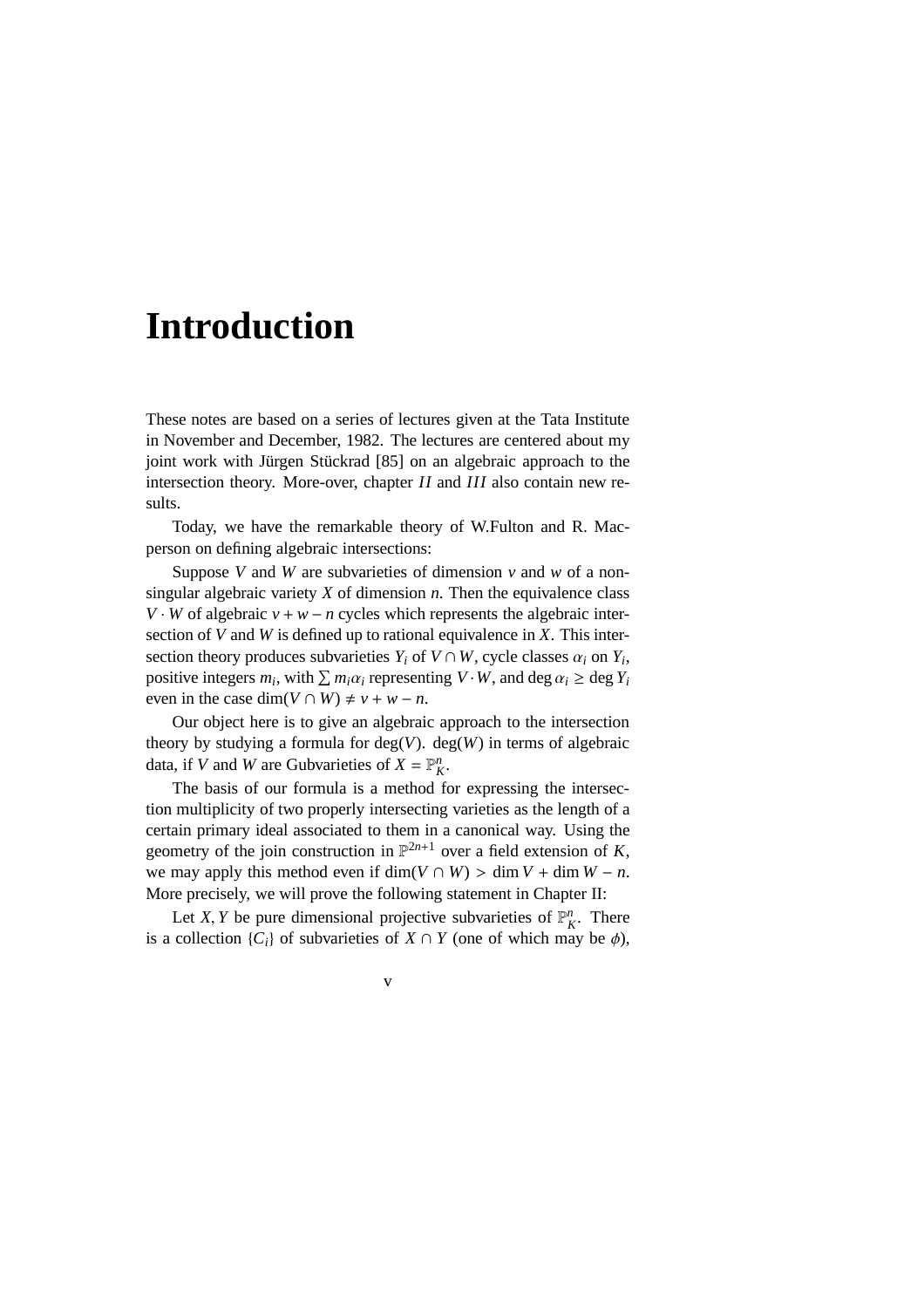including all irreducible components of  $X \cap Y$ , and intersection numbers, say  $j(X, Y; C_i) \geq 1$ , of *X* and *Y* along  $C_i$  given by the length of primary ideals, such that

$$
\deg(X) \cdot \deg(Y) = \sum_{C_i} j(X, Y; C_i) \cdot \deg(C_i),
$$

where we put  $deg(\phi) = 1$ .

The key is that our approach does provide an explicit description of the subvarieties  $C_i \subset \mathbb{P}^n$  counted with multiplicities  $j(X, Y; C_i)$ , which are canonically determined over a field extension of *K*.

In case dim( $X \cap Y$ ) = dim  $X$ +dim  $Y$ −*n*, then our collection { $C_i$ } only consists of the irreducible components *C* of  $X \cap Y$  and the multiplicities  $j(X, Y; C)$  coincide with Weil's intersection numbers; that is, our statement also provides the classical theorem of Bezout. Furthermore, by combining our approach with the properties of reduced system of parameters, we open the way to a deeper study of Serre's observations on "multiplicity" and "length" (see: J.-P.Serre [72], p.V-20).

In 1982, W. Fulton asked me how imbedded components contribute to intersection theory. Using our approach, we are able to study some pathologies in chapter III. (One construction is due to R. Achilles). Of course, it would be very interesting to say something about how imbedded components contribute to intersection multiplicities. Also, it appears hard to give reasonably sharp estimates on the error term between deg (*X*). deg(*Y*) and  $\sum j(X, Y; C_j)$ . deg(*C<sub>j</sub>*) or even  $\sum$  deg(*C<sub>j</sub>*) where *C<sub>j</sub>* runs through all irreducible components of  $X \cap Y$ . Therefore, we will discuss some examples, applications and problems in chapter III.

I wish to express my gratitude to the Tata Institute of Fundamental Research of Bombay, in particular to Balwant Singh, for the kind invitation to visit the School of Mathematics. Dilip P. Patil has written these notes and it is a pleasure for me to thank him for his efficiency, his remarks and for the time- consuming and relatively thankless task of writing up these lecture notes. I am also grateful for the many insightful comments and suggestions made by persons attending the lectures, including R.C. Cowsik, N. Mohan Kumar, M.P. Murthy, Dilip P. Patil, Balwant singh, Uwe Storch and J.-L. Verdier. The typists of the School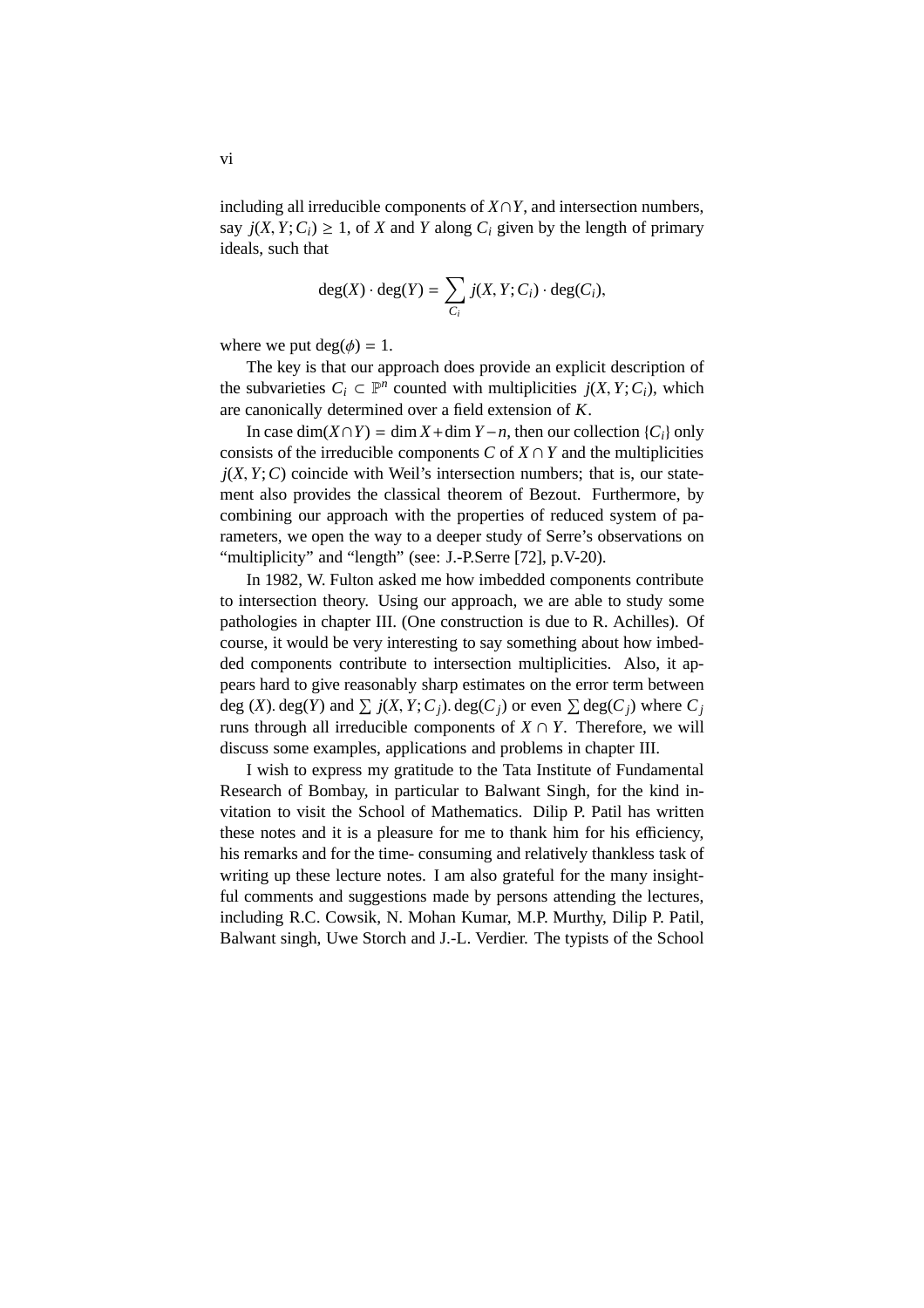of Mathematics have typed these manuscripts with care and I thank them very much.

Finally I am deeply grateful to R.Sridharan for showing me collected poems and plays of Rabindranath Tagore.

Let me finish with an example from "Stray birds":

The bird wishes it were a cloud.

The cloud wishes it were a bird.

However, all errors which now appear are due to myself.

Wolfgang Vogel

### **NOTATION**

The following notation will be used in the sequel.

We denote the set of natural numbers (respectively, non-negative integers, integers, rational numbers) by  $\mathbb{N}(resp. \mathbb{Z}^+, \mathbb{Z}, Q.$  For  $n \in \mathbb{N}$ , we write " $n \gg 1$ " for "all sufficiently large integers  $n''$ . By a ring, we shall always mean a commutative ring with identity. All ring homomorphisms considered are supposed to be unitary and, in particular, all modules considered are unitary. If *A* is a ring, Spec (*A*) denotes the set of all prime ideals of *A*. For any ideal  $I \subset A$  and any A-module *M*, if *N* ⊂ *M* is an A-submodule then  $(N : I) := {m \in M | I \cdot m \subset N}$ .

For any field *K*,  $\bar{K}$  denotes the algebraic closure of *K* and  $\mathbb{P}_K^n$  denotes the projective n-space over *K*.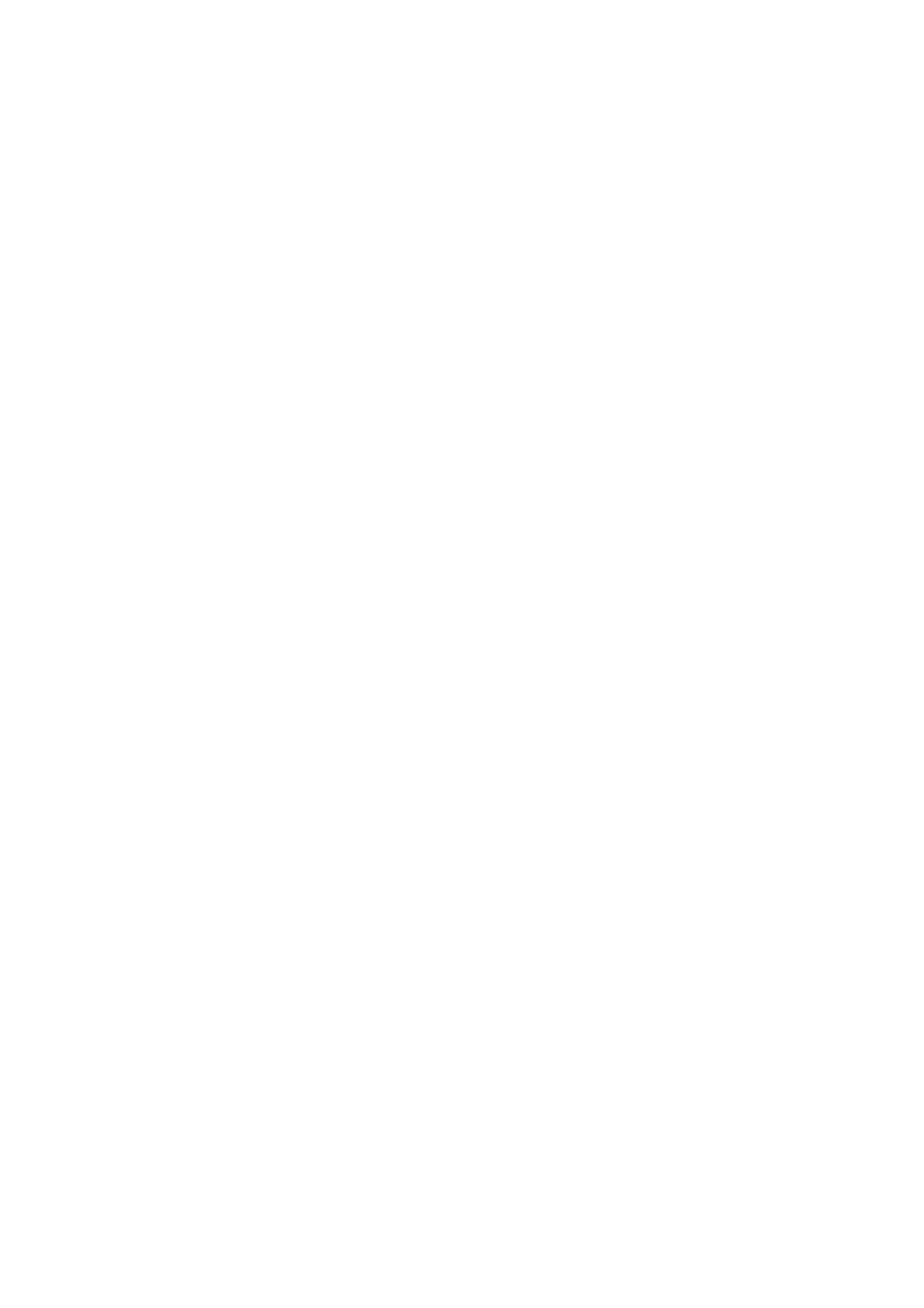# **Contents**

| <b>Historical Introduction</b><br>0 |                         |                                                                    | 1  |
|-------------------------------------|-------------------------|--------------------------------------------------------------------|----|
|                                     | $\mathsf{A}$ .          | The Classical Case $\ldots \ldots \ldots \ldots \ldots \ldots$     | 1  |
|                                     | $\mathbf{B}$ .          | The Non-classical Case $\ldots \ldots \ldots \ldots \ldots \ldots$ | 10 |
| $\mathbf{1}$                        |                         | <b>Preliminary Results</b>                                         | 13 |
|                                     | $\mathsf{A}$ .          | Preliminary Definitions and Remarks                                | 13 |
|                                     | <sub>R</sub>            | The General Multiplicity Symbol                                    | 16 |
|                                     | $C_{\cdot}$             | The HILBERT Function and the Degree                                | 32 |
|                                     | D.                      | Miscellaneous Results                                              | 40 |
| 2                                   | <b>The Main Theorem</b> |                                                                    | 47 |
|                                     | $\mathsf{A}$ .          | The Statement of the Main Theorem                                  | 47 |
|                                     | <b>B.</b>               | The Join-procedure $\ldots \ldots \ldots \ldots \ldots \ldots$     | 48 |
|                                     | $C_{\cdot}$             |                                                                    | 53 |
|                                     | D.                      | Step II of the Proof $\dots \dots \dots \dots \dots \dots \dots$   | 56 |
|                                     | E.                      |                                                                    | 62 |
|                                     | F.                      |                                                                    | 66 |
| 3                                   |                         | <b>Examples, Applications and Problems</b>                         | 69 |
|                                     | Α.                      |                                                                    | 69 |
|                                     | <b>B.</b>               | Applications of the Main Theorem                                   | 83 |
|                                     | $\mathcal{C}$ .         |                                                                    | 90 |

ix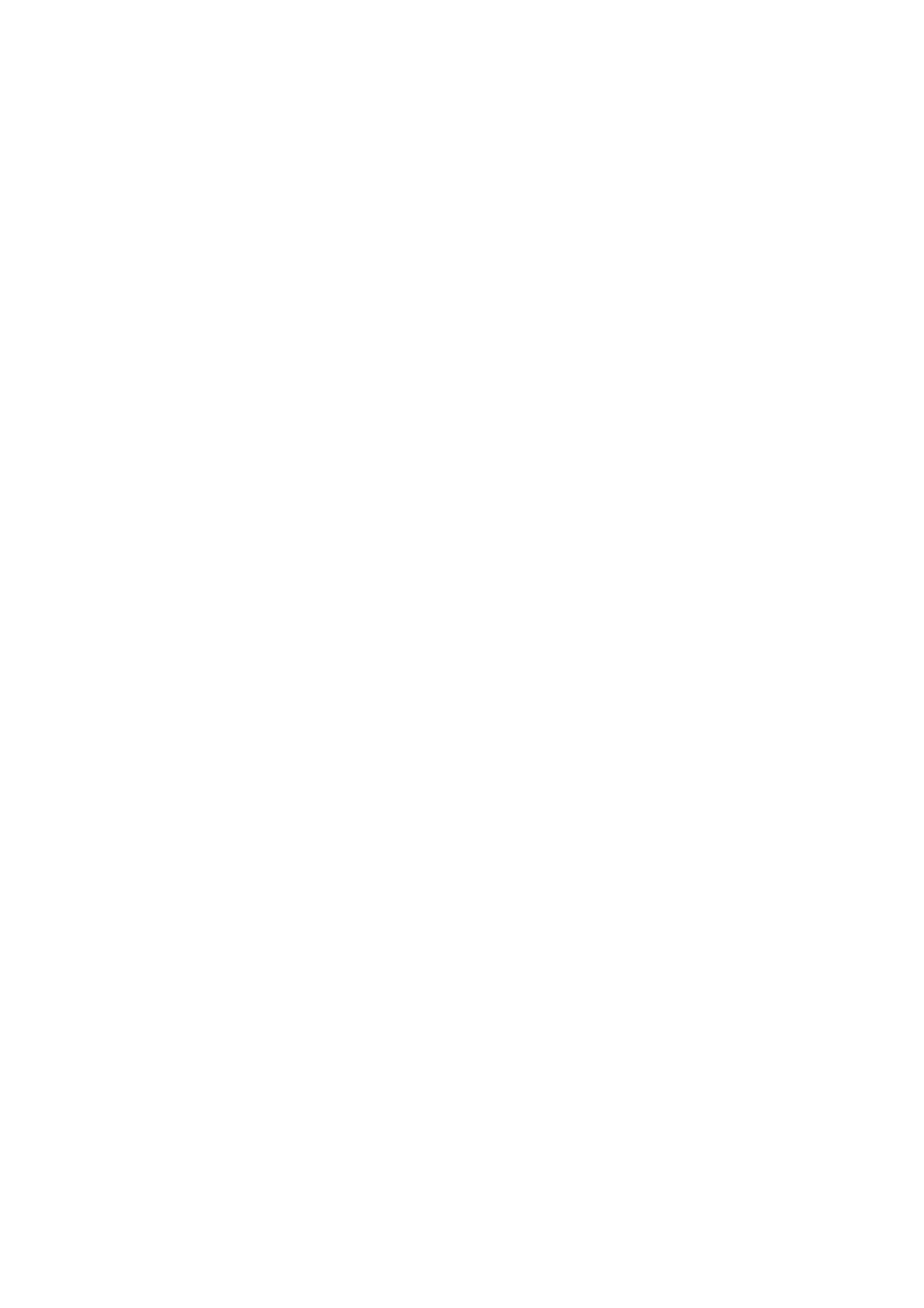## <span id="page-10-0"></span>**Chapter 0**

## **Historical Introduction**

### <span id="page-10-1"></span>**A. The Classical Case**

The simplest case of Bezout's theorem over an algebraically closed field **1** is the following very simple theorem.

### **(0.1) Fundamental Principle**

The number of roots of a polynomial  $f(x)$  in one variable, counted with their multiplicities, equals the degree of  $f(x)$ .

This so-called fundamental theorem of algebra was conjectured by Girard (from the Netherlands) in 1629. In 1799, C.F. Gauss provided the first proof of this statement. M.Kneser [\[40\]](#page-107-0) produced a very simple proof of this fundamental principle in 1981. This proof also yields a constructive aspect of the fundamental theorem of algebra.

The definition of this multiplicity is well-known and clear. Nowadays, the problem of determining the multiplicity of polynomial root by machine computation is also considered (see e.g. [\[101\]](#page-112-0)).

The second simple case to consider is that of plane curves. The problem of intersection of two algebraic plane curves is already tackled by Newton; he and Leibnitz had a clear idea of 'elimination' process expressing the fact that two algebraic equations in one variable have a common root, and using such a process, Newton observed in [\[53\]](#page-108-0) that **2**

1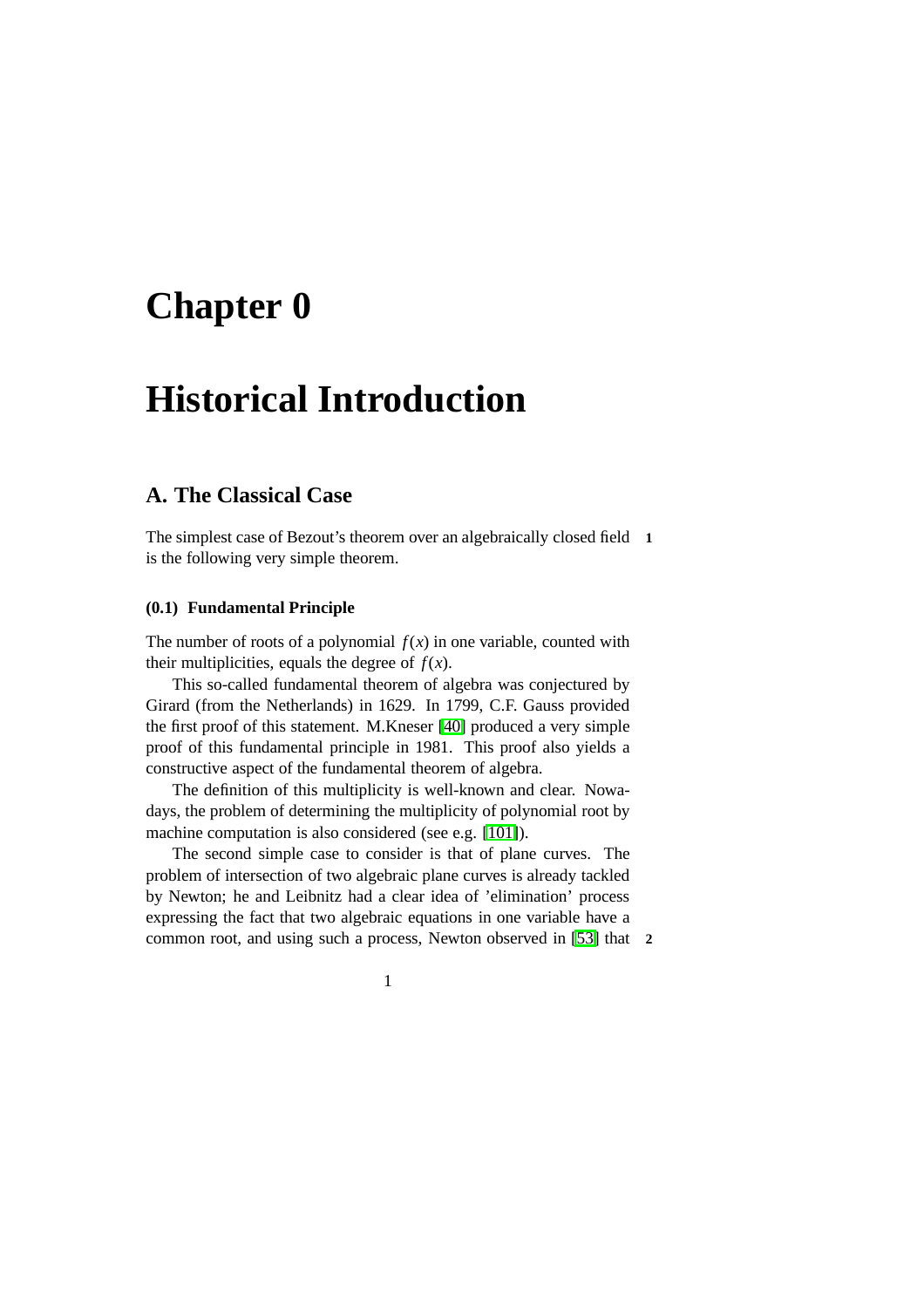the abscissas (for instance) of the intersection points of two curves of respective degrees  $m, n$  are given by an equation of degree  $\leq m.n$ . This result was gradually improved during the 18*th* century, until Bezout, using a refined elimination process, was able to prove that, in general, the equation giving the intersections had exactly the degree *m*. *n*; however, no general attempt was made during that period to attach an integer measuring the 'multiplicity' of the intersection to each intersection point in such a way that the sum of multiplicities should always be *m*.*n* (see also [\[14\]](#page-105-0)). Therefore the classical theorem of Bezout states that two plane curves of degree *m* and *n*, intersect in atmost *m*.*n* different points, unless they have infinitely many points in common. In this form, however, the theorem was also stated by Maclaurin in his 'Geometrica Organica', published in 1720 (see [48, p. 67/68]); nevertheless the first correct proof was given by Bezout. An interesting fact, usually not mentioned in the literature, is that: In 1764, Bezout not only proved the above mentioned theorem, but also the following n-dimensional version:

### **(0.2)**

Let *X* be an algebraic projective sub-variety of a projective *n*-space. If *X* is a complete intersection of dimension zero the degree of *X* is equal to the product of the degrees of the polynomials defining *X*.

**3** The proof can be found in the paper [\[4\]](#page-104-0), [\[5\]](#page-104-1) and [\[6\]](#page-104-2). In his book "on algebraic equations", published in 1770, [\[7\]](#page-104-3), a statement of this theorem can be found already in the foreword. We quote from page *XII*:

'Le degré de  $\ell'$  équation finale résultante d'unnombre quelcoque d'équations complétes renfermant un pareil nombre d'inconnues, and de degrés quelconques, est égal au produit des exposants des degrés de ces équations. Théoréme dont *la* verité n'etait connue et démontrée que pout deux équations seulement.'

The theorem appears again on page 32 as theorem 47. The special cases  $n = 2, 3$  are interpreted geometrically on page 33 in section  $3^0$  and it is mentioned there, that these results are already known from Geometry. (For these historical remarks, see also ([\[61\]](#page-109-0)).

Let us look at projective plane curves *C* defined by the equation  $F(X_0, X_1, X_2) = 0$  and *D* defined by the equation  $G(X_0, X_1, X_2) = 0$  of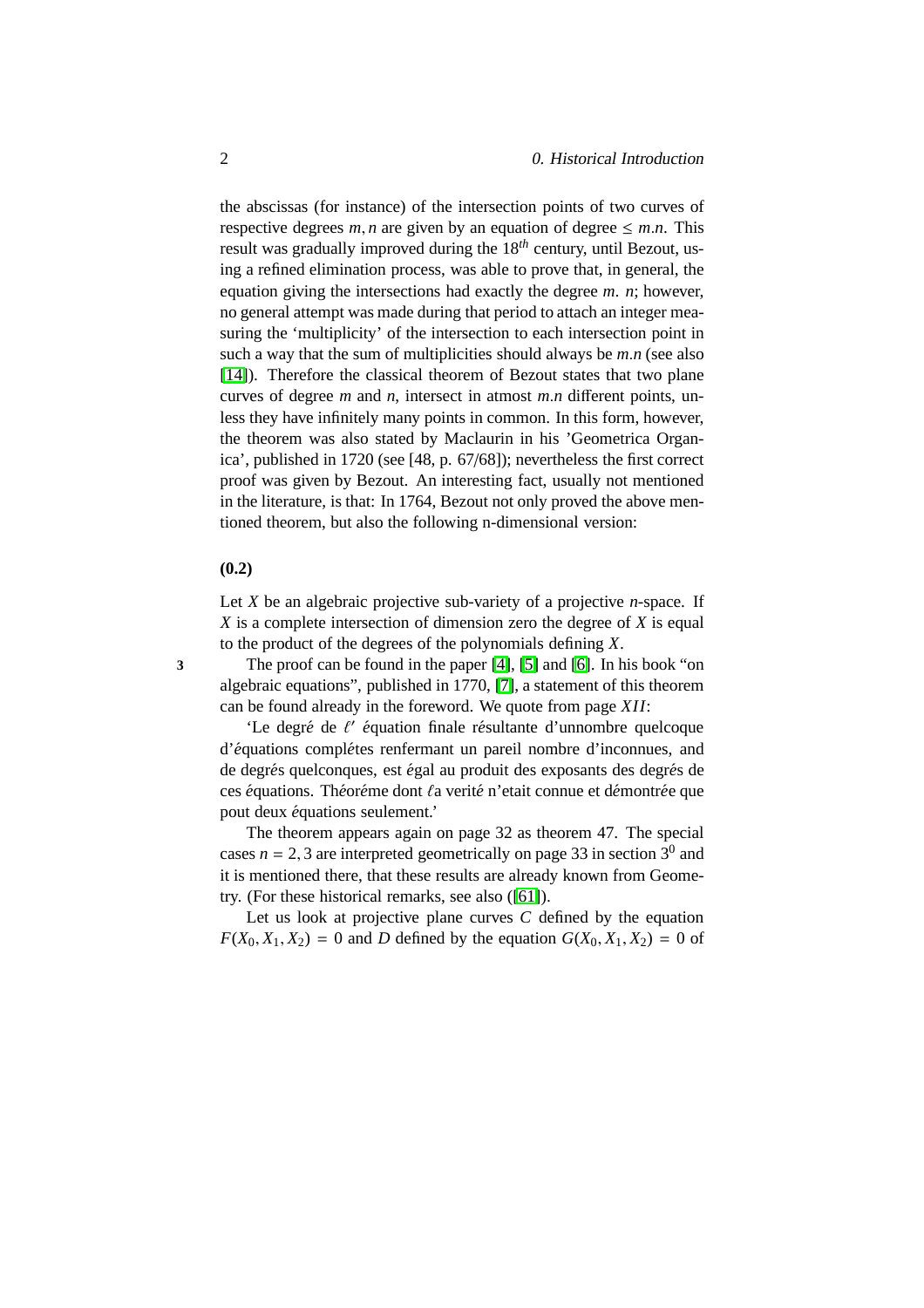degree *n* and *m*, respectively, without common components. Then we get

### **(0.3) BEZOUT'S Theorem.**

 $m.n = \sum$ *P i*(*C*, *D*; *P*) where the sum is over all common points *P* of *C* and *D* and where the positive integer  $i(C, D; P)$  is the intersection multiplicity of  $C$  and  $D$  at  $P$ .

We wish to show that this multiplicity is defined, for instance, in terms of a resultant:

Given *P*, we may choose our coordinates so that at *P* we have  $X_2 = 1$ and  $X_O = X_1 = 0$ . By the Preparation Theorem of Weierstrass [\[102\]](#page-112-1) (after a suitable change of coordinates ) we can write

and  
\n
$$
F(X_0, X_1, 1) = f'(X_0, X_1) \cdot \bar{f}(X_0, X_1)
$$
\n
$$
G(X_0, X_1, 1) = g'(X_0, X_1) \cdot \bar{g}(X_0, X_1)
$$

where  $f'(X_0, X_1)$  and  $g'(X_0, X_1)$  are power series in  $X_0$  and  $X_1$  such that  $f'(0, 0) \neq 0 \neq g'(0, 0)$  and where

and  
\n
$$
\bar{f}(X_0, X_1) = X_1^e + V_1(X_0)X_1^{e-1} + \dots + V_e(X_0)
$$
\n
$$
\bar{g}(X_0, X_1) = X_1^e + W_1(X_0)X_1^{e-1} + \dots + W_e(X_0)
$$

where  $V_i(X_0)$  and  $W_j(X_0)$  are power series with  $V_i(0) = W_j(0) = 0$ . Following Sylvester [\[86\]](#page-111-0), we define the  $X_1$  resultant of  $\bar{f}$  and  $\bar{g}$ , denoted by  $Res_{X_1}(\bar{f}, \bar{g})$ , to the  $(e + \ell) \times (e + \ell)$  determinant

$$
\begin{vmatrix}\n1 & V_1 \cdots V_e \\
1V_1 \cdots V_e \\
\vdots \\
1 & W_1 \cdots W_\ell \\
1W_1 \cdots W_\ell \\
\vdots \\
1W_1 \cdots W_\ell\n\end{vmatrix}
$$
\n
$$
\begin{vmatrix}\n1V_1 \cdots V_e \\
1W_1 \cdots W_\ell \\
\vdots \\
1W_1 \cdots W_\ell\n\end{vmatrix}
$$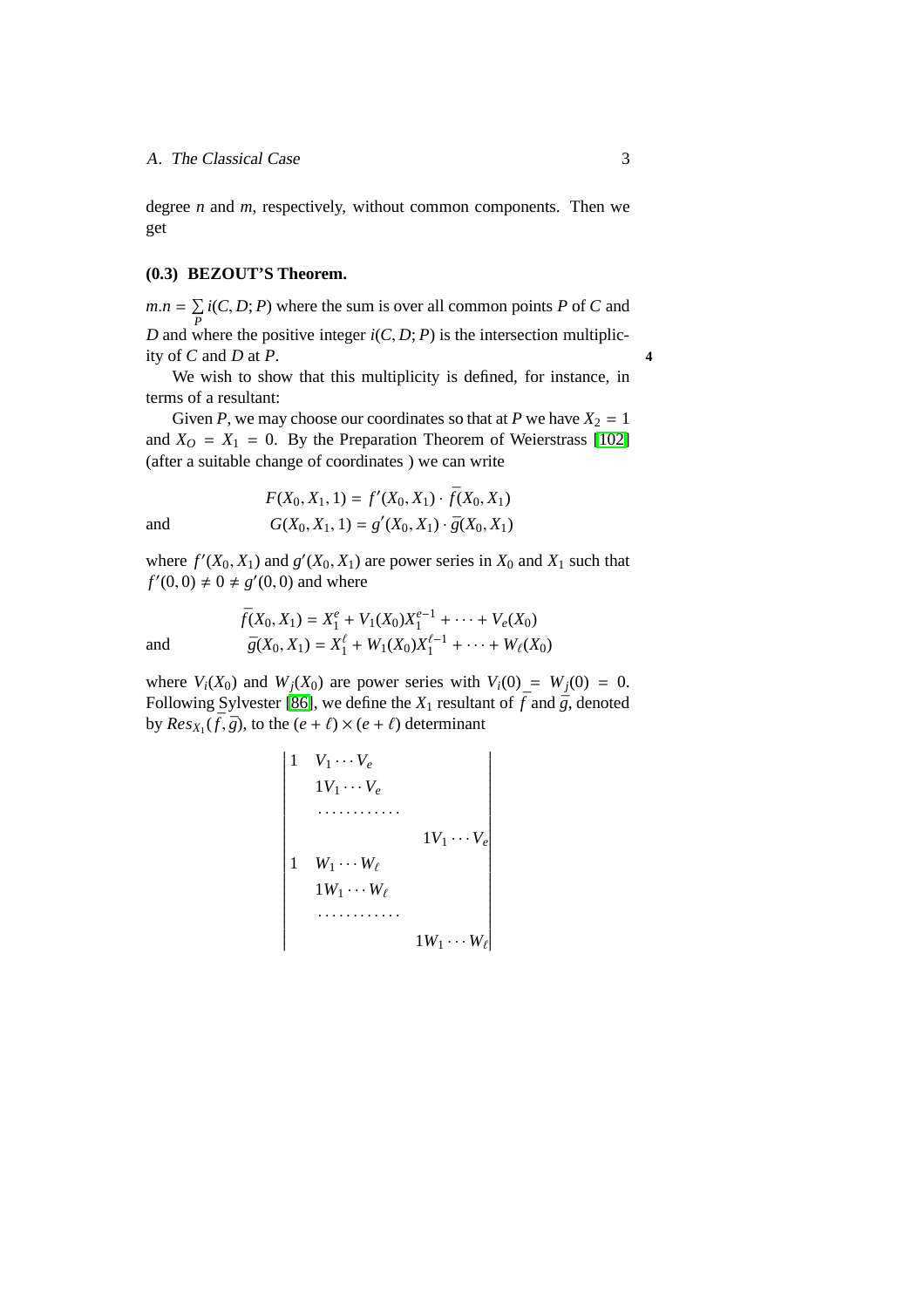with zero in all blank spaces. **5** 

The application of the Preparation Theorem of Weirstrass, enables us to get, from the Resultant Theorem (see e.g. [\[92\]](#page-111-1)), that  $Res_X(\bar{f}, \bar{g}) =$ 0. Now  $Res_{X_1}(\bar{f}, \bar{g})$  is a power series in  $X_0$  and we define

$$
i(C, D; P) = X_0 - \text{order of Res}_{X_1}(\bar{f}, \bar{g}).
$$

It is also possible to define the above multiplicity by using the theory of infinitely near singularities (see, for instance, [\[1\]](#page-104-4), ch. *VI*).

However, Poncelet, as a consequence of his general vaque 'Principle of continuity' given in 1822, had already proposed to defined the intersection multiplicity at one point of two subvarieties *U*, *V* of complementary dimensions (see definition below) by having *V* (for instance) vary continuously in such a way that for some position V' of V all the intersection points with *U* should be simple, and counting the number of these points which collapses to the given point when *V* ′ tended to *V*, in such a way the total number of intersections (counted with multiplicities) would remain constant *('principle of conservation of number')*; and it is thus that Poncelet proved Bezout's Theorem, by observing that a curve *C* in a plane belongs to the continuous family of all curves of the same degree *m*, and that in that family there exist curves which degener-**6** ate into a system of straight lines, each meeting a fixed curve Γ of degree *n* in *n* distinct points. Many mathematicians in the 19th century had extensively used such arguments, and in 1912, Severi had convincingly argued for their essential correctness, see [\[73\]](#page-110-0).

In view of our exposition below, we wish to mention that the starting point of *C*. Chevalley's considerations [\[11\]](#page-105-1), [\[12\]](#page-105-2) has been the observation that the intersection multiplicity at the origin 0 of two affine curves  $f(X, Y) = 0$ ,  $g(X, Y) = 0$ , may be defined to be the degree of the field extension  $K((X, Y)) | K((f, g))$ , where  $K((x, y))$  is the field of quotients of the ring of power series in *X*, *Y* with coefficients in the base field *K*, and where  $K((f, g))$  is the field of quotients of the ring of those power series in *X*, *Y* which can be expressed as power series in *f* and *g*. From there *C*. Chevalley was led to the definition of multiplicity of a local ring with respect to a system of parameters, and then to the general notion of intersection multiplicity.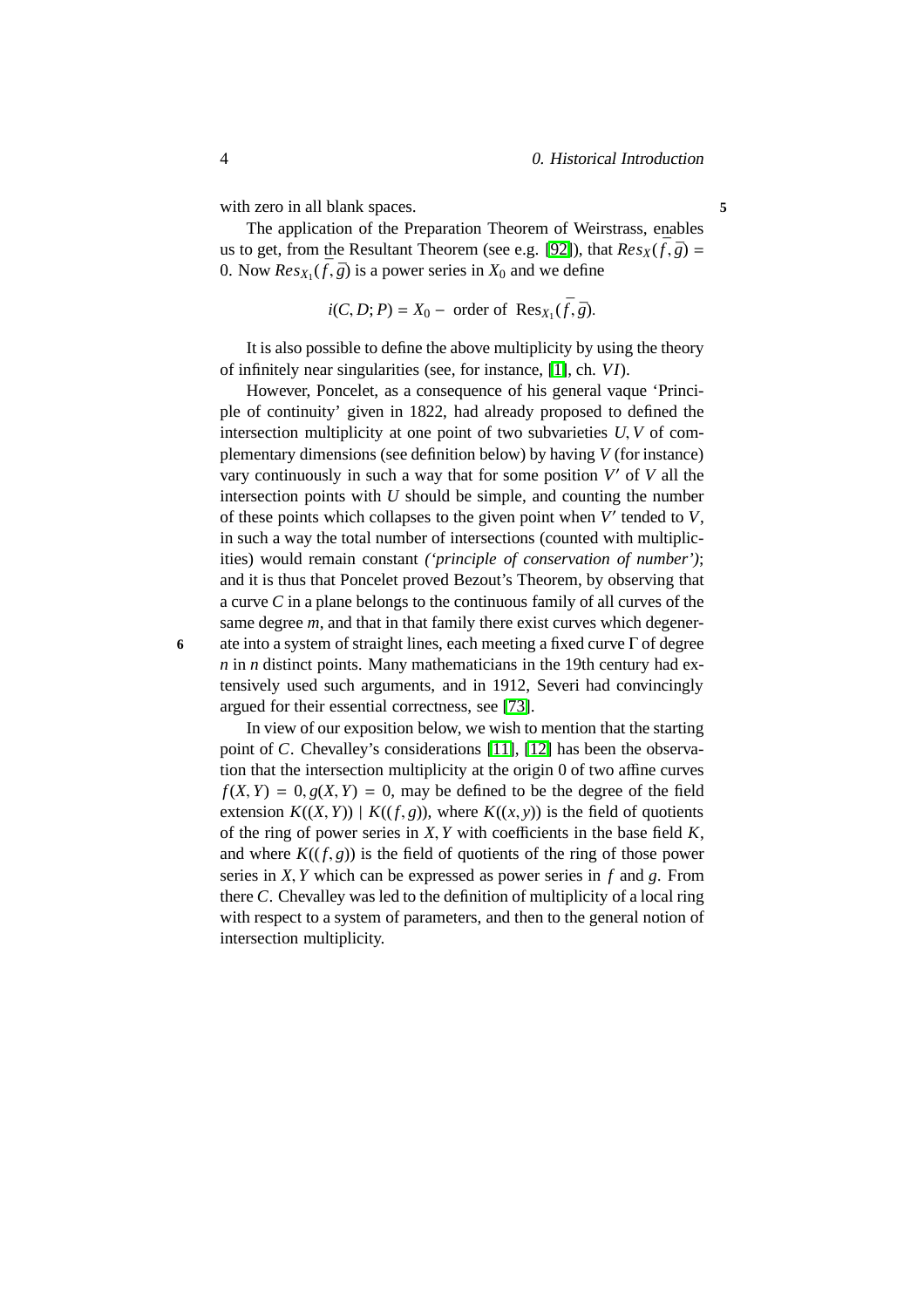### A. The Classical Case 5

The ideal generalization of these observations would be the wellknown theorem of Bezout. First we note that the degree of an algebraic projective subvariety *V* of a projective n-space  $\mathbb{P}_{k}^{n}$  (*K* algebraically closed field), denoted by deg (*V*), is the number of points in which almost all linear subspaces  $L \subset \mathbb{P}_{k}^{n}$  of dimension  $n - d$  meet *X*, where *d* is the dimension of *V*. Let  $V_1$ ,  $V_2$  be unmixed varieties of dimensions *r*, *s* **7** and degrees  $d$ ,  $e$  in  $\mathbb{P}_k^n$ , respectively. Assume that all irreducible components *V*<sub>1</sub> ∩ *V*<sub>2</sub> have dimension =  $r + s - n$ , and suppose that  $r + s - n \ge 0$ . For each irreducible component *C* of  $V_1 \cap V_2$ , define intersection multiplicity  $i(V_1, V_2; C)$  of  $V_1$  and  $V_2$  along *C*. Then we should have

$$
\sum_C i(V_1,V_2;C). deg(C)=d.e,
$$

where the sum is taken over all irreducible components of  $V_1 \cap V_2$ . The hardest part of this generalization is the correct definition of the intersection multiplicity and, by way, historically it took may attempts before a satisfactory treatment was given by *A*. Weil [\[103\]](#page-112-2) in 1946. Therefore the proof of Bezout's Theorem has taken three centuries and a lot of work to master it.

To get equality in the above equation, one may follow different approaches to arrive at several different multiplicity theories. At the beginning of this century, one investigated the notion of the length of a primary ideal in order to define intersection multiplicities. This multiplicity is defined as follows:

Let  $V_1 = V(I_1), V_2 = V(I_2) = V(I_2) \subset \mathbb{P}_k^n$  be projective varieties defined by homogeneous ideals  $I_1, I_2 \subset K[X_0, \ldots, X_n]$ . Let C be an irreducible component of  $V_1 \cap V_2$ . Denote by  $A(V_i; C)$  the local ring of *V<sup>i</sup>* at *C*. Then we set

 $\ell(V_1, V_2; C) =$  the length of  $A(V_1; C)/I_2.A(V_1; C)$ .

For instance, this multiplicity yields the intersection multiplicity as **8** set forth in the beginning for projective plane curves. Furthermore, this length provides the "right" intersection number for unmixed subvarieties *V*<sub>1</sub>, *V*<sub>2</sub> ⊂  $\mathbb{P}_k^n$  with *n* ≤ 3 and dim(*V*<sub>1</sub>∩*V*<sub>2</sub>) = dim *V*<sub>1</sub>+dim *V*<sub>2</sub>−*n* (see, e.g., W. Gröbner [\[26\]](#page-106-0)). Therefore prior to 1928 most mathematicians hoped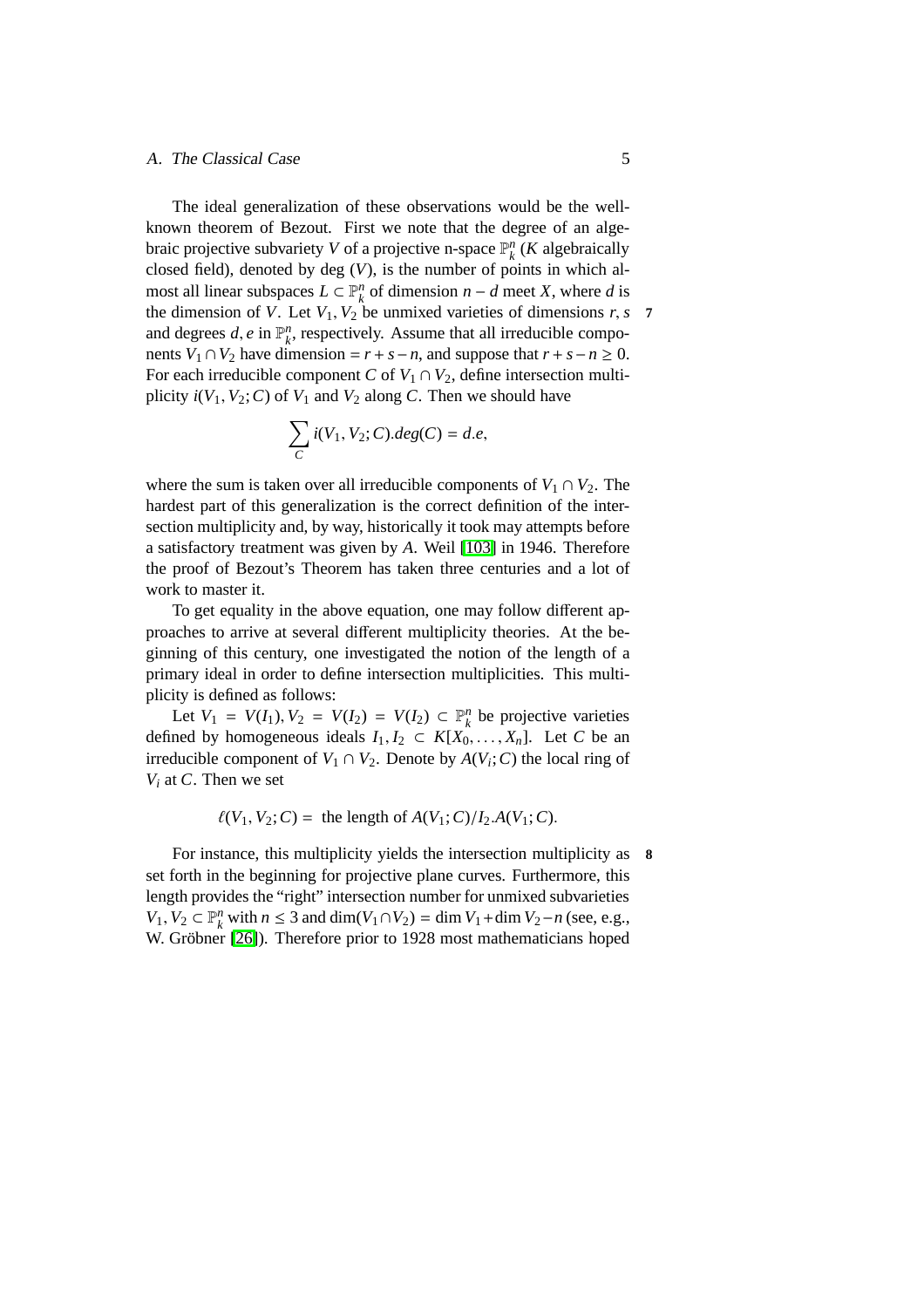that this multiplicity yield for Bezout's Theorem the correct intersection multiplicity for the irreducible components of two projective varieties of arbitrary dimensions (see, e.g. Lasker [\[44\]](#page-107-1), Macaulay [\[49\]](#page-108-1)). And, by the way, we want to mention that Grobner's papers [\[26\]](#page-106-0), [\[29\]](#page-106-1) are a plea for adoptions of the notion of intersection multiplicity which is based on this length of primary ideals. He also posed the following problem:

**(0.4) Problem.** What are some of the deeper lying reasons that the socalled generalized Bezout's Theorem

$$
\deg(V_2 \cap V_2) = \deg(V_1) \cdot \deg(V_2)
$$

is not true under certain circumstances ?

In 1928, B.L.Van der Waerden [\[90\]](#page-111-2) studied the space curve given parametrically by  $\{s^4, s^3t, s^3, t^4\}$  to show that the length does not yield the correct multiplicity, in order for Bezout's Theorem to be valid in 9 projective space  $\mathbb{P}_k^n$  with  $n \geq 4$  and he has written in [89, p. 770]:

"In these cases we must reject the notion of length and try to find another definition of multiplicity" (see also [64, p. 100].

We will study this example (see also [\[26\]](#page-106-0), [\[50\]](#page-108-2) or [\[32\]](#page-106-2)). The leading coefficient of the Hilbert polynomial of a homogeneous ideal *I* ⊂  $K[X_0, \ldots, X_n]$  will be denoted by  $h_0(I)$ . Let  $V = V(I)$  be a projective variety defined by a homogeneous ideal  $I \subset K[X_0, \ldots, X_n]$ . Then we have deg( $V$ ) =  $h_0(I)$ .

**(0.5) Example.** Let  $V_1$ ,  $V_2$  be the subvarieties of projective space  $\mathbb{P}_k^4$ with defining prime ideals:

$$
\mathcal{Y}_1 = (X_0X_3 - X_1X_2, X_1^3 - X_0^2X_2, X_0X_2^2 - X_1^2X X_3, X_1X_3^2 - X_2^3)
$$
  

$$
\mathcal{Y}_2 = (X_0, X_3)
$$

Then  $V_1 \cap V_2 = C$  with the defining prime ideal  $\mathscr{Y}$  :  $I(C) =$  $(X_0, X_1, X_2, X_3)$ . It is easy to see that (see, e.g. (1.42), (iii)  $h_0(\mathscr{Y}_1) =$  $4, h_0(\mathscr{Y}_2) = 1, h_0(\mathscr{Y}) = 1$  and therefore  $i(V_1, V_2; C) = 4$ . Since  $\mathscr{Y}_1$  +  $\mathscr{Y}_2 = (X_0, X_3, X_1X_2, X_1^3, X_2^3) \subset (X_0, X_3, X_1X_2, X_1^2, X_2^3) \subset (X_0, X_3, X_1, X_2^3)$  $X X_2^3$ ,  $) \subset (X_0, X_3, X_1, X_2^2, \cap) \subset (X_0, X_1, X_2, X_3)$ , we have  $\ell(V_1, V_2; C) = 5$ . Therefore we obtain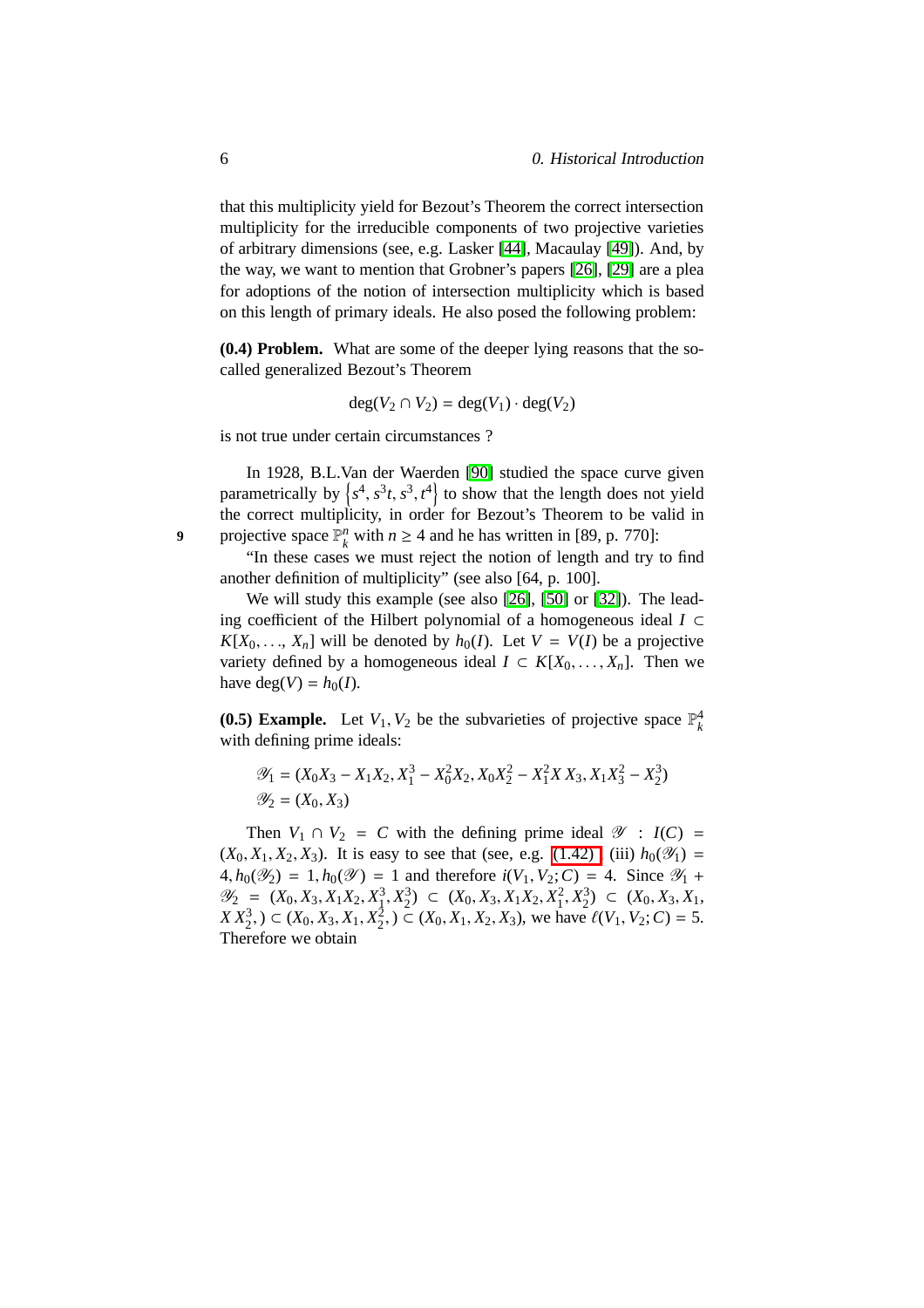### A. The Classical Case 7

 $deg(V_1)$ .  $deg(V_2) = i(V_1, V_2; C)$ .  $deg(C) \neq \ell(V_1, V_2; C)$   $deg(C)$ Nowadays it is well-known that

$$
\ell(V_1, V_2; C) = i(V_1, V_2; C)
$$

if and only if the local rings  $A(V_1, C)$  of  $V_1$  at  $C$  and  $A(V_2, C)$  of  $V_2$  10 at *C* are Cohen - Macaulay rings for all irreducible components *C* of *V*<sub>1</sub> ∩ *V*<sub>2</sub> where dim(*V*<sub>1</sub> ∩ *V*<sub>2</sub>) = dim *V*<sub>1</sub> + dim *V*<sub>2</sub> − *n* (see [\[72\]](#page-109-1), p. V-20; see also (3.25)). We assume again that dim( $V_1 \cap V_2$ ) = dim  $V_1$  + dim *V*2−*n*. Without loss of generality, we may suppose, by applying our observations of [§2](#page-56-0) of chapter *I*, that one of the two intersecting varieties  $V_1$  and  $V_2$  is complete intersection, say  $V_1$ .

Having this assumption, we get that

$$
\ell(V_1, V_2; C) \ge i(V_1, V_2; C)
$$

for every irreducible component *C* (see also  $(3.18)$ ). Let  $V_2$  be a complete intersection. Then there arises another problem posed by D.A. Buchsbaum [\[9\]](#page-104-5) in 1965.

**(0.6) Problem.** Is it true that  $\ell(V_1, V_2; C) - i(V_1, V_2; C)$  is independent of  $V_2$ , that is, does there exist an invariant  $I(A)$ , of the local ring  $A :=$  $A(V_1; C)$  of  $V_1$  at  $C$  such that

$$
\ell(V_1, V_2; C) - i(V_1, V_2; C) = I(A)?
$$

This is not the case, however. The first counter - example is given in [\[95\]](#page-112-3). The theory of local Buchsbaum rings started from this negative answer to the problem of D.A. Buchsbaum. The concept of Buchsbaum rings was introduced in [\[82\]](#page-110-1) and [\[83\]](#page-110-2), and the theory is now developing rapidly. The basic underlying idea of a Buchsbaum ring continues the **11** well-known concept Cohen-Macaulay ring, its necessity being created by open questions in Commutative algebra and Algebraic geometry. For instance, such a necessity to investigate generalized Cohen Macaulay structure arose while classifying algebraic curves in  $\mathbb{P}^3_k$  or while studying singularities of algebraic varieties. Furthermore, it was shown by Shiro Goto (Nihon University, Tokyo) and his colleagues that interesting and extensive classes of Buchsbaum rings do exist (see, e.g. [\[23\]](#page-106-3)).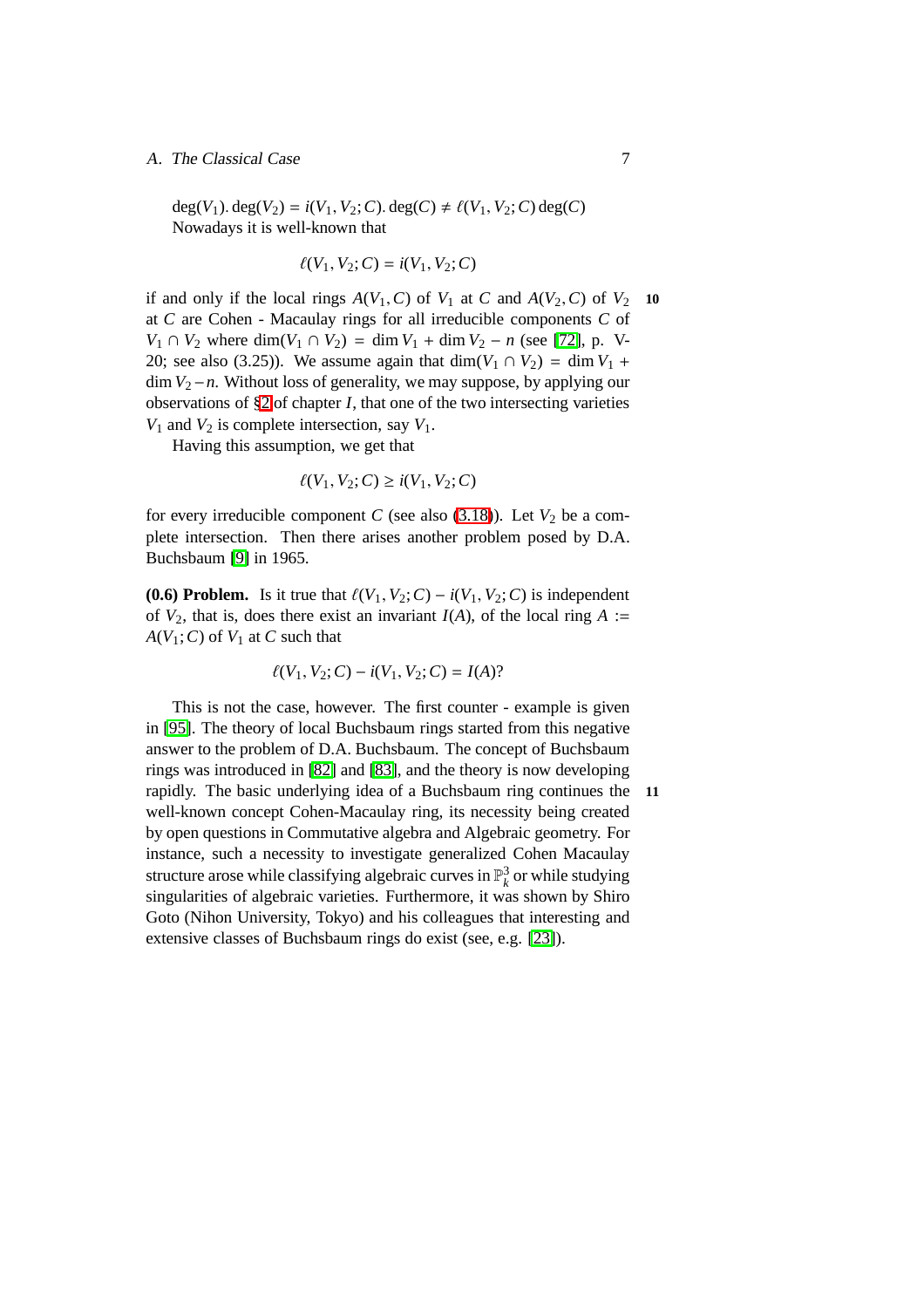However, our observations from the Chapter *II* yield the intersection multiplicities by the length of well - defined primary ideals. Hence these considerations again provide the connection between the different view points which are treated in the work Lasker - Macaulay - Gröbner and Severi - van der Waerden - Weil concerning the multiplicity theory in the classical case, that is, in case dim( $V_1 \cap V_2$ ) = dim  $V_1$  + dim  $V_2$  – *n*. We want to end this section with some remarks on Buchsbaum's problem. First we give the following definition:

**(0.7) Definition.** Let *A* be a local ring with maximal ideal M. A sequence  $\{a_1, \ldots, a_r\}$  of elements of is a  $\mathfrak{M}$  is a *weak A- sequence* if for each  $i = 1, \ldots, r$ 

$$
\mathfrak{M}\cdot [(a_1,\ldots,a_{i-1}):a_i]\subseteq (a_1,\ldots,a_{i-1})
$$

for  $i = 1$  we set  $(a_1, \ldots, a_{i-1}) = (0)$  in A).

**12** If every system of parameters of *A* is a weak A- sequence, we say that *A* is a *Buchsbaum ring*.

Note that Buchsbaum rings yields a generalization if Cohen Macaulay rings.

In connection with Buchsbaum's problem and with our observations concerning the theory of multiplicities in the paper [\[82\]](#page-110-1), we get an important theorem (see [\[82\]](#page-110-1)).

**(0.8) Theorem.** *A local ring A is a Buchsbaum ring if and only if the di*ff*erence between the length and the multiplicity of any ideal q generated by a system of parameters is independent of q.*

*In order to construct simple Buchsbaum rings and examples which show that the above problem is not true in general, we have to state the following lemma (see [\[82\]](#page-110-1), [\[87\]](#page-111-3), or [\[97\]](#page-112-4)).*

**(0.9) Lemma.** Let A be a local ring. First we assume that  $dim(A) = 1$ . *The following statements are equivalent:*

- (i) *A is a Buchsbaum ring.*
- (ii)  $\mathfrak{M}U(0) = (0)$ , *where*  $U((0))$  *is the intersection of all minimal primary zero ideals belonging to the ideal* (0) *in A. Now, suppose*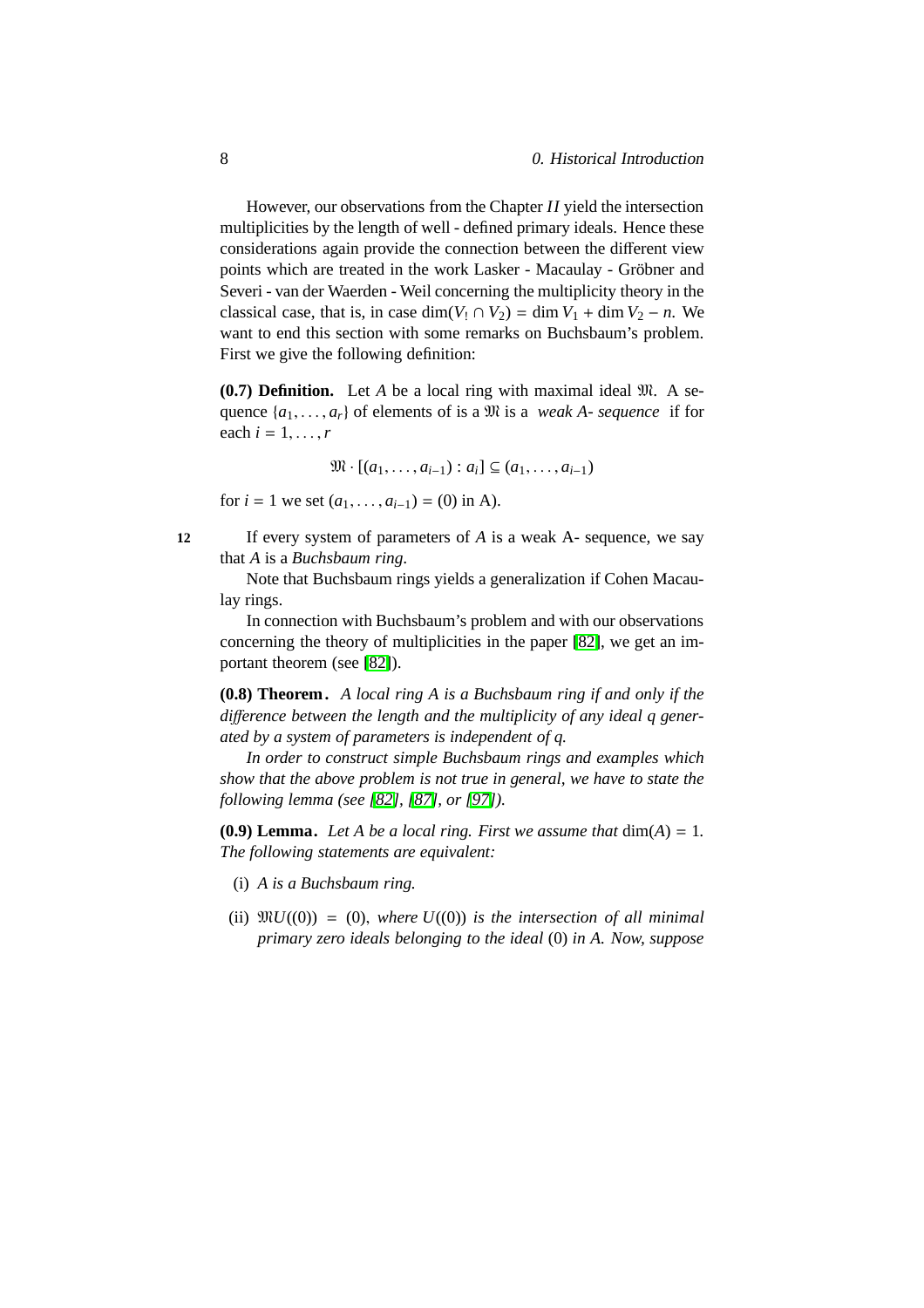A. The Classical Case 9

*that*  $dim(A) > depth(A) \ge 1$  *then the following statements are equivalent:*

- (iii) *A is a Buchsbaum ring.*
- (iv) *There exists a non-zero divisor*  $x \in \mathfrak{M}^2$  *such that*  $A/(x)$  *is a Buchs-* **13** *baum ring.*
- (v) For every non-zero divisor  $x \in \mathbb{R}^2$ , the ring  $A/(x)$  is a Buchs*baum ring.*

Applying the statements (i), (ii) of the lemma, we get the following simple examples.

- **(0.10) Example.** Let *K* be any field
- (1) We set  $A := K[[X, Y]]/(X) \cap (X^2, Y)$  then it is not difficult to show that *A* is Buchsbaum non - Cohen - Macaulay ring.
- (2) We set  $A := K[[X, Y]]/(X) \cap (X^3, Y)$  then  $A$  is not a Buchsbaum ring. For the view point of the theory of intersection multiplicities, we can construct the following examples by using the statements (iii), (iv) of the lemma.
- (3) Take the curve  $V \subset \mathbb{P}^3_k$  given parametrically by  $\{S^5, S^4t, S^4, t^5\}$ . Let  $A$  be the local ring of the affine cone over  $V$  at the vertex, that is,  $A = K[X_0, X_1, X_2, X_3]_{(X_0, X_1, X_2, X_3)/\mathcal{Y}_V}$  where  $\mathcal{Y}_V = (X_0X_3 X_1X_2$ ,  $X_0^3X_2 - X_1^4$ ,  $X_0^2X_2^2 - X_1^3X_3$ ,  $X_0X_2^3 - X_1^2X_3^2$ ,  $X_2^4 - X_1X_3^3$ ). Then *A* is not a Buchsbaum ring (see [\[62\]](#page-109-2)). We get again this statement from the following explicit calculations:

Consider the cone  $C(V) \subset \mathbb{P}_k^4$  with defining ideal  $\mathscr{Y}_V$  and the surfaces *W* and *W'* defined by the equations  $\dot{X}_0 = X_3 = 0$  and  $X_1 = 14$  $X_0^2 + X_3^2 = 0$ , respectively. It is easy to see that  $C(V) \cap W =$ *C*(*V*) ∩  $W' = C$ , where *C* is given by  $X_0 = X_2 = X_3 = X_4 = 0$ . Some simple calculations yield:

 $\ell(C(V), W; C) = 7$ ,  $i(C(V), W; C) = 5$  and  $\ell(C(V), W'; C) = 13$ ,  $i(C(V), W'; C) = 10$  and hence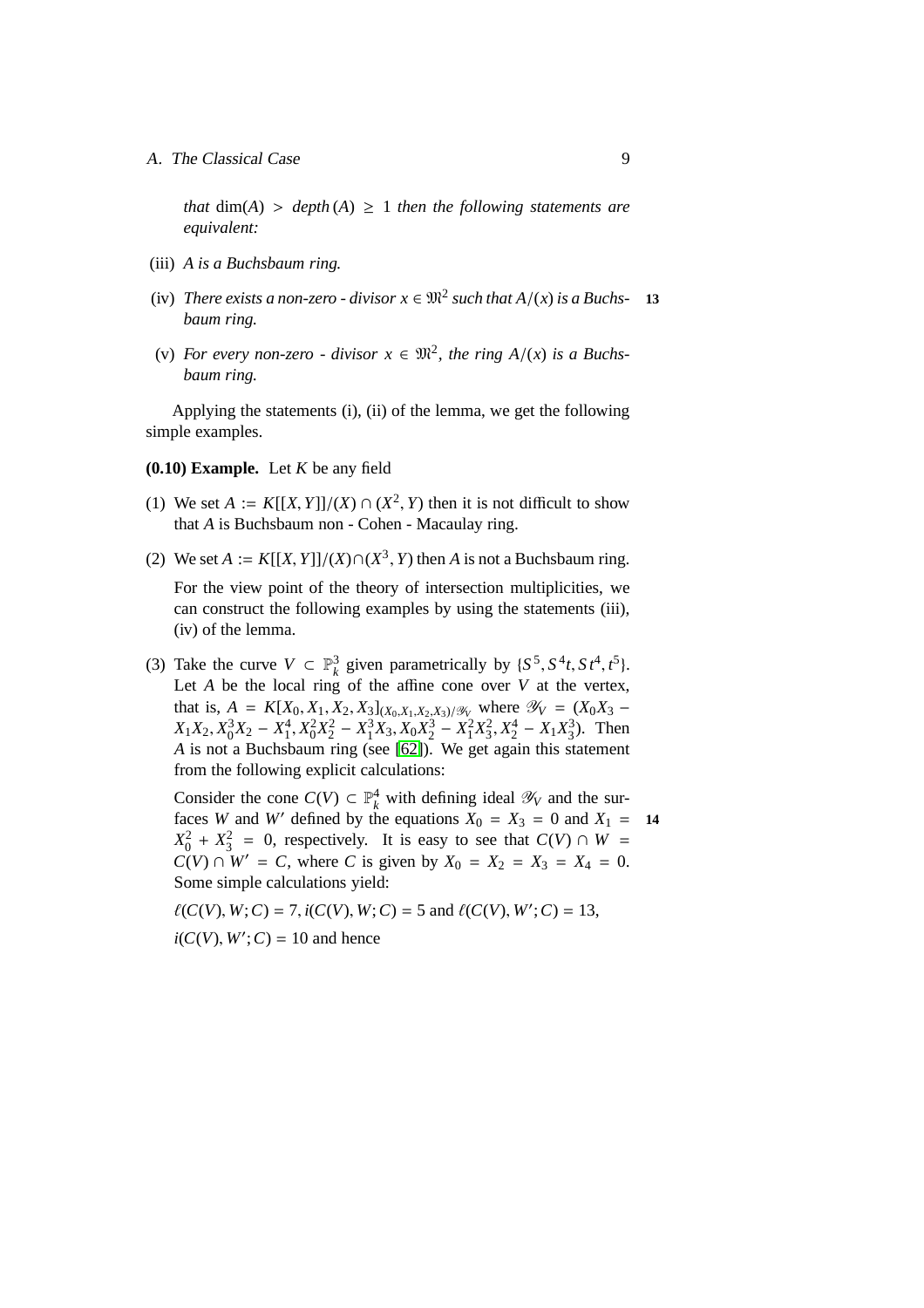$\ell(C(V), W; C) - i(C(V), W'; C) \neq \ell(C(V), W'; C) - i(C(V), W'; C).$ 

Therefore this example shows that the answer to the above problem of D.A. Buchsbaum is negative.

(4) Take the curve  $V \subset \mathbb{P}_{K}^{3}$  given parametrically by  $\{s^{4}, s^{3}t, st^{3}, t^{4}\}$ . Let *A* be the local ring of the affine cone over *V* at the vertex, that is  $A =$  $K[X_0, X_1, X_2, X_3]_{(X_0, X_1, X_2, X_3)}$   $\mathscr{Y}_V$ , where  $\mathscr{Y}_V = (X_0X_3 - X_1X_2, X_0^2X_2 - X_1X_2^2)$  $X_1^3, X_0X_2^2 - X_1^2X_3, X_1X_3^2 - X_2^3$ ). Then *A* is a Buchsbaum ring (see e.g [\[83\]](#page-110-2)).

**(0.11) Remark.** This last example has an interesting history. This curve was discovered by G. Salmon ([[\[67\]](#page-109-3), p. 40]) already in 1849 and a little later in 1857 by J.Steiner ([[\[79\]](#page-110-3), p. 138]) by using the theory of residual intersections. This curve was used by F.S.Macaulay ([[\[49\]](#page-108-1), p. 98]) in 1916. His purpose was to show that not every prime ideal in a polynomial ring is perfect. In 1928, B.L. Van der Waerden [\[90\]](#page-111-2) studied this example to show that the length of a primary ideal does not yield the **15** correct local intersection multiplicity in order Bezout's theorem to be valid in projective space  $\mathbb{P}_k^n$  with  $n \geq 4$ , and he has written (as cited already); "In these cases we must reject the notion of length and try to find another definition of multiplicity". As a result, the notion of intersection multiplicity of two algebraic varieties was put on a solid base by Van der Waerden for the first time, (see e.g. [\[88\]](#page-111-4), [\[91\]](#page-111-5), [\[92\]](#page-111-1)). We know now that this prime ideal of *F*.*S* . Macaulay is not a Cohen-Macaulay ideal, but a Buchsbaum ideal (i.e., the local ring of *A* of example (4) is not a Cohen-Macaulay ring, but is a Buchsbaum ring). This fact motivated us to create a foundation for the theory of Buchsbaum rings. (For more specific information on Buchsbaum rings, see also the forthcoming book by *W*. Vogel with *J*. Stückrad.)

### <span id="page-19-0"></span>**B. The Non-classical Case**

Let  $V_1, V_2 \subset \mathbb{P}_k^n$  be algebraic projective varieties. The projective dimension theorem states that every irreducible component of  $V_1 \cap V_2$ has dimension ≥ dim  $V_1$  + dim  $v_2$  – *n*. Knowing the dimensions of the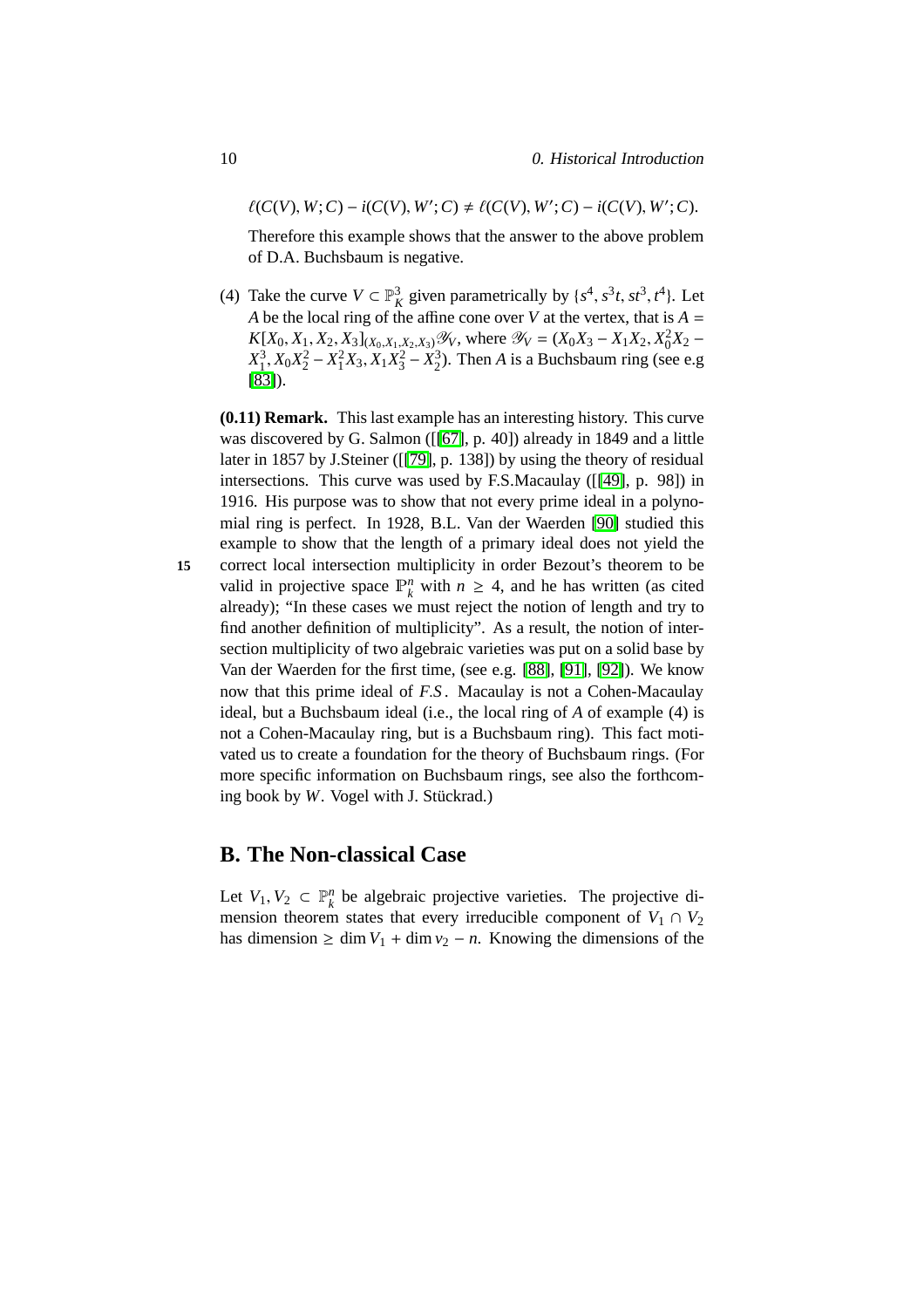irreducible components of  $V_1 \cap V_2$ , we can ask for more precise information about the geometry of  $V_1 \cap V_2$ . The classical case in the first section works in case of dim  $V_1 \cap V_2 = \dim V_1 + \dim V_2 - n$ . The purpose of this section is to study the non-classical case, that is dim  $V_1 ∩ V_2 >$  dim  $V_1 +$ dim  $V_2 - n$  If  $V_1, V_2$  are irreducible varieties, what **16** can one say about the geometry of  $V_1 \cap V_2$ ?. A typical question in this direction was asked by 5. Kleiman: Is the number of irreducible components of  $V_1 \cap V_2$  bounded by the Bezout's number deg( $V_1$ ) · deg( $V_2$ )? A special case of this question was studied by C.G.J. Jacobi [\[36\]](#page-107-2) already in 1836. But we want to mention that Jacobi's observations relies on a modification of an idea of Euler [\[16\]](#page-105-3) from 1748. We would like to describe Jacobi's observation.

#### **(0.12) JACOBI'S Example**

Let  $F_1, F_2, F_3$  be three hypersurfaces in  $\mathbb{P}^3$ . Assume that the intersection  $F_1 \cap F_2 \cap F_3$  is given by one irreducible curve, say *C* and a finite set of isolated points, say  $P_1, ..., P_r$ . Then  $\prod_{i=1}^{3} \text{deg}(F_i) - \text{deg}(C) \ge \text{number}$ of isolated points of  $F_1 \cap F_2 \cap F_3$ . The first section of this example was given by Salmon and Fielder [68] in their book on geometry, published in 1874, by studying the intersection of *r* hypersurfaces in  $\mathbb{P}_k^n$ . The assumption is again that this intersection is given by one irreducible curve and a finite set of isolated points. In 1891, M, Pieri [\[59\]](#page-108-3) studied the intersection of two subvarieties, say M. Pieri [\[59\]](#page-108-3) studied the intersection of two subvarieties, say  $V_1$ ,  $V_2$  of  $\mathbb{P}_K^n$  assuming that  $V_1 \cap V_2$  is given by one irreducible component of dimension dim  $V_1 \cap V_2$  and a finite set of isolated points. Also, it seems that a starting point of an intersection theory in the non-classical case was discovered by M.Pieri. In 1947, 56 **17** years after M. Pieri, F. Severi [\[78\]](#page-110-4) suggested a beautiful solution to the decomposition of Bezout's number  $deg(V_1) \cdot deg(V_2)$  for any irreducible subvarieties  $V_1$ ,  $V_2$  of  $\mathbb{P}_k^n$ . Unfortunately, Sever i's solution is not true. The first counter- example was given by *R*. Lazarfeld [\[45\]](#page-107-3) in 1981. But Lazarfeld also shows how Severi's procedure can be modified so that it does yield a solution to the stated problem.

Nowadays, we have a remarkable theory of W. Fulton and R. Mac-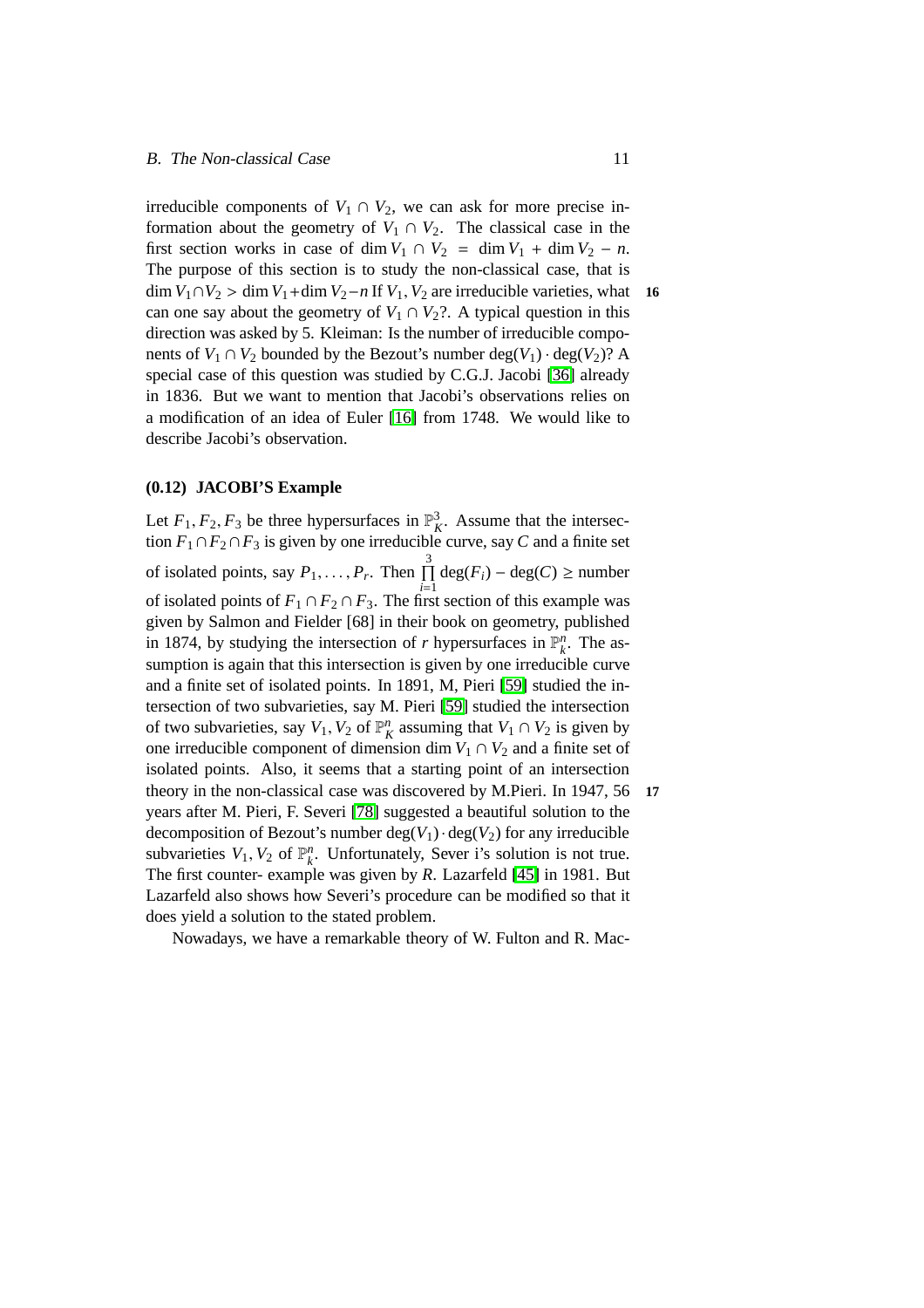Pherson on defining algebraic intersection (see, e.g. [\[18\]](#page-105-4), [\[19\]](#page-105-5)). Suppose  $V_1$  and  $V_2$  are subvarieties of dimension  $r$  and  $s$  of a non-singular algebraic variety *X* of dimension *n*. Then the equivalence class  $V_1 \cdot V_2$ of algebraic  $r + s - n$  cycles which represents the algebraic intersection of  $V_1$  and  $V_2$  is defined upto rational equivalence in *X*. This intersection theory produces subvarieties  $W_i$  of  $V_1 \cap V_2$ , cycle classes  $\alpha_i$  on  $W_i$  positive integers  $m_i$  with  $\sum m_i \alpha_i$  representing  $V_1 \cdot V_2$  and deg  $\alpha_i \ge \text{deg } W_i$ even in the case dim  $V_1 \cap V_2 \neq r + s - n$ .

Our object here is to describe the algebraic approach of [\[85\]](#page-111-6) (see also [\[56\]](#page-108-4)) to the intersection theory by studying a formula for  $deg(V_1)$ .  $deg(V_2)$  in terms of algebraic data, if  $V_1$  and  $V_2$  are pure dimensional subvarieties of  $\mathbb{P}_k^n$ . The basis of this formula is a method (see [\[8\]](#page-104-6), [\[98\]](#page-112-5)) **18** for expressing the intersection multiplicity of two properly intersecting varieties as the length of a certain primary ideal associated to them in a canonical way. Using the geometry of the join construction in  $\mathbb{P}_{\bar{K}}^{2n+1}$ over a field extension  $\bar{K}$  of *K* we may apply this method even if dim( $\hat{V}_1 \cap$  $V_2$ ) > dim  $V_1$ +dim  $V_2$ −*n*. The key is that algebraic approach provides an explicit description of the subvarieties  $C_i$  and the intersection numbers  $j(V_1, V_2; C_i)$  which are canonically determined over a field extension of *K*.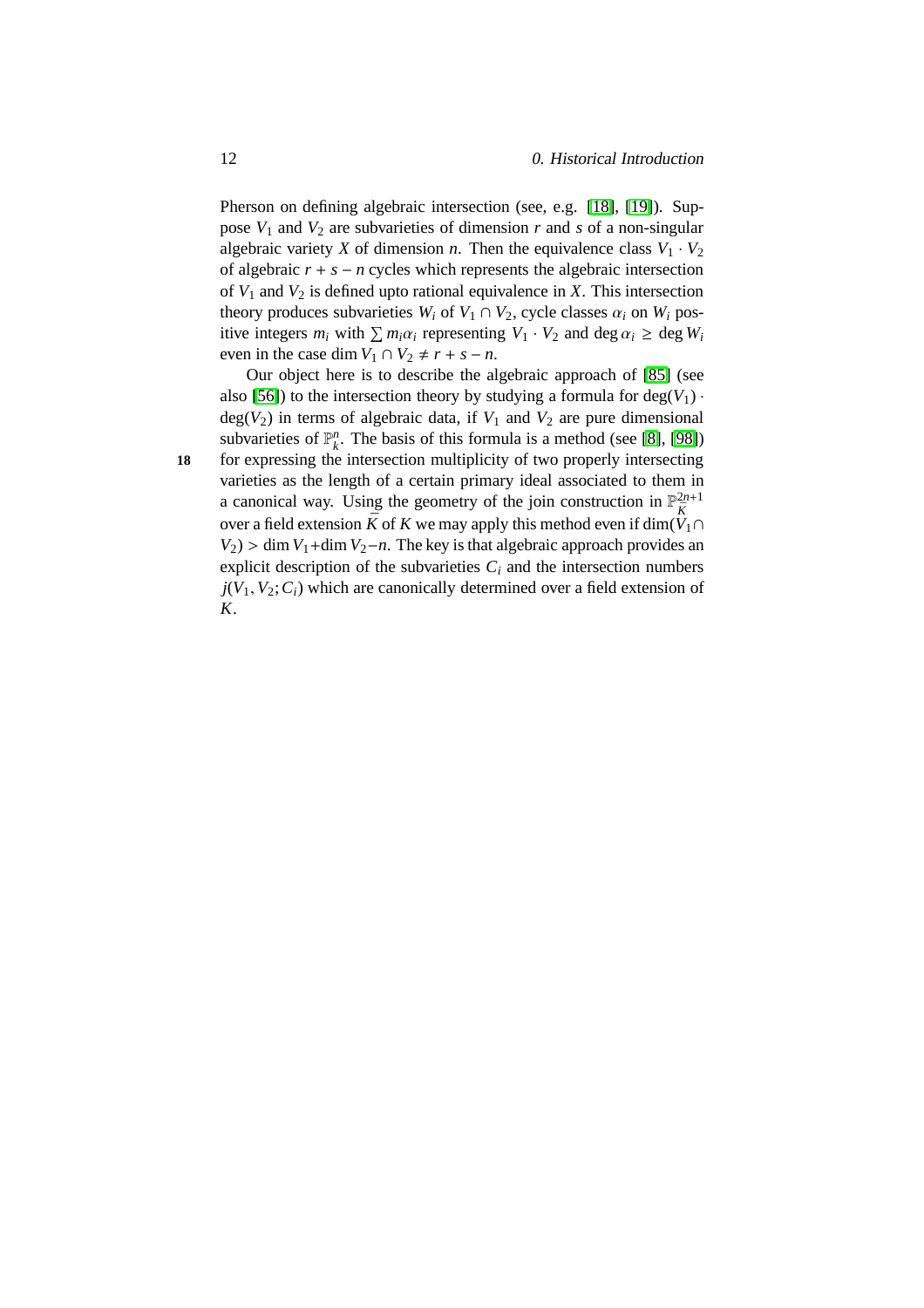## <span id="page-22-0"></span>**Chapter 1**

### **Preliminary Results**

### <span id="page-22-1"></span>**A. Preliminary Definitions and Remarks**

**(1.1)**

Let *R* be a noetherian ring and *I* be an ideal in *R*. The Krull-dimension, **19**  $K - \dim(I)$  of *I* is the Krull-dimension of the ring  $R/I$ . Suppose that  $I = q_1 \cap \cdots \cap q_r$  is a primary decomposition of *I*, where  $q_i$  is  $\mathcal{Y}_i$ -primary,  $\mathcal{Y}_i \in \text{Spec}(R)$  for  $1 \leq i \leq r$ . We say that  $q_i$  is a  $\mathcal{Y}_i$ *-primary component* of *I* any  $\mathcal{Y}_i$  is *an associated prime of R/I*. We write  $Ass(R/I)$  =  $\mathcal{Y}_1, \ldots, \mathcal{Y}_r$ *. Suppose that*  $K$ −dim(*I*) =  $K$ −dim( $q_i$ ) for  $1 \le i \le s \le r$ . We set  $U(I) := \bigcap_{i=1}^{s}$  $\bigcap_{i=1}^{n} q_i$ . This ideal is well defined and is called the *unmixed part of I*. It is clear that  $I \subset U(I)$  and  $k \dim U(I)$ . An ideal  $I \subset R$  is called *unmixed* if and only if  $I = U(I)$ . A ring R is called *unmixed* if the zero ideal (0) in *R* is unmixed.

Let  $\mathscr Y \in \text{Spec}(R)$  and q be a  $\mathscr Y$ -primary ideal. The length of the Artinian local ring  $(R/q)$  is called *the length of q* and we will denote it by  $\ell_R(q)$ . It is easy to see that the length of *q* is the number of terms in a composition series,  $q = q_1 \subset q_2 \subset \cdots \subset q_\ell = \mathcal{Y}$  for  $q$ , where  $q_1, \cdots, q_r$  are  $\mathscr Y$ -primary ideals.

**Remark .** (see [[\[106\]](#page-112-6), Corollary 2 on *p.* 237, vol. 1]) Let  $\mathfrak{M} \subset R$  be 20 a maximal ideal of *R* and  $q \text{ }\subset R$  be a  $\mathfrak{M}$  primary ideal. If  $q = q_1 \subset$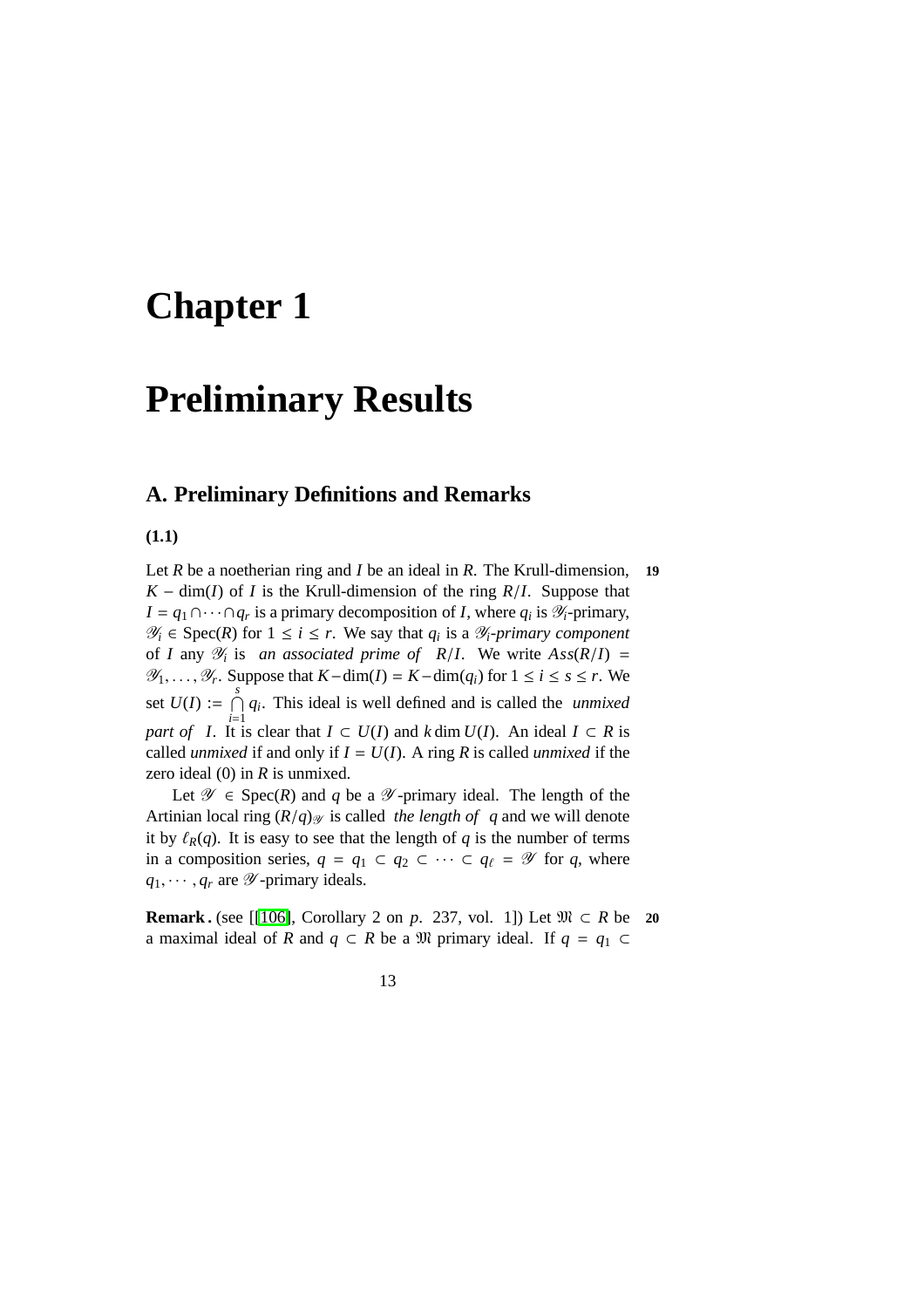$q_2 \subset \cdots \subset q_\ell = \mathfrak{M}$  is a composition series for *q*, where  $q_1, \ldots, q_\ell$  are We primary ideals. Then there exist  $a_i \in q_i$ ,  $2 \le i \le \ell$ , such that

- (i)  $a_i \notin q_{i-1}$
- (ii)  $q_i = (q_{i-1}, a_i)$
- (iii)  $\mathfrak{M}q_i \subset q_{i-1}$  for all  $2 \leq i \leq \ell$ .

*Proof.* (i) and (ii) are easy to prove.

(iii) Replacing *R* by  $R/q$  we may assume that  $q = 0$  and *R* is Artinian local. Suppose  $\mathfrak{M}q_i \not\subset q_{i-1}$  for some  $2 \leq i \leq \ell$ . Then we get  $q_{i-1} \subsetneq$  $(q_{i-1} + \mathfrak{M}q_i) = q_i = (q_{i-1}, a_i)$ . Therefore we can write  $a_i = q + ma_i$  for some  $q \in q_{i-1}$  and  $m \in \mathfrak{M}$ . Then  $a_i = \frac{1}{a_i}$  $\frac{1}{(1-m)}$  ·  $q \in q_{i-1}$  which is a contradiction to (i).  $\Box$ 

Let  $R$  be a semi-local noetherian ring and  $rad(R)$  be the Jacobson radical of *R*. An ideal  $q \text{ }\subset R$  is called an *ideal of definition* if  $\text{(rad}(R))^{n} \subset$ *q* ⊂ *rad*(*R*) for some *n* ∈  $\mathbb N$ .

### **(1.2) The Hilbert-samuel Function**

<span id="page-23-0"></span>Let *R* be a semilocal noetherian ring and  $q \text{ }\subset R$  be an ideal of definition. Let *M* be any finitely generated *R*-module. The numerical function  $H_M^1(q, -)$ :  $\mathbb{Z}^+ \to \mathbb{Z}^+$  given by  $H_M^1(q, n) = \ell(M/q^{n+1}M) < \infty$  is called *the Hilbert-Samuel function of q* on *M*. If  $M = R$  we say that 21  $H^1(q, -) := H^1_R(q, -)$  is the Hilbert-Samuel function of *q*. If  $(R, M)$  is a local ring then  $H_R^1(-) := H^1(\mathcal{M}, -)$  is called *the Hilbert-Samuel function of R*.

The following theorem is well known(for proof, see [\[72\]](#page-109-1) or [\[106\]](#page-112-6)).

### **Hilbert-samuel Theorem.**

Let *R* be a semilocal noetherian ring and  $q \subset R$  be an ideal of definition. Let *M* be any finitely generated *R*-module. Then  $H_M^1(q, -)$  is, for  $n \geq 1$ 1, a polynomial  $P_M(q, -)$  in *n*, with coefficients in *Q*. The degree of *P<sub>M</sub>*(*q*, −) is  $\delta$  where  $\delta$  = Krull dimension of *M*(:= *k* − dim *R*/*ann<sub>R</sub>*)(*m*)).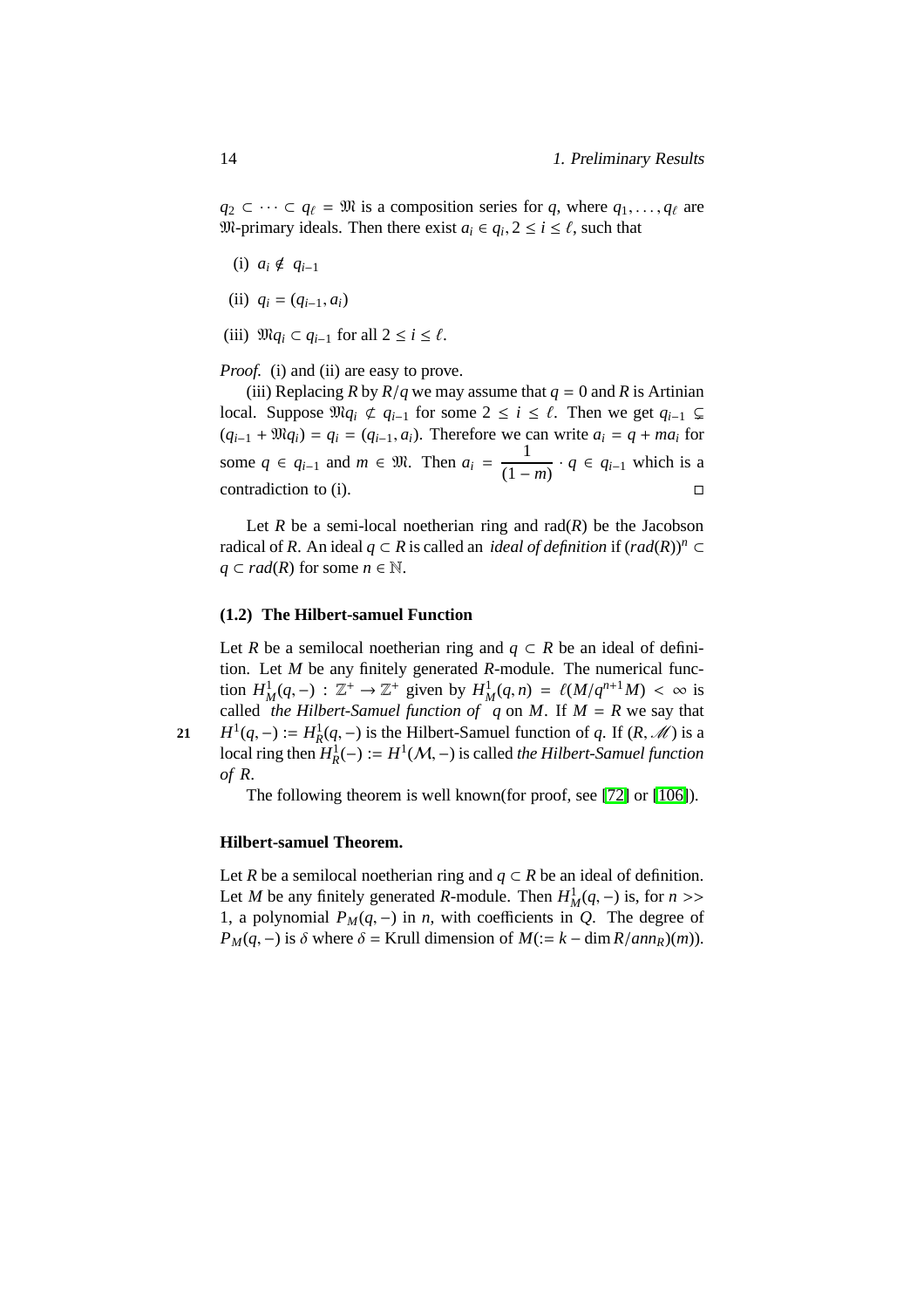### A. Preliminary Definitions and Remarks 15

We will write this polynomial in the following form:

$$
P_M(q,n) = e_0 \binom{n+d}{d} + e_1 \binom{n+d-1}{d-1} + \dots + e_d
$$

where  $e_0 \geq 0$ ). $e_1, \ldots, e_d$  are integers and  $d = K - \dim(r)$ . The multiplicity of *q* on *M*,  $e_0(q; M)$ , is defined by  $e_0(q; M) := e_0$ . Note that  $e_0(q; M) := 0$  if and only if  $K - \dim(M) < K - \dim(R)$ . The positive integer  $e_0(q; R)$  is called the multiplicity of *q*. If *R* is local and  $q = M$  is the maximal ideal of *R* then  $e_0(R) := e_0(\mathcal{M}; R)$  is called the multiplicity of *R*.

### **Remark.**

(i) Let  $(A, \mathcal{M}) \rightarrow (B, \mathcal{N})$  be a flat local homomorphism of local rings. Assume that  $\mathcal{M}B = \mathcal{N}$ . Then for every  $\mathcal{M}$ -primary ideal *q* of *A* we have

$$
e_0(q;A) = e_0(qB;B)
$$

*Proof.* It is easy to see (see, e.g. [[\[34\]](#page-106-4), (1.28)] that,  $H_B^1(qB, t) = \ell_B$  22  $(B/q^t B) = \ell_B(A/q^t \otimes_A B) = \ell_A(A/q^t)\ell_B(B/\mathcal{M}_B) = \ell_A(A/q^t) = H^1_A(q,t)$ for all  $t \geq 0$ . Therefore  $e_0(qB; B) = e_0(q; A)$ .

Let  $A = \bigoplus_{n \geq 0} A_n$  be a graded ring such that  $A_0$  is artinian and *A* is generated as an  $A_0$ -algebra by *r* elements  $\bar{x}, \ldots, \bar{x}_r$  of  $A_1$ . Let  $N =$  $\bigoplus_{n} N_n$  be a finitely generated graded *A*-module. The numerical function *n*≥0 *H*<sup>1</sup><sub>*A*</sub>(*N*,−) :  $\mathbb{Z}^+$  →  $\mathbb{Z}^+$  defined by  $H^1_A(N,n) = \ell_{A_0}(N/N_{n+1})$  is called *the Hilbert function of N*. The following is a well-known theorem (for proof, see [\[55\]](#page-108-5) or [\[72\]](#page-109-1)).

**Theorem** HILBERT. *The function*  $H_A^1(N, -)$  *is, for n* >> 1*, a polynomial*  $P_A(N, -)$  *in n with coefficients in Q. The degree of*  $P_A(N, -)$  *is*  $\leq r$ *. We will write this polynomial in the following form:*

$$
P_A(N,n) = h_0 \binom{n+r}{r} + h_1 \binom{n+r-1}{r-1} + \cdots + h_r,
$$

*where*  $h_0 \geq 0$ ,  $h_1, \ldots, h_r$  *are integers.*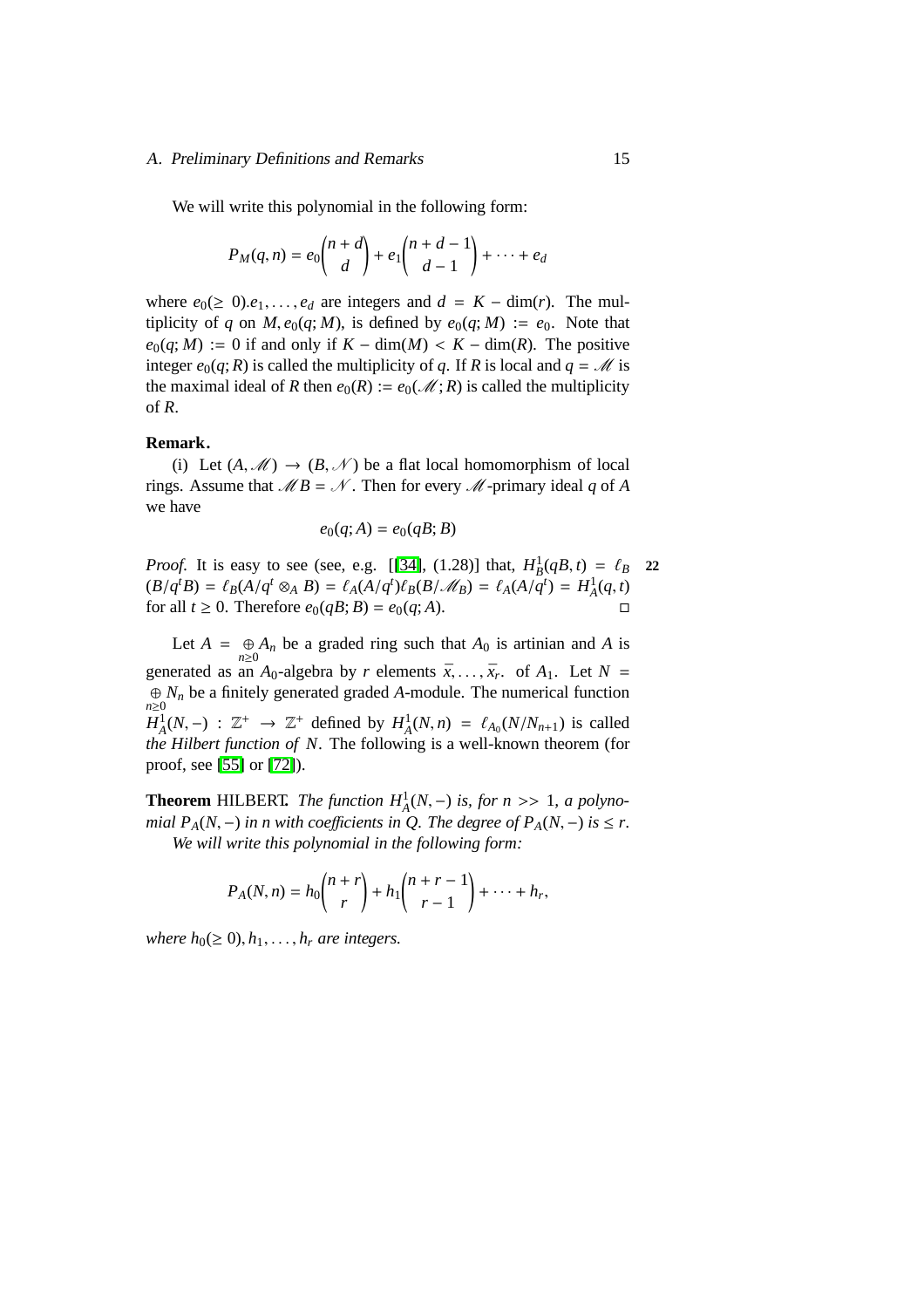Note that

$$
H_A^0(N,n) = \ell_{A_0}(N_n) = h_0 \binom{n+r-1}{r-1} + h_1' \binom{n+r-2}{r-2} + \cdots + h_{r-l}'.
$$

where  $h'_1$  $'_{1}, \ldots, h'_{r}$  are integers.

### **Remark.**

**23** (ii) From the exact sequence

$$
0 \to \left(0\underset{N}{:}\bar{X}_1\right) \to N \xrightarrow{\bar{X}} N \to N/\bar{X}_1 \to 0
$$

of graded modules, it follows that

$$
H^1_{A/\bar{X}_1}(M/\bar{X}_1N, n) - H^1_{A/\bar{X}_1}\left(\left(0\,;\,\bar{X}_1\right), n-1\right) \\
= H^0_A(N, n) \text{ for all } n \ge 0.
$$

Therefore we have  $h_0(N/\bar{X}_1N) - h_0((0 \; ; \; \bar{X}^1)) = h_0(N)$ .

(iiii) Let *R* be a semi-local ring and  $q = (x_1, \ldots, x_d) \subset R$  be an ideal of definition generated by a system of parameters  $x_1, \ldots, x_d$  for *R*. Let *M* be any finitely generated *R*-module.

Then  $H_M^1(q, n) = H_{gr_q}^1(gr_q(M), n)$  for all *n*. Therefore  $P_M(q, n)$  $= P_{gr_q(R)}(gr_q(M), n)$  for all n and  $e_0(q; M) = h_0(gr_q(m))$ , where  $gr_q(R) = \bigoplus_{n\geq 0} q^n/q^{n+1}$  and  $gr_q(M) = \bigoplus_{n\geq 0} q^n M/q^{n+1}M$ .

### <span id="page-25-0"></span>**B. The General Multiplicity Symbol**

Let *R* be a noetherian ring and *M* be any finitely generated *R*-module. Let  $x_1, \ldots, x_d$  be a system of parameters for *R*. We shall now define the general multiplicity symbol,  $e_R(x_1, \ldots, x_d|M)$ , of  $x_1, \ldots, x_d$  on  $M$ .

**(1.3) Definition.** Let *R* be a noetherian ring and *M* be any finitely generated *R*-module. Let  $x_1, \ldots, x_d$  be a system of parameters for *R*. We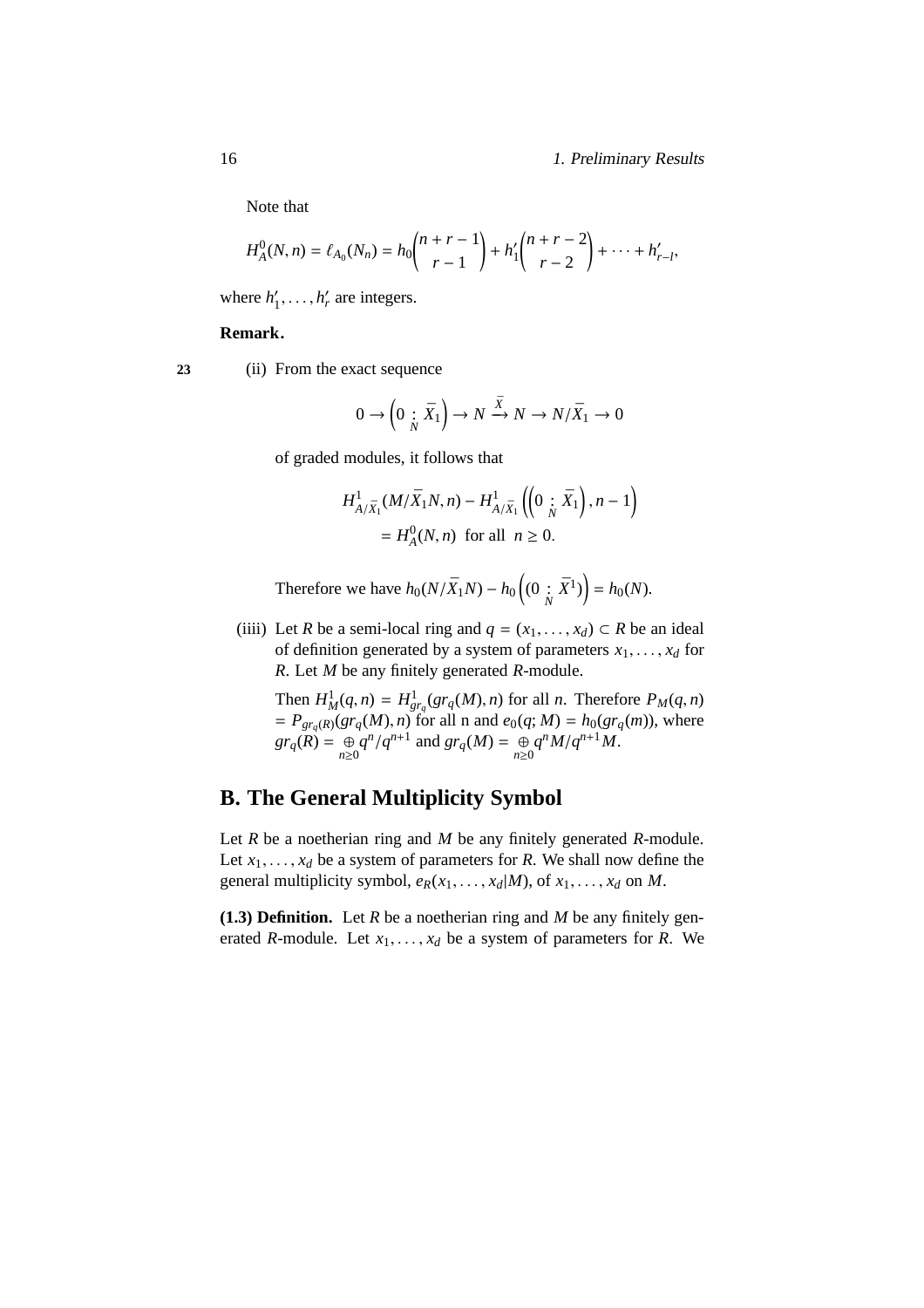- <span id="page-26-2"></span>**24** shall define  $e_R(x_1, \ldots, x_d|M)$ , by induction on *d*. If  $d = 0$ , then define  $e_R(\cdot|M) = \ell_R(M) < \infty$ . Assume that  $d \geq 1$  and the multiplicity symbol has been defined for  $s \leq d - 1$  elements and all modules. Define  $e_R(x_1,...,x_d|M) = e_{R/x_1}(x_2,...,x_d|M/x_1M) - e_{R/x_1}(x_2,...,x_d|0)$  $(x_1)$ ). It is clear that  $e_R(x_1, \ldots, x_d|M)$  is an integer (in fact, non-negative, see [\(1.9\) \)](#page-29-0).
	- **(1.4) Remarks.** (i) By induction on *d*, it follows that  $e_R(x_1, \ldots, x_n)$  $x_d|M) = \ell(M/qM) - \ell((q_{d-1}M \div x_d)/q_{d-1}M) - \sum_{k=1}^{d-1}$  $\sum_{k=1}^{\infty} e_{R/q_k}(x_{k+1}, \ldots,$  $x_d|(q_{k-1}M \cdot x_k)/q_{k-1}M)$  where  $q_k = (x_1, \dots, x_k)R, 0 \le k \le k$  $d-1, q = (x_1, \cdots, x_d).$ 
		- (ii) Assume that  $d \ge 2$  and  $1 \le m < d$ . Then

$$
e_R(x_1,\ldots,x_d|M)=\sum_{\nu}\varepsilon_{\nu}e_{R/q_{m-1}}(x_m,\ldots,x_d|M_{\nu})
$$

where  $\epsilon_v = \pm 1$  and  $M_v$  are uniquely determined by M and  $x_1, \ldots,$ *xm*−1.

### **Some Properties of the General Multiplicity Symbol**

### <span id="page-26-0"></span>**(1.5) The additive property**

*Let*  $0 \rightarrow M' \rightarrow M'' \rightarrow 0$  *be an exact sequence of finitely generated R-modules and x*1, . . . , *x<sup>d</sup> be a system of parameters for R*. *Then*

$$
e_R(x_1,...,x_d|M) = e_R(x_1,...,x_d|M') + e_R(x_1,...,x_d|M'').
$$

<span id="page-26-1"></span>(1.6) Corollary. Let  $o \to M_p \to M_{p-1} \to \cdots \to M_1 \to M_0 \to 0$  be 25 *an exact sequence of finitely generated R-modules and*  $x_1, \dots, x_d$  *be a system of parameters for R. Then*

$$
\sum_{i=0}^p (-1)^i e_R(x_1,\ldots,x_d|M_i) = 0.
$$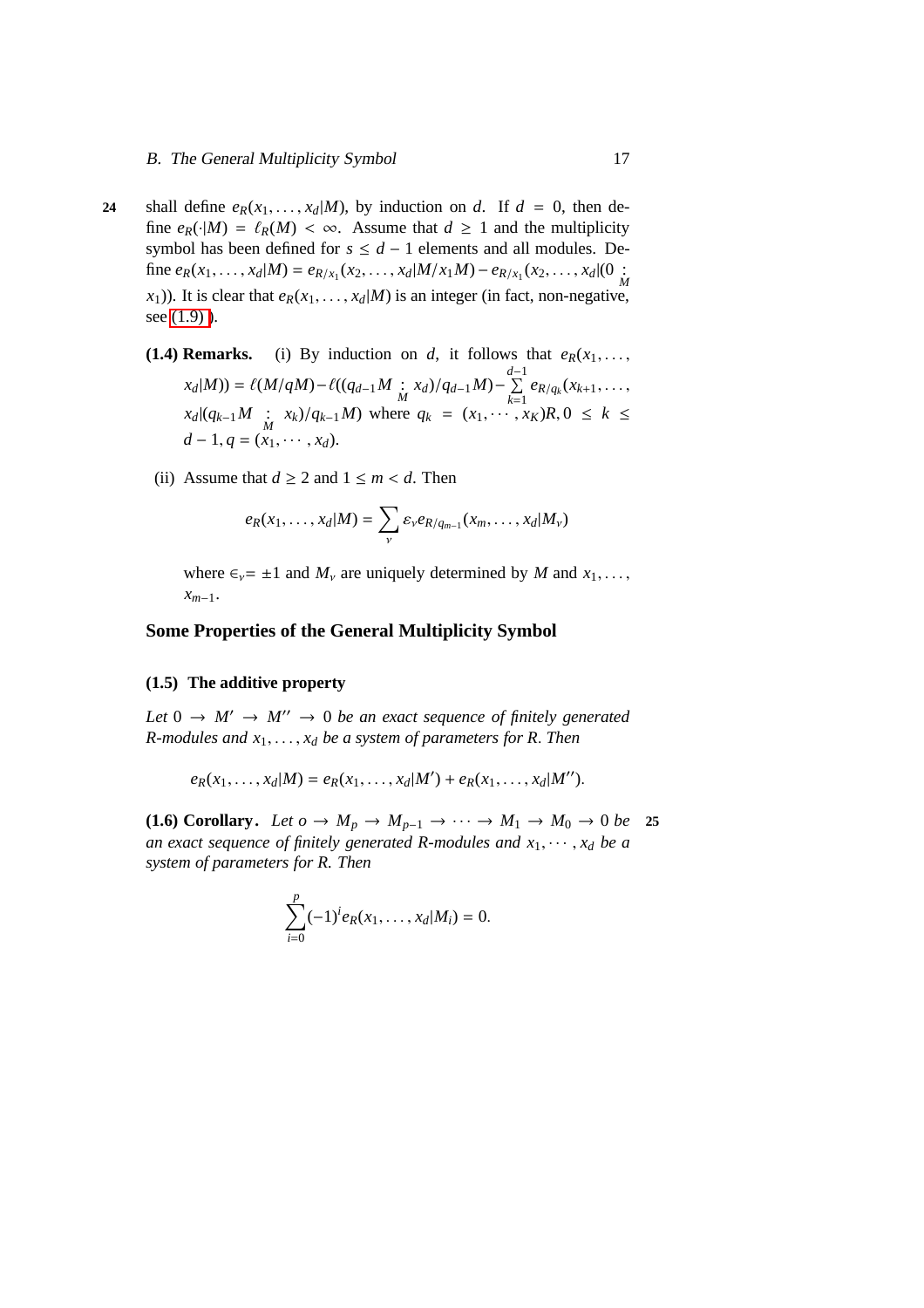*Proof.* It is convenient to prove [\(1.5\)](#page-26-0) and [\(1.6\)](#page-26-1) simultaneously. Proof by induction on  $d$ . If  $d = 0$  then

$$
\sum_{i=0}^p (-1)^i e_R(\cdot | M_i) = \sum_{i=0}^p (-1)^i \ell(M_i) = 0.
$$

Now suppose that  $d = s + 1$ ,  $s \ge 0$  and that [\(1.5\)](#page-26-0) and [\(1.6\)](#page-26-1) holds for  $d = s$ . We have an exact sequence

$$
0 \to (0 \underset{M'}{\cdot} x_1) \to (0 \underset{M}{\cdot} x_1) \to (0 \underset{M''}{\cdot} x_1) \to M'/x_1M'
$$
  

$$
\to M/x_1M \to M''/x_1M'' \to 0
$$

Therefore by induction hypothesis, we have

$$
e_{R/x_1}(x_2,...,x_d|M/x_1M) - e_{R/x_1}(x_2,...,x_d|(0 \underset{M'}{\cdot} x_1))
$$
  
=  $e_{R/x_1}(x_2,...,x_d|M'/x_1M') - e_{R/x_1}(x_2,...,x_d|(0 \underset{M'}{\cdot} x_1))$   
+  $e_{R/x_1}(x_2,...,x_d|M''/x_1M'') - e_{R/x_1}(x_2,...,x_d)|(0 \underset{M''}{\cdot} x_1))$ 

Hence  $e_R(x_1, \dots, x_d|M) = e_R(x_1, \dots, x_d|M') + e_R(x_1, \dots, x_d|M'')$ . □

### <span id="page-27-0"></span>**(1.7) The Exchange Property**

Let *M* be any finitely generated *R*-module and  $x_1, \ldots, x_d$  be a system of parameters for *R*. Then

$$
e_R(x_1,\ldots,x_d|M)=e_R(x_{i_1},\ldots,x_{i_d}|M)
$$

**26** for every permutation  $(i_1, \ldots, i_d)$  of  $(1, \ldots, d)$ .

*Proof.* By remark [\(1.4\)](#page-26-2) (ii), it is enough to prove that,

$$
e_R(x_1,\ldots,x_d|M)=e_R(x_2,x_1,\ldots,x_d|M).
$$

Let *K* be any finitely generated  $R/(x_1, x_2)$  -module. Then we denote  $e_{R/(x_1, x_2)}(x_3, \ldots, x_d | K)$  by [*K*].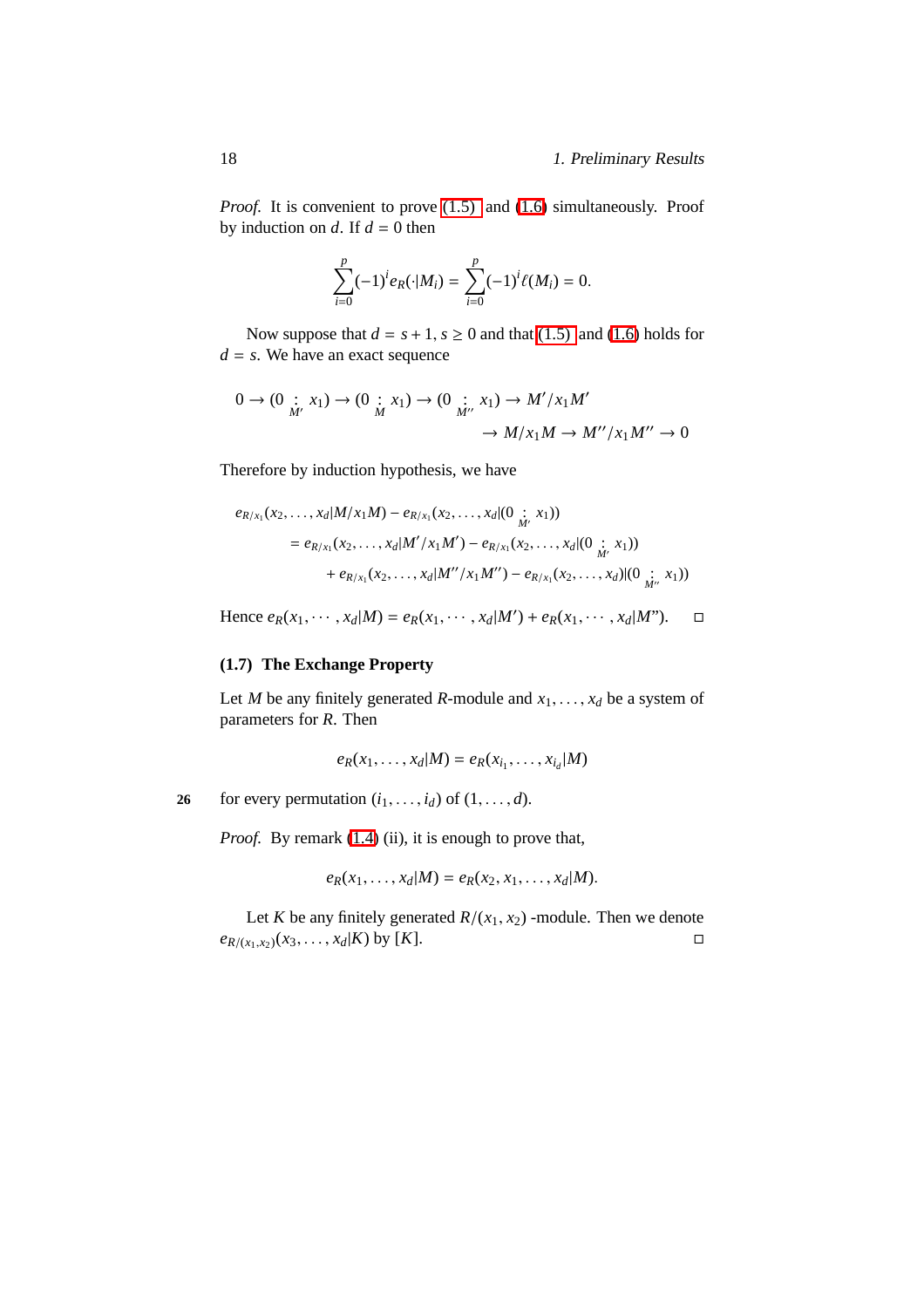### B. The General Multiplicity Symbol 19

Now, we have

$$
e_R(x_1, \dots, x_d | M) = [M/(x_1, x_2)M] - [(0 \underset{M}{\vdots} x_1) / x_2(0 \underset{M}{\vdots} x_1)] + [(0 \underset{M}{\vdots} x_2)] = [a] - [b] - [c] + [d],
$$

where

$$
[a] = [M/(x_1, x_2)M], [b] = [(0 \quad \vdots \quad x_2)], [c] = [(0 \quad \vdots \quad x_1)/x_2(0 \quad \vdots \quad x_1)]
$$
  
and 
$$
[d] = [(0 \quad \vdots \quad x_2)], \text{ with } M_i := (0 \quad \vdots \quad x_i) \text{ for } i = 1, 2.
$$

Now,

(0 : *M*/*x*1*M x*2) ∼ −→ (*x*1*M* : *x*2)/*x*1*M*, (0 : *M*<sup>1</sup> *x*2) = (0 : *M x*1) ∩ (0 : *M x*2)

Therefore,  $[a]$  and  $[d]$  are symmetric in  $x_1$  and  $x_2$ . Thus it is enough to prove that  $[b] + [c]$  is also symmetric in  $x_1$  and  $x_2$ . Since  $x_1M \subset$  $x_1M + (0 \mid x_2) \cap (x_1M \mid x_2)$  we get by (1.5),

$$
[b] = [x_1M + (0 \vdots Mx_2)/x_1M] + [(x_1M \vdots x_2)/x_1M + (0 \vdots x_2)]
$$
  
= [(0 \vdots x\_2)/x\_1M \cap (0 \vdots x\_2)] + [x\_1M \cap x\_2M/x\_1x\_2M] = [e] + [f]

where  $[e] = [(0 : x_2) / x_1 M \cap (0 : x_2)]$  and  $[f] = [x_1 M \cap x_2 M / x_1 x_2 M]$ . **27** Clearly [*f*] is symmetric in  $x_1$  and  $x_2$ . Now consider [*c*] + [*e*]. Since  $x_1M \cap (0:x_2) = x_1(0:x_1x_2)$  and  $x_2(0:x_2) \subset x_2(0:x_1x_2) \subset x_1(0:x_2)$ <br>we get by (1.5),  $[e] + [c]$ 

$$
= [x_2(0 \underset{M}{\div} x_1 x_2) / x_2(0x)] + [(0 \underset{M}{\div} x_1) / x_2(0 \underset{M}{\div} x_1 x_2)]
$$
  
+ [(0 \underset{M}{\div} x\_2) / x\_1(0 \underset{M}{\div} x\_1 x\_2)]  
= [g] + [h]

where

$$
[g] = [x_2[(0:x_1x_2)/x_2(0:x_1)]
$$
 and  
<sub>M</sub>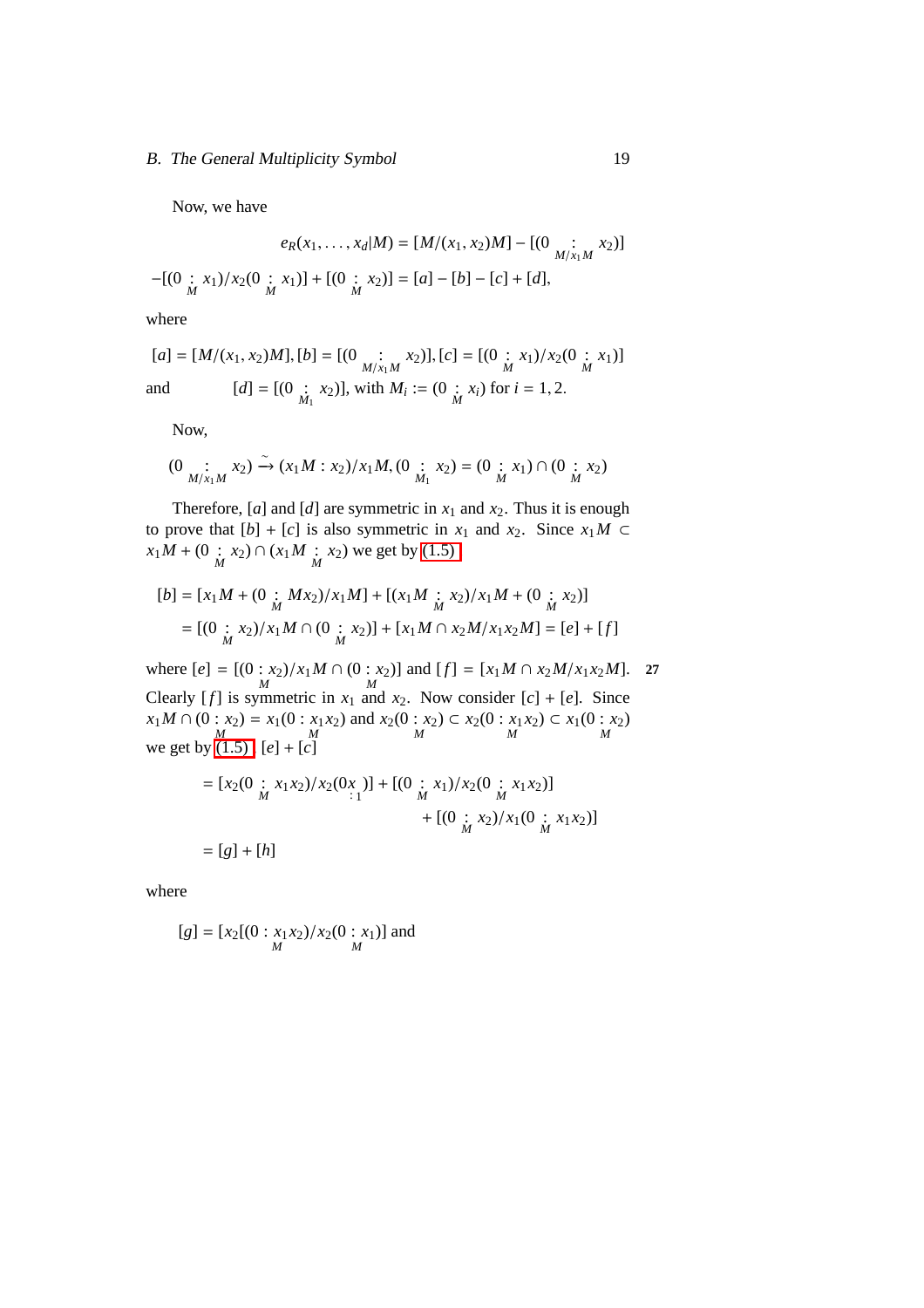$$
[h] = [(0:x1)/x2(0:x1x2)] + [(0:x2)/x1(0:x1x2)].
$$

Clearly [*h*] is symmetric in  $x_1$  and  $x_2$  and since  $(0: x_1x_2)/(0: x_1)$ <br>*M* +  $(0: x_2)$ <br>*M* (0 :  $x_2$ ) <br>  $\stackrel{x_2}{\longrightarrow} x_2(0 : x_1x_2)/x_2(0 : x_1)$ , [g] = [(0 :  $x_1x_2)/x_2(0 : x_1)$ <br>  $+ (0 : x_2)$ ] is also symmetric in  $x_1$  and  $x_2$ . Therefore  $e_R(x_1,...,x_d|M)$  =  $[a] + [d] - [f] - [g] - [h]$  is symmetric in  $x_1$  and  $x_2$ . This completes the proof.

### <span id="page-29-1"></span>**(1.8)**

Let *M* be any finitely generated *R*-module and  $x_1, \ldots, x_d$  be a system of parameters for *R*. Suppose  $x_i^m M = 0$  for some  $1 \le i \le d$  and  $m \in \mathbb{N}$ . Then  $e_R(x_1, ..., x_d|M) = 0$ .

*Proof.* By [\(1.7\)](#page-27-0) we may assume the  $i = 1$ . Proof by induction on *m*. If  $m = 1$  then  $M = M/x_1M$  and  $(0 : x_1) = M$  and hence  $e_R(x_1, ..., x_d|M) = M$  $e_R/_{x_1}(x_2,\ldots,x_d|M) - e_R/_{x_1}(x_2,\ldots,x_d|M) - e_R/_{x_1}(x_2,\ldots,x_d|M) = 0.$ 

Now suppose that  $d = s + 1$ ,  $s \ge 0$  and the result holds for  $d = s$ . We have by  $(1.5)$ ,

$$
e_R(x_1,...,x_d|M) = e_R(x_1,...,x_d|x_1M) + e_R(x_1,...,x_d|M/x_1M).
$$

<span id="page-29-0"></span>Since  $x_1^{m-1}(x_1M) = x_1(M/x_1M) = 0$ , by induction the result follows.

### **(1.9)**

Let *M* be any finitely generated *R*-module and  $x_1, \ldots, x_d$  be a system of parameters for *R*. Then

$$
0 \le e_R(x_1,\ldots,x_d|M) \le \ell(M/(x_1,\ldots,x_d)M) < \infty.
$$

*Proof.* First, by induction on *d*, we show  $e_R(x_1, \ldots, x_d|M) \leq 0$ . If  $d = 0$ then  $e_R(\cdot|M) = \ell_R(M) \ge 0$ . Now suppose that  $d = s + 1$ ,  $s > 0$  and the result holds for  $d = s$ .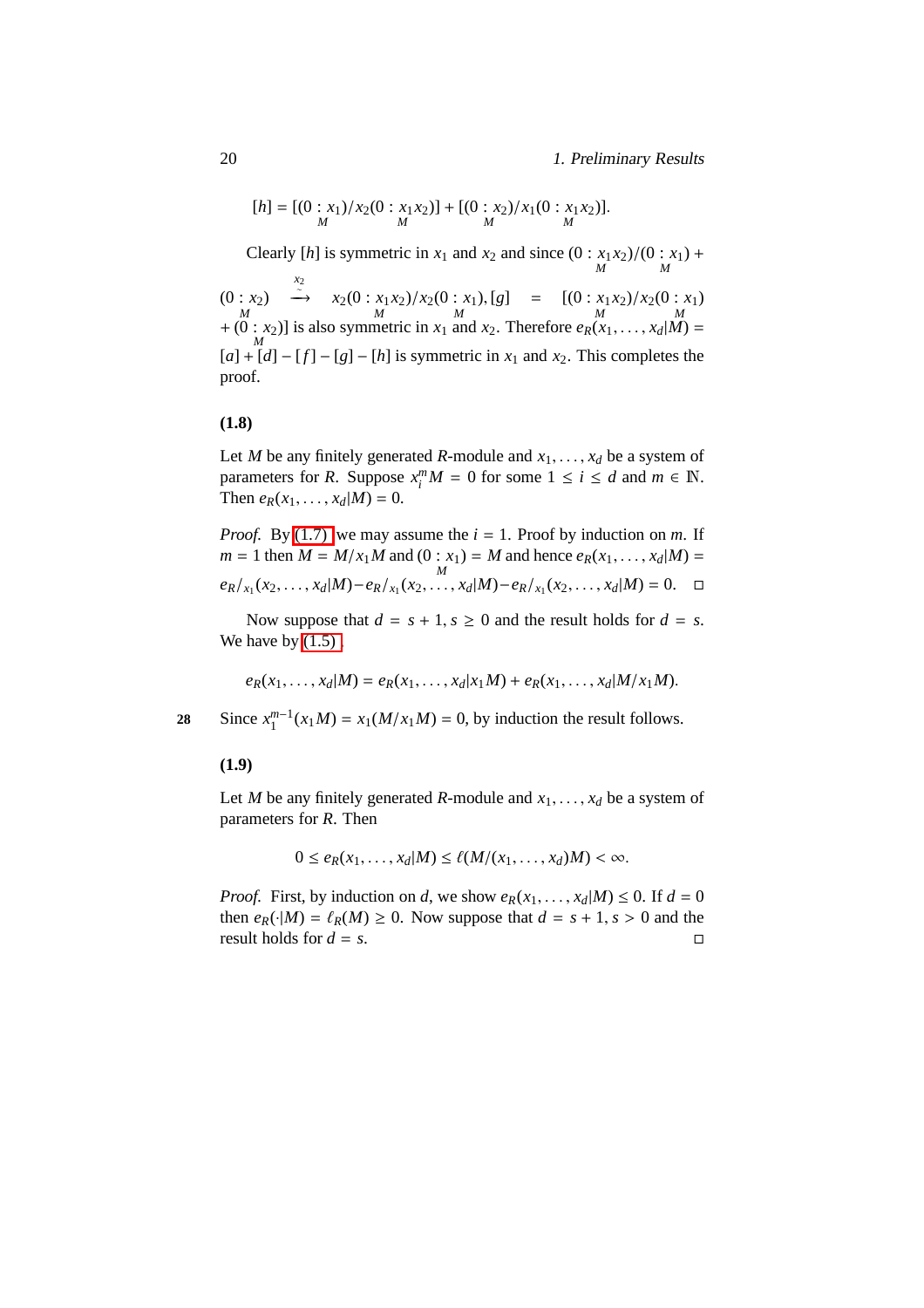Put  $N = M/(0 : x_1^m)$ *M* . If  $\mathcal{M} \gg 1$ , then it is easy to see that  $(0 : x_1^m)$ *N* = 0. From [\(1.5\)](#page-26-0) and (1.8), we get  $e_R(x_1, ..., x_d|M) = e_R(X_1, ..., x_d|N) =$  $e_R(x_2, \ldots, x_d|N/x_1N)$  and hence, by induction, it follows that  $e_R(x_1, \ldots, x_d|N/x_1N)$  $x_d/M$ ) ≥ 0. The second inequality follows from [\(1.4\)](#page-26-2) (i).

<span id="page-30-0"></span>**(1.10) Corollary.** *If*  $(x_1, ..., x_d)M = M$ , then  $e_R(x_1, ..., x_d|M) = 0$ .

**(1.11) Proposition .** *Let M be any finitely generated R-module. Let*  $x_1, \ldots, x_{d-1}, x$  and  $x_1, \ldots, x_{d-1}, y$  be two systems of parameters for R. *Then we have*  $e_R(x_1, \ldots, x_{d-1}, x | M) = e_R(x_1, \ldots, x | M) + e_R(x_1, \ldots, x | M)$ *xd*−1, *y*|*M*)*.*

*Proof.* By induction on *d*. Suppose  $d = 1$ . Then we have exact sequences

$$
0 \to (xyM : y)/xM \to M/xM \xrightarrow{y} M/xyM \to M/yM \to 0
$$
  

$$
0 \to (0 : x) \to (0 : xy) \xrightarrow{x} (0 : x) \to (0 : x)/(0 : xy) \to 0
$$
  

$$
M \xrightarrow{M} M
$$

Therefore we get

$$
\ell(M/yM) + \ell(M/xM) = \ell(M/xyM) + \ell((xyM:y)/xM),
$$
  
and  

$$
\ell((0:y)) + \ell((0:x)) = \ell((0:xy)) + \ell((0:y))((0:xy)).
$$

 $\Box$ 

**29**

Now, it is easy to see that (0 : *y*) *M* /(0 : *xy*) *M*  $ightharpoonup$   $\left(\frac{x}{M} : y\right) / xM$  is an isomorphism. Therefore we get that

$$
e_R(x|M) + e_R(y|M) = \ell(M/xM) - \ell((0:x)) + \ell(M/yM) - \ell((0:y))
$$
  
=  $\ell(M/xyM) - \ell((0:xy)) = e_R(xy|M)$ .

Now suppose that  $d = s + 1$ ,  $s \ge 1$  and the result holds for  $d = s$ . Let  $q = (x_1, \ldots, x_{d-1})$ . Then, by induction, we have

 $e_R(x_1, \ldots, x_{d-1}, xy|M) = e_R /_{x_1}(x_2, \ldots, x_{d-1}, xy|M/x_1M)$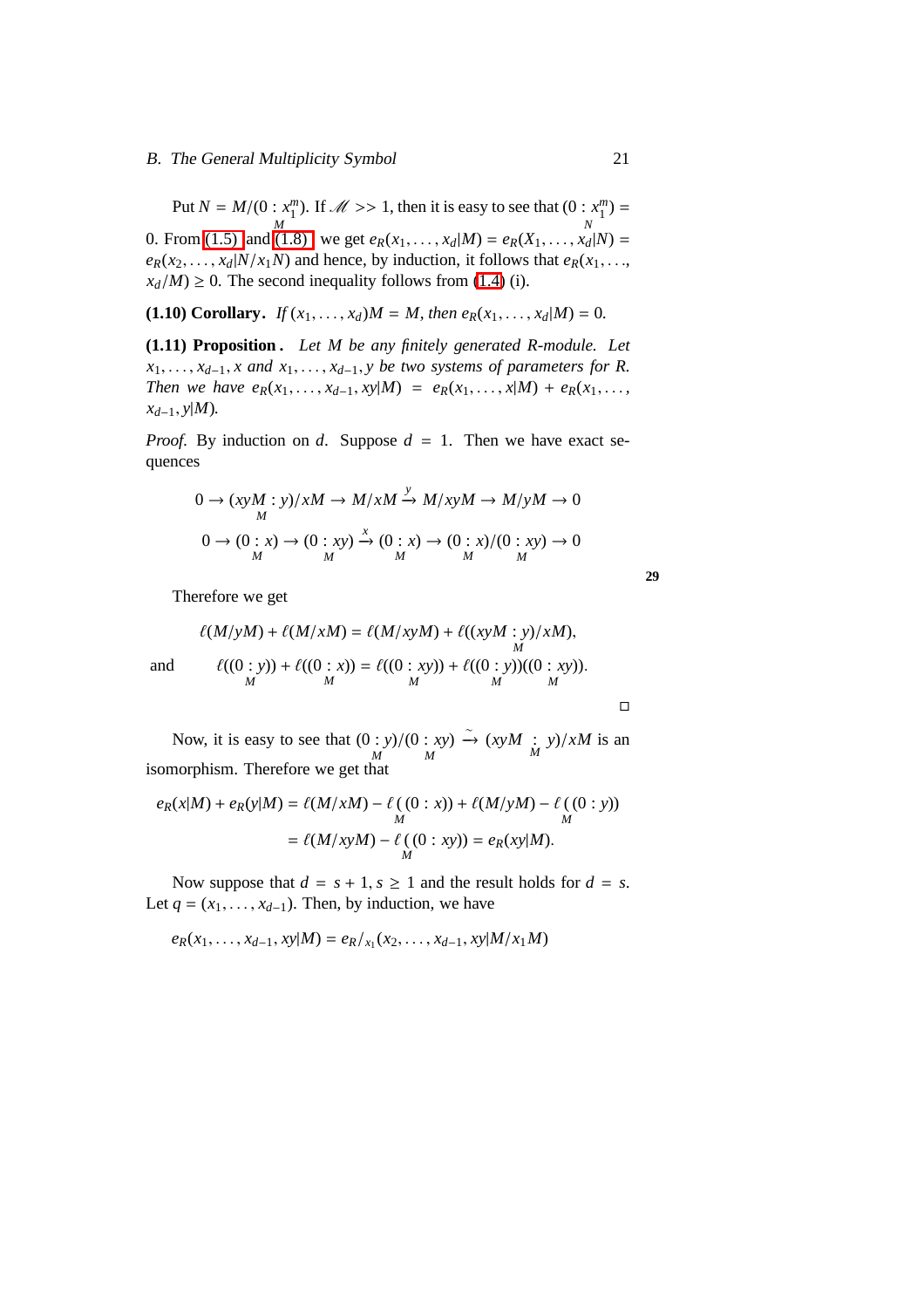$$
- e_{R/x_1}(x_2,...,x_d,xy|(0:x_1)
$$
  
\n
$$
e_R/x_1(x_2,...,x_{d-1},xy|M) = e_{R/x_1}(x_2,...,x_{d-1},xy|M/x_1M)
$$
  
\n
$$
- e_R/x_1(x_2,...,x_{d-1},x|(0:x_1)
$$
  
\n
$$
- e_{R/x_1}(x_2,...,x_{d-l},y|(0:x_1)
$$
  
\n
$$
= e_R(x_1,...,x_{d-l},x|M) + e_R(x_1,...,x_{d-1},y|M).
$$

**(1.12) Corollary.** *For any positive integers*  $n_1, \ldots, n_d$ *, we have* 

$$
30
$$

<span id="page-31-0"></span>30 (i) 
$$
e_R(x_1^{n_1},...,x_d^{n_d}M) = n_1...n_d e_R(x_1,...,x_d|M)
$$
  
\n(ii)  $0 \le e_R(x_1,...,x_d|M) \le \frac{\ell(M/(x_1^{n_1},...,x_d^{n_d})M)}{n_1...n_d}$ 

*Proof.* (i) follows from  $((1.7))$  and  $(1.11)$ . (ii) follows from (i) and  $(1.9)$ [.](#page-29-0)<br>1980 - Paul Barbara, política estadounidense de la propia de la propia de la propia de la propia de la propia<br>1980 - Paul Barbara, política estadounidense de la propia de la propia de la propia de la propia de la propia

**(1.13) Corollary.** *If*  $x_i^{m_M}$  ⊂  $(x_1, ..., x_{i-1}, x_{i+1}, ..., x_d)$ *M for some i* ≤ *i* ≤ *d* and *m* ∈ **N**, then  $e_R(x_1, ..., x_d|M) = 0$ .

*Proof.* By (1.7), we may assume that  $i = 1$ . If  $n > m$ , then  $(x_1^n, x_2, \ldots,$  $x_d$ )  $M = (x_2, ..., x_d)M$  and so, by [\(1.12\)](#page-31-0), we get,  $0 \le e_R(x_1, ..., x_d|M) \le$ <br>  $\frac{\ell(M/(x_2,...,x_d)M)}{n} \to 0$  as  $n \to \infty$ . Hence  $e_R(x_1,...,x_d|M) = 0$ .

<span id="page-31-1"></span>**(1.14) Proposition .** *Let M be any finitely generated R-module and x*1, . . . , *x<sup>d</sup> be a system of parameters for R contained in rad* (*R*)*. Then*  $e_r(x_1, \ldots, x_d|M) = \ell(M/(x_1, \ldots, x_d)M)$  *if and only if*  $x_1, \ldots, x_d$  *is an Msequence, that is,*  $((x_1, ..., x_{i-1})M : x_i) = (x_1, ..., x_{i-1})M$  for  $1 \le i \le d$ .

*Proof.* ( $\le$ =) This implication follows from [1.14](#page-31-1) (i) (=>) Proof by induction on *d*. Suppose  $d = 1$ . Then we have  $\ell(M/x_1M) = e_R(x_1|M)$  $\ell_R(M/x_1M) - \ell_R((0:x_1)).$  Therefore, we get  $\ell_R((0:x_1))$  $= 0$ , that is,  $(0: x_1) = 0$ *M*  $= 0$ 

Now suppose that  $d = s + 1$  and the result holds for  $d = s$ . **31** Let  $n_1, \ldots, n_d$  be arbitrary positive integers. Then by [\(1.9\)](#page-29-0) and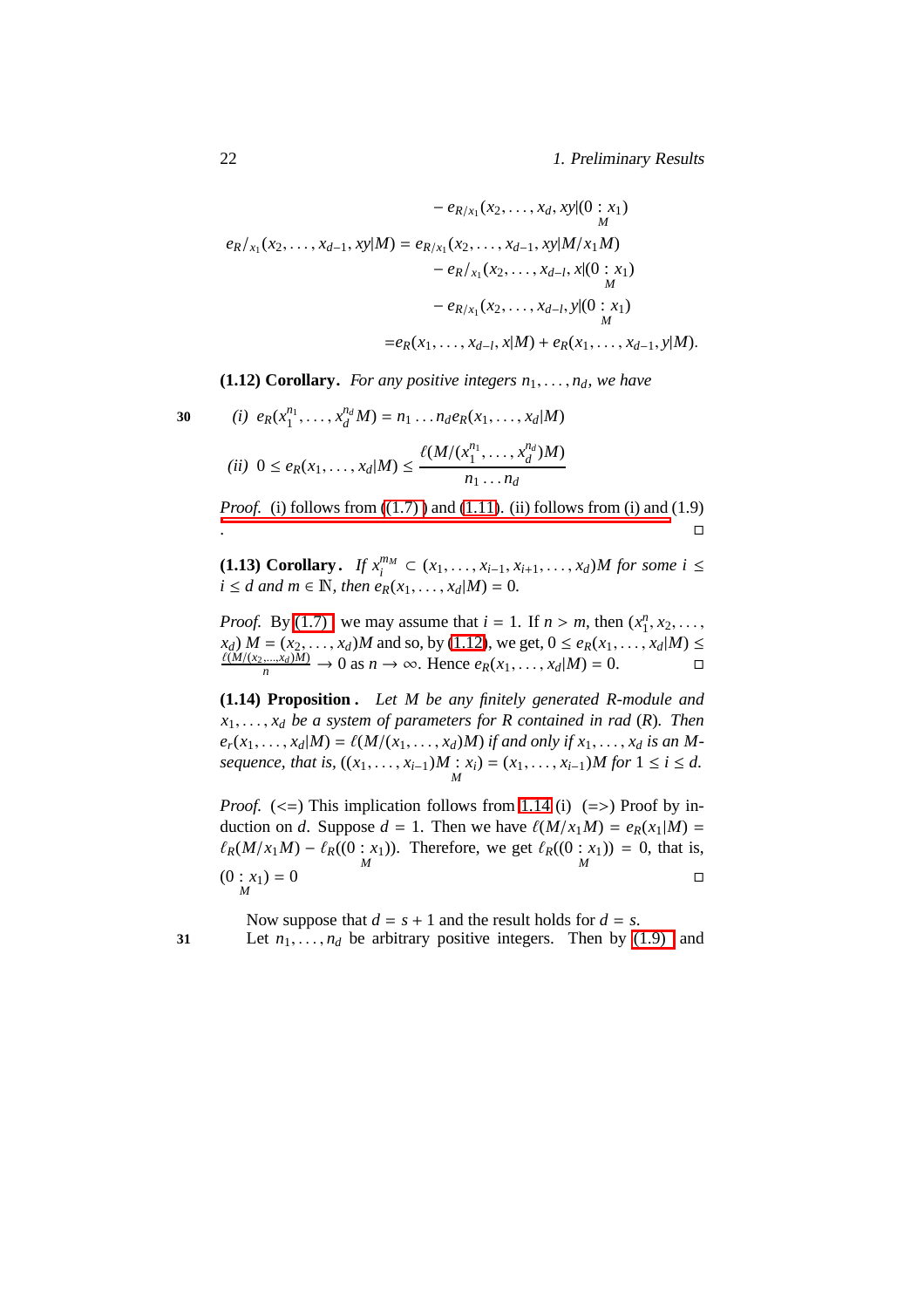### $(1.12)$  (i) we have

$$
e_R(x_1^{n_1},\ldots,x_d^{n_d}) \le l(M/(x_1^{n_1},\ldots,x_d^{n_d})M) \le n_1\ldots\ldots n_d l
$$
  

$$
(M/(x_1,\ldots,x_d)M) = n_1\ldots\ldots n_d e_R(x_1,\ldots,x_d|M) = e_R(x_1^{n_1},\ldots,x_d^{n_d})|M).
$$

Put  $N = M/(0 : x_1$ ). Then by  $(1. 8)$  we have

$$
\ell(M/(x_1^{n_1},\ldots,x_d^{n_d})M = e_R(x_1^{n_1},\ldots,x_d^{n_d})|M) = e_R(x_1^{n_1},\ldots,x_d^{n_d})|N)
$$
  
\n
$$
\leq l(N/(x_1^{n_1},\ldots,x_d^{n_d})N) = l(M/(0:x_1) + (x_1^{n_1},\ldots,x_d^{n_d})M)
$$

and hence  $(0 : x_1) \subset (x_1^{n_1})$  $x_1^{n_1}, \ldots, x_d^{n_d}$  $\frac{d^{n_d}}{d}$ )*M* for arbitrary positive integers *n*<sub>1</sub>, ..., *n*<sub>*d*</sub>. Then we get that  $(0 \mid x_1) \subset \bigcap_{n>0}$ *n*≥0  $(x_1^{n_1})$  $x^{n_1}, \ldots, x^{n_d}$ ) $M \subset \bigcap$ *n*≥0  $q^n M =$ 0 by Krull's Intersection Theorem, where  $q = (x_1, \ldots, x_d)$ . Now,

$$
e_{R/x_1}(x_2,...,x_d|M/x_1M) = e_R(x_1,...,x_d|M) = l
$$
  
(M/(x<sub>1</sub>,...,x<sub>d</sub>)M) = l(M/x<sub>1</sub>M/(x<sub>2</sub>,...,x<sub>d</sub>)M/x<sub>1</sub>M).

Therefore, by induction, we get that  $\{x_2, \ldots, x_d\}$  is  $M/x_1M$ -sequence.

This completes the proof.

- **(1.15) Corollary.** *(i) Let*  $(R, M)$  *be a noetherian local ring. Then*  $R$ *is a Cohen-Macaulay ring if and only if there exists a system of parameters*  $\{x_1, \ldots, x_d\}$  *for R such that*  $e_R(x_1, \ldots, x_d | R)$  *= 32*  $l(R/(x_1, \ldots, x_d)).$
- (*ii*) Let  $(R, M)$  be a noetherian local ring. Then R is a Cohen-Macau*lay ring if and only if for every system of parameters*  $x_1, \ldots, x_d$  *for R, we have e<sub>R</sub>*( $x_1, \ldots, x_d$ |*R*) = *l*( $R/(x_1, \ldots, x_d)$ ).

*Proof.* (i) Clear. (ii) Follows from [71, Theorem 2, VI-20] and [\(1.14\)](#page-31-1).  $\Box$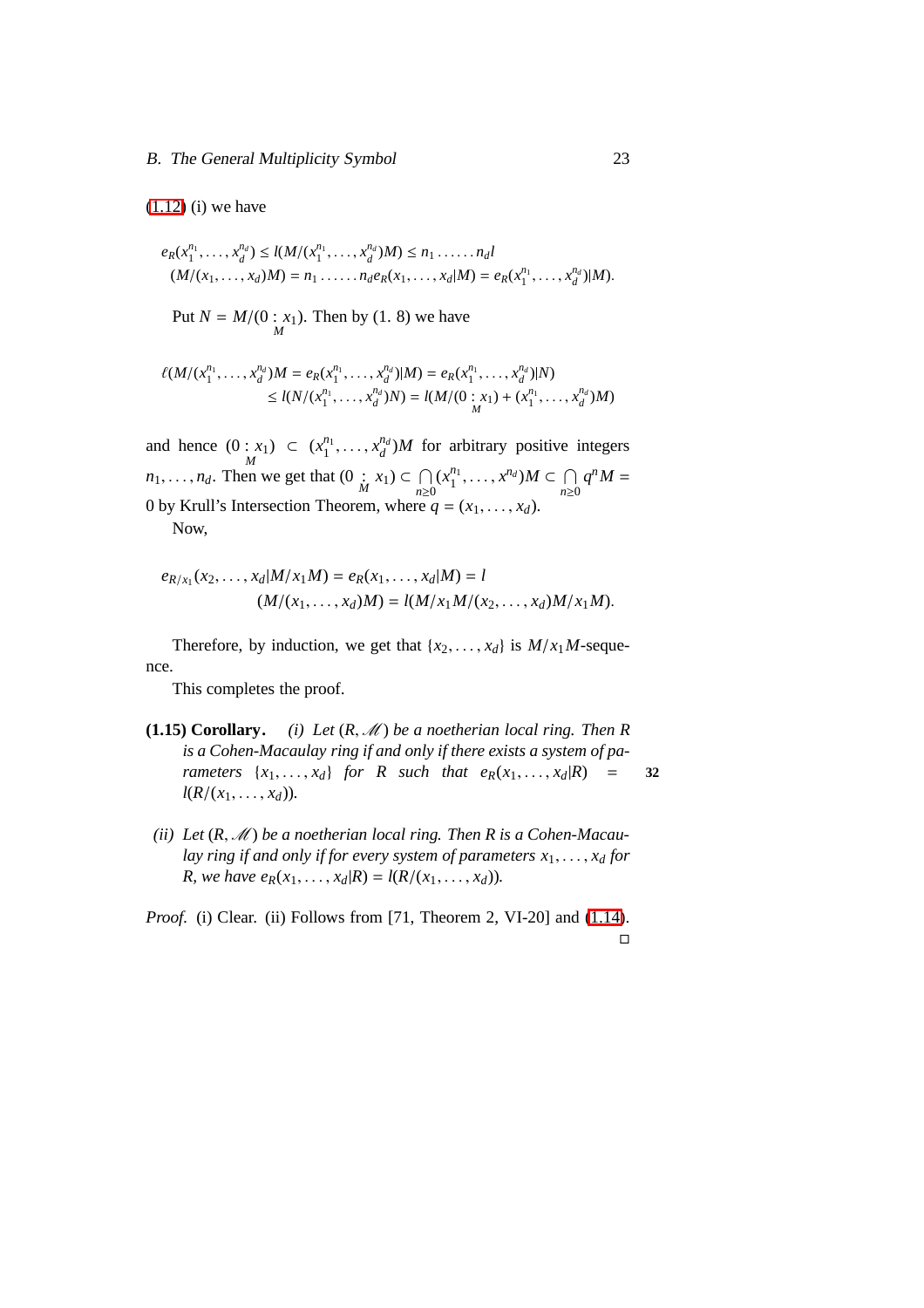### **(1.16) The limit formula of Lech:**

Let *M* be any finitely generated *R*-module and  $x_1, \ldots, x_d$  be a system of parameters for *R*. Let  $n_1, \ldots, n_d$  be positive integers. Then

$$
\min (n_i) \to \infty \frac{l(M/(x_1^{n_1}, \ldots, x_d^{n_d})M)}{n_1 \cdots n_d} = e_R(x_1 \ldots x_d|M).
$$

*Proof.* Proof by induction on *d*. Suppose  $d = 1$ . Then, for any  $n > 0$ , we have  $e_R(x^n|M) = l(M/x^nM) - l((0 \, ; \, x^n))$ . Choose an integer  $m > 0$ such that  $(0 \cdot M^n) = (0 \cdot M^n)$  for all  $n \geq m$ . Therefore, by [\(1.12\)](#page-31-0)(i), we have  $e_R(x^n | \tilde{M}) = ne_R(x | \tilde{M}) = \ell(M | x^n M) - l((0 : x^m))$  for  $n \ge m$ . Thus  $e_R(x|M) = \frac{\ell(M/x^n M)}{n}$  $\frac{f(x^n M)}{n} + C/n$ , where *C* is independent of *n*. In particular, we get

$$
\lim_{n\to\infty}\frac{l(M/x^nM)}{n}=e_R(x|M).
$$

Now suppose that  $d = s + 1$ ,  $s \ge 1$  and the result holds for  $d = s$ . Using [\(1.5\)](#page-26-0) and [\(1.8\)](#page-29-1) and replacing *M* by  $N := M/(0 \frac{1}{M} x_1^m)$ ,  $m >>$ 1, we may assume that  $(0 \quad x_1) = 0$ . Note that  $e_R(x_1, \ldots, x_d|M) =$  $e_R(x_1, \ldots, x_d|N)$  and

$$
0 \le \ell_R(M/(x_1^{n_1}, \dots, x_d^{n_d})M) - \ell_R(N/(x_1^{n_1}, \dots, x_d^{n_d})N)
$$
  
=  $l((0 : x_1^m) + (x_\ell^{n_1}, \dots, x_d^{n_d})M/(x_1^{n_1}, \dots, x_d^{n_d})M = \ell((0 : x_1^m)/(0 : x_1^m))$   
 $\cap (x_1^{n_1}, \dots, x_d^{n_d})M) \le l((0 : x_1^m)/(x_2^n, \dots, x_d^n)(0 : x_1^m))$   
 $\le n_2 \cdots n_d l(((0 : x_1^m)/(x_2, \dots, x_d). (0 : x_1^m)) = n_2 \dots n_d C,$ 

where *C* is a positive integer which is independent of  $n_1, \ldots, n_d$ . Thus we get

$$
0 \le \frac{l(M/(x_1^{n_1}, \dots, x_d^{n_d})M) - l(N/(x_1^{n_1}, \dots, x_d^{n_d})N)}{n_1 n_2 \cdots n_d} \le C/n_1
$$
  
i.e., 
$$
\lim_{\min(n_i) \to \infty} l(M/(x_1^{n_1}, \dots, x_d^{n_d})M) = \lim_{\min(n_i) \to \infty} l(N/(x_1^{n_1}, \dots, x_d^{n_d})N).
$$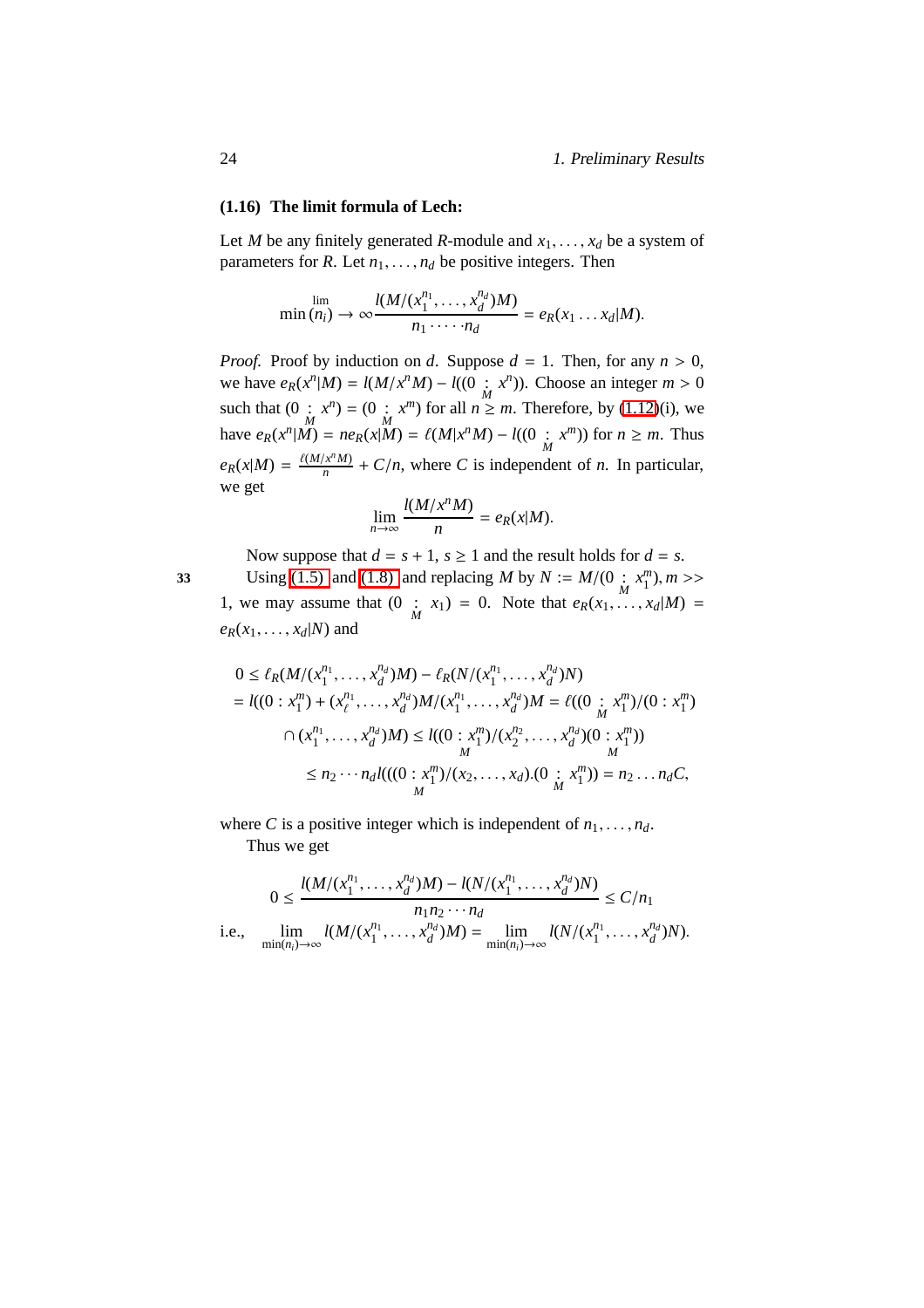### B. The General Multiplicity Symbol 25

This shows that we may assume  $(0 : x_1) = 0$ . Now by [\(1.12\)](#page-31-0),

$$
0 \le n_1 \cdots n_d e_R(x_1, \ldots, x_d|M) \le l(M/(x_1^{n_1}, \ldots, x_d^{n_d})M)
$$
  
\n
$$
\le n_1 l(M/(x_1, x_2^{n_2}, \ldots, x_d^{n_d})M)
$$
  
\n
$$
= n_1 l(\bar{M}/x_2^{n_2}, \ldots, x_d^{n_d})\bar{M})
$$

where  $\overline{M} = M/x_1M$ . Therefore, by induction, it follows that

$$
e_R(x_1, \ldots, x_d|M)
$$
  
\n
$$
\leq \lim_{\min(n_i) \to \infty} \frac{\ell(M/(x_1^{n_1}, \ldots, x_d^{n_d})M)}{n_1 n_2 \cdots n_d}
$$
  
\n
$$
\leq \lim_{\min(n_i) \to \infty} \frac{\ell(\bar{M}/(x_2^{n_2}, \ldots, x_d^{n_d})M)}{n_2 \cdots n_d} = e_{R/x_1}(x_2, \ldots, x_d|\bar{M})
$$
  
\n
$$
= e_R(x_1, \ldots, x_d|M), \text{ since}
$$

 $(0: x_1)$ <br>*M*  $= 0$ . Thus we get  $\frac{34}{2}$ 

$$
\lim_{\min(n_i)\to\infty}\frac{\ell(M/(x_1^{n_1},\ldots,x_d^{n_d})M)}{n_1\cdots n_d}=e_R(x_1,\ldots,x_d|M).
$$

In the next proposition, we will prove that the general multiplicity symbol is nothing but the multiplicity defined in [\(1.2\) .](#page-23-0) *Now onwards, we assume that R is semilocal noetherian*.

### **(1.17) The Limit Formula of Samuel**

Let *M* be any finitely generated *R*-module and  $x_1, \ldots, x_d$  be a system of parameters for *R*.

Assume that  $q = (x_1, \ldots, x_d)$  is an ideal of definition in *R*. Then  $e_0(q;M) = \lim_{n \to \infty}$  $l(M|q^nM)$  $\frac{d^{n} |q^{n} |^{n}}{n^{d} / d!} = e_{R}(x_{1}, \ldots, x_{d} | M).$ 

For the proof of this formula, we need the following lemma.

**(1.18) Lemma.** Let M be any finitely generated R-module and  $q =$ (*x*1, . . . , *x<sup>d</sup> be an ideal of definition generated by a system of parameters* {*x*1, . . . , *xd*} *for R. Then*

$$
e_0(q;M) = e_{gr_q}(R)(\bar{x}_1,\ldots,\bar{x}_d)gr_q(M)),
$$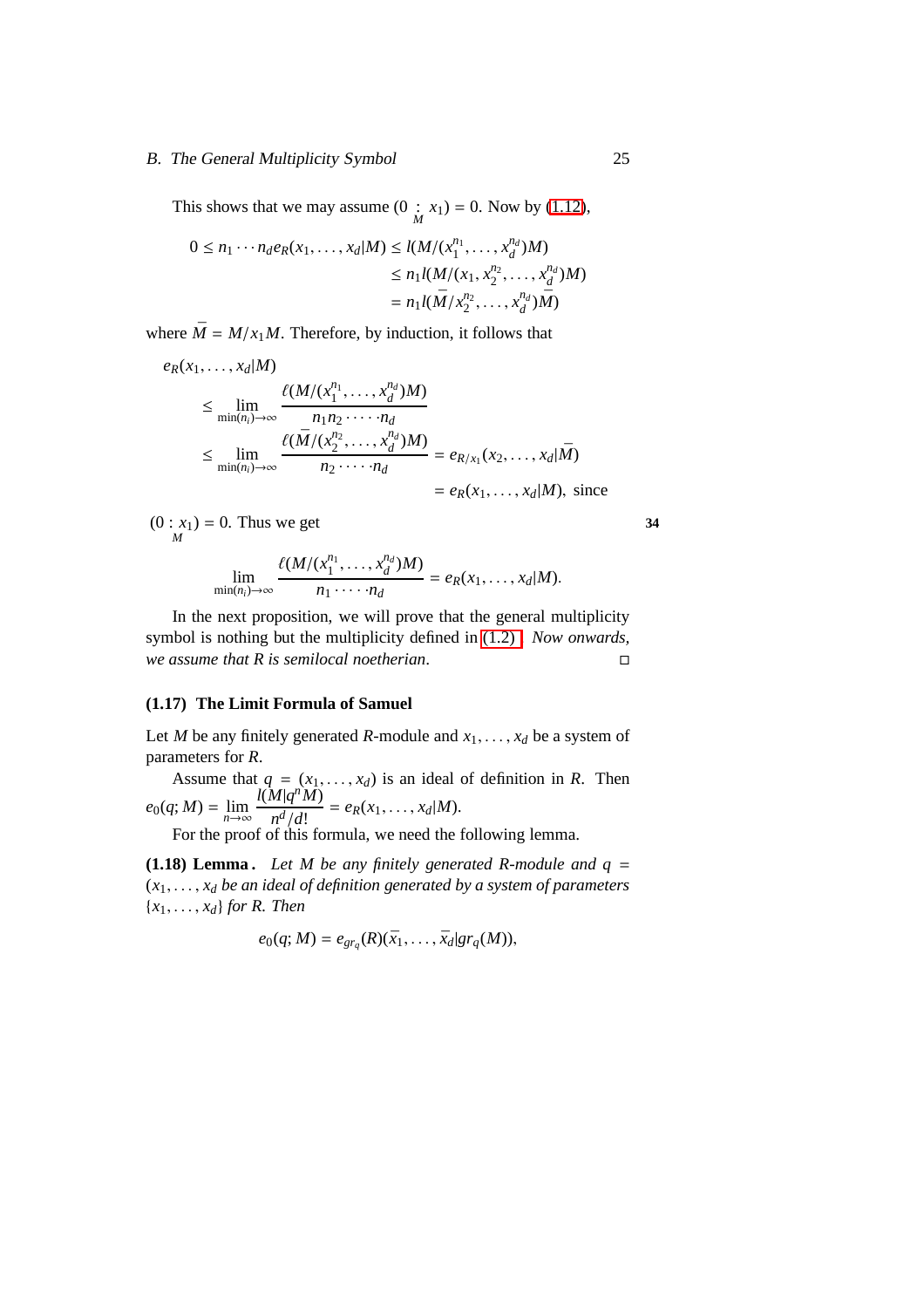**35** *where*  $\bar{x}_1, \ldots, \bar{x}_d$  *are images of*  $x_1, \ldots, x_d$  *in q*/*q*<sup>2</sup>.

*Proof.* We put  $A := gr_a(R), N := gr_a(M)$ . By induction on *d* we shall prove that  $h_0(N) = e_A(\bar{x}_1, ..., \bar{x}_d|N)$ . Suppose  $d = 0$ , then  $q = 0, A = R$ ,  $N = M$  and  $h_0(N) = l_R(M) = \ell_A(N) = e_A(\cdot|N)$ . Now suppose that  $d = s + 1$ ,  $s \ge 0$  and the result holds for  $d = s$ . Then we have by induction

$$
e_A(\bar{x}_1, \dots, \bar{x}_d | N) = e_{A/\bar{x}_1}(\bar{x}_2, \dots, \bar{x}_d | N/\bar{x}_1 N) - e_{A/\bar{x}_1}(\bar{x}_2, \dots, \bar{x}_d | (0 \; ; \; \bar{x}_1))
$$
  
=  $h_0(N/\bar{x}_1 N) - h_0((0 \; ; \; \bar{x}_1)) = h_0(N),$ 

see remark (ii) in [\(1.2\) .](#page-23-0) Also, it follows from the same remark (iii) that  $e_0(q; M) = h_0(gr_g(M))) = e_{gr_q(R)}(\bar{x}_1, \dots, \bar{x}_d | gr_q(M)).$ 

**Proof of (1.17)** First, we prove that

$$
\lim_{n\to\infty}\frac{l(M|q^nM)}{n^d/d!}\leq e_R(x_1,\ldots,x_d|M).
$$

If  $d = 0$  then  $q = 0$  and  $\lim_{n \to \infty}$  $\ell(M|q^nM)$  $\frac{d^{n} |q^{n} M}{n^{d} / d!} = \ell(M) = e_{R}(x_{1}, \ldots, x_{d}|M).$ Now suppose that  $d \ge 1$  and put  $\overline{M} = M/x_1M$ ,  $\overline{R} = R/x_1$ ,  $\overline{q} = q/x_1$ . The we have  $\overline{M}/\overline{q}^n \overline{M} = M/(x_1M + q^nM)$ 

$$
\ell_{\bar{R}}(\bar{M}/\bar{q}^n M) = \ell_{\bar{R}}(M/q^n M) - \ell(x_1 M + q^n M/q^n M)
$$
  
= 
$$
\ell(M/q^n M) - \ell(x_1 M/x_1 M \cap q^n M)
$$

Now, it is easy to see that  $x_1M/x_1M \cap q^nM = x_1M/x_1(q^nM \cdot x_1) \stackrel{x_1}{\leftarrow}$  $M/(q^n M : x_1)$  is an isomorphism. Therefore we get

$$
\ell_{\bar{R}}(\bar{M}/\bar{q}^n \bar{M}) = l(M/q^n M) - l(M/(q^n M : x_1)) \ge l(M/q^n M) - l(M/q^{n-1} M)
$$
  
=  $H^0_{gr_q(R)}(gr_q(M), n - 1)$  for all n.

**36**

Thus

$$
e_0(\bar{q};\bar{M}) = \lim_{n \to \infty} \frac{\ell(\bar{M}/\bar{q}^n M)}{n^{d-1}/(d-1)!} \ge e_0(q;M)
$$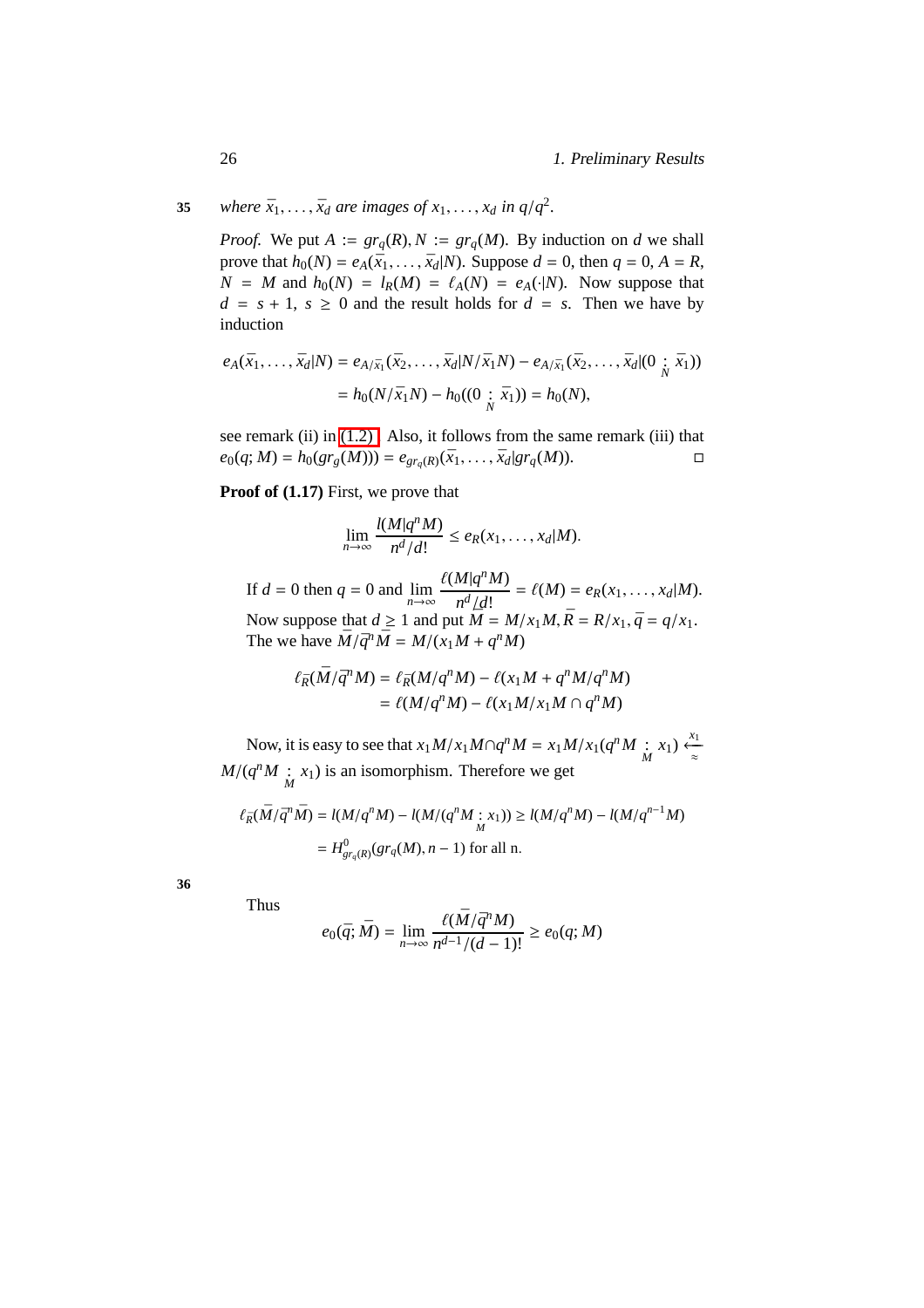### B. The General Multiplicity Symbol 27

If  $d \ge 2$ , replacing M by  $\overline{M}$ , R by  $\overline{R}$ , q by  $\overline{q}$ , we get

$$
e_0(q;M) \le e_0(q/x_1;M/x_1M) \le e_0(q/(x_1,x_2),M/(x_1,x_2)M) \le \cdots \le e_0((0);M/qM) = \ell(M/qM).
$$

i.e., 
$$
\lim_{n \to \infty} \frac{\ell(M/q^nM)}{n^d/d!} \leq \ell(M/(x_1,\ldots,x_d)M).
$$

Now, replacing  $x_1, \ldots, x_d$  by  $x_1^p$  $\frac{p}{1}, \ldots, x_d^p$  $\frac{p}{d}$ , we get

$$
\lim_{n \to \infty} \frac{\ell(M/q^{np}M)}{(np)^d/d!} \le \lim_{n \to \infty} \frac{\ell(M/(x_1^p, \dots, x_d^p)^n M)}{(np)^d/d!}
$$

$$
\le \frac{l(M/(x_1^p, \dots, x_d^p)^n M)}{p^d} \text{ for all } p \ge 0.
$$

Hence  $e_0(q; M) \leq \lim_{p \to \infty}$  $\ell(M/(x_1^p))$  $\frac{p}{1}, \ldots, x_d^p$  $_{d}^{p})M$  $\frac{p^d}{p^d}$  =  $e_R(x_1, \ldots, x_d|M)$  by

(1.16). It remains to prove the reverse inequality. Let  $n_1, \ldots, n_d$  be positive integers. Put  $A = \text{gr}_q(R), N = \text{gr}_q(M)$  and  $\bar{x}_1, \ldots, \bar{x}_d$  be the image of  $x_1, ..., x_d$  in  $q/q^2$ . Set  $F := (x_1^{n_1})$  $x_1^{n_1}, \ldots, x_d^{n_d}$  $_{d}^{n_d}$ )*M*, *K* :=  $_{n\geq 0}$  $q^n M \cap$  $(q^{n+1}M + F)/q^{n+1}M$  and  $L = (\bar{x}_1^{n_1})$  $\bar{x}_1^{n_1}, \ldots, \bar{x}_d^{n_d}$  $\binom{nd}{d}$  *N*. Then it is clear that *K*, *L* are graded *A*-submodules of *N*,  $L$  ⊂ *K* and **37** 

$$
N/K=\underset{n\geq 0}{\oplus}q^nM/q^nM\cap (q^{n+1}M+F)=\underset{n\geq 0}{\oplus}q^nM+F/q^{n+1}M+F.
$$

For  $n \ge n_1 + \cdots + n_d$ , we have  $q^n M \subset F$ . Therefore we get

$$
\ell_R(M(x_1^{n_1}, \dots, x_d^{n_d})M) = \sum_{n \ge 0} \ell_R(q^n M + F/q^{n+1} M + F)
$$
  
=  $\ell_R(N/K) \le \ell_R(N/L) = \ell_R(N/(\bar{x}_1^{n_1}, \dots, \bar{x}_d^{n_d})N).$ 

If  $\ell_R(N/(\bar{x}_1^{n_1}))$  $\bar{x}_d^{n_1}, \ldots, \bar{x}_d^{n_d}$  $\ell_A(N/\bar{x}_1^{n_1})$  $\bar{x}_d^{n_1}, \ldots, \bar{x}_d^{n_d}$  $\binom{n_d}{d}$ .*N*), then we get  $\ell_R$  $(M/(x_1^{n_1})$  $x_1^{n_1}, \ldots, x_d^{n_d}$  $\frac{d^{n} d}{d}$ )*M*)  $\leq \ell_A(N/(\bar{x}_1^{n_1}))$  $\bar{x}_1^{n_1}, \ldots, \bar{x}_d^{n_d}$  $\binom{n_d}{d}$ *N*) for arbitrary positive integers  $n_1, \ldots, n_d$ . Therefore, by  $(1.16)$ , we get

$$
e_R(x_1,\ldots,x_d|M) = \lim_{\min(n_i)\to\infty} \frac{l_R(M/(x_1^{n_1},\ldots,x_d^{n_d})M)}{n_1\cdots n_d}
$$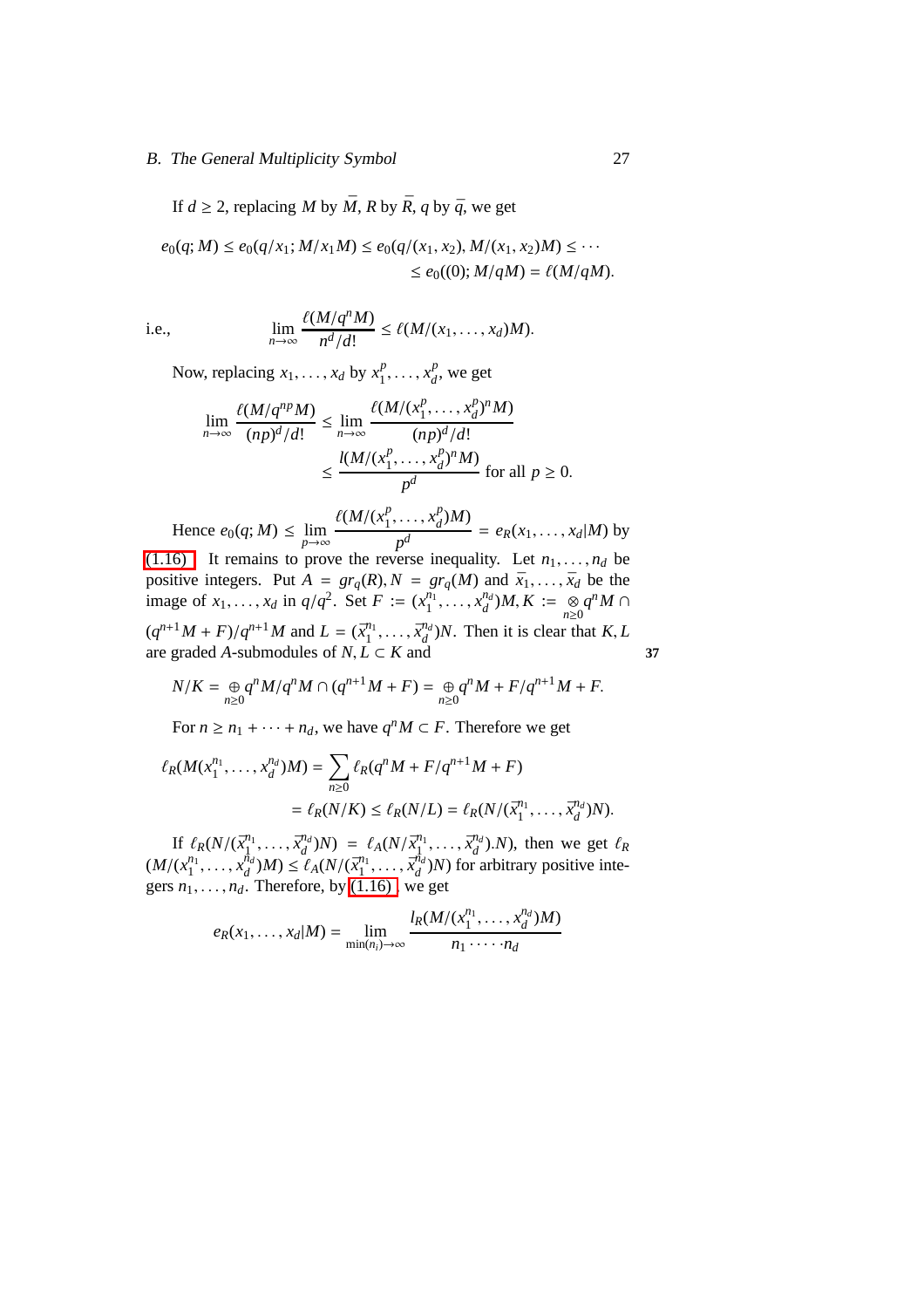28 1. Preliminary Results

$$
\leq \lim_{\min(n_i)\to\infty} \frac{\ell_A(N/(\bar{x}_1^{n_1},\ldots,\bar{x}_d^{n_d})N)}{n_1\cdots n_d}
$$

$$
= e_A(\bar{x}_1,\ldots,\bar{x}_d|N) = e_0(q;M)
$$

b[y1.18.](#page-34-0)

Thus it is enough to prove that

$$
\ell_R(N/\bar{x}_1^{n_1},\ldots,\bar{x}_d^{n_d})N)=\ell_A(N/\bar{x}_1^{n_1},\ldots,\bar{x}_d^{n_d})M).
$$

Put  $I = (\bar{x}_1, \ldots, \bar{x}_d) \cdot A$ . Since every *A*-module is also *R*-module, it follows that  $\ell_A(N/\bar{x}_1^{n_1})$  $\bar{x}_1^{n_1}, \ldots, \bar{x}_d^{n_d}$  $\frac{d^{n_d}}{d}$ )*N*)  $\leq l_R(N/\bar{x}_1^{n_1})$  $\bar{x}_1^{n_1}, \ldots, \bar{x}_d^{n_d}$  $\binom{n_d}{d}$ *N*) and  $l_A$  ((*N*/*x*<sup>n<sub>1</sub></sup>)  $\bar{x}_1^{n_1}, \ldots, \bar{x}_d^{n_d}$  $\frac{d^{n_d}}{d}$ ) $N$  $\big(\frac{I^n}{N}\big)$   $\leq \frac{u}{l_R}$  $\big((\bar{x}_1^{n_1})\big)$  $\bar{x}_1^{n_1}, \ldots, \bar{x}_d^{n_d}$  $\frac{n_d}{d}$ )*N*/*I<sup>n</sup>N*), where  $n \ge n_1 +$  $\cdots$   $n_d$ .

**38** Therefore it is enough to prove that

$$
\ell_R(N/I^nN)=\ell_A(N/I^nN).
$$

Since 
$$
\bar{x}_1, ..., \bar{x}_d
$$
 annihilates  $I^i N / I^{i+1} N$ , it follows that  $l_R(I^i N / I^{i+1} N)$   
\n=  $l_A(I^i N / I^{i+1} N)$  for all  $i \ge 0$ . Therefore we get  $l_R(N / I^n N) = \sum_{i=0}^{n-1} l_R(I^i N / I^{i+1} N) = \sum_{i=0}^{n-1} \ell_A(I^i N / I^{i+1} N) = \ell_A(N / I^n N)$ .  
\nThis completes the proof of (1.17).

<span id="page-37-0"></span>**(1.19) Corollary .** *Let M be any finitely generated R-module and-*  $(x_1, \ldots, x_d) = q \subset R$  *be an ideal of definition generated by a system of parameters for R. Then*

 $e_R(x_1, \ldots, x_d|M) = 0 \Longleftrightarrow K - \dim(M) < \dim(R) = d.$ 

In particular,  $e_R(x_1, \ldots, x_d|R) > 0$ .

**(1.20) Corollary.** Let M be any finitely generated R-module and  $q =$  $(x_1, \ldots, x_d), q' = (x'_1)$  $x'_{1}, \ldots, x'_{a}$ *d* ) *be ideals of definitions generated by systems of parameters for R. Then*

- *(i) If*  $q' ⊂ q$ *, then*  $e_R(x_1, ..., x_d|M) ≤ e_R(x'_1, ..., x'_d)$  $d_d^{\prime}$ |*M*) and
- *(ii) If*  $q' = q$ *, then*  $e_R(x_1, \ldots, x_d|M) = e_R(x'_1)$  $x'_{1}, \ldots, x'_{a}$  $d$ <sup> $M$ </sup>).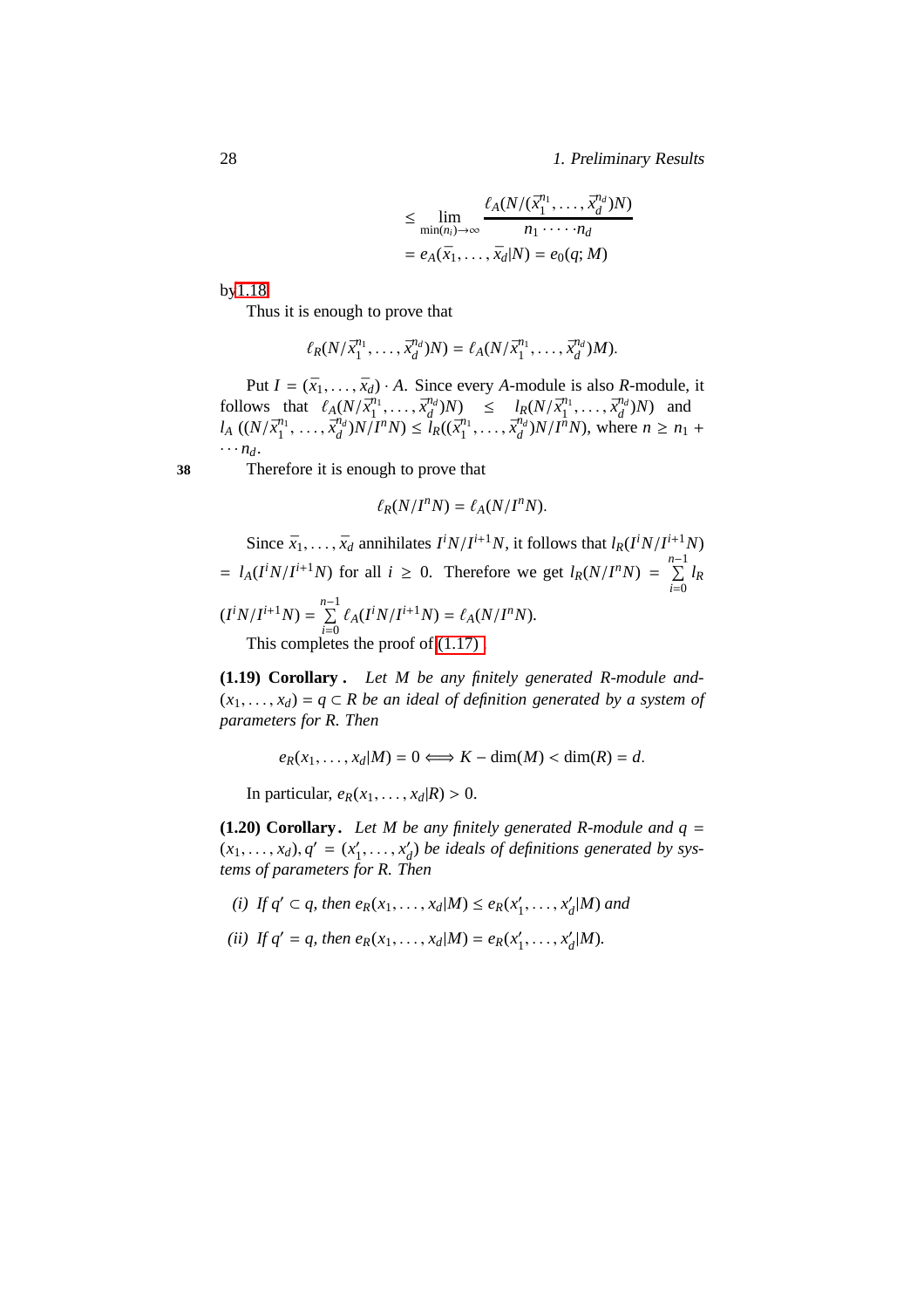<span id="page-38-1"></span>**(1.21) Corollary.** Let M be any finitely generated R-module and  $q =$  $(x_1, \ldots, x_d)$  *be an ideal of definition generated by a system of parameters for R. Then*

$$
e_0(q; M) = l(M/qM) - l((q_{d-1}M \underset{M}{\vdots} x_d)/q_{d-1}M) - \sum_{k=l}^{d-1} e_0(q/q_k, (q_{k-1}0 \underset{M}{\vdots} x_k)/q_{k-l}M)
$$

*where*  $q_k = (x_1, \ldots, x_k), 0 \le k \le d - 1.$  **39** 

<span id="page-38-0"></span>*Proof.* This follows from remark  $(1.4)(i)$  and  $((1.17))$ .

**(1.22) Corollary.** Let M be any finitely generated R-module and  $q =$  $(x_1, \ldots, x_d)$  ⊂ *R* be any ideal of definition generated by a system of *parameters*  $\{x_1, \ldots, x_d\}$  *for R. Then e*<sub>0</sub>(*q*; *M*) =  $\ell(M/qM) - \ell((q_{d-1} : x_d)$ *M qd*−1*M*) *if and only if x<sup>k</sup> is not in any prime ideal* Y *belonging to Ass*  $(M/q_{k-1}M)$  *such that*  $K$  − dim  $R/\mathscr{Y} \geq d$  − k, where  $q_k = (x_1, \ldots, x_k)$ , 0 ≤  $k$  ≤  $d$  − 1*.* 

*Proof.* It is easy to see that

$$
Ass ((q_{k-1} : x_k) / q_{k-1} M) = Ass (M/q_{k-1} M) \cap V((x_k)).
$$

Therefore we get

$$
K - \dim(q_{k-1}M \, : \, x_k)/q_{k-1}M) = \sup_{\mathcal{Y}_i \in Ass(M/q_{k-1}M) \cap V((x_k))} < d-k
$$

if and only if  $x_k \notin \mathcal{Y}$  for all  $\mathcal{Y} \in Ass(M/q_{k-1}M)$  with  $K - \dim R/\mathcal{Y} \ge$ *d* − *k*.

Therefore by [\(1.19\)](#page-37-0), we get  $e_0(q/q_k; (q_{k-1}M : x_k)/q_{k-1}M) = 0$  if and only if  $x_k \notin \mathcal{Y}$  for all  $\mathcal{Y} \in Ass(M/q_{k-1}M)$  with  $K - \dim R/\mathcal{Y} \ge d - k$ . Now [\(1.22\)](#page-38-0) follows from [\(1.21\)](#page-38-1).

**(1.23) Definition.** (see [\[2\]](#page-104-0)). Let *M* be a finitely generated *R*-module. A set of elements  $x_1, \ldots, x_d \in \text{Rad}(R)$  is said to be a reducing system of parameters with respect to *M* if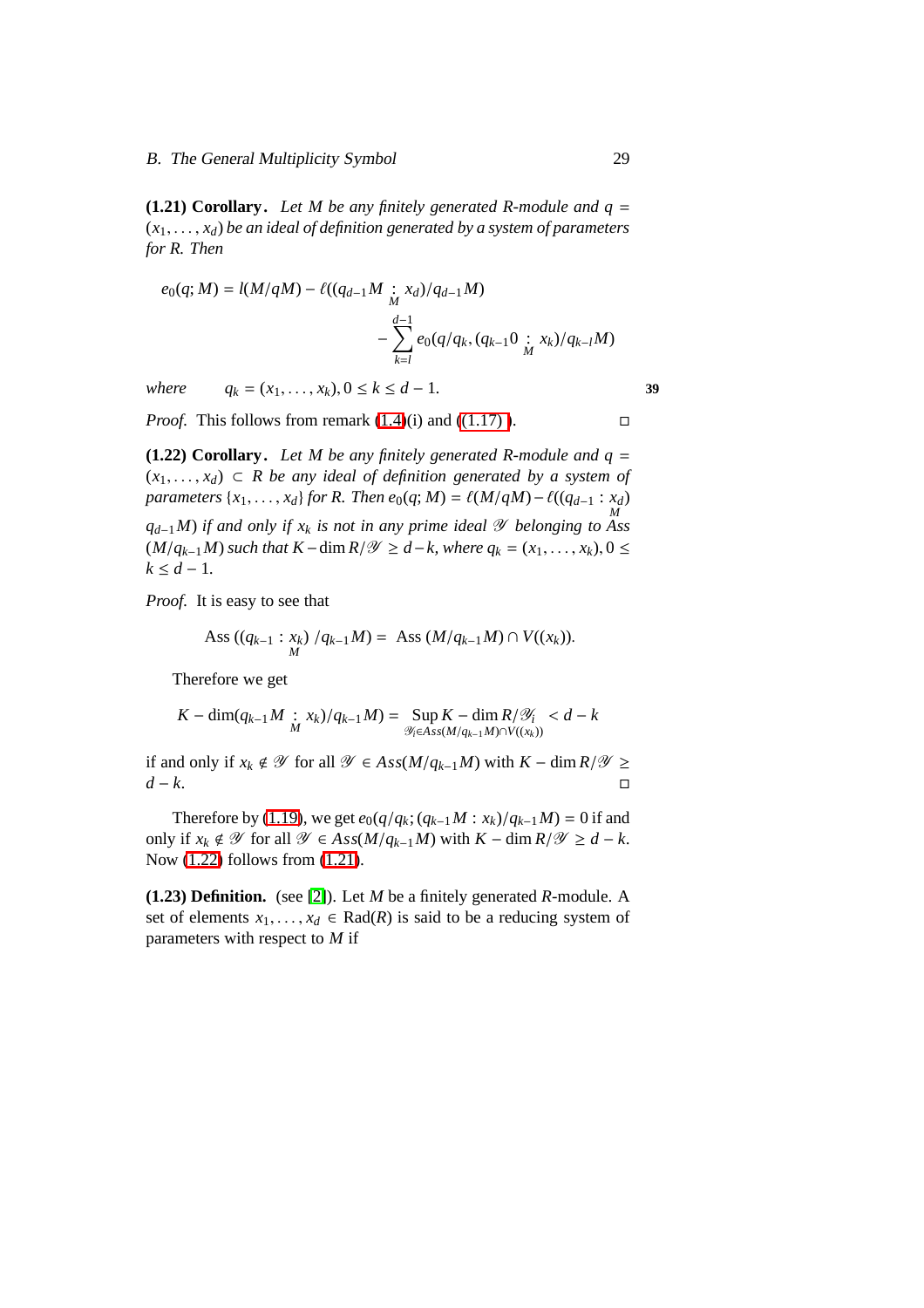- (a)  $\{x_1, \ldots, x_d\}$  is system of parameters for *R*
- (b)  $e_0(q; M) = \ell(M/qM) \ell((q_{d-1}M :_M x_d)/q_{d-1}M)$  where  $q = (x_1, \ldots,$ *x*<sup>*d*</sup>) and *q*<sup>*d*−1</sup> = (*x*<sub>1</sub>, . . ., *x*<sup>*d*−1</sup>).

**40**

The following propositions are useful for the computation of the multiplicity

**(1.24) Proposition .** *Let M be any finitely generated R-module and*  $(x_1, \ldots, x_d) = q$  ⊂ *R* be an ideal generated by a system of parame*ters*  $x_1, \ldots, x_d$  *for* R. Then q can be generated by a reducing system of *parameters with respect to M.*

*Proof.* By [\(1.22\)](#page-38-0), it is enough to prove that  $x_k \notin \mathcal{Y}$  for all  $\mathcal{Y} \in \text{Ass}$  $(M/q_{k-1}M)$  such that  $K$  − dim  $R/\mathscr{Y} \geq d-k$ , where  $q_k = (x_1, \ldots, x_k)$ , 0 ≤  $k \leq d-1$ .

Let *i* be an integer with  $1 \le i \le d$ . Suppose that there exist elements *y*<sub>1</sub>, . . . , *y*<sub>*i*</sub>−*l* such that  $q = (y_1, \ldots, y_{i-1}, x_i, \ldots, x_d)$  and  $y_j \notin \mathcal{Y}$  for all *V* ∈ Ass  $(M/(y_1, \ldots, y_{j-l})M)$  with  $K - \dim R/\mathcal{Y} \ge d - j$ , for any  $j =$  $1, \ldots, i-1.$ 

We set  $q = (y_1, \ldots, y_{i-l}, x_{i+1}, \ldots, x_d)$ . It is clear that  $q \subset mq + q_i$ , where  $m =$  rad  $(R)$ . Hence there is an element  $y_i \in q$  such that  $y_i \notin mq + q_i$ and *y<sub>i</sub>* ∉  $\mathcal Y$  for any  $\mathcal Y$  ∈ Ass  $(M/(y_1, \ldots, y_{i-1})M)$  with  $R/\mathcal Y \ge d-i$  Since *y*1, . . . , *yi*−1, *xi*+1, . . . , *x<sup>d</sup>* are linearly independent mod *m*, *q*, Nakayama's lemma implies  $q = (y_1, \ldots, y_i, x_{i+1}, \ldots, x_d)$ .

<span id="page-39-0"></span>**(1.25) Proposition.** Let  $(R, M)$  be a noetherian local ring and  $q =$ **41**  $(x_1, \ldots, x_d)$  ⊂ *R be an ideal generated by a system of parameters*  $(x_1, \ldots, x_d)$ ..., *x*<sup>*d*</sup>) *for R. Then we put*  $\mathcal{O}_0 := (0)$  *and*  $\mathcal{O}_k := U(\mathcal{O}_{k-1}) + (x_k)$  *for any*  $0 < k < d$ . Then  $e_0(q; R) = l(R/\mathcal{O}_d)$ .

*Proof.* From the proof of  $((1.9))$ , we have

$$
e_0(q;R) = e_0(q/x_1; R/((x_1) + (0:x_1^n)))
$$

**42** for large *n*. Proof by induction on *d*. Let  $d = 1$ . Then it is clear that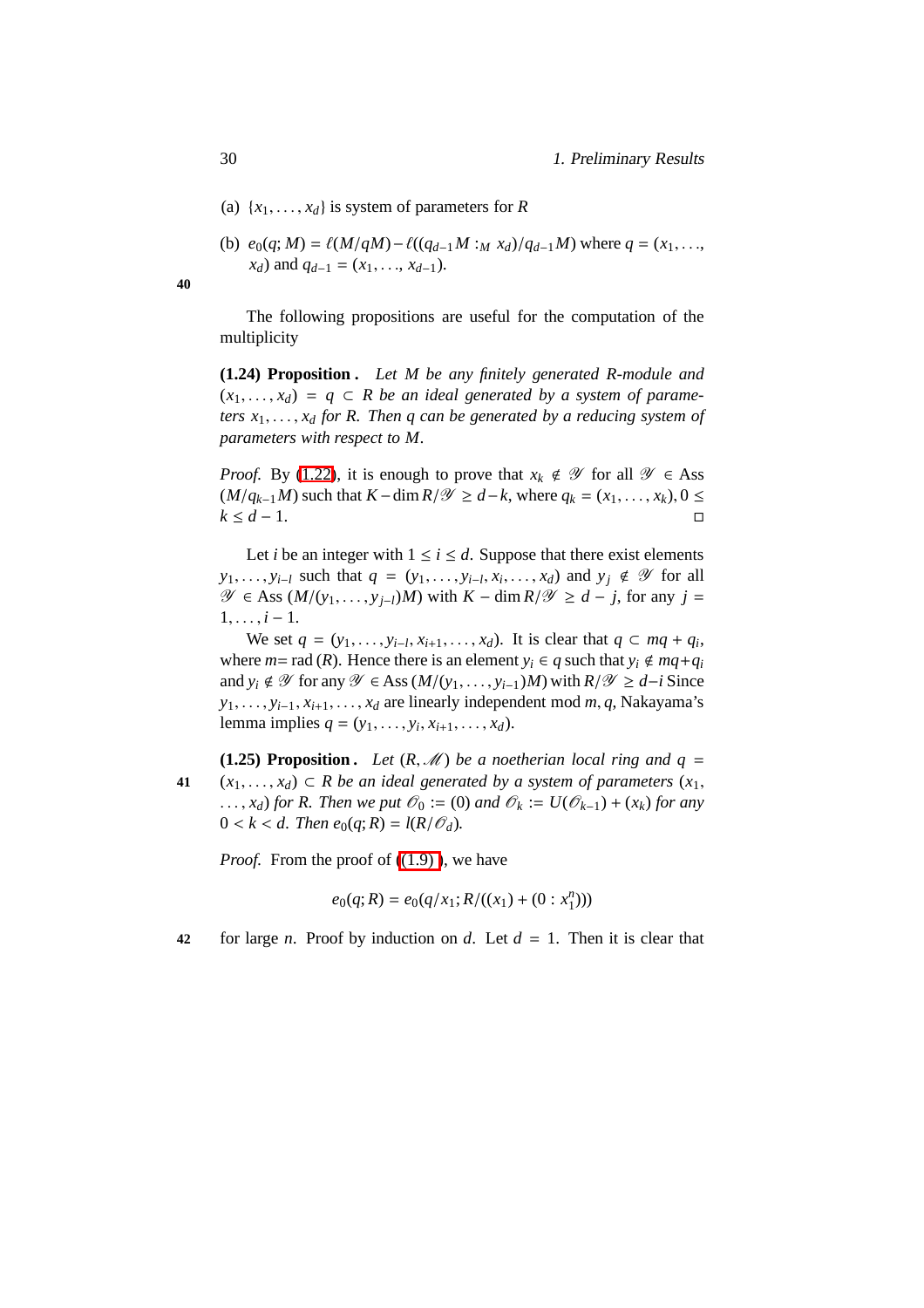$(0: x_1^n) = U(0)$  for large *n* and  $e_0((x_1); R) = \ell(R/((x_1) + (0: x_1^n)))$  =  $\ell(R/((x_1) + U(0))) = \ell(R/\mathcal{U}).$ 

Now suppose that  $d = s + 1$ ,  $s \ge 1$  and the result holds for  $d = s$ . First we shall show that  $U((x_1) + (0 : x_1^n)) = U((x_1) + U(0))$  for large *n*. Let  $\mathcal{Y}$  ∈  $V((x_1))$  be such that  $K - \dim R / \mathcal{Y} = d - 1$ . Then it is easy to see that, for large *n*

$$
\mathcal{Y} \in \text{Ass}(R/((x_1) + (0 : x_1^n))) \Longleftrightarrow \mathcal{Y} \in \text{Ass}(R/((x_1) + U(0)))
$$

Moreover,  $((x_1) + (0 : x_1^n))_{\mathscr{Y}} = ((x_1) + U(0))_{\mathscr{Y}}$  for any  $\mathscr{Y} \in \text{Ass}$  $(R/((x_1) + (0 : x_1^n))) = \text{Ass } (R/((x_1) + U(0))) \text{ with } K - \dim R/\mathcal{Y} =$ *d* − 1.

Therefore  $U((x_1) + (0 : x_1^n)) = U((x_1) + U(0))$  for larger *n* 

Put  $R' := R/(x_1) + (0 : x_1^n)$  for large  $n, \mathcal{O}1 = (0)$  and  $\mathcal{O}_k = (x_k) +$ *U*( $\mathcal{O}_{k-1}$  for any 1 < *k* ≤ *d*. Then by induction we get  $e_0(q; R)$  =  $e_0(q'; R') = \ell(R'/\mathcal{U})$ . Now, since  $\mathcal{O} = U(0) + (x_1)$ , it follows that

 $U(\mathcal{O}) = U(U(0) + U((x_1) + (0 : x_1^n) \text{ and } \mathcal{O}'_d = \mathcal{O}_d/((x_1) + (0 : x_1^n))$ for large *n*. Therefore  $e_0(q; R) = e_0(q'; R') = \ell(R'/\mathcal{O}'d) = \ell(R/\mathcal{O}d)$ .

**(1.26) Example.** Take the classical example from [[\[90\]](#page-111-0), §11] ( see also [[\[26\]](#page-106-0), p. 180] and [[\[50\]](#page-108-0), p. 126]).

Let  $V_1$ ,  $V_2$  and *C* be the subvarieties of  $\mathbb{P}_k^4$  with defining prime ideals:

$$
\mathcal{Y}_{v_1} = (X_1X_4 - X_2X_3, X_1^2X_3 - X_2^3, X_1X_3^2 - X_2^2X_4, X_2X_4^2 - X_3^3),
$$
  

$$
\mathcal{Y}_{v_1} = (X_1, X_4) \text{ and } \mathcal{Y}_{\mathcal{C}} = (X_1, X_2, X_3, X_4).
$$

We put  $A(V_1; C) := A := (K[(X_0, X_1, X_2, X_3, X_4]/\mathcal{Y}_{V_1})\mathcal{Y}_c$ .

Then  $\mathcal{Y}_{v_2}$   $A = (X_1, X_4)A$  is generated by a system of parameters *X*1, *X*<sup>4</sup> for *A* and

$$
\mathcal{Y}_{v_2} + (X_1) = (X_1, X_2X_3, X_2^2, X_2X_4^2 - X_3^3) \cap (X_1, X_2^3, X_3, X_4)
$$

is a primary decomposition of  $\mathcal{Y}_{v_1} + (X_1)$  in *A*. Therefore  $U(\mathcal{Y}_{v_2} + (X_1)) =$  $(X_1, X_2X_3, X_2^2, X_2X_4^2 - X_3^3)$ . It follows from [\(1.25\)](#page-39-0) that

$$
e_0(\mathscr{Y}_{v_2}A;A) = \ell(A/(x_4) + U(\mathscr{Y}_{v_1} + (X_1)))
$$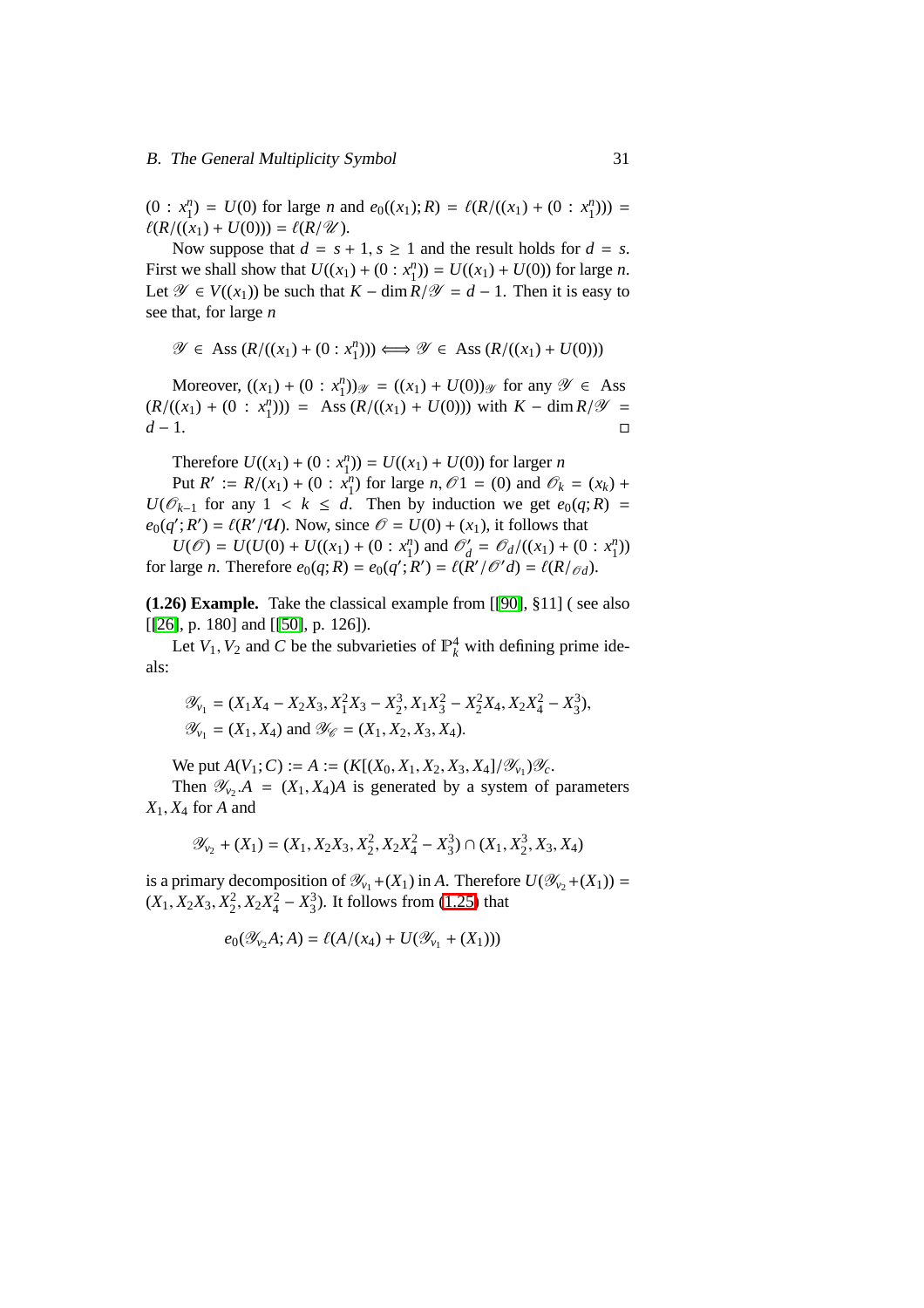$= \ell(A/(X_1, X_4, X_2^2, X_2X_3, X_3^2)A) = 4.$ 

Also,  $\ell(A/\mathcal{Y}_{v_2}) = \ell(A(X_1, X_4, X_2X_3, X_2^3, X_3^3)A) = 5$ . Therefore in this example the inequality in [\(1.9\)](#page-29-0) is a strict inequality, i.e.,  $e_0(A/\mathcal{Y}_v,A;A)$  $<$   $l(A/(\mathcal{Y}_{v_2}).$ 

# **C. The HILBERT Function and the Degree**

**43 (1.27) Notation.** The following notation will be used in sequel.

Let *K* be a field and  $R := K[X_0, \ldots, X_n]$  be the polynomial ring in  $(n + 1)$ -variables over *K*. Let  $V(n + 1, t)$  denote the *K*-vector space consisting all forms of degree *t* in  $X_0, \ldots, X_n$ . It is easy to see that dim<sub>*K*</sub>  $V(n + 1, t) = {t+n \choose n}$ , for all  $t \ge 0, n \ge 0$ .

Let *I* ⊂ *R* be a homogeneous ideal. Let *V*(*I*, *t*) be the *K*-vector space consisting of all forms in  $V(n + 1, t)$  which are contained in *I*.

**(1.28) Definition.** The numerical function  $H(I, -): \mathbb{Z}^+ \to \mathbb{Z}^+$  defined  $\frac{dy}{dx}$  *by*  $H(I, t) = \dim_K V(n+1, t) - \dim_K V(I, t)$  *is called the <i>Hilbert function of* I.

# **General properties of the HILBERT function**

Let *I*, *J* ⊂ *R* be two homogeneous ideals.

## <span id="page-41-0"></span>**(1.29)**

- (i) If  $I \subset J$  then  $H(I, t) \geq H(J, t)$  for all  $t \geq 0$ .
- (ii)  $H(I + J, t) = H(I, t) + H(J, t) H(I \cap J, t)$  for all  $t \ge 0$ .

*Proof.* Since  $V(I, t) \leq V(J, t)$  if  $I \subset J$  and  $V(I + J, t) = V(I, t) + V(J, t) - I$  $V(I \cap J, t)$  for all  $t \ge 0$ , (i) and (ii) are clear.

Let  $\varphi \in R$  be a form of degree *r*. Then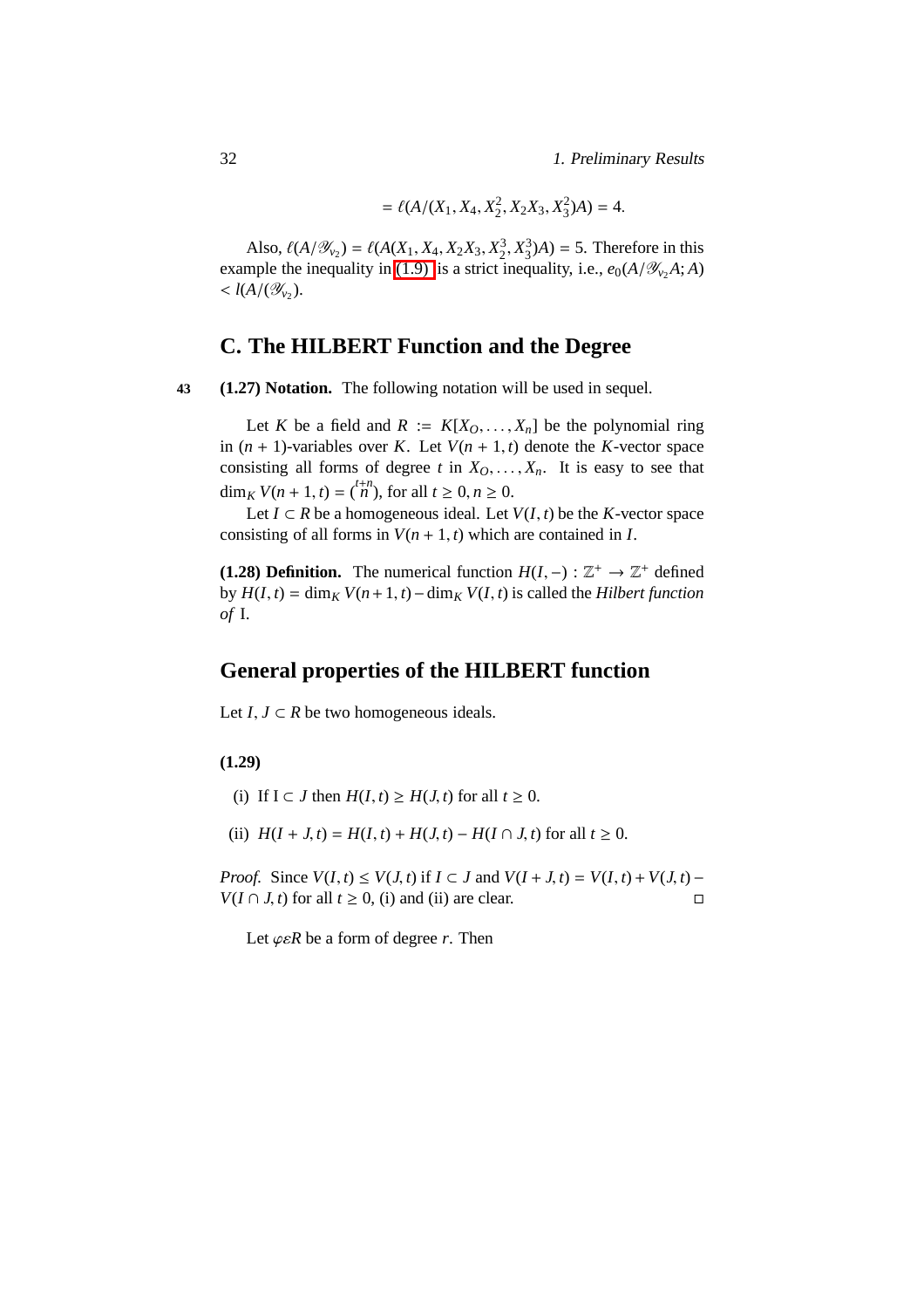<span id="page-42-0"></span>**(1.30)**

(i)  
\n
$$
H(\varphi R, t) = H((0), t) - H((0), t - r)
$$
\n
$$
= \binom{t+n}{n} - \binom{t-r+n}{n} \text{ for } t \ge r - n
$$
\n
$$
= \binom{t+n}{n} \text{ for } 0 \le t \le r - n
$$

$$
44
$$

(ii)

\n
$$
H(I \cap \varphi R, t) = H(\varphi R, t) + H(I : \varphi), t - r).
$$
\n
$$
= H(\varphi R, t) + H(I, t - r) \text{ if } (I : \varphi) = I.
$$
\n(iii)

\n
$$
H(I + \varphi R, t) = H(I, t) - H(I : \varphi), t - r).
$$
\n
$$
= H(I, t) - H(I : t - r) \text{ if } (I : \varphi) = I.
$$

$$
-H(t,t) - H(t, t - t) \ln(t)
$$
  
In particular,  $H((0), t) = {t+n \choose n}$ 

 $\binom{+n}{n}$ *H*((1), *t*) = 0 for all *t*  $\geq$  0.

*Proof.* It is easy to see that  $I \cap \varphi R = (I : \varphi) \cdot \varphi R$ . Therefore we get

$$
\dim_K V(I \cap \varphi R, t) = \dim_K V(I : \varphi, t - r)
$$

In particular (take  $I = R$ ), dim<sub>*K*</sub>  $V(I\varphi R, t) = \dim_K (R, t - r)$ . From this and  $(1.29)$  all  $(i)$ ,  $(ii)$ ,  $(iii)$  are clear.

## **(1.31)**

Let  $\mathcal{Y} \subset R$  be a homogeneous prime ideal with  $K - \dim R / \mathcal{Y} = 1$  If *K* is algebraically closed, then  $\mathscr Y$  is generated by *n* linear forms and

(i)  $H(\mathcal{Y}, t) = 1$  *for all*  $t \ge 0$ 

(ii) For any 
$$
r > 0
$$
,  $H(\mathcal{Y}^r, t) = 1 + {n \choose l} + {n+1 \choose 2} + \cdots + {n+r-2 \choose r-1} = {n+r-2 \choose r-1}$ 

*Proof.* We may assume that  $X_0 \notin \mathcal{Y}$ . Consider the ideal  $\mathcal{Y}_* = \{f_* | f(1, 45) \}$ *X*<sub>1</sub>/*X*<sub>0</sub>, . . . , *X<sub>n</sub>*/*X*<sub>0</sub>), *f* ∈  $\mathcal{Y}$  ∈ *K*[*X*<sub>1</sub>/*X*<sub>0</sub>, . . . , *X<sub>n</sub>*/*X*<sub>0</sub>]. It is easy to see that this is a maximal ideal in  $K[X_1/X_0, \ldots, X_n/X_0]$ . Therefore, by Hilbert's Nullstellensatz, there exist  $a_1, \ldots, a_n \in K$  such that  $\mathcal{Y}_* =$  $(X_1/X_0 - a_1, \ldots, X_n/X_0 - a_n)$ . Now it is easy to see that  $\mathscr{Y} = (X_1 - a_1)^T$  $a_1X_0, \ldots, X_n - a_nX_0$ ). To calculate  $H(\mathcal{Y}, t)$  and  $H(\mathcal{Y}^r, t)$ , we may assume that  $\mathcal{Y} = (X_1, \ldots, X_n)$  Then it is clear that  $H(\mathcal{Y}, t) = 1$  for all  $t \geq 0$  and since  $\mathcal{Y}^r$  is generated by forms of degree *r* in  $X_1, \ldots, X_n$  it follows that  $\Box$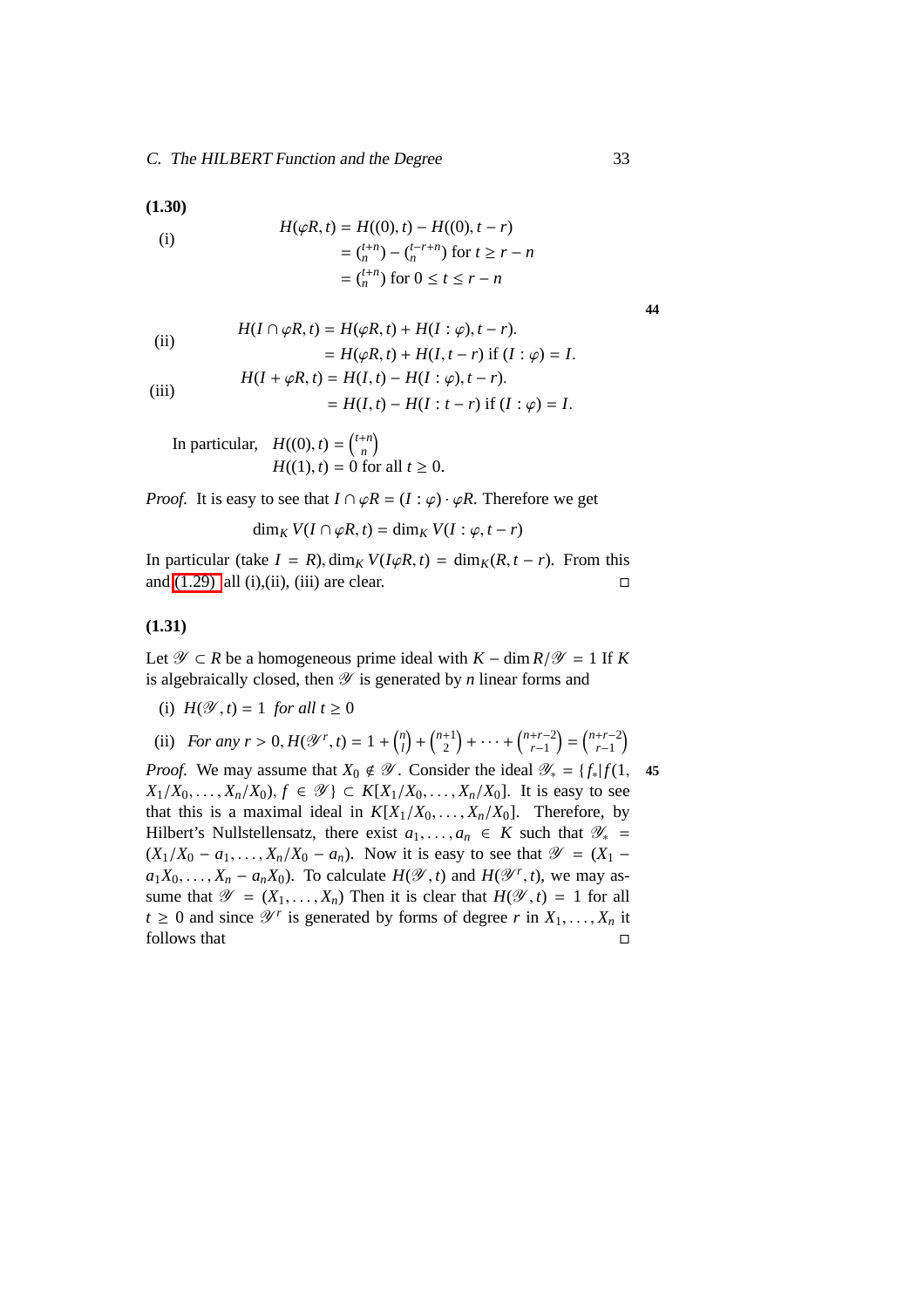$$
H(\mathcal{Y}^r, t) = \sum_{k=0}^{r-1} \text{ (forms of degree } k \text{ in } x_1, \dots, x_n)
$$

$$
= \sum_{k=0}^{r-1} {n+k-1 \choose k} = {n+r-1 \choose r-1}
$$

The following is a well-known theorem (for proof see [\[26\]](#page-106-0), [\[55\]](#page-108-1) or [\[72\]](#page-109-0)).

### <span id="page-43-1"></span>**(1.32) HILBERT-SAMUEL Theorem**

Let *I* ⊂ *R* be a homogeneous ideal. The Hilbert function  $H(I, t)$ , for large *t* is a polynomial  $P(I, t)$  in *t* with coefficients in *Q*. The degree  $d(0 \le d \le n)$  of this polynomial  $P(I, t)$  is called the projective dimension or dimension of *I* and we will denote it by dim(*I*). It is well-known that  $\dim(I) = K - \dim(I) - 1$ . We will write the polynomial  $P(I, t)$  in the following form:

$$
P(I, t) = h_0(I)(_d^t) + h_1(\frac{t}{d-1}) + \cdots + h_d,
$$

- **46** where  $h_0(I) > 0, h_1, \ldots, h_d$  are integers.
	- **(1.33) Definition.** (a) Let  $I \subset R$  be a homogeneous ideal. The positive integer  $h_0(I)$  is called *the degree* of *I*.
	- (b) Let  $V = V(I) \subset \mathbb{P}_{K}^{n}$  be a projective variety in  $\mathbb{P}_{K}^{n}$  defined by a homogeneous ideal  $I \subset R$ . Then  $K - \dim(I)(resp. \dim(I))$ , degree of I) is called the *Krull-dimension of V (resp. The dimension of V, the degree of V*) and we denote it by  $K - \dim(V)(resp. \dim(V), \deg(V)).$ *V* is called *pure dimensional or unmixed* if *I* is unmixed.

<span id="page-43-0"></span>**(1.34) Remark.** In general, the degree of *V* is to be the number of points in which almost all linear subspaces  $L^{n-\dim(V)} \subset \mathbb{P}^n_K$  meet *V*. By combining this geometric definition with a variant of the Hilbert polynomial, we can give our purely algebraic definition of deg(*V*) and open the way to the deeper study of this properties (see [50, Theorem (6.25) on p. 112]).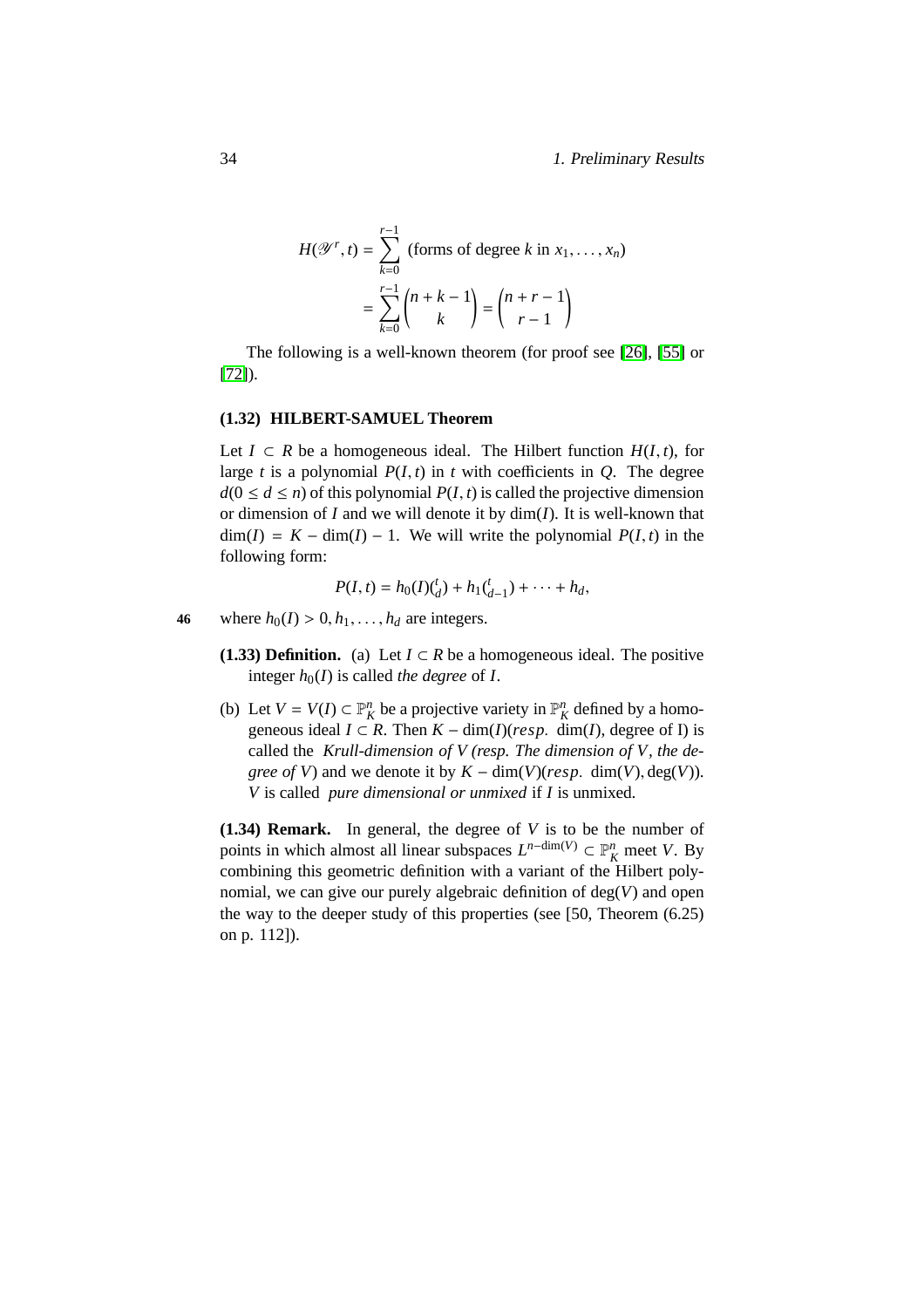# **Some properties of the degree.**

# <span id="page-44-1"></span>**(1.35)**

Let  $\varphi_1, \ldots, \varphi_s \in R$  be forms of degrees  $r_1, \ldots, r_s$ , respectively. If  $((\varphi_1, ..., \varphi_{i-1}) : \varphi_i) = (\varphi_1, ..., \varphi_{i-1})$  for any  $1 \le i \le s$  then

$$
h_0((\varphi_1,\ldots,\varphi_s))=r_1\ldots.r_s.
$$

*Proof.* Proof by induction on *s*. Suppose  $s = 1$ . Then by [\(1.30\)](#page-42-0) (i) we have  $H((\varphi_1), t) = \binom{t+n}{n}$  $\binom{n+n}{n} - \binom{n+r-n}{n}$  $r_{n}^{r-n}$  =  $r_{1}$   $\left(\begin{array}{c} t \\ n_{-} \end{array}\right)$  $\binom{t}{n-1}$  + · · · for all  $t \geq r_1 - n$ .  $\Box$ 

Therefore  $h_0((\varphi_1)) = r_1$ . Now suppose  $s = p + 1, p \ge 1$  and result 47 holds for *r* = *p*. Since  $((\varphi_1, ..., \varphi_{s-1}) : \varphi_s) = (\varphi_1, ..., \varphi_{s-1})$  by [\(1.30\)](#page-42-0) (iii) we have

$$
H((\varphi_1, ..., \varphi_s), t) = H((\varphi_1, ..., \varphi_{s-1}), t) - H((\varphi_1, ..., \varphi_{s-1}), t - r_s)
$$
  
=  $h_0((\varphi_1, ..., \varphi_{s-1})) \binom{t}{n-s+1} + \cdots - h_0((\varphi_1, ..., \varphi_{s-1})) \binom{t-r_s}{n-s+1} \cdots$   
=  $r_s - h_0((\varphi_1, ..., \varphi_{s-1})) \binom{t}{n-s} + \cdots$  for all  $t \ge r_s - n$ .

Therefore, by induction, we get  $h_0((\varphi_1, \ldots, \varphi_s)) = r_s \cdot h_0(\varphi_1, \ldots, \varphi_{s-1}) =$  $r_1, \ldots r_s$ .

## <span id="page-44-0"></span>**(1.36)**

Let *I* ⊂ *R* be a homogeneous ideal and  $\varphi$  ∈ *R* be a form of degree *r*. Then

- (i) If  $\dim(I, \varphi) = \dim(I) = \dim(I : \varphi)$  then  $h_0(I, \varphi) = h_0(I) h_0(I : \varphi)$  $\varphi$ )).
- (ii) If  $\dim(I, \varphi) = \dim(I) > \dim(I : \varphi)$  then  $h_0(I, \varphi) = h_0(I)$ .
- (iii) If  $(I : \varphi) = I$ , then  $h_0(I, \varphi) = r \cdot h_0(I)$ .

*Proof.* This follows from  $(1.30)$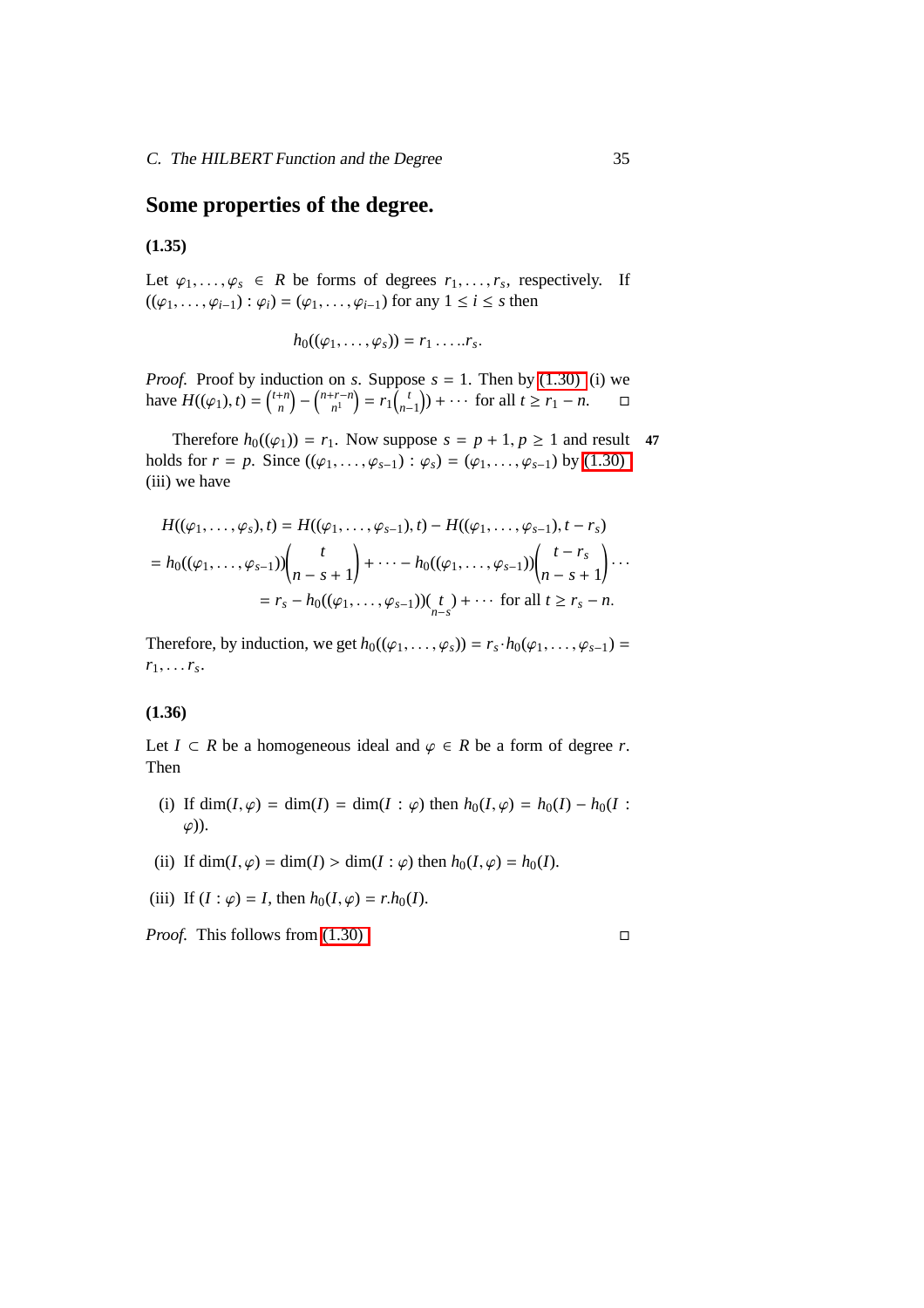36 1. Preliminary Results

<span id="page-45-0"></span>**(1.37)**

Let  $I$  ⊂  $R$  be a homogeneous ideal. Then

$$
h_0(I) = h_0(U(I))
$$

*Proof.* Suppose  $\dim(I) = d$ . We may assume that  $I \not\subseteq U(I)$ . Then we have  $I = U(I) ∩ J$  where  $J ⊂ R$  is a homogeneous ideal with dim(*J*) <  $\dim(U) = \dim(I) = d$ . Therefore from [\(1.29\)](#page-41-0) (ii), we get  $h_0(I) =$  $h_0(U(I))$ .

#### **(1.38)**

<span id="page-45-1"></span>**48** Let  $\mathcal{Y} \subset R$  be a homogeneous prime ideal and *q* ⊂ *R* be a homogeneous Y -primary ideal. Then

$$
h_0(q) = l(q) . h_0(\mathscr{Y}).
$$

*Proof.* Let  $q = q_1 \subset q_2 \subset \cdots \subset q_\ell = \mathcal{Y}$  be a composition series for q. It is enough to prove that

$$
h_0(q_i) = h_0(q_{i+1}) + h_0(\mathcal{Y})
$$
 for any  $1 \le i \le \ell - 2$ .

 $\Box$ 

We assume  $i = 1$ . There exist forms  $\varphi_1, \ldots, \varphi_s$  such that  $q_2 =$  $(q_1, \varphi_1, \ldots, \varphi_s)$ . By using remark in (1.1) to the  $\mathscr{D}R_{\mathscr{Y}}$ - primary ideal *qR*<sub>Y</sub> ⊂ *R*<sub>Y</sub>, it follows the  $\mathcal{Y}\varphi_i$  ⊂  $q_1$  for all i= 1, ..., *s* and there exist forms  $\alpha_i$  and  $\beta_i$ ,  $2 \le i \le r$  such that

- (i)  $\beta_i \notin \mathcal{Y}$  for all  $2 \leq i \leq s$ .
- (ii)  $\alpha_i \varphi_i \beta_i \varphi_1 \in q_1$  for all  $2 \leq i \leq s$

Therefore  $(q_1 : \varphi_1) = \mathscr{Y}$  and since  $\mathscr{Y} \subset (q_1\varphi_1, \dots, \varphi_i) : \varphi_{i+1}$  the homogeneous ideals  $((q_1\varphi_1, \ldots, \varphi_i) : \varphi_{i+1})$  have dimension < *d*, for any 1 ≤ *i* ≤ *s* − 1. Therefore from [\(1.36\) \(](#page-44-0)i), [\(1.36\)](#page-44-0) (ii), we get  $h_0(q_2)$  =  $h_0((q_1\varphi_1,\ldots,\varphi_{s-1}) = h_0((q_1\varphi_1,\ldots,\varphi_{s-2}) = \cdots = h_0(q_1) - h_0(\mathscr{Y}).$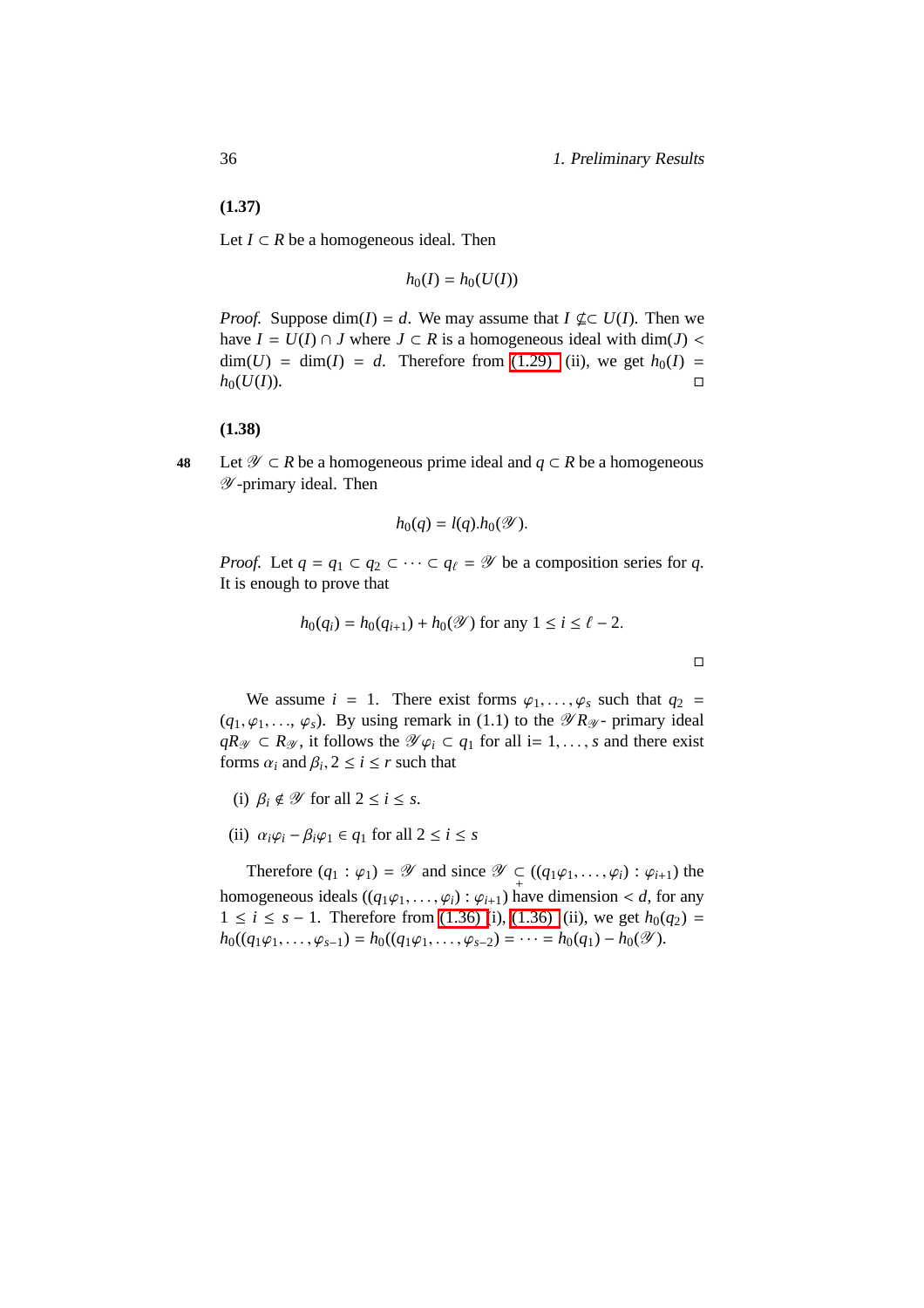## <span id="page-46-0"></span>**(1.39)**

Let  $\mathscr{Y}_1 \neq \mathscr{Y}_2$  be two homogeneous ideals in *R* and let  $q_i$  be two homogeneous  $\mathcal{Y}_i$ - primary ideals for  $i = 1, 2$  If dim  $q_1 = \dim q_2$  then  $h_0(q_1 \cap q_2) = h_0(q_1) + h_0(q_2).$ 

*Proof.* Since  $\mathcal{Y}_1 \neq \mathcal{Y}_2$ , it follows that  $\dim(q_1 + q_2) < \dim q_1 = \dim q_2$ . Therefore, from [\(1.29\)](#page-41-0) (ii), we have

$$
h_0(q_1 \cap q_2) = h_0(q_1) + h_0(q_2).
$$

 $\Box$ 

### <span id="page-46-1"></span>**(1.40)**

Let  $I \subset R$  be a homogeneous ideal. Then **49** 

$$
h_0(I) = h_0(U(I)) = \sum l(q) . h_0(\mathscr{Y}).
$$

where *q* runs through all  $\mathcal{Y}$ -primary components of *I* with dim(*q*) =  $dim(I)$ .

*Proof.* This follows from  $(1.37)$ .  $(1.39)$  and  $(1.38)$ .

## **(1.41)**

Let  $\overline{I}$  ⊂  $K[X_0, \ldots, X_{n-1}]$  be a homogeneous ideal of dimension *d* with the Hilbert function  $H(\bar{I}, t) = h_0 \binom{t}{d} + h_1 \binom{t}{d-1} + \cdots + h_d$  for  $t \geq 1$ . Let  $I^* \subset$  $K[X_0, \ldots, X_n]$  be the homogeneous ideal generated by  $\overline{I}$  Then dim( $I^*$ ) =  $\dim(I) + 1 = d + 1$  and the Hilbert function of  $I^*$  is given by

 $H(I^*, t) = h_0(\frac{t}{d+1}) + (h_0 + h_1)(\frac{t}{d}) + \cdots + (h_d + h_d + 1)$  for  $t \gg 1$ .

*Proof.* Every form  $\varphi \in I^*$  of degree *t* can be written uniquely in the form

$$
\varphi = \varphi_t + \varphi_{t-1}X_n + \cdots + X_n^t
$$

where  $\varphi_t, \varphi_{t-1}, \ldots$  are forms of degrees  $t, t-1, \ldots$  in  $\overline{I}$ .

Therefore 
$$
V(I^*, t) = \sum_{k=0}^{t} V(\bar{I}, k)
$$
 and hence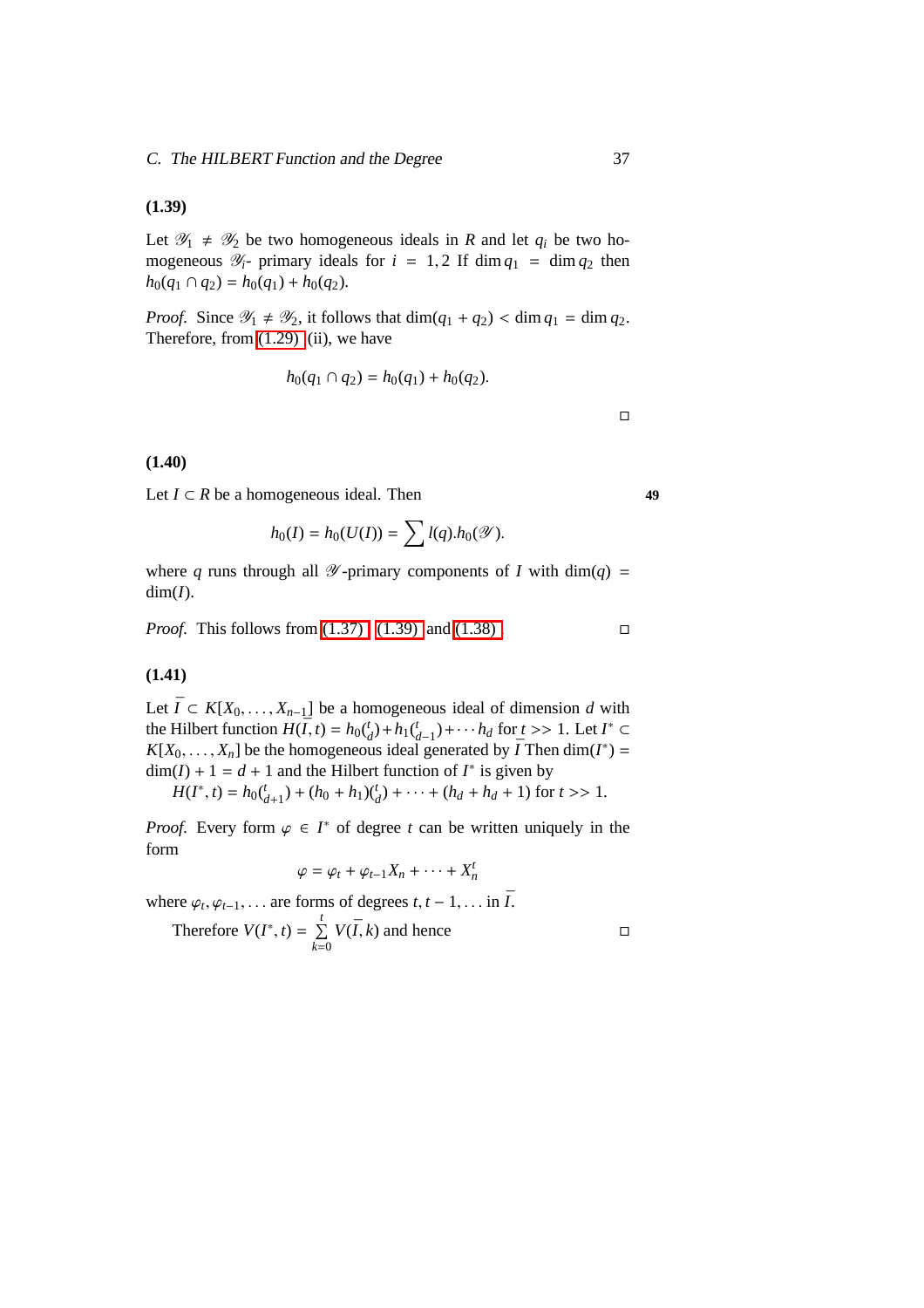$$
H(I^*, t) = {t+n \choose n} - \sum_{k=0}^t [t + n \choose n-1} - H(\overline{I}, k)].
$$
  
\n
$$
= \sum_{k=0}^t H(\overline{I}, k), \text{ since } \sum_{k=0}^t {t+n \choose n-1} = {t+n \choose n}
$$
  
\n
$$
= h_0 \sum_{k=0}^t {k \choose d} + h_1 \sum_{k=0}^t {k \choose d-1} + \dots + h_d \sum_{k=0}^t {k \choose 0}
$$
  
\n
$$
= h_0 {t+l \choose d+l} + h_1 {t+1 \choose d} + \dots + h_d {t+1 \choose l}
$$
  
\n
$$
= h_0 {t \choose d+1} + (h_0 + h_1){t \choose d} + \dots + (h_{d-1} + h_d){t \choose l} + (h_d + h_{d+1})
$$

**(1.42)**

<span id="page-47-0"></span>50 Let 
$$
I \subset K[X_0, ..., X_n]
$$
 be a homogeneous ideal of dimension  $d(0 \le d \le n-1)$ . Put  $\overline{I} = I \cap K[X_0, ..., X_{n-1}]$ 

*I*<sub>1</sub> = { $\varphi$  ∈ *K*[*X*<sub>0</sub>, . . . , *X*<sub>*n*−1</sub>]| $\varphi$ *i* is a form such that  $\varphi$ <sup>0</sup> +  $\varphi$ <sub>1</sub>*X*<sub>*n*</sub> ∈ *I* for some form  $\varphi \in K[X_0, \ldots, X_{n-1}]\}$ 

 $I_1 = \{\varphi_i \in K[X_0, \ldots, X_{n-1} | \mid \varphi_i \text{ is a form and } \varphi_0 + \varphi_1 X_n + \cdots + \varphi_i X_n^i \in I\}$ for some forms  $\varphi_0, ..., \varphi_{i-1}$  ∈  $K[X_0, ..., X_{n-1}]$ } for *i* ≥ 1.

Then it is clear that

$$
\overline{I} \subset I_1 \subset I_2 \subset \cdots \subset I_r = I_{r+1} = \ldots
$$
 for some  $r \ge 1$ .

Therefore, we get

$$
\dim V(I, t) = \dim V(I, t) + \sum_{k=1}^{t} \dim V(I_k, t - k)
$$
 for all  $t \ge 0$ 

and hence

$$
H(I,T) = {t+n \choose n} - {t+n-1 \choose n-1} + H(\overline{I},t) - \sum_{k=1}^{t} \left[ {t+n-1 \choose n-1} - H(I_k,t-k) \right]
$$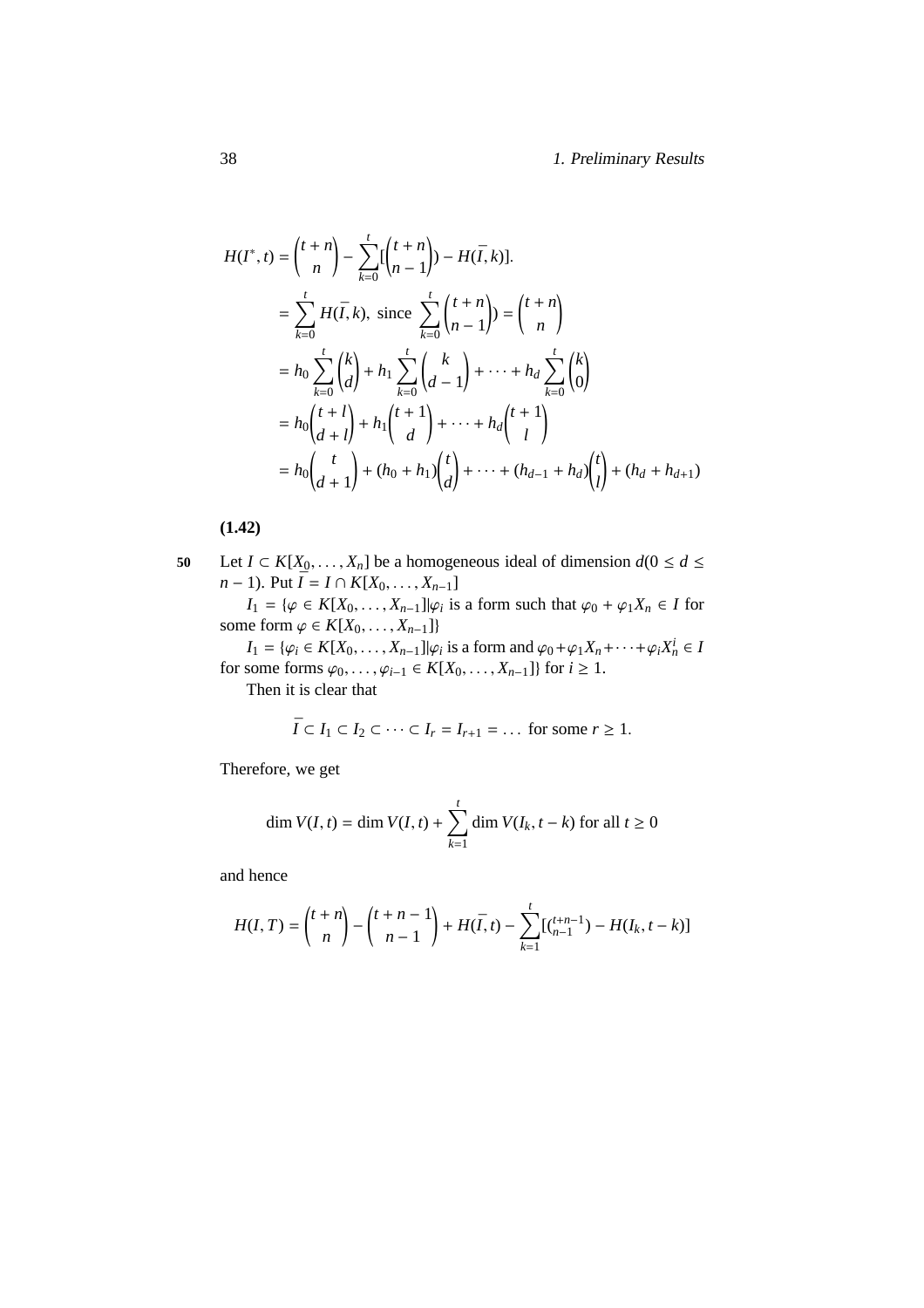C. The HILBERT Function and the Degree 39

$$
= H(\overline{I}, t) - \sum_{k=1}^{t} H(I_k, t - k)
$$
 for all  $t \ge 0$ .

# **(1.43) Example.** (i) Let  $\mathscr Y$  be the prime ideal

 $(X_0X_2 - X_1^2, X_1X_2 - X_0X_3, X_2^2 - X_1X_3) \subset K[X_0, X_1, X_2, X_3].$ Following the notation of [\(1.42\) ,](#page-47-0) it is easy to see that

$$
\overline{\mathscr{Y}} = (X_0 X_2 - X_1^2)
$$
  

$$
\mathscr{Y}_1 = \mathscr{Y}_2 = \dots (X_0, X_1).
$$

Therefore, by [\(1.35\) ,](#page-44-1) we get

*H*( $\bar{\mathcal{Y}}$ , *t*) = 2*t* + 1 and *H*( $\mathcal{Y}_1$ , *t*) = *H*( $\mathcal{Y}_2$ , *t*) = · · · = 1 for all *t*  $\geq$  0. Hence by [\(1.42\)](#page-47-0)

$$
H(\mathscr{Y},t) = H(\bar{\mathscr{Y}},t) + \sum_{k=0}^{t} H(\mathscr{Y}_k,t-k) = 3t + 1.
$$

Therefore  $h_0(\mathscr{Y}) = 3$ 

(ii) Let  $\mathcal{Y}$  be the prime ideal  $(X_0X_2 - X_1^2, X_2^2 - X_0X_3)$  ⊂  $K[X_0, X_1, X_2]$ *X*<sub>2</sub>, *X*<sub>3</sub>]. Then  $\overline{\mathscr{Y}} = (X_0X_2 - X_1^2), H(\overline{\mathscr{Y}}, t) = 2t + 1$ , for all *t* ≥ 0.  $\mathscr{Y}_1 = \mathscr{Y}_2 = \ldots = (X_0, X_1^2),$ 

$$
H(\mathcal{Y}_1, t) = H(\mathcal{Y}_2, t) = \begin{cases} 1 & \text{for } t = 0 \\ 2 & \text{for all } t \ge 1 \end{cases}
$$

Therefore, by [\(1.42\) ,](#page-47-0) we get

$$
H(\mathcal{Y},t) = H(\bar{\mathcal{Y}},t) + \sum_{k=0}^t H(\mathcal{Y}_k,t-k) = \begin{cases} 1 \text{ for } t=0\\ 4t \text{ for all } t\geq 1. \end{cases}
$$

Hence  $h_0(\mathscr{Y}) = 4$ . 52

**51**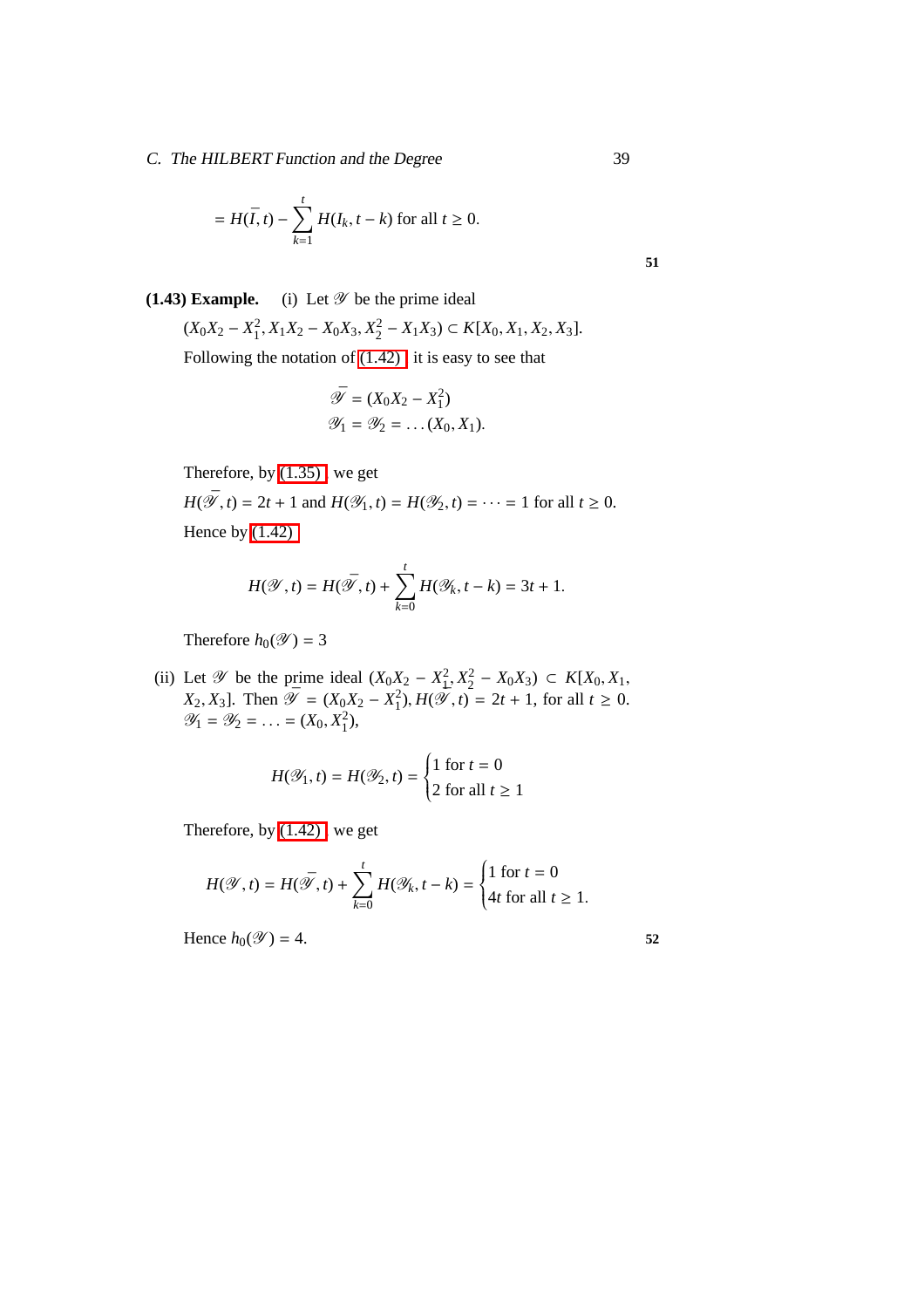(iii) Let  $\mathcal{Y}$  be the prime ideal  $(X_0^2 X_2 - X_1^3, X_0 X_3 - X_1 X_2, X_0 X_2^2 X_1^2 X_3,$ *X*<sub>1</sub> $X_2^3$  −  $X_2^3$ ) ⊂ *K*[*X*<sub>0</sub>, *X*<sub>1</sub>, *X*<sub>2</sub>, *X*<sub>3</sub>] Then

$$
\bar{\mathcal{Y}} = (X_0^2 X_2 - X_1^3), H(\bar{\mathcal{Y}}) = \begin{cases} 1 \text{ for } t = 0 \\ 3t \text{ for all } t \ge 1. \end{cases}
$$

$$
\mathcal{Y}_1 = (X_0 X_1^2), H(\mathcal{Y}_1, t) = \begin{cases} 1 \text{ for } t = 0 \\ 2 \text{ for all } t \ge 1. \end{cases}
$$

 $\mathcal{Y}_2 = \mathcal{Y}_3 = \cdots = (X_0, X_1), H(\mathcal{Y}_2, t) = H(\mathcal{Y}_3, t) = \cdots = 1$  for all  $t \geq 0$ . Therefore, by (1.42), we get

$$
H(\mathcal{Y},t) = H(\bar{\mathcal{Y}},t) + \sum_{k=0}^{t} H(\mathcal{Y}_k,t-k) = \begin{cases} 1 & \text{for } t = 0\\ 4 & \text{for } t \ge 1, \\ 4t + t & \text{for } t = \ge 2. \end{cases}
$$

Hence  $H_0(\mathscr{Y}) = 4$ .

(iv) Let  $\mathcal{Y} \subset K[X_0, X_1, X_2, X_3] = R$  be the prime ideal in example (iii) above and  $\mathcal{Y} = (X_1, X_4) \subset K[X_0, X_1, X_2, X_3].$ 

Then  $q := (\mathcal{Y} + \mathcal{Y}') = (X_0, X_3, X_1, X_2, X_1^3, X_2^3)$  is  $(X_0, X_1, X_2, X_3)$ primary ideal and it is easy to see that  $l(R/q) = 5$ . Therefore, by (1.38), we have  $h_0(q) = \ell(R/q) \cdot h_0((X_0, X_1, X_2, X_3)) = 5$  and from example (iii)  $h_0(\mathscr{Y}) = 4$ . This shows that

$$
5 = h_0(q) \neq h_0(\mathscr{Y}) \cdot h_0(\mathscr{Y}') = 4.
$$

# **D. Miscellaneous Results**

<span id="page-49-0"></span>**53** Now we collect some results which will be used in the next sections. Let *K* be a field.

**(1.44) Proposition .** *Let A be a finitely generated K-algebra. Then*  $U = \{ \mathscr{Y} \in \text{Spec}(A) | A_{\mathscr{Y}} \text{ is Cohen-Macaulay } \}$  *is a non-empty Zariskiopen subset of* Spec(*A*)*.*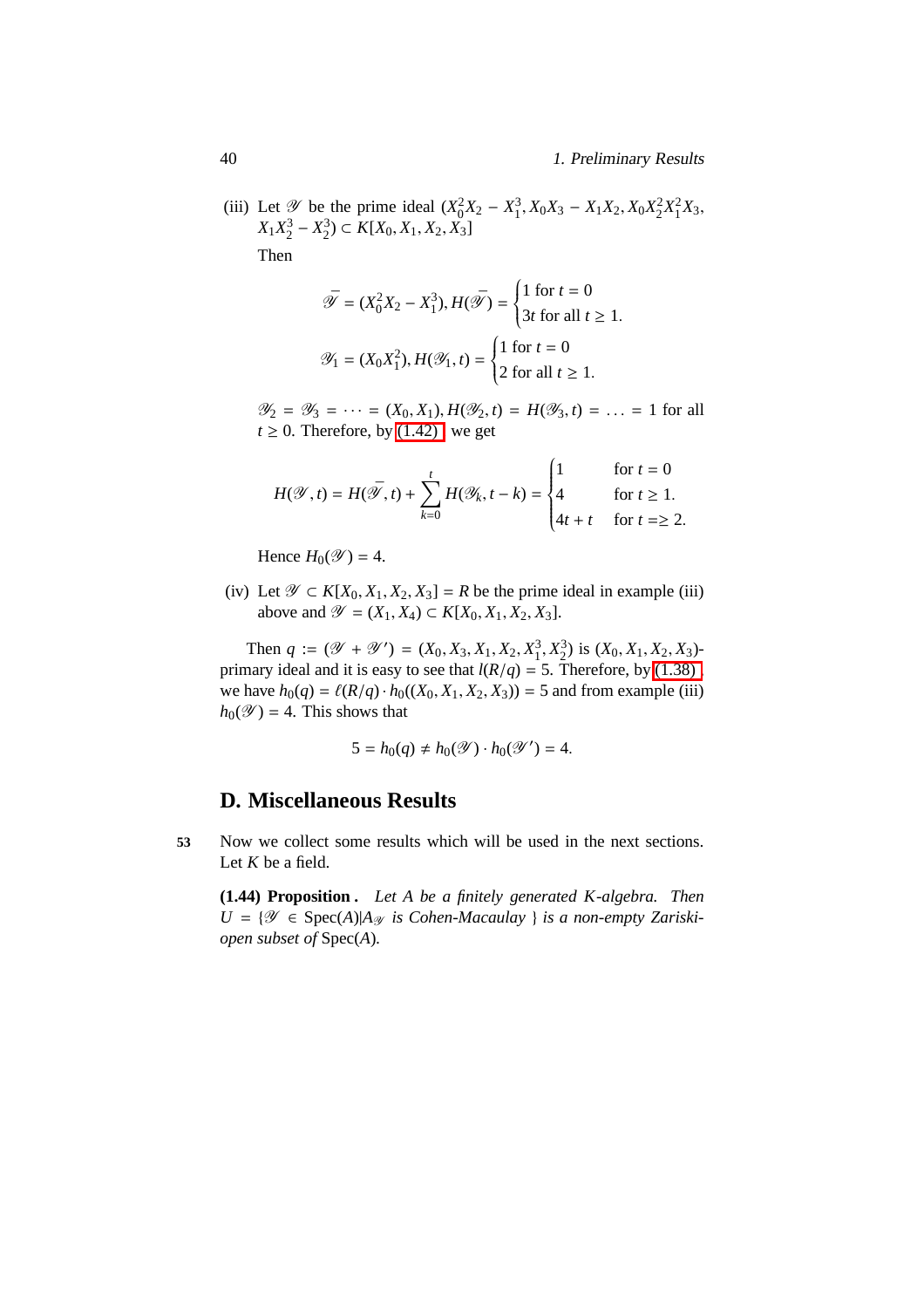#### D. Miscellaneous Results 41

For the proof of this proposition, we need the following lemma.

<span id="page-50-0"></span>**(1.45) Lemma .** *Let A be a finitely generated K-alegbra and*  $\mathcal{Y} \in$ Spec(A) If  $A_{\mathcal{Y}}$  *is Chone-Macaulay, then there exists a maximal ideal m* of A containing  $\mathscr Y$  such that  $A_M$  is Chone-Macaulay.

*Proof.* Proof by induction on  $d := \dim(A)$ .

**Case(i):** ht  $\mathscr Y = 0$ . In this case,  $\mathscr Y$  is a minimal prime ideal of A. If  $d = K - \dim A = o$ , then there is nothing to prove. Now suppose that  $d = s + 1, s \ge 0$  and the result holds for  $d = s$ . Replacing *A* by  $A_f$  for some  $f \notin \mathcal{Y}$ , we may assume that Ass  $(A) = \{ \mathcal{Y} \}$  and  $K - \dim A > 0$ . Then depth  $(A) > 0$ . Let  $x \in A$  be a non-zero- divisor in *A* and *q* be a minimal prime ideal of *xA*. Then by Krull's *PID* ht  $q = 1$  and hence Y ⊂ *q*.

Put  $A' = A/(x)$  and  $q' = qA$ . Then  $A'_p$  is Cohen Macaulay and  $h t q' = 0$ . Therefore, by induction, there exists a maximal ideal  $\mathcal{M}'$  of *A*' with  $q' \subset M'$  and *A'm* is Cohen-Macaulay. Then  $M = M' \cap A$  is a 54 maximal ideal of *A* containing  $q \supset \mathscr{Y}$  and  $A_m$  is Cohen-Macaulay. **Case (ii):** ht  $\mathscr{Y} = r > 0$ .

Since  $A_{\mathscr{Y}}$  is Cohen-Macaulay of dimension *r* there exist  $x_1, \ldots, x_r$  in  $\mathscr Y$  such that  $\{x_1, \ldots, x_r\}$  is an  $A_{\mathscr Y}$ - sequence.

By replacing *A* by  $A_f$  for some  $f \notin \mathscr{Y}$ , we may assume that  ${x_1, \ldots, x_r}$  is an A-sequence and  $\mathscr Y$  is a minimal prime ideal of  $(x_1, \ldots, x_r)$ . Put  $A' = A/(x_1, \ldots, x_r)$  and  $\mathscr{Y}' = \mathscr{Y}A'$ . Then ht  $\mathscr{Y}' = 0$ and  $A'_{\mathscr{Y}}$ , is Cohen-Macaulay; therefore, by case(i), there exists a maximal ideal *m'* of *A'* such that  $m' \supset \mathcal{Y}'$  and  $A_{m'}$  is Cohen-Macaulay. Then *m* = *m'* ∩ *A* is a maximal ideal of *A* with *m* ⊃  $\mathcal{Y}$  and since {*x*<sub>1</sub>, . . . *x<sub>r</sub>*} is an A-sequence, it follows that  $A_{\mathcal{M}}$  is Cohen-Macaulay.

**Proof of Proposition (1.44).** Clearly  $U \neq \emptyset$ . Let  $\mathscr{Y} \in U$  shall show that there exists  $f \notin \mathcal{Y}$  such that  $D(f) = \{q \in \text{Spec } (A) | f \notin q\} \subset$ *U*, that is,  $A_f$  is Cohen-Macaulay for some  $f \notin \mathcal{Y}$ . By [\(1.45\)](#page-50-0), we may assume that  $\mathcal{Y} = \mathcal{M}$  is a maximal ideal of *A*. Replacing *A* by *A<sub>f</sub>* for some  $f \notin \mathcal{M}$  we may assume that Ass  $(A) = \mathcal{Y}_1, \ldots, \mathcal{Y}_r$  with  $\mathcal{Y}_i$  ⊂ *m*, *i* ≤ *i* ≤ *r*. Since  $A_m$  is Cohen- Macaulay, we have *d* :=ht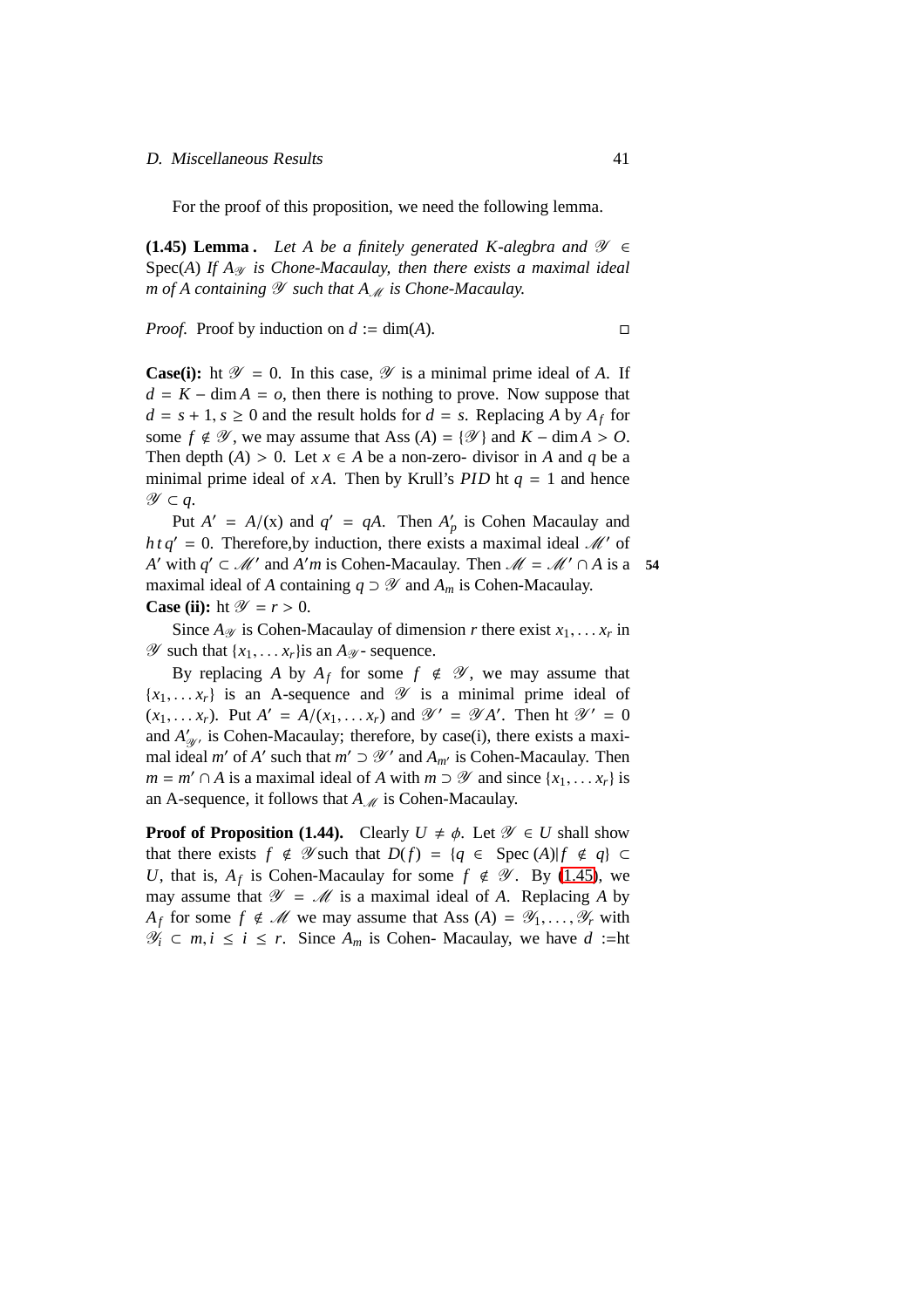$m = \dim A_m = \dim(A/\mathcal{Y}_i)_m$  for all  $1 \le i \le r$ . Therefore

$$
\dim A = \sup_{1 \le i \le r} \dim A / \mathcal{Y}_i = \sup_{1 \le i \le r} \dim (A / \mathcal{Y}_i)_{\mathcal{M}} = d
$$

<span id="page-51-0"></span>**55** and there exist  $x_1, \ldots, x_d \in m$  such that  $\{x_1, \ldots, x_d\}$  is an  $A_m$ -sequence. Further, replacing *A* by  $A_f$  for some  $f \notin m$ , we may assume that {*x*<sub>1</sub>, ..., *xd*} is an *A*-sequence. This shows that *A* is Cohen-Macaulay.

# **(1.46) Proposition.**

- 1. Let  $L|K$  be a field extension. Let  $I \subset K_0[X_0, \ldots, X_n] =: R$  be a homo*geneous ideal. Put*  $\bar{R} = L[X_0, \ldots, X_n]$ *. Then*  $h_0(I) = h_0(I\bar{R})$ *.*
- 2. Let A be a finitely generated K-algebra and  $I \subset A$  be an unmixed *ideal. Let*  $x \in A$  *be such that*  $K - \dim(A/(I, x)) = K - \dim(A/I) - 1$ . *Then*

$$
Rad(U((I, x))) = Rad(I, x).
$$

3. Let  $V = V(I) \subset \mathbb{P}_{K}^{n}$  be a projective variety defined by the homoge*neous ideal I* ⊂  $K[X_0, \ldots, X_n]$  =: *R. Let C be an irreducible subvariety of V with the defining prime ideal*  $\mathcal{Y}$ *. Let*  $A = (R/I)_{\mathcal{Y}}$  *be the local ring of V at C. If V is pure dimensional, then*

$$
K - \dim(A) = K - \dim(V) - K - \dim(C).
$$

Proof. 1. Clear.

2. Put  $d := K - \dim(A/I)$ . It is enough to prove that, for every minimal prime ideal  $q$  of  $(I, x)$ 

$$
K - \dim(A/q) = d - 1.
$$

56 Since *I* is unmixed  $d = K - \dim(A/I) = K - \dim(A/\mathcal{Y})$  for every  $\mathcal{Y}$  ∈ Ass (*A*/*I*). Let (*I*, *x*) ⊂ *q* ⊂ *A* be a minimal prime ideal of  $(I, x)$ . Then there exists a minimal prime ideal  $\mathscr Y$  of *I* such that  $\mathscr{Y} \subsetneq q$  and by Krull's Principal Ideal Theorem, we have ht  $q/\mathscr{Y} = 1$ . Therefore; since *A* is a finitely generated *K*-algebra, we get

$$
K - \dim A/q = K - \dim A/\mathcal{Y} - htq/\mathcal{Y} = d - 1.
$$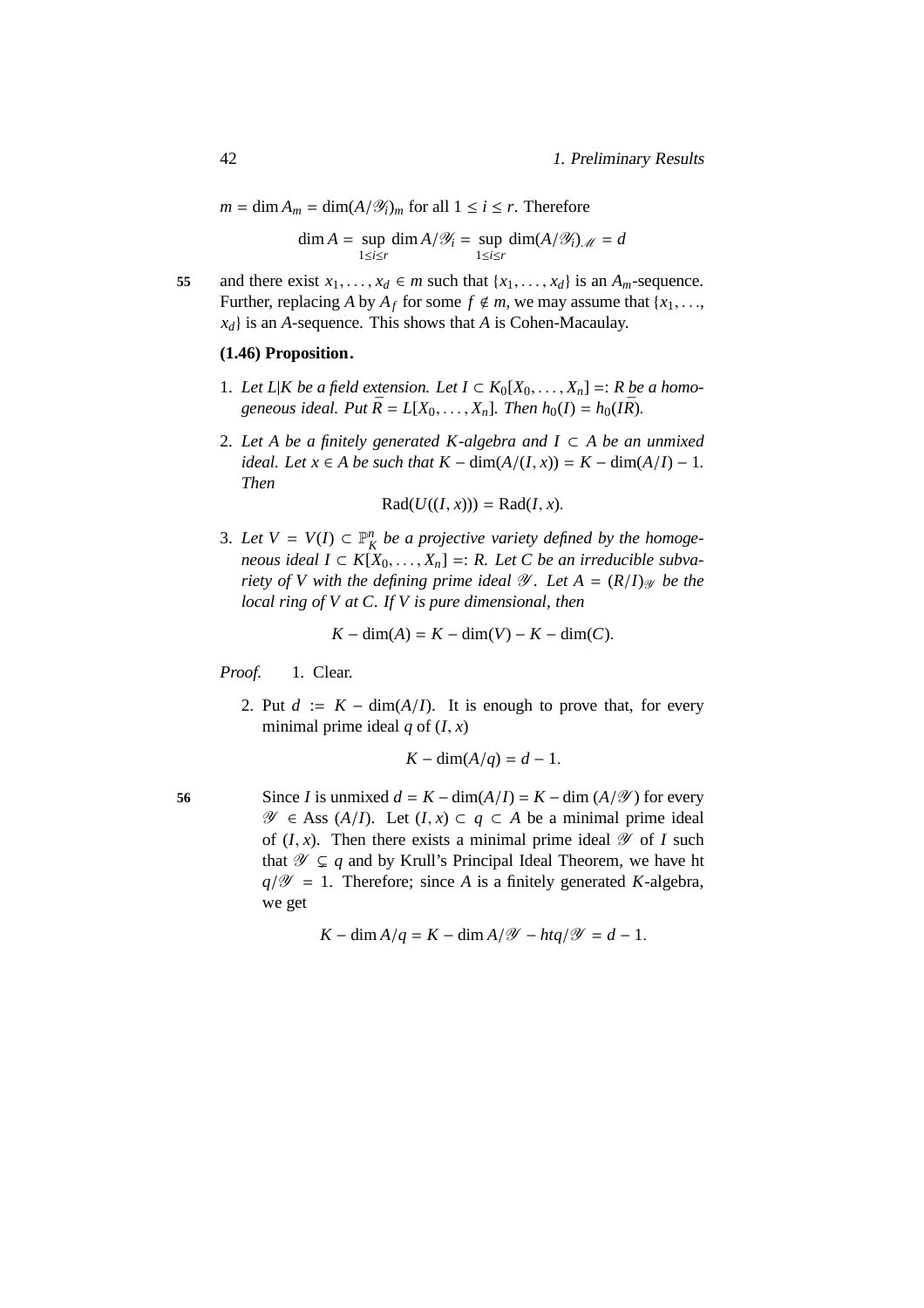### D. Miscellaneous Results 43

3. Let  $I \subset q \subset R$  be a minimal prime ideal of *I* such that  $K - \dim$  $(R/q)_{\mathcal{Y}} = K - \dim(A)$ . Then, since *I* is unmixed and  $R/q$  is a finitely generated *K*-algebra, we get

$$
K - \dim(V) = K - \dim R/I = K - \dim R/q = K - \dim(R/\mathcal{Y})
$$

$$
+ K - \dim(R/q)\mathcal{Y} = K - \dim(C) + K - \dim(A).
$$

 $\Box$ 

<span id="page-52-0"></span>**(1.47) Proposition .** *Assume that K is algebraically closed. Let L*|*K and L*′ |*K be field extensions and A*, *B be finitely generated K-algebras. Then*

- *(i) (a)*  $L \underset{K}{\otimes} L'$  *is an integral domain.* 
	- *(b) K* − dim *(A* ⊗ *K B)* = *K-dim (A)* + *K-dim (B) and if A and B are integral domain then A* ⊗ *K B is an integral domain.*
	- *(c) Put A<sup>L</sup>* := *L* ⊗ *K A. Then K-dim A<sup>L</sup>* =*K-dim A and if A is an integral domain then A<sup>L</sup> is an integral domain.*
- *(ii) There is a one-one correspondence between the isolated prime ideals of A and the isolated prime ideals of*  $A_L = L \otimes A$  *which preserves* **57** *K-dimensions.*
- *(iii) (a)* If A is unmixed then  $A_L = L \underset{K}{\otimes} A$  is unmixed.
	- *(b)* If A and B are unmixed then  $A \underset{K}{\otimes} B$  is unmixed.
- *(iv) (a) If A and B are Cohen-Macaulay then A*⊗ *K B is Cohen-Macaulay.*
	- *(b)* Let  $\mathcal{Y}$  ∈ Spec(*A*) *and*  $q$  ∈ Spec(*B*)*.* If  $A_{\mathcal{Y}}$  *and*  $B_{q}$  *are Cohen-Macaulay then*  $A_{\mathscr{Y}} \underset{K}{\otimes} B_q$  *is Cohen-Macaulay.*
- *Proof.* (i) (a) We may assume that *L* is finitely generated over *K*. Let  ${x_1, \ldots, x_n} \subset L$  be a separating transcendence basis of  $L|K$  (since *K* is algebraically closed it exists). Put  $L_1 := K(x_1, \ldots, x_n)$ . Then  $L|L_1$  is separable and hence  $L = L_1(\alpha) = L_1[x]/(f(x))$ , where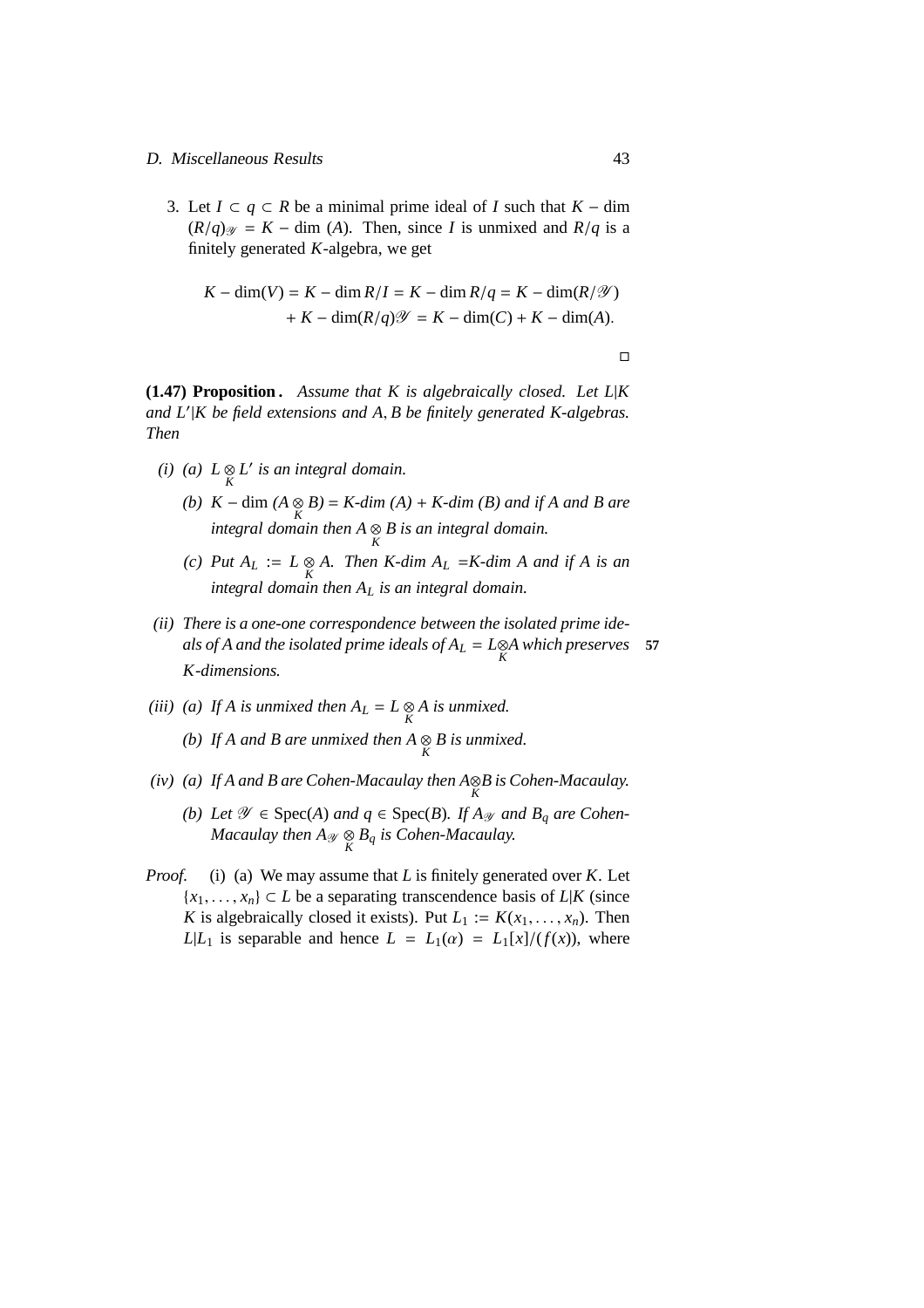*f*(*x*) is the irreducible polynomial of over *L*<sub>1</sub>. Sine *L*<sub>1</sub> ⊗ *L*<sup>'</sup> ≈  $S^{-1}$  (*L*<sup>'</sup>[*x*<sub>1</sub>, . . . , *x<sub>n</sub>*]), where *S* = *K* [*x*<sub>1</sub>, . . . , *x<sub>n</sub>*] - 0, *L*<sub>1</sub> ⊗ *L*<sup>'</sup> is an integral domain with quotient field  $E = L'(x_1, \ldots, x_n)$ . Now, note that since  $K$  is algebraically closed in  $L'$ , it is easy to see that  $L_1 = E(x_1, \ldots, x_n)$  is algebraically closed in *E*. Then  $L \underset{K}{\otimes} L' =$  $L \underset{L_1}{\otimes} L_1 L_1 \underset{L_1}{\otimes} L' \supset L \underset{L_1}{\otimes} E = L_1[x]/(f(x)) \underset{L_1}{\otimes} E = E[x]/(f(x))$  is an integral domain.

**58** (b) By Normalization Lemma, we have

$$
K - \dim(A \underset{K}{\otimes} B) = K - \dim(A) + K - \dim(B).
$$

Let  $L$  (resp.  $L'$ ) be the quotient field of  $A$  (resp.  $B$ ).

Then  $A \underset{K}{\otimes} B \subset L \underset{K}{\otimes} L'$  which is an integral domain by (*a*).

- (c) Similar to (*b*).
- (ii) Let  $\mathcal{Y} \in \text{Spec}(A)$ . Then by (*i*) (*c*)  $\mathcal{Y}A_L \in \text{Spec}(A_L)$  and  $K \dim(\mathcal{Y}) = K - \dim(\mathcal{Y} A_L)$ . It is easy to see that  $\mathcal Y$  is isolated if and only if  $\mathscr{A}_{A_L}$  is isolated. Therefore  $\mathscr{Y} \leftrightarrow \mathscr{Y}_{A_L}$  is, as required *a*1 − 1 correspondence.
- (iii) (a) Let  $\mathcal{Y} \in \text{Ass}(A)$ . Then by  $(i)(c)K \dim \mathcal{Y}A_L = K \dim \mathcal{Y} =$  $K - \dim A = K - \dim A_L$ . Therefore it is enough to prove that Ass  $(A_L) = \{ \mathscr{Y} A_L | \mathscr{Y} \in \text{Ass } (A) \}$ , which follows from (*ii*).

(b) Let  $\mathcal{Y} \in$  Ass (A) and  $q \in$  Ass (B). Then by (*ii*) (*b*) ( $\mathcal{Y}, q$ ) is a prime ideal in  $A \underset{K}{\otimes} B =: C$  and  $K - \dim(\mathcal{Y}, q)C = K - \dim \mathcal{Y} +$ *K* − dim *q* = *K* − dim *A* + *K* − dim *B* = *K* − dim(*A*  $\frac{\otimes B}{K}$ ).

Therefore it is enough to prove that

$$
Ass(C) = \{ (\mathcal{Y}, q) . C | \mathcal{Y} \in Ass(A), q \in (B) \}.
$$

Let  $P \in \text{Ass } (C)$ . Then since *C* is flat over *A* and *B* it follows that  $P \cap A = \mathcal{Y} \in$  *Ass* (*A*) and  $P \cap B = q \in$  *Ass* (*B*).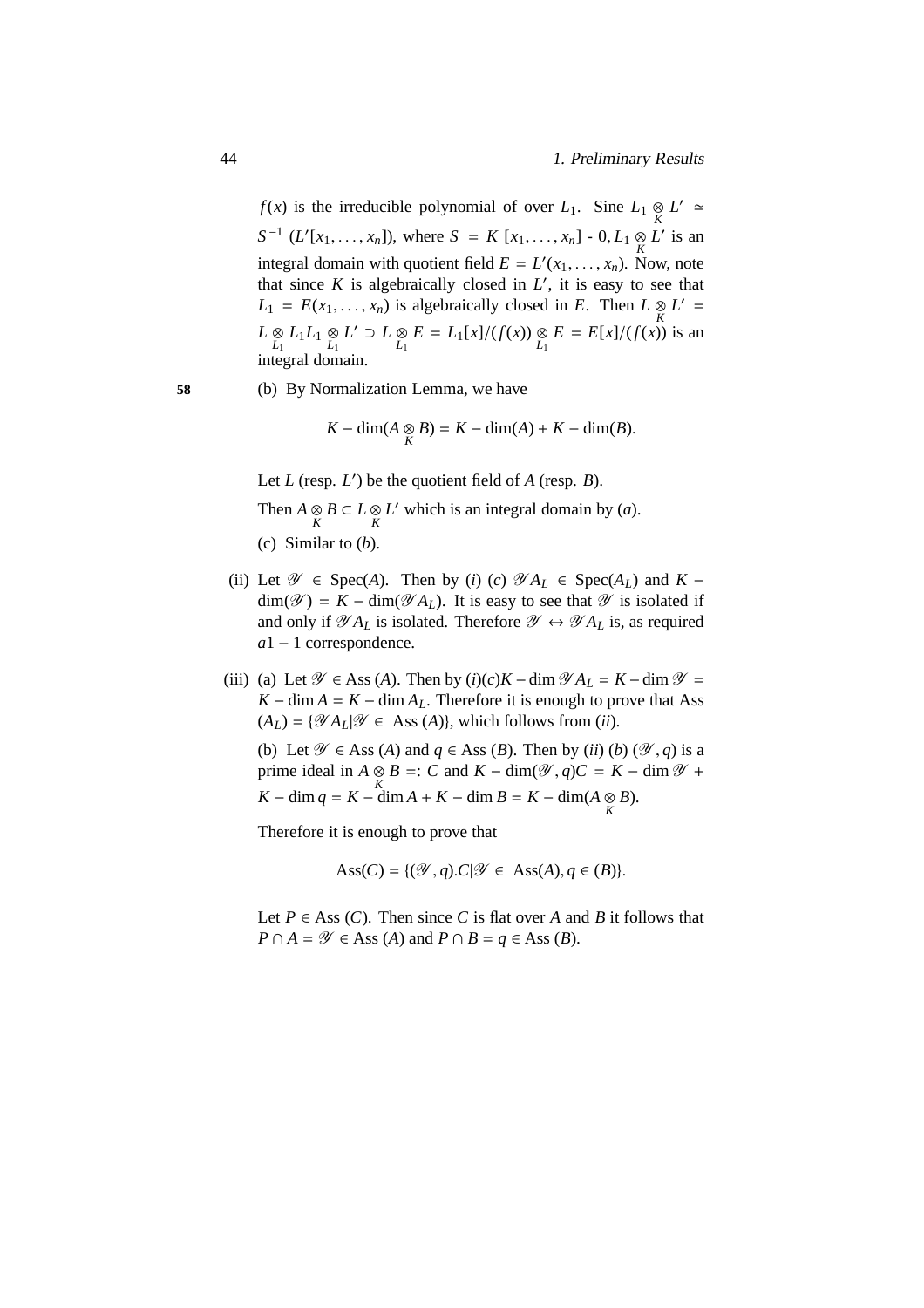**59** By replacing *A* by  $A_{\mathscr{Y}}$  we may assume that *A* is local with maximal ideal  $\mathcal{Y}$  ∈ Ass (*A*). Since *A* is unmixed *A*<sub> $\mathcal{Y}$ </sub> is unmixed and therefore  $A_{\mathscr{Y}}$  is artinian.

> Now there exists a coefficient field *L* of *A* containing *K* and *L* ⊗  $B \to A \underset{K}{\otimes} B$  is an integral extension. It follows from (*a*) that  $B_L :=$  $L \otimes B$  is unmixed and by (*ii*)  $qB_L\varepsilon$  Ass ( $B_L$ ). If ( $\mathscr{Y}, q$ )  $C \subsetneq P$ ) then  $qB_L$  ⊆ *P* ∩ *B<sub>L</sub>* because  $B_L$  → *A* ⊗ *B* is an integral extension. Since  $A \otimes B$  is a free  $B_L$ -module it follows that  $P \cap B_L \in \text{Ass } (B_L)$ .

> This contradicts the fact that  $B_L$  is unmixed. Therefore  $P = (\mathcal{Y}, q)$ · *C*.

(iv) (a) Let *K*-dim  $A = r$  and *K*-dim  $B = s$ . Then we have *K*dim  $A \underset{K}{\otimes} B =$  K-dim  $A + K -$ dim  $B = r + s$ . Let {*a*<sub>1</sub>, ..., *a*<sub>*r*</sub>} (resp.  $\{b_1, \ldots, b_s\}$ ) be an *A*-sequence (resp. *B*-sequence). Then, since *K* is a field, it is easy to see that  $\{a_1 \otimes 1, \ldots, a_r \otimes 1, \otimes b_1, \ldots, a_r \otimes b_r\}$ 1 ⊗ *b<sub>s</sub>*} is an (*A* ⊗ *B*)-sequence of length *r* + *s*. Therefore *A* ⊗ *B* is Cohen-Macaulay.

(b) It is easy to see that  $A_{\mathscr{Y}} \underset{K}{\otimes} B_q \xrightarrow{\sim} S^{-1}(A \underset{K}{\otimes} B)$ , where *S* is the multiplicative set  $(A - \mathcal{Y}) \underset{K}{\otimes} (B - q)$  in  $A \underset{K}{\otimes} B$ . By [\(1.44\)](#page-49-0) there exist *f* ∈ *A* −  $\mathcal Y$  and *g* ∈ *B* − *q* such that  $A_f$  and  $B_f$  are Cohen-Macaulay. Therefore by (*a*)  $A_f \underset{K}{\otimes} B_g$  is Cohen-Macaulay. Since  $A_{\mathscr{Y}} \underset{K}{\otimes} B_g \xrightarrow{\sim} S^{-1} \underset{K}{\otimes} B$ ) is a localization of  $A_f \underset{K}{\otimes} B_g$  it follows that  $A_{\mathscr{Y}} \underset{K}{\otimes} B_{g}$  is Cohen-Macaulay.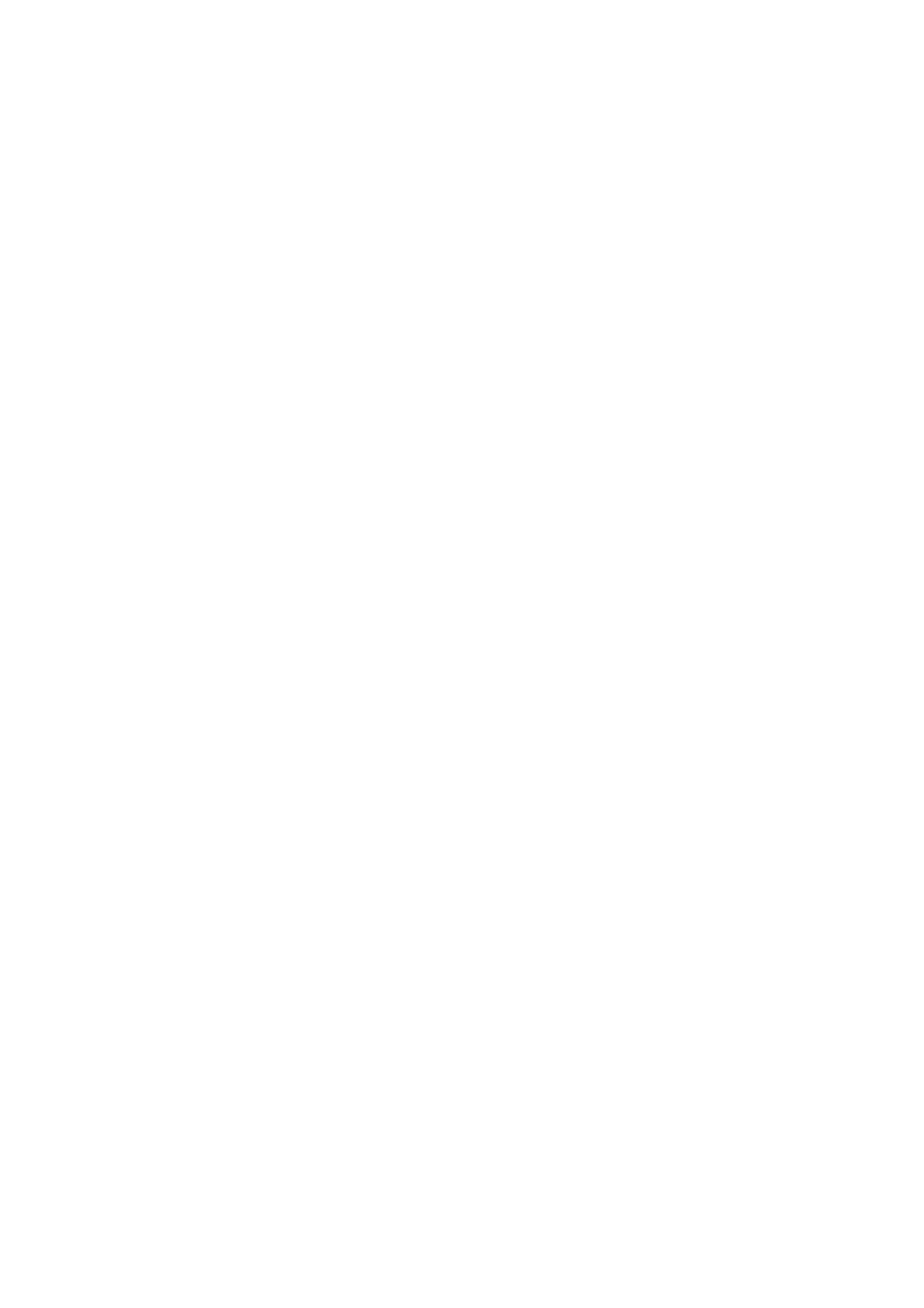# **Chapter 2**

# **The Main Theorem**

IN THIS CHAPTER, we state and prove the Main Theorem. *Through-* **60** *out this chapter K denotes an algebraically closed field and*  $\mathbb{P}^n_K$  *the projective n-space over K*.

# <span id="page-56-0"></span>**A. The Statement of the Main Theorem**

### **(2.1) Main theorem**

Let  $V_1 = V(I_1)$  and  $V_2 = V(I_2)$  be two pure dimensional subvarieties in  $\mathbb{P}_K^n$  defined by homogeneous ideals  $I_1$  and  $I_2$  in  $K[X_0, \ldots, X_n]$ . There exists a collection  ${C_i}$  of irreducible subvarieties of  $V_1 \cap V_2$  (one of which may be  $\phi$ ) such that

(i) For every  $C_i \in \{C_i\}$  there are intersection numbers, say  $j(V_1,$  $V_2$ ;  $C_i$ )  $\geq$  1 of  $V_1$  and  $V_2$  along  $C_i$  given by the lengths of certain well-defined primary ideals such that

$$
\deg(V_1) \cdot \deg(V_2) = \sum_{C_i \in \{C_i\}} j(V_1, V_2; C_i) \cdot \deg(C_i),
$$

where we put  $deg(\phi) = 1$ .

(ii) If  $C \subset V_1 \cap V_2$  is an irreducible component of  $V_1 \cap V_2$  then  $C_i \in$ {*Ci*}.

47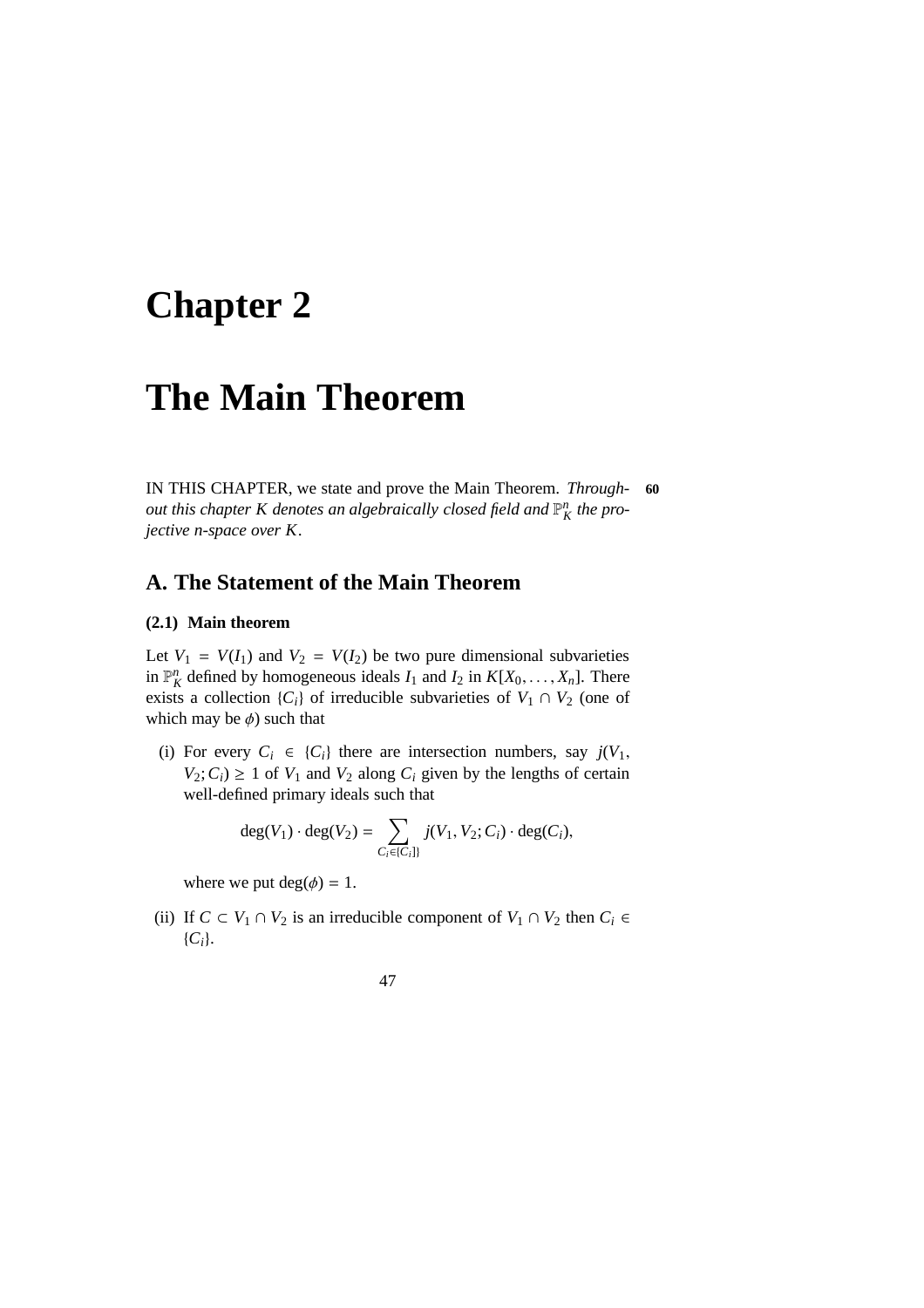(iii) For every  $C_i \in \{C_i\}$ 

 $\dim(C_i)$  ≥ dim(*V*<sub>1</sub>) + dim(*V*<sub>2</sub>) − *n*.

**61** In order to prove the main theorem [\(2.1\)](#page-56-0) we need some preliminary results.

# **B. The Join-procedure**

The following notation will be used in the sequel.

### **(2.2)**

Let  $V_1 = V(I_1)$  and  $V_2 = V(I_2)$  be two pure dimensional subvarieties in  $\mathbb{P}_K^n$  defined by homogeneous ideals *I*<sub>1</sub> and *I*<sub>2</sub> ⊂ *R*<sub>0</sub> := *K*[*X*<sub>0</sub>, ..., ].

We introduce two copies  $R_i := K[X_{i0}, \ldots, X_{in}], i = 1, 2$  of  $R_0$  and denote  $I'_i$  the homogeneous ideal in  $R_i$  corresponding to  $I_i$ ,  $i = 1, 2$ .

Put  $N := 2(n + 1) - 1$ ,  $R := K[X_i | i = 1, 2; 0 \le n]$  and  $\tau :=$  the diagonal ideal in *R* generated by  $\{X_{ij} - X_{2j} | 0 \le j \le n\}.$ 

We introduce new independent variables  $U_{kj}$  over  $K$ ,  $0 \leq j, k \leq n$ . Let  $\bar{K}$  be the algebraic closure of  $K(U_{ki}|0 \leq j, k \leq n)$ . Put  $\bar{R} := \bar{K}[X_{ij}|i =$  $1, 2; 0 \leq i \leq n$ . Then we introduce so called *generic linear forms*  $\ell_0, \ldots, \ell_n$ :

$$
\ell_k := \sum_{j=0}^n U_{kj} (X_{1j} - X_{2j}), \text{ for } 0 \le k \le n \text{ in } \bar{R}.
$$

Note that since  $\tau \bar{R}$  is generated by  $(n+1)$  - elements and  $\ell_0, \ldots, \ell_n \in$  $\bar{R}$ , it is clear that  $\tau \bar{R} = (\ell_0, \ldots, \ell_n) \bar{R}$ .

Let  $J(V_1, V_2)$  be the *join-variety* defined by  $(I'_1)$  $I'_1 + I'_2$  $\binom{1}{2}$ *R* in  $\mathbb{P}_{\bar{K}}^N$ .

<span id="page-57-0"></span>**(2.3) Lemma.** 1. *The ideal* (*I* ′  $I'_1 + I'_2$  $\mathcal{L}_2'$ ) $\bar{R}$  is unmixed and hence  $U((I'_1))$ **62 (2.3)** Lemma. 1. The ideal  $(I'_1 + I'_2)\bar{R}$  is unmixed and hence  $U((I'_1 + I'_2)\bar{R})$  $I_2'$  $I'_{2}$ ) $\bar{R} = (I'_{1})$  $I'_1 + I'_2$  $_{2}^{\prime})\bar{R}.$ 

2. 
$$
K - \dim(J(V_1, V_2)) = K - \dim(I'_1 + I'_2)\overline{R}
$$
  
=  $K - \dim(I_1) + K - \dim(I_2) = \dim(V_1) + \dim(V_2) + 2$ .  

$$
K - \dim((I'_1 + I'_2)\overline{R} + \tau \overline{R}) = K - \dim(I_1 + I_2) = \dim V_1 \cap V_2 + 1
$$
.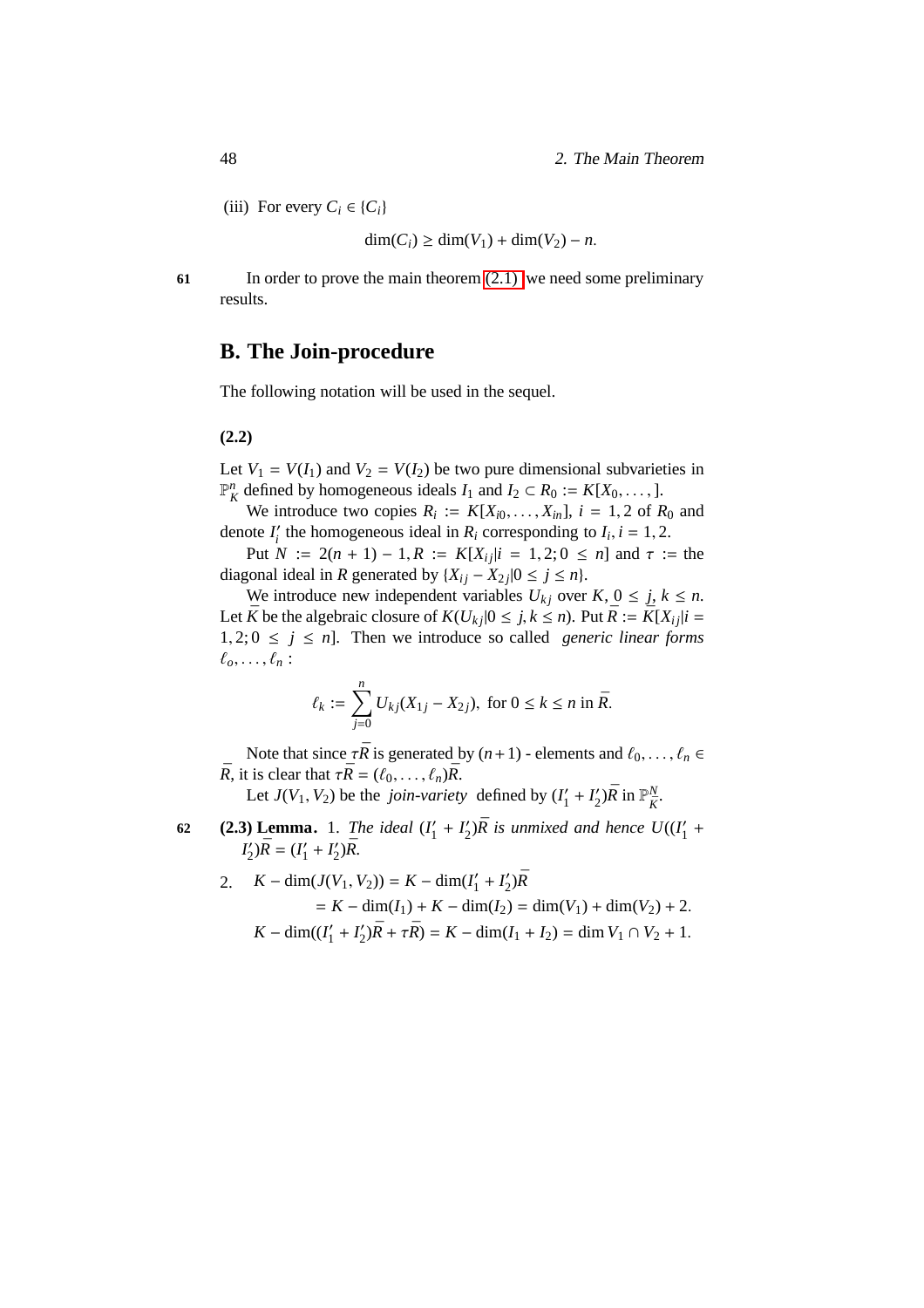- B. The Join-procedure 49
- 3. *There is a one-one correspondence between the isolated prime ideals*  $of$   $(I_1 + I_2)$  *in*  $R_0$  *and the isolated prime ideals of*  $(I'_1 + I'_2)\overline{R} + \tau \overline{R}$  *in*  $\overline{R}$ *and that this correspondence preserves dimensions and degrees.*
- 4. *For every irreducible component C of*  $V_1 \cap V_2$

dim  $C$  ≥ dim  $V_1$  + dim  $V_2$  − *n*.

5. 
$$
\deg(V_1) \cdot \deg(V_2) = h_0(I_1) \cdot h_0(I_2) = h_0((I'_1 + I'_2)\overline{R})
$$

$$
= h_0((I'_1 + I'_2)\overline{R} \cdot h_0(\tau R)).
$$

*Proof.*

- 1. Follows from [\(1.47\)](#page-52-0).
- 2. Follows from [\(1.47\)](#page-52-0).
- 3. We have a ring homomorphism

$$
\varphi:\bar{R}\to\bar{R}_0:\bar{K}[X_0,\ldots,X_n]
$$

given by  $X_{ij} \rightarrow X_j$  for  $i = 1, 2$  and every  $0 \le j \le n$ . It is easy to see that Ker  $\varphi = \tau \bar{R}, \varphi^{-1}(\mathscr{Y}) = (\mathscr{Y}' + \tau) \bar{R}$ . where  $\mathscr{Y}'$ is the prime ideal in  $\bar{R}_1$  corresponding to the prime ideal  $\mathscr Y$  of 63  $\bar{R}_{\circ}$  and  $\varphi^{-1}((I_1 + I_2)\bar{R}_{\circ}) = (I'_1)$  $I'_1 + I'_2$  $\frac{Z}{2}$ ) $\bar{R} + \tau \bar{R}$ . Therefore  $\bar{R}/(I_1')$  $\frac{7}{1}$  + *I* ′  $\overline{X}_2'$ ) $\overline{R}$  +  $\tau \overline{R}$   $\rightarrow$  =  $\overline{R}_0/(I_1 + I_2)\overline{R}_0$  and  $\mathscr{Y} \leftrightarrow \mathscr{Y}' + \tau \overline{R}$  gives 1 - 1 correspondence between the isolated prime ideals of  $(I_1 + I_2)\bar{R}_0$ and the isolated prime ideals of  $(I_1')$  $I'_1 + I'_2$  $\sqrt{2}$ ) $\bar{R} + \tau \bar{R}$  in  $\bar{R}$ . It is clear that this correspondence preserves the dimension and degree. Now (iii) follows from [\(1.47\)](#page-52-0).

4. This follows from (iii) and the fact that, every isolated prime ideal of  $(I'_1)$  $I'_1 + I'_2$  $\sqrt{2}/\bar{R}$  has Krull dimension  $K - \dim(I_1)$  $I'_1$ ) + *K* – dim( $I'_2$  $'_{2}) =$ dim  $V_1$  + dim  $V_2$  + 2 (see (i) and (ii)).

Therefore it follows that every isolated prime ideals of (*I* ′  $I'_1 + I'_2$  $^{'}_{2}$ ) $\bar{R}$  + 64  $\tau \bar{R}$  has Krull dimension  $\geq \dim(V_1) + \dim(V_2) + 2 - (n + 1) =$ dim  $V_1$  + dim  $V_2$  –  $n + 1$ .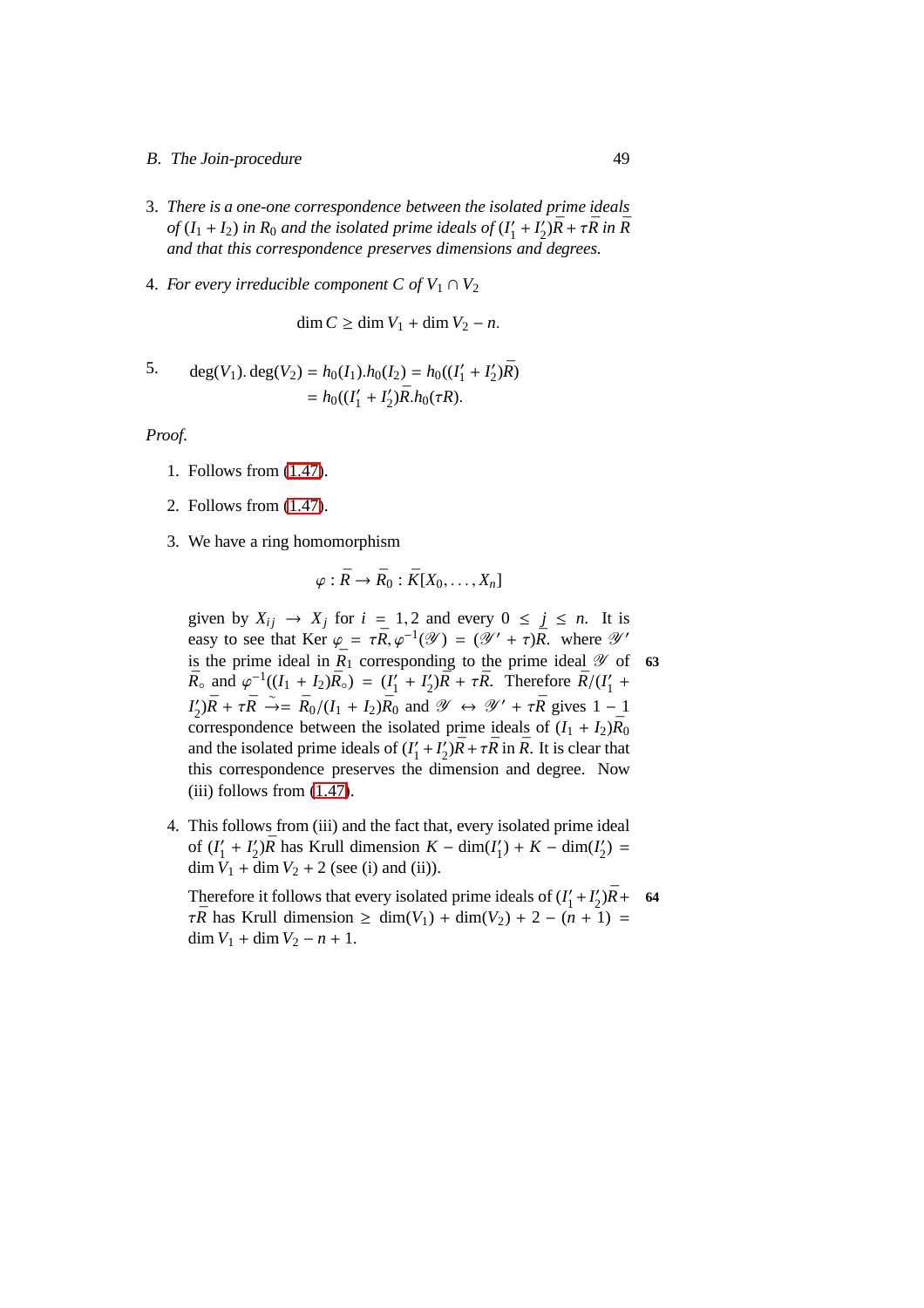5. We have  $h_0(\tau \bar{R}) = 1$  by [\(1.34\)](#page-43-0). Therefore we only have to prove  $h_0(I_1)h_0(I_2) = h_0((I'_1 + I'_2)\bar{R})$ . We have  $\bar{R}/(I'_1 + I'_2)\bar{R} \to \bar{R}_1/I'_1 \underset{\wp}{\otimes}$  $R_2/I'_2 \simeq R_0/I_1 \otimes R_0/I_2$ . Therefore  $H((I'_1 + I'_2)\overline{R}, t) = \sum H(I_1\overline{R}_0, t)$ .  $Z_2' \simeq \bar{R}_0/I_1 \otimes \bar{R}_0/I_2$ . Therefore  $H((I_1')$  $I_1' + I_2'$  $\sum_{2}^{\prime}$  $\sum$  $\bar{R}$ , *t*) =  $\sum$  $\sum_{i+j=t} H(I_1 \bar{R}_0, i).$ 

 $H(I_2\bar{R}_0, j)$  for all  $t \geq 0$ . Choose an integer *r* such that the Hilbert functions  $H(I_1\bar{R}_0, i) =: H_i$  and  $H(I_2\bar{R}_0, i) =: H'_i$  are given by polynomials  $h_i$  and  $h'_1$  $\frac{1}{1}$ , respectively for  $i > r$ . Then

$$
\sum_{t}^{i=0} H_i \cdot H'_{t-i} = \sum_{i=0}^{t} h_i \cdot h'_{t-i} + \sum_{i=0}^{r} (H_i - h_i) \cdot h'_{t-i} + \sum_{i=t-r}^{t} h_i (H'_{t-i} - h'_{t-i})
$$
  
for  $n >> 0 (n > 2r)$ .

Therefore it follows from [\(1.32\)](#page-43-1) that

$$
\sum_{i=0}^{t} H_i \cdot H'_{t-i} = h_0(I_1 \bar{R}_0) \cdot h_0(I_2 \bar{R}_0) \cdot \left[ \sum_{i=0}^{t} {i \choose d_1} {t-i \choose d_2} \right] + \text{ (other terms)}
$$
\n
$$
= h_0(I_1 \bar{R}_0) \cdot h_0(I_2 \bar{R}_0) {t \choose d_1 + d_2 + 1}
$$
\n+ terms with degree (in t) ≤ d<sub>1</sub> + d<sub>2</sub>.

Therefore we get

$$
h_0((I'_1 + I'_2)R) = h_0(I_1\bar{R}_0).h_0(I_2\bar{R}_0)
$$
  
=  $h_0(I_1).h_0(I_2)$ 

by [1.46.](#page-51-0)

It is clear that Lemma [\(2.3\)](#page-57-0), the Join-Procedure in  $\mathbb{P}_{\bar{K}}^{N}$ , reduces our considerations to the case that one variety is a complete intersection of degree 1.

<span id="page-59-0"></span>To calculate  $h_0((I'_1))$  $I'_1 + I'_2$  $\mathcal{L}'_2$ ) $\bar{R}$ ), we will study the sum ideal ( $I'_1$  $I'_1 + I'_2$  $\frac{1}{2}$ ) $\bar{R}$ + $\tau \bar{R}$ and the radical (denoted by  $Rad(\cdots)$ ) of this ideal.

 $\Box$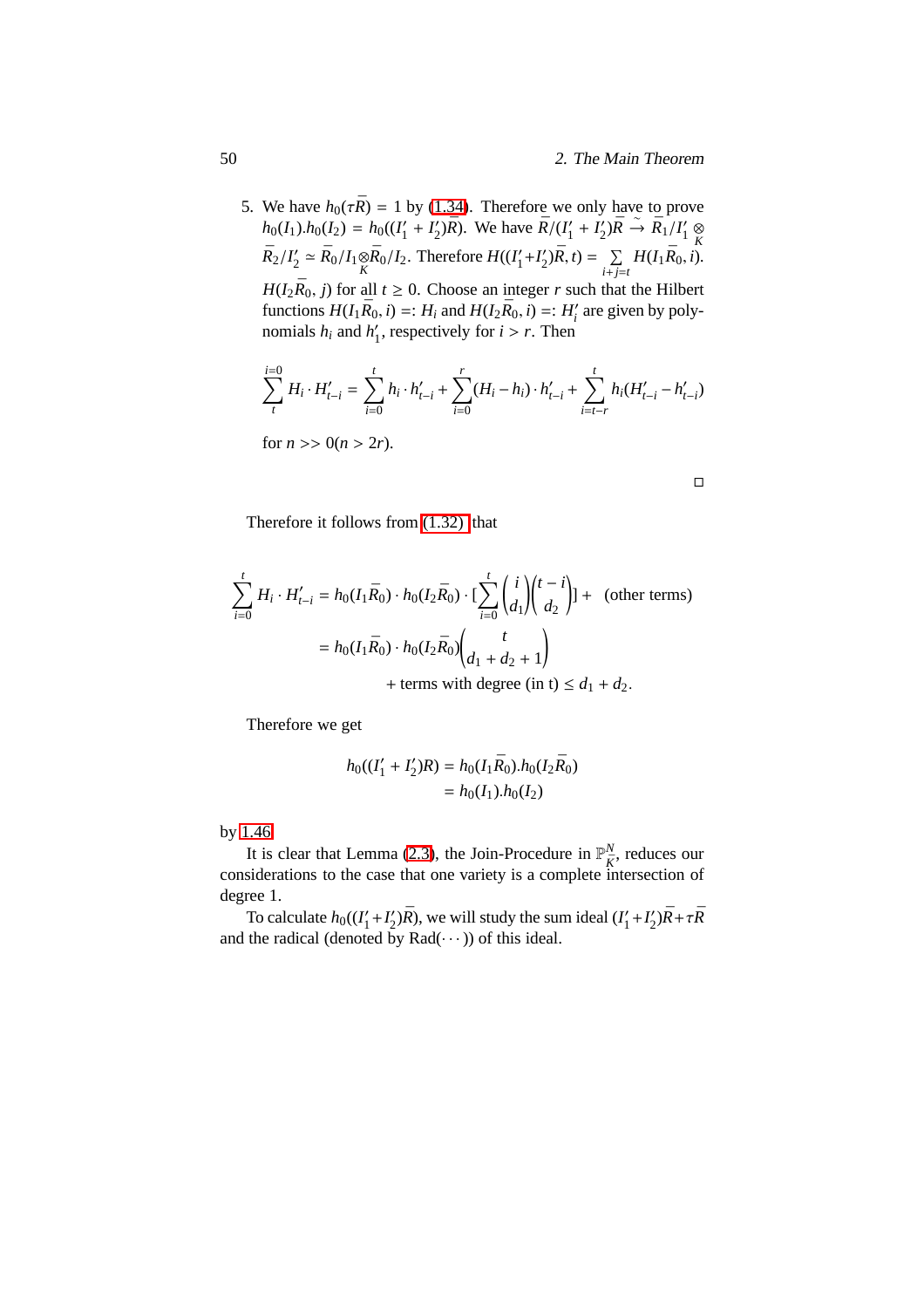**(2.4) Notation.** The following notation will be used in the sequel:

$$
\delta := K - \dim((I'_1 + I'_2)\bar{R}) = \dim V_1 + \dim V_2 + 2
$$
  

$$
d := K - \dim((I'_1 + I'_2)\bar{R} + \tau \bar{R}) = K - \dim((I_1 + I_2)R_0)
$$
  

$$
= \dim(V_1 \cap V_2) + 1.
$$

Let  $\mathscr{Y}_{i,j}$  be the minimal prime ideals of  $(I'_1)$  $I'_1 + I'_2$  $\frac{Z}{2}$ ) $\bar{R}$  +  $\tau \bar{R}$  of Krull dimension  $j, 0 \le t \le j \le d \le \delta$ . We thus put:

$$
(*) \ \ \text{Rad}((I'_1 + I'_2)\bar{R} + \tau \bar{R}) = \mathscr{Y}_{1,d} \cap \ldots \cap \mathscr{Y}_{m_d,d} \cap \ldots \cap \mathscr{Y}_{1,t} \cap \ldots \cap \mathscr{Y}_{m_t,t},
$$

where  $m_d \geq 1, m_{d-1}, \ldots, m_t \geq 0$  are integers, and where we set  $m_j = 0$  65 for an integer  $t \le j \le d - 1$  if (\*) has no prime ideal of Krull dimension *j*.

<span id="page-60-0"></span>**(2.5) Remark.** From [2.3](#page-57-0) (iii) it follows that the prime ideals  $\mathscr{Y}_{i,j}$  in  $(*)$ of [2.4](#page-59-0) are in 1 − 1 correspondence with the irreducible components of  $V_1 \cap V_2$  and that this correspondence preserves the dimension and the degree.

<span id="page-60-1"></span>**(2.6) Lemma.** *Let C be an irreducible component of*  $V_1 \cap V_2$  *and*  $\mathcal{Y}_{i,j}$ *be the prime ideal corresponding to C in (\*) of [2.4.](#page-59-0)* Put  $\overline{A} = (\overline{R}/(I_1' + I_2'')$ *I* ′  $Z'_{2}$ ) $\bar{R}$ ) $\mathscr{Y}_{i,j}$ , the local ring of the join-variety  $J(V_1, V_2)$  at  $\mathscr{Y}_{i,j}$ . Then

- $(i)$  *K* − dim( $\bar{A}$ ) = *K* − dim( $\bar{R}/(I'_1)$  $I'_1 + I'_2$  $\mathcal{L}'_2(\bar{R}) - K - \dim(\mathcal{Y}_{i,j}) = \delta - j.$
- *(ii)* Let  $\mathcal{Y} \subset \overline{R}$  be a prime ideal. Then

 $\mathscr{Y} \in Ass(\bar{R}/(I'_1))$  $I'_1 + I'_2$  $\mathcal{L}_2^{\prime}$ ) $\bar{R}$  + ( $\ell_0$ , . . . ,  $\ell_k$ ) $\bar{R}$ ) *with*  $\mathcal{Y} \subset \mathcal{Y}_{ij}$  *and*  $K - \dim(\mathcal{Y})$  $= \ell$  *if and only if*  $\mathscr{Y} \overline{A} \in Ass(\overline{A}/(\ell_0, \ldots, \ell_k)\overline{A})$  *and*  $K - \dim(\mathscr{Y} \overline{A}) = \ell - j$ .

<span id="page-60-2"></span>*Proof.* Follows from [2.3](#page-57-0) (i) and [1.45.](#page-50-0) □

**(2.7) Proposition.** *(i) For any*  $\delta - d$  generic linear forms, say  $\ell_0, \ldots$ , ℓδ−*d*−<sup>1</sup> *we have*

$$
K - \dim((I'_1 + I'_2)\bar{R} + (\ell_0, \dots, \ell_{\delta - d - 1})\bar{R} = d
$$

 $(if \delta = d then we set (l_0, \ldots, l_{\delta - d - 1})\bar{R} = (0)).$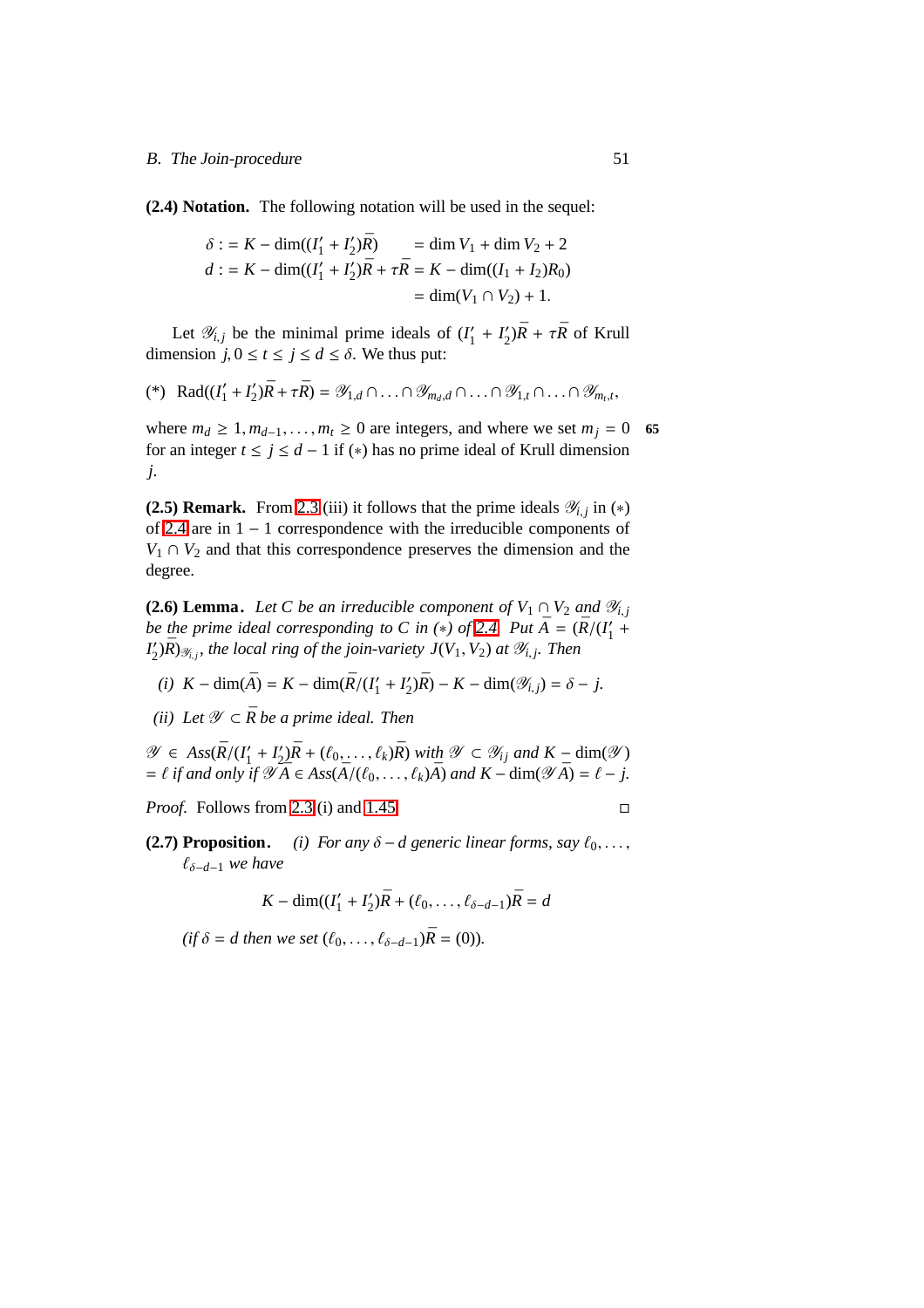- *(ii)*  $\delta t 1 \le n$  *and equality holds if and only if*  $t = \dim(V_1) + 66$  $dim(V_2) - n + 1.$
- *Proof.* (i) Assume that there exists *k* such that  $0 \le k \le \delta d 1$  and  $\ell_k \in \mathscr{Y}$  for some  $\mathscr{Y} \in \text{Ass } (\bar{R}/(I'_1))$  $I'_1 + I'_2$  $2\chi_2'$ ) $\bar{R}$  + (*ell*<sub>0</sub>, ...,  $\ell_{k-1}$ ) $\bar{R}$ ) with *K* − dim( $\mathcal{Y} = \delta$  − *K*). Let  $k + 1 \le m \le n$ . Let  $\varphi_m$  be te automorphism of  $\bar{K}$  over  $K$  given by  $\varphi_m(U_{k\ell}) = U_{m\ell}, \varphi_m(U_{m\ell}) = U_{k\ell}$  and  $\varphi_m(U_{p\ell}) = U_{p\ell}$  for all  $0 \leq p(\neq k, m) \leq n$  and  $0 \leq \ell \leq n$ . Now, since  $\mathcal Y$  is defined over  $K_1 = \overline{K(U_{pj}|0 \le p \le k-1, o \le j \le n)}$  and  $\varphi_m(K_1)$  ⊂  $K_1$ , we get  $\varphi_m(\ell_k) = \ell_m$  ∈  $\mathscr Y$  and therefore (*I*<sup>'</sup><sub>1</sub>  $I'_1 + I'_2$  $^{7}_{2}$ ) $\bar{R}$  +  $(\ell_0, \ldots, \ell_n)$  $\bar{R}$  ⊂  $\mathscr Y$ . Therefore we get  $d = K$ −dim( $(I'_1)$  $I'_1 + I'_2$  $\sum_{2}^{\prime}$ *j* $\bar{R}$ +*τ* $\bar{R}$ ) ≥  $K - \dim(\mathcal{Y}) = \delta - k$ , that is,  $\delta - d - 1 \ge k \ge \delta - d$  which is absurd. This proves (i).
	- (ii) From [2.3](#page-57-0) (i) and [2.5](#page-60-0) we get  $t \ge \dim(V_1) + \dim(V_2) n + 1 \ge \delta n 1$ . Therefore  $\delta - t - 1 \leq n$  and equality holds if and only if

$$
t = \dim(V_1) + \dim(V_2) - n + 1.
$$

$$
\Box
$$

**(2.8) Proposition.** *Let C be an irreducible component of*  $V_1 \cap V_2$  *and*  $\mathscr{Y}_{i,j}$  *be the prime ideal corresponding to C in (\*) of [2.4.](#page-59-0) Let*  $\bar{A} = (\bar{R}/(I_1/\mathbb{Z}))$  $1'$ *I*<sup>'</sup>,  $Z(\sum_{i,j} \bar{R})_{\mathscr{Y}_{i,j}}$  be the local ring of the join-variety  $J(V_1, V_2)$  at  $\mathscr{Y}_{i,j}$ . Then  $\{\ell_0, \ldots, \ell_{\delta-j-1}\}$  *is a reducing system of parameters for* A.

- **67** *Proof.* In view of [2.6](#page-60-1) (ii) it is enough to prove:
	- (i) For every  $1 \le k \le \delta j 1$ ,
		- $\ell_{k-1}$  ≠  $\mathscr Y$  for all  $\mathscr Y$  ∈ Ass ( $\bar{R}/(I'_1)$  $I'_1 + I'_2$  $2\lambda_2'$ ) $\bar{R} + (\ell_0, \ldots, \ell_{k-2})\bar{R}$ ) with  $\mathscr{Y} \subset \mathscr{Y}_{i,j}$  and  $k - \dim(\mathscr{Y}) \geq \delta - k$ .
	- (ii)  $\ell_{\delta-j-1} \notin \mathscr{Y}$  for all  $\mathscr{Y} \in Ass(\bar{R}/(I'_1))$  $I'_1 + I'_2$  $\chi_2'$ ) $\bar{R} + (\ell_0, \ldots, \ell_{\delta-j-2})\bar{R}$ ) with  $\mathscr{Y} \subset \mathscr{Y}_{i,j}$  and  $k - \dim(\mathscr{Y}) = K - \dim((I'_1))$  $I'_1 + I'_2$  $\bar{R}(\ell_0, \ldots, \ell_{\delta-j-2})\bar{R}$

**Proof of (i) :** Suppose for some  $1 \leq k \leq \delta - j - 1$ ,  $\ell_{k-1} \in \mathcal{Y}$  for some  $\mathscr{Y} \in \text{Ass } (\bar{R}/(I'_1))$  $I'_1 + I'_2$  $2\chi'_{2}$ ) $\bar{R}$ ) with  $\mathscr{Y} \subset \mathscr{Y}_{i,j}$  and  $K - \dim(\mathscr{Y}) \ge \delta - k$ . Then from the proof of [2.7\(](#page-60-2)i) we get

$$
(I'_1 + I'_2)\bar{R} + \tau \subset \bar{R} \subset \mathcal{Y} \subset \mathcal{Y}_{i,j}.
$$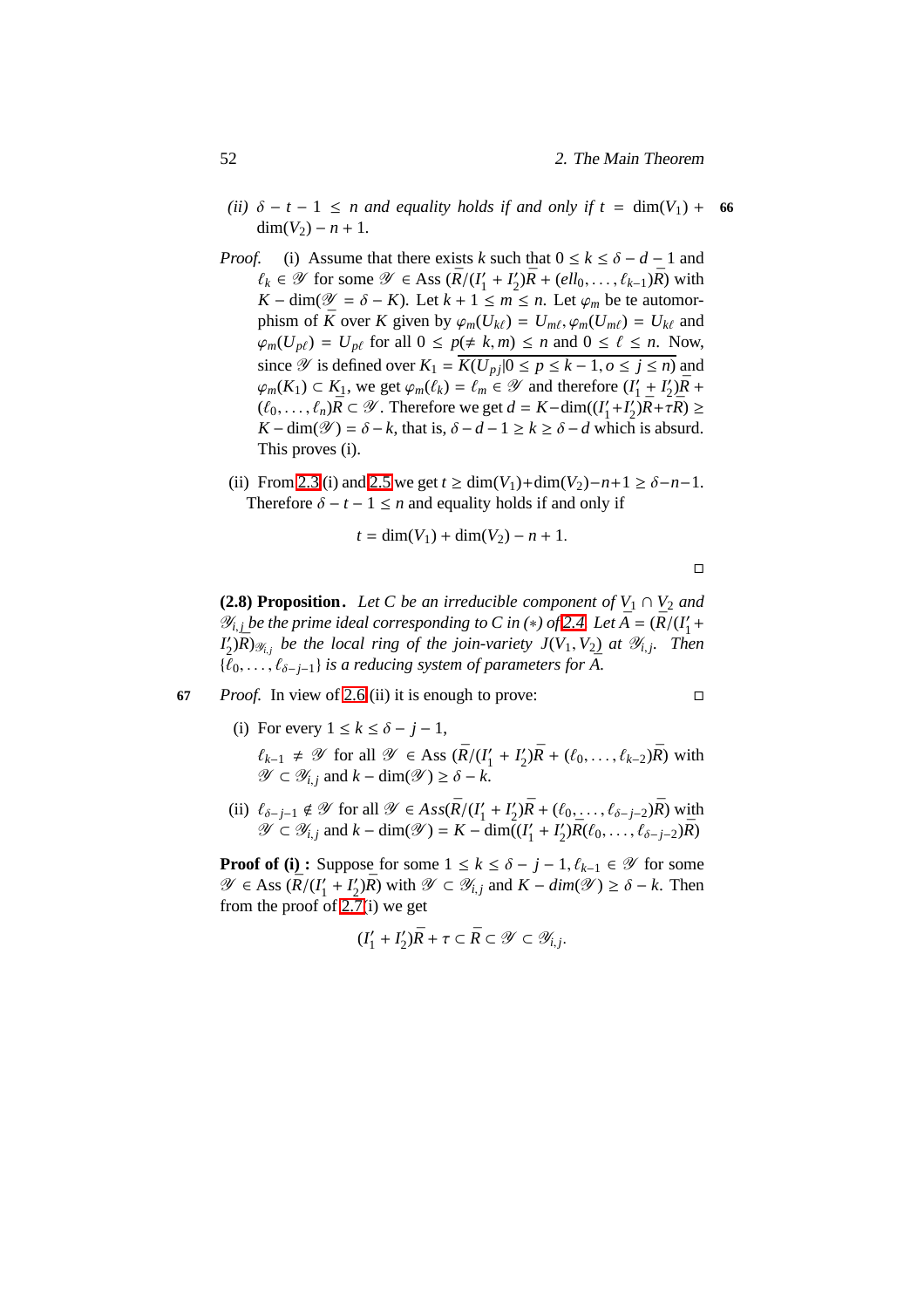# C. Step I of the Proof 53

Therefore  $\mathcal{Y} = \mathcal{Y}_{i,j}$  and  $K - \dim(\mathcal{Y}) = j \ge \delta - k$ . This shows that  $j \ge \delta - k \ge \delta - \delta + j + 1 = j + 1$  which is absurd. **Proof of (ii) :** From (i) we get

 $K - dim(I'_1)$  $I'_1 + I'_2$  $\sum_{j=1}^{j}(\bar{R} + (\ell_0, \ldots, \ell_{\delta-j-2}\bar{R}) = \delta - (\delta - j - 1) = j + 1.$  If  $l_{\delta-j-1}$  ∈  $\mathscr Y$  for same  $\mathscr Y$  ∈  $Ass(\bar R/(\bar I'_1))$  $I'_1 + I'_2$  $2\bar{R} + (\ell_0, \ldots, \ell_{\delta-j-2})\bar{R}$  with  $\mathscr{Y} \subset \mathscr{Y}_{i,j}$ . Then by the same argument in (i) above we get  $\mathscr{Y} = \mathscr{Y}_{i,j}$ . Therefore  $K - dim(\mathcal{Y}) = j$ . This proves (ii).

# **C. Step I of the Proof**

**Step I.** In this step, we define the intersection numbers  $j(V_1, V_2; C)$  of *V*<sub>1</sub> *and V*<sub>2</sub> *along C*, *where C is an irreducible component of V*<sub>1</sub>  $\cap$  *V*<sub>2</sub> *with* dim(*C*) =  $dim(V_1 \cap V_2)$ *.* 

**The following notation will be used in the sequel. 68**

$$
\begin{aligned} \left[ (I'_1 + I'_2) \bar{R} \right]_{-1} &:= (I'_1 + I'_2) \bar{R} \\ \left[ (I'_1 + I'_2) \bar{R} \right]_{k} &:= \cup \left( \left[ (I'_1 + I'_2) \bar{R} \right]_{k-1} \right) + \ell_k \bar{R} \end{aligned}
$$

<span id="page-62-0"></span>for any  $0 \le k \le \delta - d - 1$ .

- **(2.9) Remarks.** (i) (*I* ′  $I'_1 + I'_2$  $\binom{7}{2}$ *R* ⊂ (*I*<sup> $\prime$ </sup><sub>1</sub>  $I_1' + I_2'$  $\bar{R}$ <sup>2</sup>) $\bar{R}$  + ( $\ell_0$ , . . . ,  $\ell_k$ ) $\bar{R}$  ⊂ [( $I'_1$  $I_1' + I_2'$  $_{2}^{\prime})\bar{R}]_{k}$ for every  $0 \le k \le \delta - d - 1$ .
- (ii) It follows from the lemma [2.7](#page-60-2) (i) and the repeated application of  $1.46(ii)$  $1.46(ii)$  that

Rad(∪([(
$$
I'_1 + I'_2
$$
)<sub>k-1</sub>) = Rad(∪(∪([ $I'_1 + I'_2$ ]) +  $l_{k-2}\bar{R}$ )  
\n= Rad(∪([ $I'_1 + I'_2$ ]<sub>k-2</sub>) +  $l_{k-1}\bar{R}$ )  
\n= ...  
\n= Rad( $I'_1 + I'_2$ ) $\bar{R}$  + ( $\ell_0$ , ...,  $\ell_{k-1}$ ) $\bar{R}$ 

for every  $0 \le k \le \delta - d$ .

(iii) From (ii), we get

$$
(\cup([((I'_1 + I'_2)\bar{R}]_{k-l}) : \ell_k) = \cup([(I'_1 + I'_2)\bar{R}]_{k-l})
$$
 for every  $0 \le k \le \delta - d - 1$ .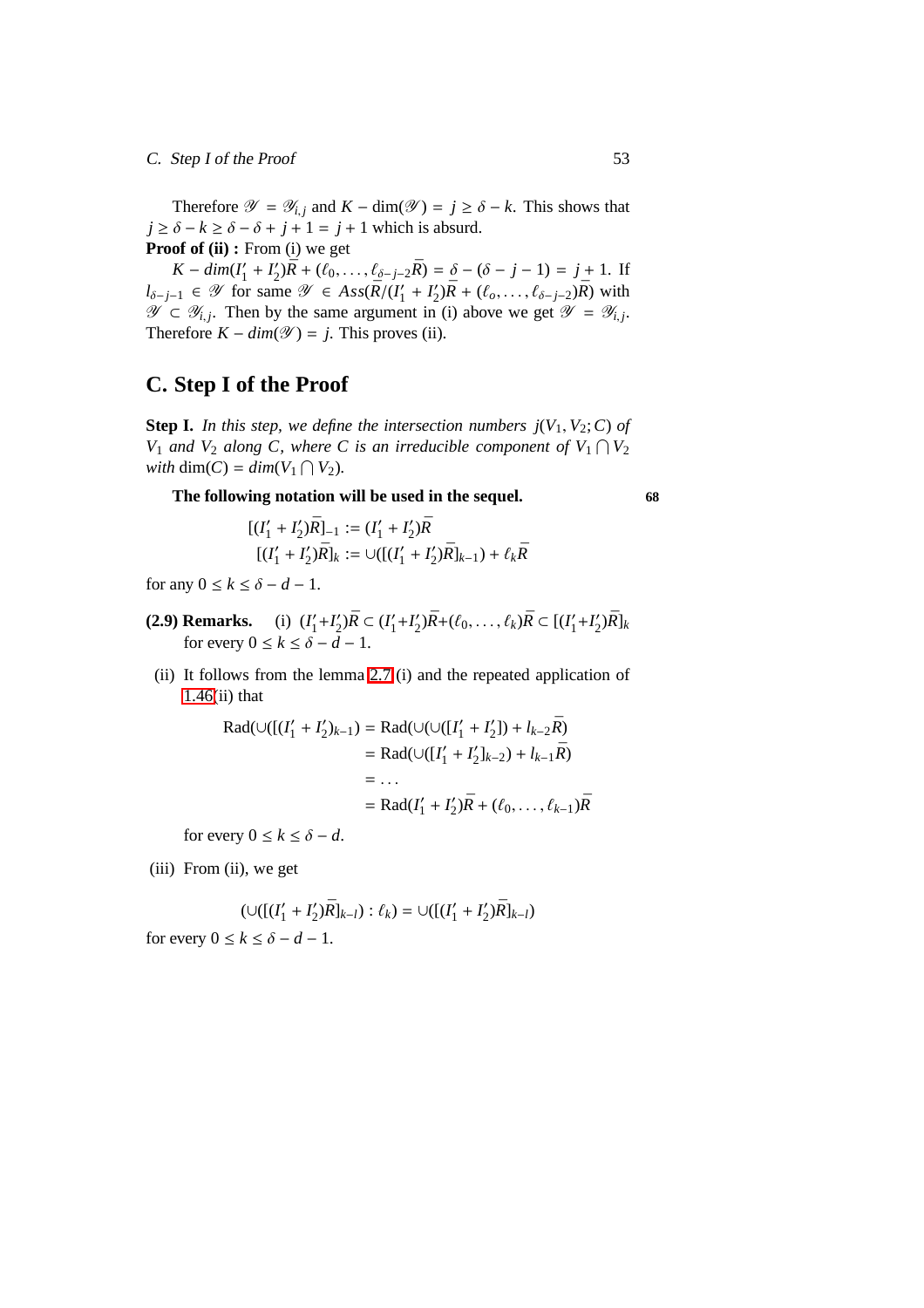<span id="page-63-0"></span>Now we study the primary decomposition of  $\cup ([ (I'_1 + I'_2)R]_{\delta-d-l} )$  in the following lemma.

**(2.10) Lemma.** (i) *The primary decomposition of*

$$
U\cup ([(I_1'+I_2')\bar{R}]_{\delta-d-1})
$$

**69** *is given by*

$$
\cup ([ (I'_1+I'_2) \bar{R}]_{\delta-d-l}) = q_{l,d} \bigcap \ldots q_{m_d}, d \bigcap \mathcal{O}_1
$$

*where*  $q_{i,d}$  *are primary ideals belonging to the prime ideals*  $\mathcal{Y}_{i,d}$ *in* (\*) *of* [\(2.4\)](#page-59-0)  $1 \le i \le m_d$  *and*  $\mathcal{O}$  *is the intersection of all other primary component of* ∪([*I* ′  $I'_1 + I'_2$  $_{2}^{\prime})\bar{R}$ ]<sub>δ−d−1</sub>).

(ii) 
$$
\deg(V_1) \cdot \deg(V_2) = h_o((I'_1 + I'_2)\overline{R}) = h_o(\cup([I'_1 + I'_2)\overline{R}]_{\delta - d - 1}))
$$

$$
= \sum_{i=1}^{m_d} (length \ of_{i,d}) \cdot h_o(\mathscr{Y}_{i,d}) + h_o(\mathscr{O})
$$

- (iii) *Every prime ideals*  $\mathcal{Y}_{i,j}$  *in* (\*) *of* [\(2.4\)](#page-59-0) *with*  $t \leq j \leq d 1$  *contains*  $\mathscr{O}_1$ *. In particular, if*  $V_1 \cap V_2$  *has an irreducible component of Krull dimension* ≤ *d* − 1 *then*  $\mathcal{O}_1$  ≠  $\bar{R}$ .
- (iv) *Every associated prime ideal*  $\mathcal Y$  *of*  $\mathcal O_1$  *has Krull dimension d.*
- (v) *The diagonal ideal*  $\tau \bar{R}$  *is not contained in any associated prime of*  $\mathscr{O}_1$ .
- *Proof.* (i) From  $(2.7)(i)$  and  $(2.9)(ii)$ , we have

$$
K - \dim(\cup([I'_1 + I'_2)\bar{R}]_{\delta - d - 1})) =
$$
  

$$
K - \dim(I'_1 + I'_2)\bar{R} + (l_0, \cdots, l_{\delta - d - 1})\bar{R}) = d
$$

and

Rad 
$$
(\cup ([I'_1 + I'_2)\bar{R}]_{\delta-d-1})) =
$$
  
Rad  $((I'_1 + I'_2)\bar{R} + (\ell_0, ..., \ell_{\delta-d-1})\bar{R}) \subset \mathcal{Y}_{i,d}$ 

for every  $1 \le i \le m_d$ . Therefore  $\mathcal{Y}_{i,d}$  is associated to  $\cup ([I'_1])$  $\frac{7}{1}$  + *I* ′  $\sum_{i=1}^{j}$   $|\bar{R}|_{\delta-d-1}$ ) for every  $1 \leq i \leq m_d$ .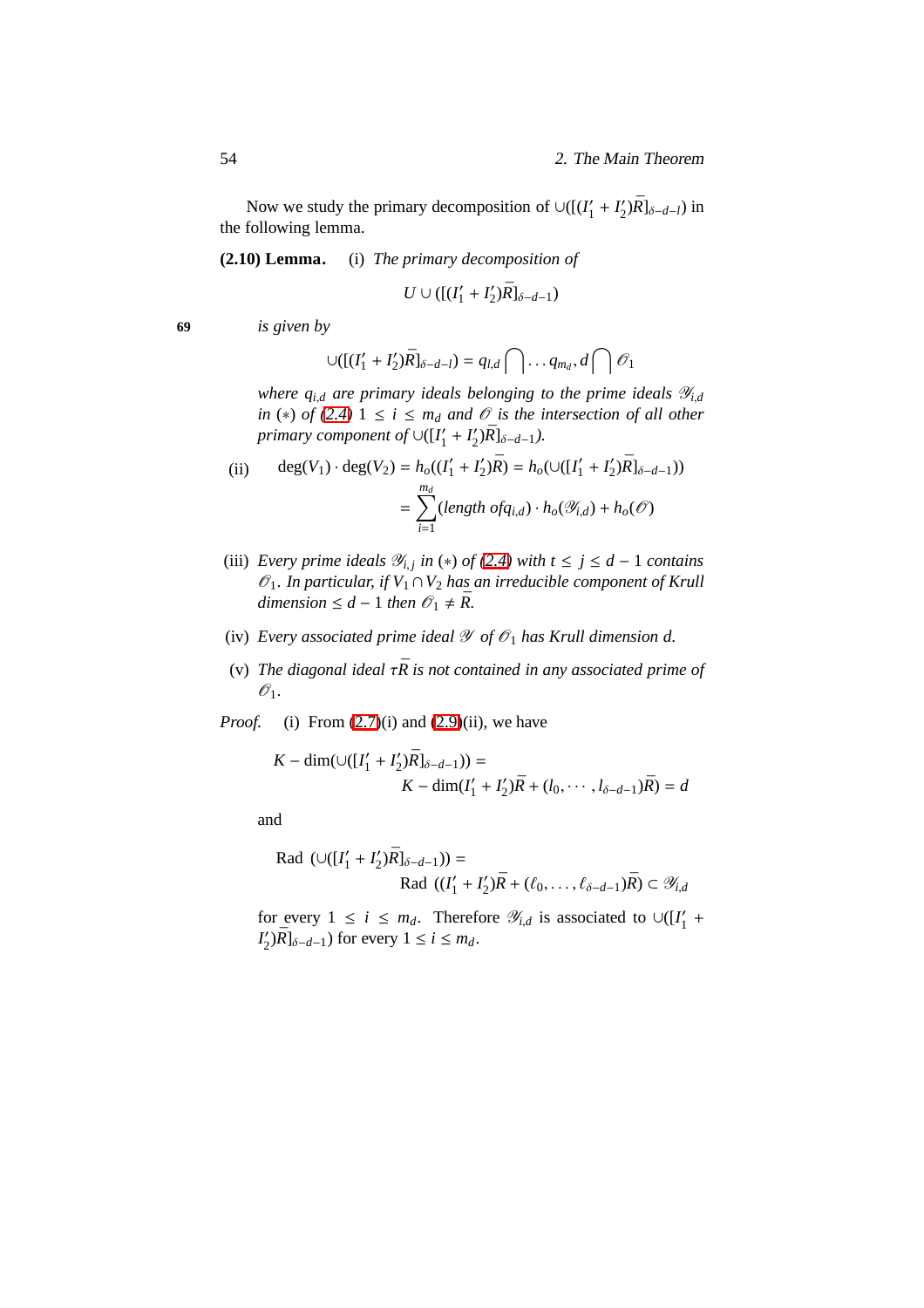**70** (ii) From [\(1.40\)](#page-46-1) and [\(2.9\)](#page-62-0)(iii), [\(1.36\) \(](#page-44-0)iii), we get

$$
h_o(\cup([I'_1 + I'_2)\bar{R}]_{\delta-d-1})) = h_o([I'_1 + I'_2)\bar{R}]_{\delta-d-2}) + \ell_{\delta-d-1}\bar{R})
$$
  
=  $h_0(U([I'_1 + I'_2)\bar{R}]_{\delta-d-2}))$   
= ... =  $h_0(I'_1 + I'_2)\bar{R}) = \deg(V_1) \cdot \deg(V_2)$ 

(iii) We have from the proof of (i) that

Rad 
$$
(\cup([I'_1 + I'_2)\overline{R}]_{\delta-d-1})) = \mathscr{Y}_{1,d} \cap \cdots \cap \mathscr{Y}_{m_d,d} \cap \text{Rad}(\mathscr{O}) \subset \mathscr{Y}_{i,j}
$$

for every  $t \le j \le d - 1$  and for all *i*. Therefore we get  $\mathcal{O}_1$  ⊂ Rad( $\mathcal{O}_1$ ) ⊂  $\mathcal{Y}_{i,j}$  for every  $t \le j \le d - 1$  and for all *i*.

- (iv) Clear.
- (v) If  $\tau \bar{R} \subset \mathscr{Y}$  for some  $\mathscr{Y} \in Ass(\bar{R}/\mathscr{O}_1)$  then  $(I'_1)$  $I'_1 + I'_2$  $\frac{1}{2}$ ) $\bar{R}$  +  $\tau \bar{R}$  ⊂  $Rad(I'_1)$  $I'_1 + I'_2$  $\mathcal{L}'_2$ ) $\bar{R}$ ) $\bar{R}$  +  $\tau \bar{R}$ )  $\subset \mathscr{Y}$ . Therefore  $\mathscr{Y} = \mathscr{Y}'_{i,c}$ *i*,*d* because *K* −  $\dim(\mathscr{Y}) = d$  (from (iv)). This is contradiction!

 $\Box$ 

<span id="page-64-0"></span>**(2.11) Definition.** Let  $C \subset V_1 \cap V_2$  be an irreducible component with dim *C* = dim(*V*<sub>1</sub> ∩ *V*<sub>2</sub>) = *d* − 1. Let  $\mathcal{Y}_{i,d}$  be the prime ideal in (\*) of [\(2.4\)](#page-59-0) corresponding *C* (see [\(2.5\)](#page-60-0)). We define the *intersection number*  $j(V_1, V_2; C)$  *of*  $V_1$  *and*  $V_2$  *along*  $C$  to be the length of the corresponding  $\mathcal{Y}_{i,d}$ -primary component  $q_{i,d-1}$  of ∪([ $(I'_1)$  $I'_1 + I'_2$  $_{2}^{\prime})\bar{R}$ ]<sub>δ−*d*−*l*</sub>).

From [\(2.10\)](#page-63-0)(i) it is clear that, for every irreducible component *C* of *V*<sub>1</sub>∩*V*<sub>2</sub> with dim(*C*) = dim(*V*<sub>1</sub>∩*V*<sub>2</sub>) the intersection number *j*(*V*<sub>1</sub>, *V*<sub>2</sub>; *C*) of  $V_1$  and  $V_2$  along C is defined and  $j(V_1, V_2; C) \ge l$ .

<span id="page-64-1"></span>**(2.12) Remarks.** (i) It follows [\(2.10\)](#page-63-0)(ii) and the definition [\(2.11\)](#page-64-0) that **71**

$$
deg(V_1) \cdot deg(V_2) = \sum_C j(V_1, V_2; C) \cdot deg(C) + h_0(\mathcal{O}_1),
$$

where *C* runs through all irreducible components of  $V_1 \cap V_2$  with  $dim(C) = dim(V_1 ∩ V_2).$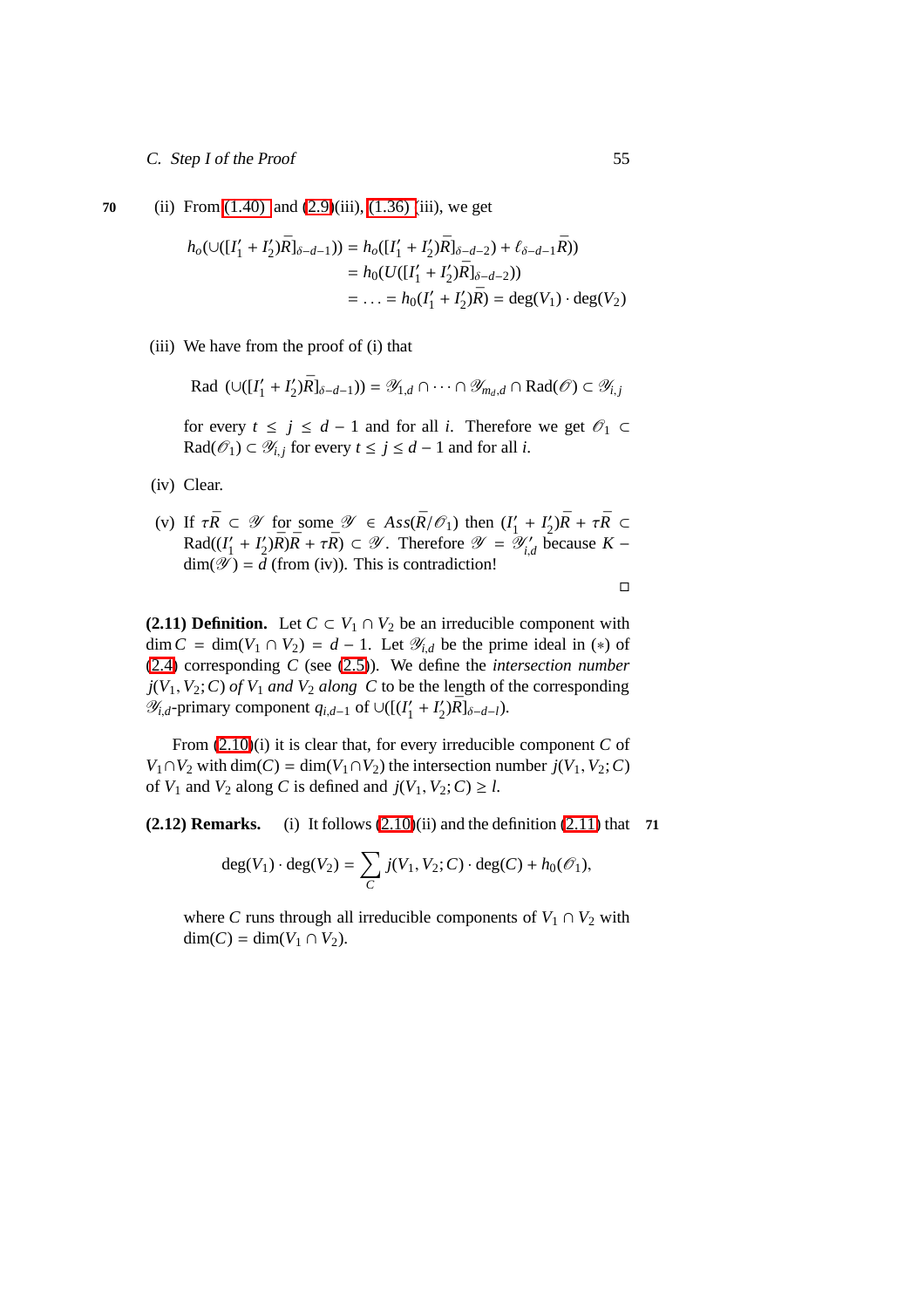(ii) If  $t = d$ , then our algorithm stops.

Assume that  $t < d$ , that is,  $V_1 \cap V_2$  has irreducible components of Krull dimension ≤  $d - 1$ . Therefore by [\(2.10\)](#page-63-0) (iii)  $\mathcal{O} \neq \overline{R}$ . In the next step we apply modified procedure to study  $h_0(\mathcal{O}_1)$ .

# <span id="page-65-2"></span>**D. Step II of the Proof**

**Step II.** In the step, we define the intersection numbers  $j(V_1, V_2; C)$  of *V*<sup>1</sup> *and V*<sup>2</sup> *along C in the following two cases:*

- *(i) If C is an irreducible component of*  $V_1 \cap V_2$  *of Krull dimension* ≤ *d* − 1*.*
- *(ii)* Certain imbedded irreducible subvarieties C of  $V_1 \cap V_2$  with  $t \leq$ *K* − dim(*C*) ≤  $d$  − 1.

### <span id="page-65-1"></span>**(2.13)**

From [\(2.10\)](#page-63-0)(ii) we have  $(l_{\delta-d}, \ldots, l_n) \bar{R} \not\subset \mathcal{Y}$  for every prime ideal  $\mathcal{Y} \in$ Ass $(\bar{R}/\mathcal{O}_1)$ . It follows from the proof of the proposition [\(2.7\)](#page-60-2)(i) that  $ℓ_r$   $\notin$  *Y* for every  $\mathscr{Y}$  ∈ *Ass*( $\bar{R}/\mathscr{O}_1$ ) with  $n \ge r \ge \delta - d$ . Consider  $l_{\delta-d}$ , we have

Therefore  $K - \dim(\mathcal{O}_1 + l_{\delta - d}\bar{R}) = K - \dim(\mathcal{O}_1) - 1 = d - 1$  and 72  $(\mathscr{O}_1 : l_{\delta-d'}) = \mathscr{O}_1$ 

Now we study the primary decomposition of the ideal  $U(\mathcal{O}_1 + l_{\delta-d'}\overline{R})$ . Every primary component *q* of  $U(\mathcal{O}_\ell + \ell_{\delta - d'}\bar{R})$  belongs to one of the following three cases:

**Case** (1). *q* is  $\mathcal{Y}$ - primary such that there is a prime ideal  $\mathcal{Y}_{i,j}$  in (\*) of  $(2.4)$ ,  $t \le j \le d - 1$  with  $\mathscr{Y} = \mathscr{Y}_{i,j}$ .

**Case** (2). *q* is  $\mathcal Y$ -primary such that there is a prime ideal  $\mathcal Y_{ij}$  in (\*) of  $(2.4)$  with  $\mathscr{Y}_{i,j} \subset \mathscr{Y}$ .

<span id="page-65-0"></span>**Case** (3). *q* is  $\mathcal{Y}$ -primary such that  $\mathcal{Y}_{i,j} \not\subset \mathcal{Y}$  for all prime ideals  $\mathcal{Y}_{i,j}$  in (∗) of [\(2.4\)](#page-59-0)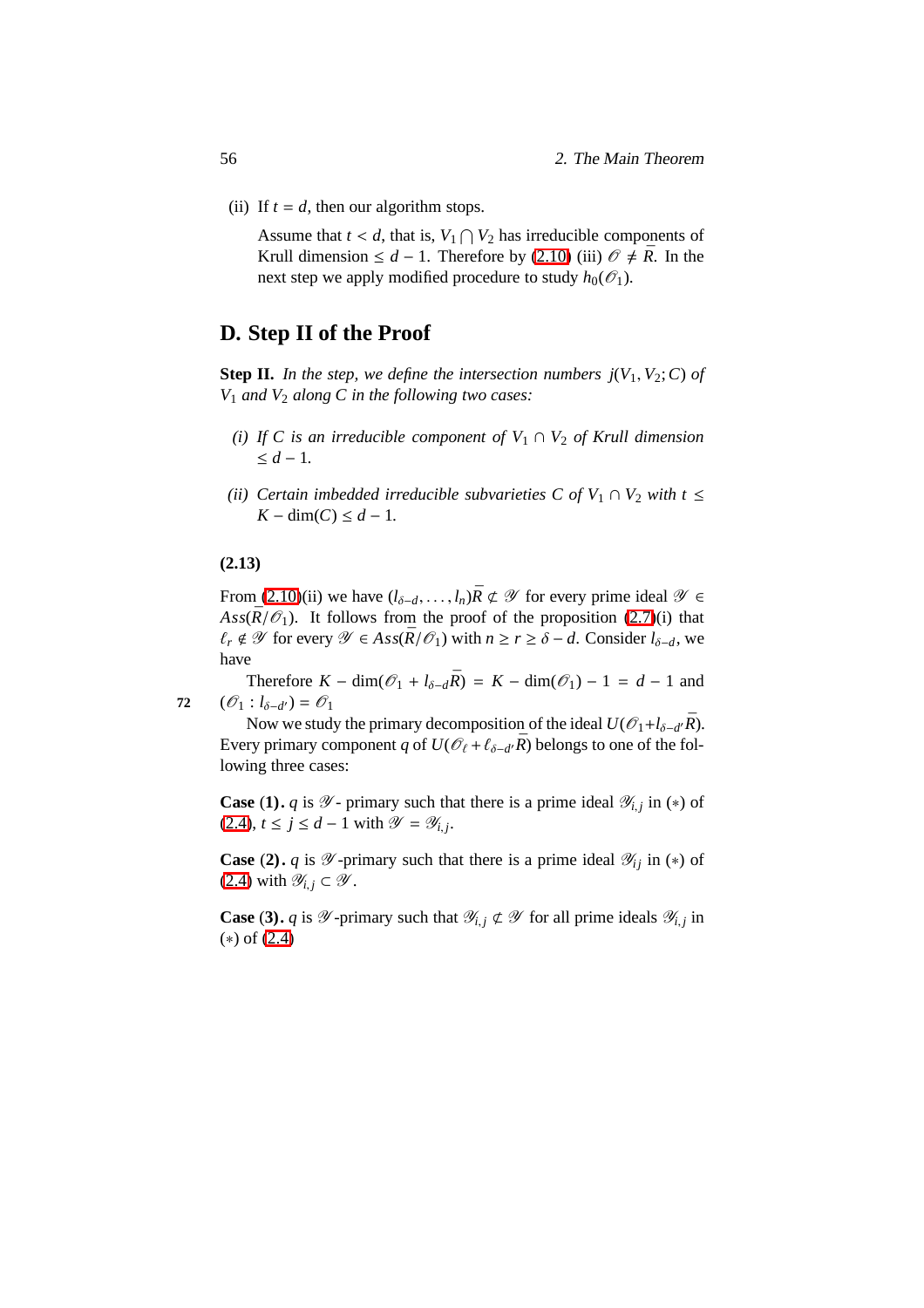Let  $\bigcup (\mathcal{O}_\ell + l_{\delta-d'}\bar{R}) = \bigcap q_1 \cap \bigcap q_2 \cap \bigcap q_3$  be the primary decomposition of  $U(\mathcal{O}_1 + \ell_{\delta - d'}\bar{R})$ , where  $q_1, q_2$  and  $q_3$  run through the primary components of  $U(\mathcal{O}_1 + \ell_{\delta-d} \bar{R})$  which appear in case [\(1\)](#page-72-0), case [\(2\)](#page-72-1) and case [\(3\)](#page-65-0), respectively. If there is no primary component in case [\(1\)](#page-72-0), case [\(2\)](#page-72-1) or case [\(3\)](#page-65-0) then we set  $\bigcap q_i = \overline{R}$  for  $i = 1, 2$  or 3. We put  $\mathcal{O}_2 := \bigcap q_3$ . We then have

- <span id="page-66-0"></span>**(2.14) Lemma.** *(i) If*  $V_1 \cap V_2$  *has irreducible components of Krull dimension d* − 1*, then*  $\mathcal{Y}_1$  *runs through prime ideals*  $\mathcal{Y}_{i,d-1}$  1 ≤ *i* ≤ *m*<sup> $d-1$ </sub> *in* (\*) *of* [\(2.4\)](#page-59-0)*.*</sup>
- (*ii*)  $h_0(\mathcal{O}_1) = \sum$  $\sum_{q_1}$ (*length of q*<sub>1</sub>)  $\cdot h_0(\mathscr{Y}_1) + \sum_{q_2}$  $\sum_{q_2}$  (*length of q*<sub>2</sub>)*h*<sub>0</sub>( $\mathscr{Y}_2$ )+*h<sub>o</sub>*( $\mathscr{O}_2$ ).
- *(iii) Every prime ideal*  $\mathcal{Y}_{i,j}$  *in* (\*) *of* [\(2.4\)](#page-59-0) *with*  $t \leq j \leq d 2$  *contains* **73** O2*. In particular, if V*<sup>1</sup> ∩*V*<sup>2</sup> *has an irreducible component of Krull dimension*  $\leq d - 2$  *then*  $\mathcal{O}_2 \neq \overline{R}$ *.*
- *(iv)* Every associated prime ideal  $\mathscr Y$  of  $\mathscr O_2$  has Krull dimension d 1.
- *(v)* The diagonal ideal  $τ\bar{R}$  is not contained in any associated prime *ideal of*  $\mathcal{O}_2$ *.*
- *Proof.* (i) From [\(2.10\)](#page-63-0)(iv) and [\(2.10\)](#page-63-0)(iii), we have  $\mathcal{O}_1 \subset \mathcal{Y}_{i,d-1}$  for every  $1 \le i \le m_{d-1}$ . Therefore  $(\mathcal{O}_1 + \ell_{\delta - d}R) \subset \mathcal{Y}_{i,d-1}$  for every 74 1 ≤ *i* ≤ *m*<sub>*d*−1</sub>. Since *K* − dim( $\mathcal{O}_1$  +  $l_{\delta-d}$  $\bar{R}$ ) = *d* − 1 = *K* − dim( $\mathcal{Y}_{i,d-1}$ ) it follows that  $\mathcal{Y}_{i,d-1}$  is associated to  $(\mathcal{O}_1 + l_{\delta-d}R)$  for every 1 ≤ *i* ≤ *md*−1.
	- (ii) From  $(1.36)$  (iii) and  $(1.40)$ , we get

$$
h_0(\mathcal{O}_1) = h_0(\mathcal{O}_1 + l_{\delta - d}\bar{R}) = h_0(U(\mathcal{O}_1 + l_{\delta - d}\bar{R}))
$$
  
= 
$$
\sum_{q_1} (\text{length of } q_1)h_0(\mathcal{Y}_1) + \sum_{q_2} (\text{length of } q_2) \cdot h_0(\mathcal{Y}_2) + h_0(\mathcal{O}_2)
$$

(iii) From [\(2.10\)](#page-63-0) (iii), we have  $(\mathcal{O}_1) \subset \mathcal{Y}_{i,j}$  for every  $t \leq j \leq d - 2$ . Therefore  $(\mathcal{O}_1 + \ell_{\delta - d}\bar{R}) \subset \mathcal{Y}_{i,j}$  for every  $t \leq j \leq d - 2$ . Now it follows from  $(1.45)$  (ii) that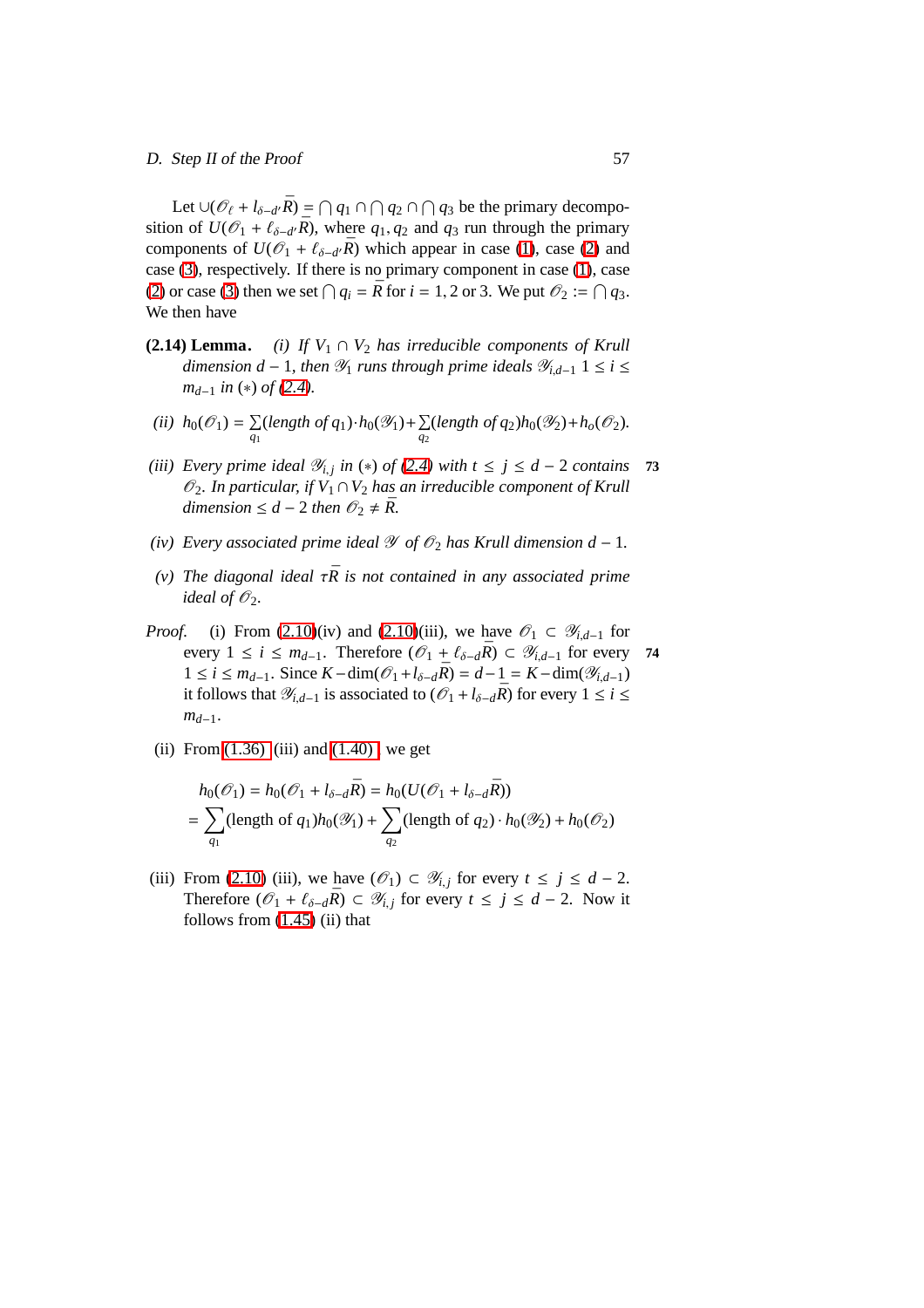$\Box$ 

$$
Rad(\cup (\mathcal{O}_1 + l_{\delta - d}\bar{R}))
$$
  
=  $\mathcal{Y}_{i,d-1} \cap \cdots \cap \mathcal{Y}_{m_{d-i},d-l} \cap \mathcal{Y}_2 \cap Rad(\mathcal{O}_2)$   
= Rad( $\mathcal{O}_1 + l_{\delta - d}\bar{R}$ )  $\subset \mathcal{Y}_{i,j}$  for every  $t \le j \le d-2$ 

Therefore  $\mathcal{O}_2 \subset \text{Rad}(\mathcal{O}_2) \subset \mathcal{Y}_{i,j}$  for every  $t \leq j \leq d-2$ .

- (iv) Clear.
- (v) If  $\tau \bar{R} \subset \mathscr{Y}$  for some  $\mathscr{Y} \in Ass(\bar{R}/\mathscr{O}_2)$  then  $(I'_1)$  $I'_1 + I'_2$  $y_2'$ ) +  $\tau \subset \mathscr{Y}$ . Therefore  $\mathcal{Y}_{i,j} \subset \mathcal{Y}$  for some  $t \leq j \leq d$  and some *i*. This is a contradiction (see (i)).
- **(2.15) Definition.** (a) Let  $C \subset V_1 \cap V_2$  be an irreducible component with  $K - \dim(C) = d - 1$ . Let  $\mathscr{Y}_{i,d-1}$  be the prime ideal in (\*) of [\(2.4\)](#page-59-0) corresponding to *C* (see [\(2.5\)](#page-60-0)). We define *the intersection* **75** *number*  $J(V_1, V_2; C)$  *of*  $V_1$  *and*  $V_2$  *along*  $C$  to be the length of the corresponding  $\mathcal{Y}_{i,d-1}$ -primary component  $q_{i,d-1}$  of ∪( $\mathcal{O}_1 + l_{\lambda-d}R$ ) (see  $(2.14)(i)$  $(2.14)(i)$ ).

From [\(2.14\)](#page-66-0)(i), it is clear that, for every irreducible component *C* of *V*<sub>1</sub>  $\bigcap$  *V*<sub>2</sub> with *K*−dim(*C*) = *d*−1 the intersection number *j*(*V*<sub>1</sub>, *V*<sub>2</sub>; *C*) of  $V_1$  and  $V_2$  along  $C$  is defined and  $j(V_1, V_2; C) \geq 1$ .

From  $(2.3)(iii)$ , it follows that the prime ideals  $\mathcal{Y}_2$  which appear in case [\(2\)](#page-72-1) of [\(2.13\)](#page-65-1) corresponds to certain imbedded irreducible subvariety of  $V_1 \cap V_2$ .

- (b) Let  $C \subset V_1 \cap V_2$  be an irreducible subvarieties of  $V_1 \cap V_2$  corresponding to the prime ideal  $\mathcal{Y}_2$  which appear in case [\(2\)](#page-72-1) of (2.13). We define *the intersection number*  $j(V_1, V_2; C)$  *of*  $V_1$  *and*  $V_2$  *along C* to be the length of the corresponding  $\mathcal{Y}_2$  -primary component  $q_2$ *of*  $U$ ( $\mathcal{O}_1$  +  $l_{\delta-d}$  $\bar{R}$ ) (see (2.13)). It is clear that  $j(V_1, V_2; C) ≥ 1$ .
- <span id="page-67-0"></span>**(2.16) Remarks.**  $\sum$  $\sum_{q_2}$ (length of  $q_2$ )*h*<sub>0</sub>( $\mathscr{Y}_2$ ), where  $q_2$  runs through all primary components of  $U(\mathcal{O}_1 + l_{\delta-d}R)$  which appears in case [\(2\)](#page-72-1) of  $(2.13)$ . Then it follows from  $(2.12)(i)$  and  $(2.14)(ii)$ that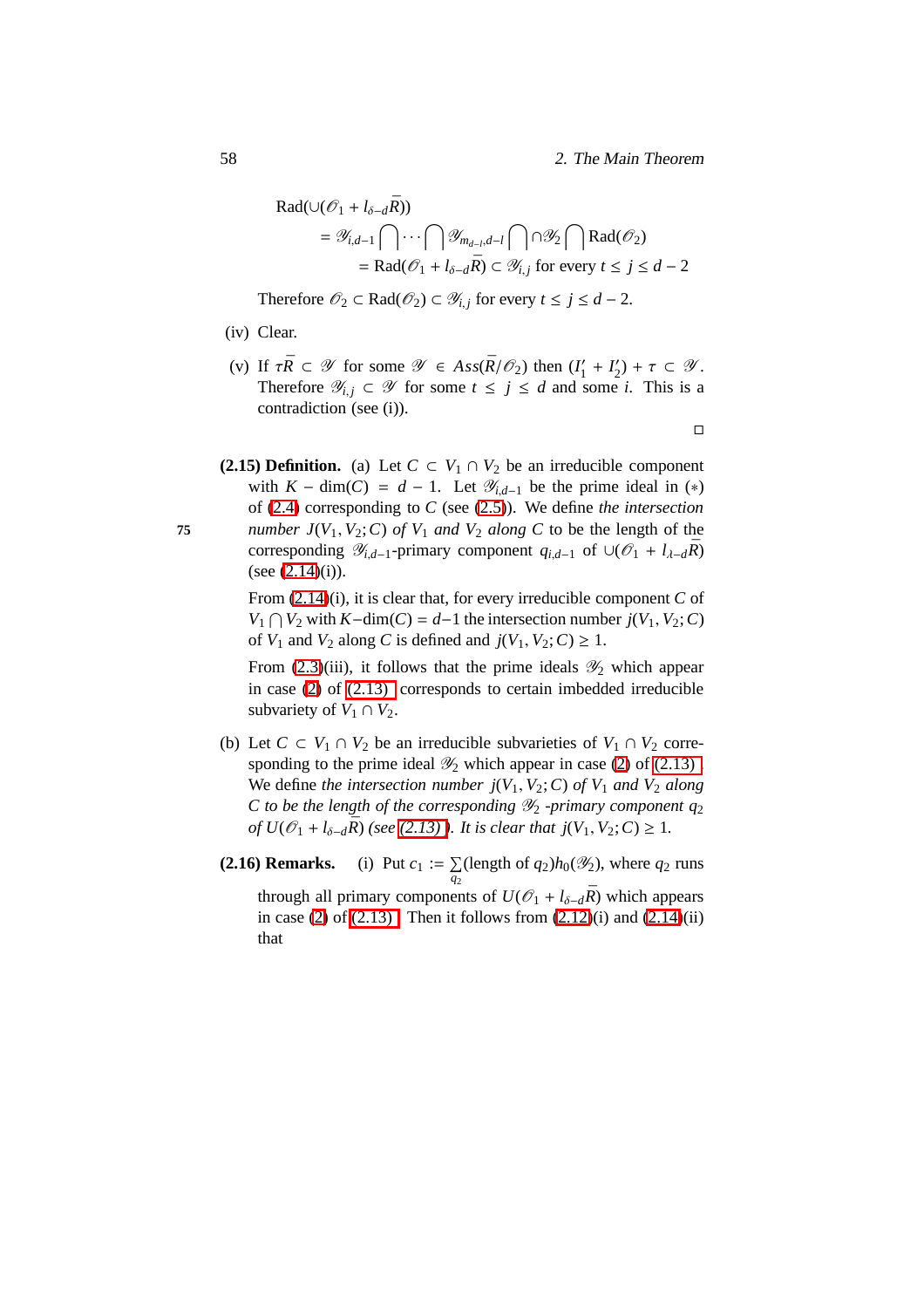### D. Step II of the Proof 59

 $deg(V_1)$ .  $deg(V_2) = \sum$  $\sum_{C}$  *j*(*V*<sub>1</sub>, *V*<sub>2</sub>; *C*). deg(*C*) + *c*<sub>1</sub> + *h*<sub>0</sub>( $\mathcal{O}_2$ ).

where *C* runs through all irreducible components of  $V_1 \cap V_2$  with *d* − 1 ≤ *K* − dim(*C*) ≤ *d*.

<span id="page-68-0"></span>(ii) If  $t = d - 1$ , then our algorithm of step [II](#page-65-2) stops.

# **(2.17)**

Assume that  $t < d - 1$ , that is  $V_1 \cap V_2$  has irreducible component of Krull dimension ≤  $d-2$ . Therefore by [\(2.14\)](#page-66-0)(iii),  $\mathcal{O}_2 \neq \overline{R}$ . Then we again apply the above procedure to the ideal  $\mathcal{O}$ . In general, the application of our algorithm to the ideal  $\mathcal{O}_s \leq s \leq d - t$  is given by the following considerations.

Suppose the ideals  $\mathcal{O}_2, \cdots, \mathcal{O}_s, 2 \leq s \leq d - t$  are already defined. Consider the ideal ( $\mathcal{O}_s l_{\delta-d+s-1} \bar{R}$ ). Then we have

(i)  $K - \dim(\mathcal{O}_s + \ell_{\delta - d + s - 1}\bar{R}) = K - \dim(\mathcal{O}_s + \ell_{\delta - d + s - 1}\bar{R}) = d - s$  and  $(\mathscr{O}_s : \ell_{\delta-d+s-1}) = \mathscr{O}_s$ 

Let  $(\mathscr{O}_s + \ell_{\delta-d+s-1}\bar{R}) = \bigcap q_1 \cap \bigcap q_2 \cap \bigcap q_3$  be the primary decomposition of  $U(\mathcal{O}_s + \ell_{\delta-d+s-1}\bar{R})$ , which appear in case [\(1\)](#page-72-0), case [\(2\)](#page-72-1) **76** and case [\(3\)](#page-65-0) of (2.13), respectively. We put  $\mathcal{O}_{s+1} := \bigcap q_3$ . Then we have

(ii) If  $V_1 ∩ V_2$  has irreducible components of *K*-dimension *d* − *s* then  $\mathcal{Y}_1$  runs through the prime ideals  $\mathcal{Y}_{i,d-s}$  in (\*) of [\(2.4\)](#page-59-0).

(iii) 
$$
h_0(\mathcal{O}_s) = h_0(\mathcal{O}_s + l_{\delta - d + s - 1}\bar{R}) = h_0(U(\mathcal{O}_s + l_{\delta - d + s - 1}\bar{R}))
$$

$$
= \sum_{q_1} (\text{length of } (q_1) \cdot h_0(\mathcal{Y}_1)
$$

$$
+ \sum_{q_2} (\text{length of } (q_2).h_0(\mathcal{Y}_2) + h_0(\mathcal{O}_{s+1})).
$$

We put  $c_s = \sum$  $\sum_{q_2}$  (length of  $(q_2)$ .*h*<sub>0</sub>( $\mathcal{Y}_2$ ), where  $q_2$  runs through all primary components of  $U(\mathcal{O}_s + \ell_{\delta-d+s-1}\bar{R})$  which appear in case [\(2\)](#page-72-1) of [\(2.13\) .](#page-65-1)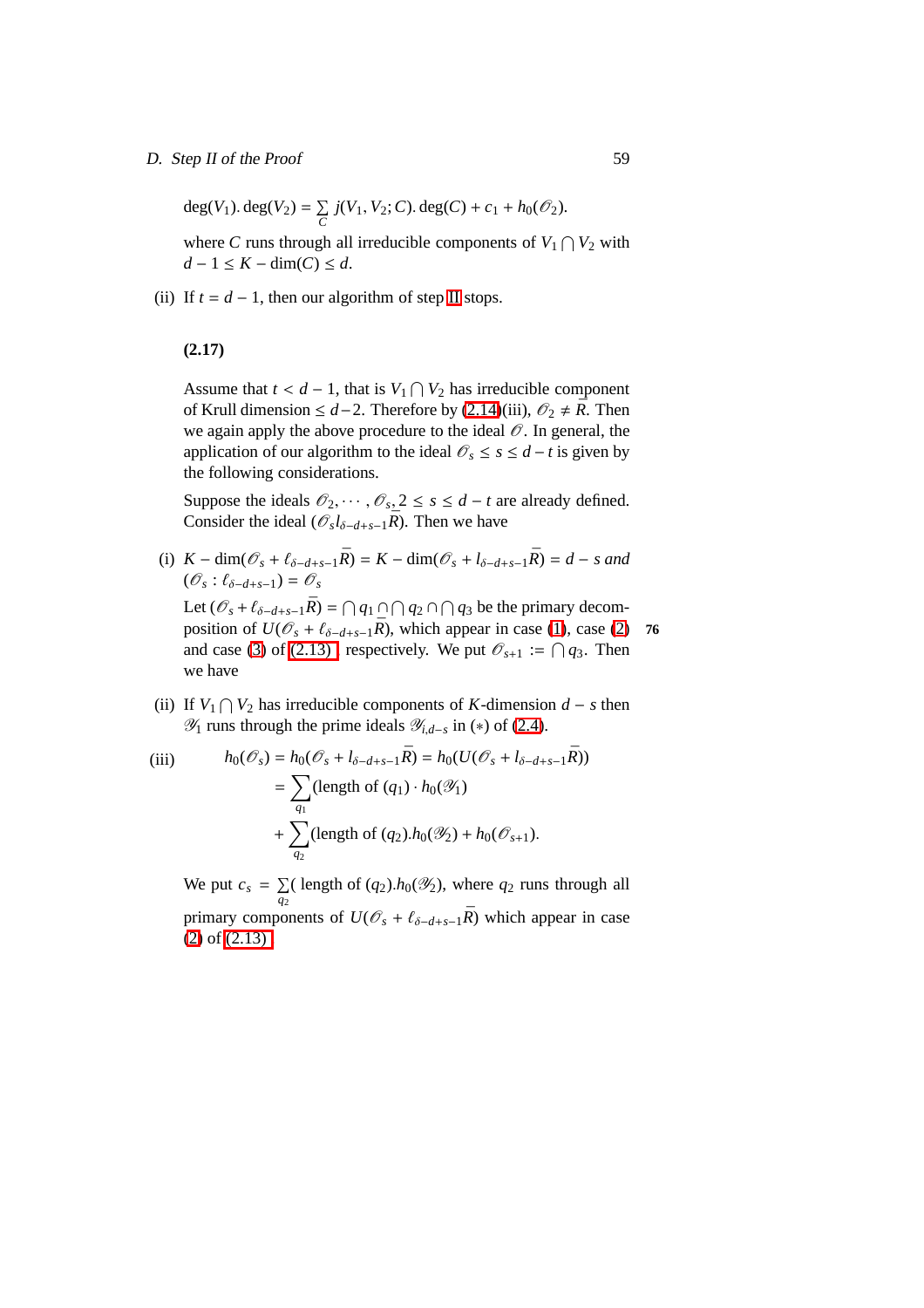- (iv) Every prime ideal  $_{i,j}$  in (\*) of [\(2.4\)](#page-59-0) with  $t \le j \le d s 1$  contains  $\mathscr{O}_{s+1}$ . In particular, if  $V_1 \cap V_2$  has an irreducible of Krull dimension ≤ *d* − *s* − 1 then  $\mathcal{O}_{s+1}$  ≠  $\bar{R}$ .
- (v) Every associated prime  $\mathscr Y$  of  $\mathscr O_{s+1}$  has Krull dimension  $d s$ .
- (vi) The diagonal ideal  $\tau \bar{R}$  is not contained in any associated prime ideal of  $\mathscr{O}_{s+1}$

In any case, our algorithm of Step [II](#page-65-2) stops if we have constructed **77** the ideal  $\mathcal{O}_{d-t+1}$ . We obtain this ideal by studying the primary decomposition of  $U(\mathcal{O}_{d-t} + \ell_{\delta-t-1} \bar{R})$ . Therefore the last step yields the following result:

$$
h_0(\mathcal{O}_{d-t}) = h_0(\mathcal{O}_{d-t} + \ell_{\delta-t-1}\bar{R}) = h_0(\cup(\mathcal{O}_{d-t} + \ell_{\delta-t-1}\bar{R}))
$$
  
= 
$$
\sum_{i=0}^{m_t} (\text{length of } q_{i,t})h_0(\mathcal{Y}_{i,t}) + c_{d-t} + h_0(\mathcal{O}_{d-t+1})
$$

where  $q_{i,t}$  is the  $\mathscr{Y}_{i,t}$ -primary component of  $U(\mathscr{O}_{d-t} + \ell_{\delta-t-1}\bar{R})$  for all  $1 \leq i \leq m_t$  and  $c_{d-t} = \sum$  $\sum_{q_2}$  (length of *q*<sub>2</sub>) *h*<sub>0</sub>( $\mathcal{Y}_2$ ), where *q*<sub>2</sub> runs through all primary components of  $U(\mathcal{O}_{d-t}+\ell_{\delta-t-1}\bar{R})$  which appear in case [\(2\)](#page-72-1) of [\(2.13\) .](#page-65-1)

Summarizing all these we have:

## <span id="page-69-0"></span>**(2.18)**

- (i) For every irreducible component *C* of  $V_1 \cap V_2$  we have defined the intersection number  $j(V_1, V_2; C)$  of  $V_1$  and  $V_2$  along *C*. Moreover,  $j(V_1, V_2; C) \geq 1$  and  $j(V_1, V_2; C)$  is the length of the corresponding  $\mathscr{Y}_{i,j}$ -primary component  $q_{i,j}$  of  $\cup (\mathscr{O}_{d-t} + \ell_{\delta-t-1}R)$ ,  $t \leq j \leq d$  (see  $(2.17)$  (ii)).
- (ii) We have collected certain imbedded irreducible subvarieties of *V*<sub>1</sub> ∩ *V*<sub>2</sub> corresponding to the primary components of ∪( $\mathcal{O}_{d-t}$  +  $\ell_{\delta-t-1}\bar{R}$ , 1 ≤ *s* ≤ *d* − *t* which appear in case [\(2\)](#page-72-1) of (2.13). For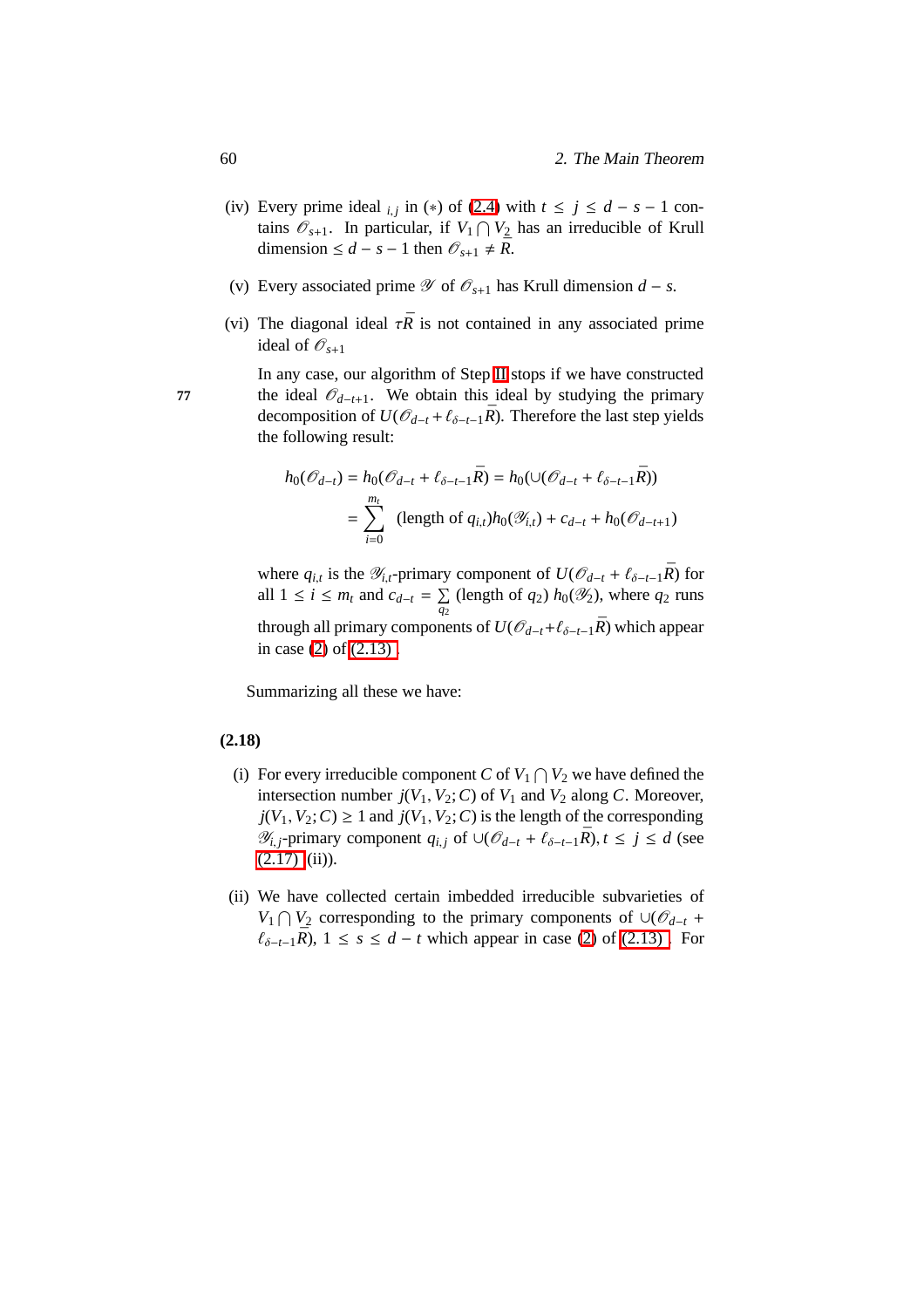### D. Step II of the Proof 61

every imbedded irreducible subvariety *C* of  $V_1 \cap V_2$  in this collection we have defined the intersection number  $j(V_1, V_2; C)$  of  $V_1$ and  $V_2$  along *C*. Moreover,  $j(V_1, V_2; C) \geq 1$  and  $j(V_2, V_2; C)$ is the length of the corresponding  $\mathcal{Y}_2$ -primary component $q_2$  of **78** *U*( $\mathcal{O}_{d-t}$  +  $l_{\delta-t-1}$  $\bar{R}$ ), 1 ≤ *s* ≤ *d* − *t* which appear in case [\(2\)](#page-72-1) of (2.13) .

### (iii) It follows from  $(2.16)(i)$  and  $(2.17)$  (iii),(vii) that

$$
\begin{aligned} \deg(V_1) \cdot \deg(V_2) \\ &= \sum_C j(V_1, V_2; C) \deg(C) + c_1 + c_2 + \cdots + c_{d-t} + h_0(\mathcal{O}_{d-t+1}), \end{aligned}
$$

where *C* runs through all irreducible components of  $V_1 \cap V_2$ . We  $\text{put } c(V_1, V_2) := c_1 + c_2 + \cdots + c_{d-t} + h_0(\mathcal{O}_{d-t+1})$ . This  $c(V_1, V_2)$  is called the *correction term.*

(iv) If  $\delta - t - 1 = n$  then  $\mathcal{O}_{d-t+1} = \overline{R}$ .

*Proof.* If  $\delta - t - 1 = n$  then  $(I_1')$  $I'_1 + I'_2$  $\mathcal{L}_2'$ ) $\bar{R} + \tau \bar{R} \subset \mathcal{O}_{d-t+1}$ . Therefore, if  $\mathcal{O}_{d-t+1}$  ≠  $\bar{R}$  then for every associated some prime ideal  $\mathcal Y$  of  $\mathcal{O}_{d-t+1}$ contains some prime ideal  $\mathcal{Y}_{i,j}$  in (\*) of [\(2.4\)](#page-59-0). This is a contradiction (see  $(2.17)$ ).

We note the following important observation from Step [II.](#page-65-2)

<span id="page-70-0"></span>**(2.19) Lemma.** Let C be an irreducible component of  $V_1 \cap V_2$ . Let  $\mathscr{Y}_{i,i}$  *be the prime ideal corresponding to C in (\*) of [\(2.4\)](#page-59-0). Let*  $\bar{A}$  =  $(\overline{R})^{\circ}(I^{\prime}_{1})$  $'_{1}, I'_{2}$  $Z'_{2}$ ) $\bar{R}$ ) $\mathscr{Y}_{i,j}$  be the local ring of the join-variety  $J(V_1, V_2)$  at  $\mathscr{Y}_{i,j}$ . *Then we have*

- (i)  $\mathcal{O}_{k+1}\overline{A} = U(\mathcal{O}_k + \ell_{\delta-d+k-1}\overline{A})$  *for every*  $0 \le k \le d j 1$ *, where*  $\mathscr{O} := U([I'_1])$  $'_{1}, I'_{2}$  $'_{2})]_{\delta-d-1}$ ).
- (ii)  $(\mathcal{O}_{d-j} + l_{\delta-j-1})\bar{A} = U(\mathcal{O}_{d-j} + l_{\delta-j-1})\bar{A} = q_{i,j}\bar{A}$  where  $q_{i,j}$  is the  $\mathscr{Y}_{i,j}$ -primary component of  $U(\mathscr{O}_{d-j} + l_{\delta-j-1}\bar{R})$
- (iii)  $\mathcal{U}_{d-i+1}\bar{A} = \bar{A}$ .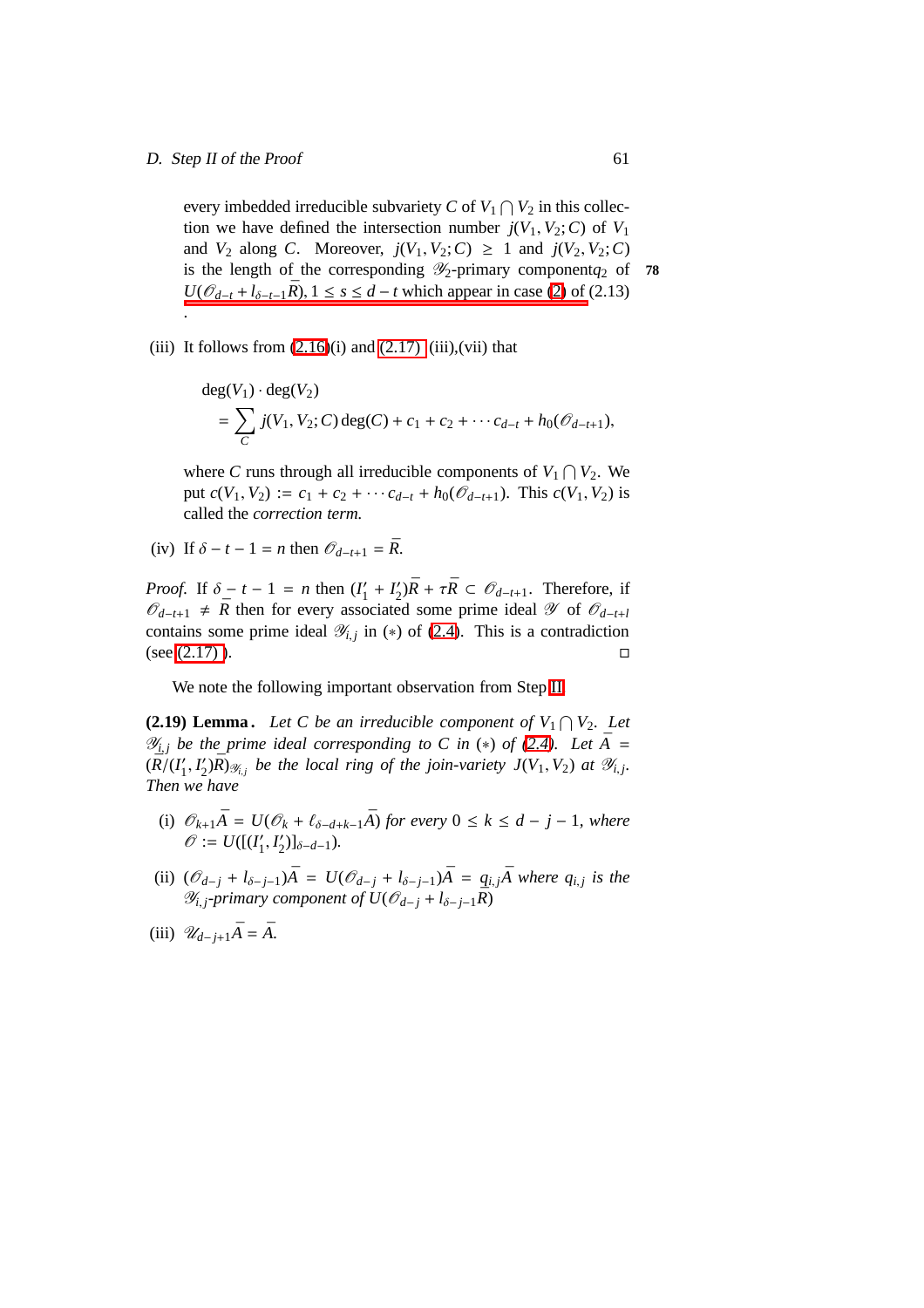*Proof.* (i) From [\(2.17\) \(](#page-68-0)i), we have **79**

*K* − dim  $U(\mathcal{O}_k + \ell_{\delta-d+k-1}\bar{R}) = K - \dim(\mathcal{O}_{k+1}) = d - k$  and  $\mathscr{Y} \in \text{Ass}(\mathscr{O}_{k+1} \Longleftrightarrow \mathscr{Y} \in \text{Ass}(U(\mathscr{O}_k + \ell_{\delta-d+k-1}\bar{R})) \text{ and } \mathscr{Y}_{p,\ell} \nsubseteq \mathscr{Y}$ 

for all *p* and  $t \le \ell \le d$ .

Therefore,  $\mathscr{Y} \in \text{Ass}(\mathscr{O}_{k+1})$  and  $\mathscr{Y} \subset \mathscr{Y}_{i,j} \Longleftrightarrow \mathscr{Y} \in \text{Ass}(U(\mathscr{O}_{k} +$  $(\ell_{\delta-d+k-1}\bar{R})$  and  $\mathscr{Y} \subsetneq \mathscr{Y}_{i,j}$ . This shows that  $\mathscr{O}_{k+1}\bar{A} = U(\mathscr{O}_{k} + \mathscr{S}_{i,j})$  $\ell_{\delta-d+k-1}$ ) $\bar{A}$  for every 0 ≤  $k$  ≤  $d$  −  $j$  − 1.

- (ii) It follows from [\(2.17\) \)](#page-68-0)(i) and [\(2.17\) \(](#page-68-0)ii) that  $K \dim(\mathcal{O}_{d-j} +$  $\ell_{\delta-j-1}$ *R* $)$  = *j* and  $\mathcal{Y}_{i,j}$  ∈ Ass( $U(\mathcal{O}_{d-j} + \ell_{\delta-j-1}R)$ ) ⊂ Ass( $_{d-j}$  +  $\ell_{\delta-j-1}\bar{R}$ . Therefore  $\mathcal{O}_{d-j} + \ell_{\delta-j-1}\bar{A} = U(\mathcal{O}_{d-j} + \ell_{\delta-j-1})\bar{A} = q_{i,j}\bar{A}$ , where  $q_{i,j}$  is the  $\mathscr{Y}_{i,j}$ -primary component of  $U(\mathscr{O}_{d-j} + \ell_{\delta-j-1}R)$ .
- (iii) Since  $K \dim(\mathcal{O}_{d-i+1}) = j = K \dim(\mathcal{Y}_{i,j})$ , it follows from the proof of (i) that Ass( $\mathcal{O}_{d-j+1}\overline{A} = \phi$ . Therefore  $\mathcal{O}_{d-j+1}\overline{A} = \overline{A}$ .

 $\Box$ 

# **(2.20) Corollary.**

 $e_0((\ell_0, \ldots, \ell_{\delta-j-1})\bar{A}; \bar{A} = \ell(\bar{A}/(\mathcal{O}_{d-j} + \ell_{\delta-j-1})\bar{A}) = j(V_1, V_2; C)$ 

*Proof.* This follows from [\(2.9\)](#page-62-0), [\(2.19\)](#page-70-0)(i) and (ii), [\(1.25\)](#page-39-0) and [\(2.18\) \(](#page-69-0)i).  $\Box$ 

# **E. Step III of the Proof**

**Step III.** *In this step we collect certain imbedded irreducible subvari-***80** *eties of*  $V_1 ∩ V_2$  *with*  $t - s \le K - \dim(C) < t$ *, where*  $s = n - \delta + t + 1 \ge 0$ *(see [\(2.7\)](#page-60-2)(ii)).*

### **(2.21)**

From [\(2.7\)](#page-60-2)(ii), we have  $\delta - t - 1 \leq n$ . If  $\delta - t - 1 = n$  then  $\mathcal{O}_{d-t+1} = \overline{R}$ (see [\(2.18\) \(](#page-69-0)iv)) and our algorithm stops.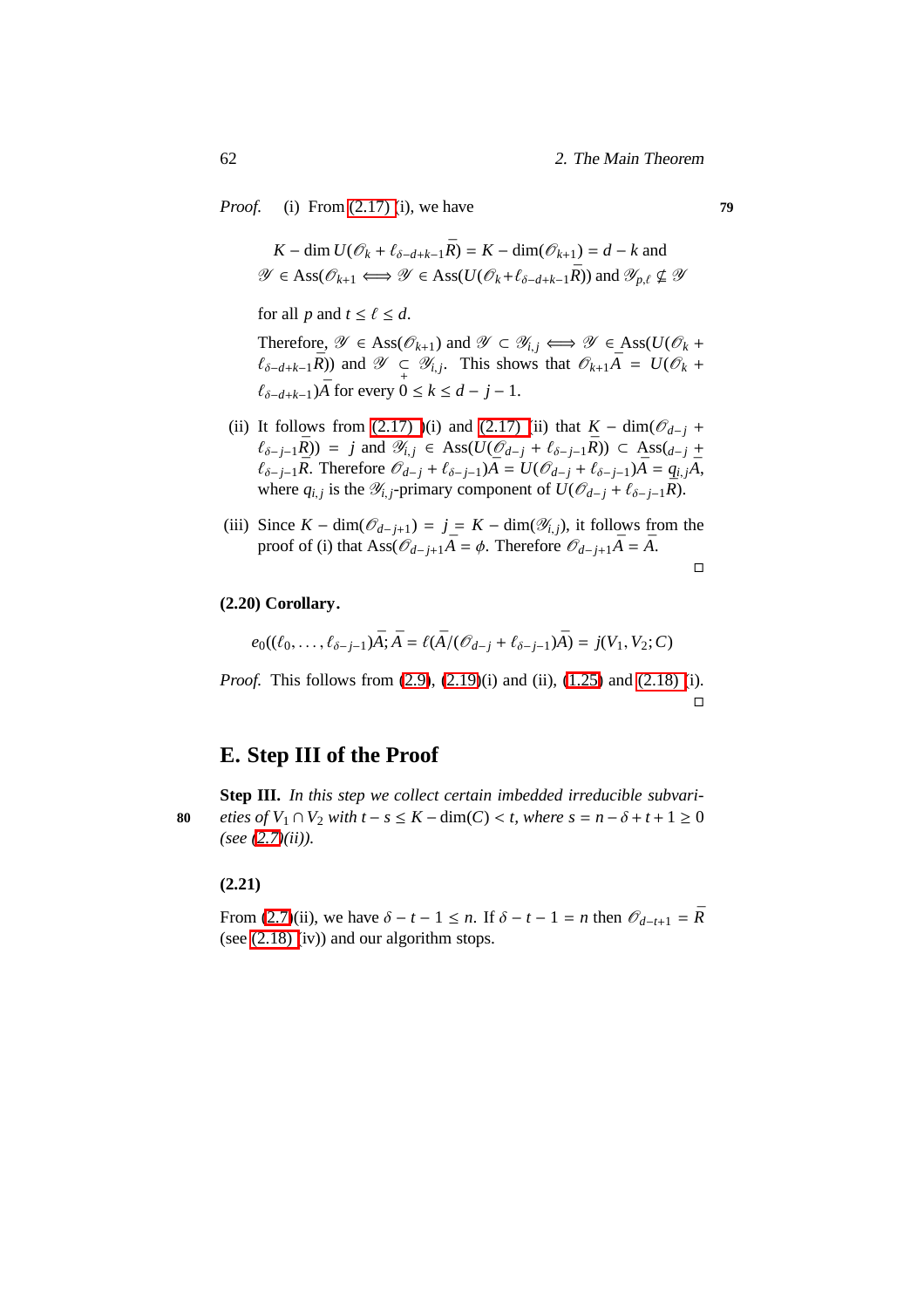#### E. Step III of the Proof 63

Assume that  $\delta$ −*t*−1 < *n* and  $\mathcal{O}_{d-t+1} \neq \overline{R}$ . Put  $\delta$ −*t*−1+*s* = *n* for some *s* > 0. To calculate  $h_0(\mathcal{O}_{d-t+1})$ , we study the primary decomposition of the ideal  $U(\mathcal{O}_{d-t+1} + \ell_{\delta-t} \bar{R})$ . Every primary component *q* of  $U(\mathcal{O}_{d-t+1} +$  $\ell_{\delta-t}$  $\bar{R}$  belongs to one of the following two cases:

<span id="page-72-0"></span>**Case** (1). *q* is  $\mathscr Y$ -primary such that there is a prime ideal  $\mathscr Y_{i,j}$  in (\*) of [\(2.4\)](#page-59-0) such that  $\mathscr{Y}_{i,j} \subsetneq \mathscr{Y}$ .

<span id="page-72-1"></span>**Case** (2). *q* is  $\mathcal{Y}$ -primary such that the  $\mathcal{Y}_{i,j} \not\subset \mathcal{Y}$  for all prime ideals  $\mathcal{Y}_{i,j}$ in (\*) of [\(2.4\)](#page-59-0).

Let  $U(\mathcal{O}_{d-t+1} + \ell_{\delta-t} \bar{R}) = \cap q_1 \cap \bigcap q_2$  be the primary decomposition of  $U(\mathcal{O}_{d-t+1}+\ell_{\delta-t}R)$ , where  $q_1$  and  $q_2$  run through the primary components of  $U(\mathcal{O}_{d-t+1} + \ell_{\delta-t}R$ <sup>*R*</sup> which appear in case [\(1\)](#page-72-0) and case [\(2\)](#page-72-1), respectively. We put  $\mathcal{O}_{d-t+2}$  ≔ ∩ $q_2$ . Then we have

$$
h_0(\mathcal{O}_{d-t+1}) = h_0(\mathcal{O}_{d-t+1} + \ell_{\delta-t} \bar{R})
$$
  
=  $\sum_{q_1} (\text{ length of } q_1) h_0(\mathcal{Y}_1) + h_0(\mathcal{O}_{d-t+2}).$ 

where  $q_1$  runs through the primary components of  $U(\mathcal{O}_{d-t+1} + \ell_{\delta-t}R)$ which appear in case  $(1)$ .

From  $(2.3)(iii)$ , it follows that the prime ideals  $\mathcal{Y}_1$  which appear in **81** case [\(2\)](#page-72-1) corresponds to certain imbedded irreducible subvarieties of  $V_1 \cap$ *V*2.

**(2.22) Definition.** Let  $C \subset V_1 \cap V_2$  be an irreducible subvariety of *V*<sub>1</sub> ∩ *V*<sub>2</sub> corresponding to the prime ideal  $\mathcal{Y}_1$  which appear in case [\(1\)](#page-72-0) of  $((2.21)$ ). We define *the intersection number*  $j(V_1, V_2; C)$  *of*  $V_1$  *and*  $V_2$  *along* C to be the length of the corresponding  $\mathcal{Y}_1$ -primary component *q*<sub>1</sub> of  $U(\mathcal{O}_{d-t+1}+\ell_{\delta-t}\bar{R})$  (see (2.21)). It is clear that  $j(V_1, V_2; C) \geq 1$ . Assume  $\mathcal{O}_{d-t+2} = \bar{R}$ ; then our algorithm of step [III](#page-71-1) stops.

#### <span id="page-72-2"></span>**(2.23)**

If  $\mathcal{O}_{d-t+2}$  ≠  $\bar{R}$ , then we repeat the above procedure to the ideal  $\mathcal{O}_{d-t+2}$ by using  $\ell_{\delta-t+1}$ .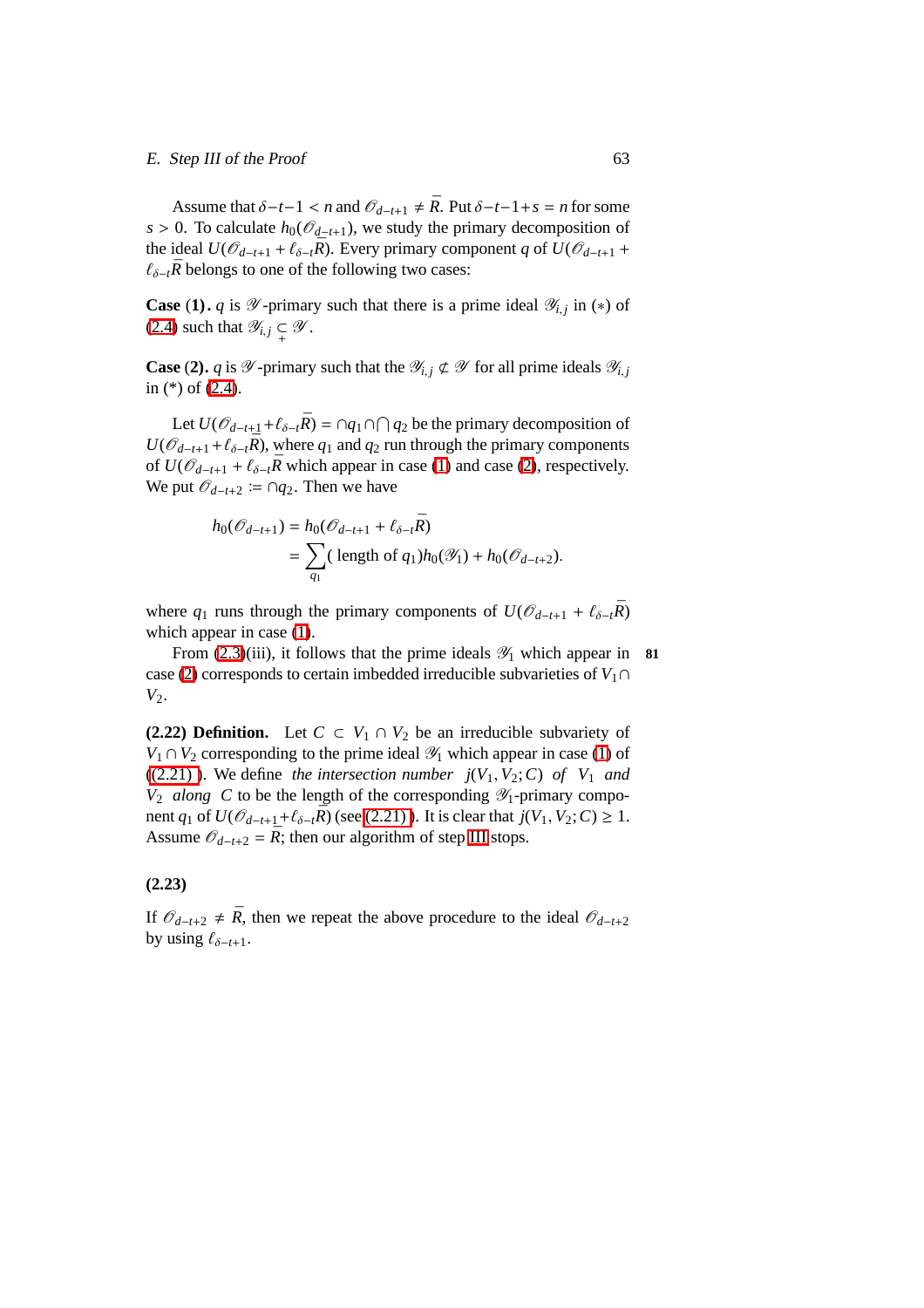In general, the application of our algorithm to the ideal  $\mathcal{O}_{d-t+k}$ , 1 ≤  $k \leq s = n - \delta + t + 1$  is given by the following considerations:

Suppose the ideals  $\mathcal{O}_{d-t+2}, \ldots, \mathcal{O}_{d-t+k}$  are already defined for 2 ≤ *k* ≤ *s*. Then consider the ideal ( $\mathcal{O}_{d-t+k}$  +  $\ell_{\delta-t+k-1}\bar{R}$ ). Then we have

$$
K - \dim(\mathcal{O}_{d-t+k} + \ell_{\delta-t+k-1}\bar{R}) = K - \dim U(\mathcal{O}_{d-t+k} + \ell_{\delta-t+k-1}) = t - k
$$

and  $(\mathcal{O}_{d-t+k} : \ell_{\delta-t+k-1}) = \mathcal{O}_{d-t+k}$ .

Let  $U(\mathcal{O}_{d-t+k} + \ell_{\delta-t+k-1}R) = ∩q_1 ∩q_2$  be the primary decomposition of  $U(\mathcal{O}_{d-t+k} + \ell_{\delta-t+k-1}\bar{R})$ , where  $q_1$  and  $q_2$  are the primary components 82 of *U*( $\mathcal{O}_{d-t+k}$  +  $\ell_{\delta-t+k-1}\bar{R}$ ) which appear in case [\(1\)](#page-72-0) and case [\(2\)](#page-72-1) of (2.21) [, respectively. We put](#page-71-0)  $\mathcal{O}_{d-t+k+1} = \bigcap q_2$ . Then we have

$$
h_0(\mathcal{O}_{d-t+k} = h_0(\mathcal{O}_{d-t+k} + \ell_{\delta-t+k-1}\bar{R}) = h_0(U(\mathcal{O}_{d-t+k} + \ell_{\delta-t+k-1}\bar{R}))
$$
  
= 
$$
\sum_{q_1} \text{ length of } q_1) h_0(\mathcal{Y}_1) + h_0(\mathcal{O}_{d-t+k+1}) \text{ for } 2 \le k \le s.
$$

In any case, our algorithm stops if we have used all generic linear forms  $\ell_0, \ldots, \ell_n$ . Therefore  $\mathcal{O}_{d-t+s+1} = \overline{R}$ , where  $s = n - \delta + t + 1$ . Therefore the last step yields:

$$
h_0(\mathcal{O}_{d-t+s}) = h_0(\mathcal{O}_{d-t+s} + \ell_n \bar{R} = h_0(U(\mathcal{O}_{d-t+s} + \ell_n \bar{R}))
$$
  
= 
$$
\sum_{q_1} (\text{ length of } q_1).h_0(\mathcal{Y}_1)
$$

where  $q_1$  runs through all  $\mathcal{Y}_1$ -primary components of  $U(\mathcal{O}_{d-t+s} + \ell_n \bar{R})$ (Note that all primary components of  $U(\mathcal{O}_{d-t+s} + \ell_n \bar{R})$  appear in case [\(1\)](#page-72-0) of [\(2.21\) \)](#page-71-0).

**(2.24) Remark.** Note that  $K - \dim \mathcal{O}_{d-t+k} = t - k$  for every  $1 \leq k \leq s$ . Therefore, in this step, we have collected certain imbedded irreducible subvarieties *C* of  $V_1 \cap V_2$  corresponding to the primary components of  $U(\mathcal{O}_{d-t+k} + \ell_{\delta-t+k-1}\bar{R})$ , 1 ≤ *k* ≤ *s*, which appear in case [\(1\)](#page-72-0) of (2.21) [. For every imbedded irreducible subvariety](#page-71-0) *C* of  $V_1 \cap V_2$  in this collection, we have defined the intersection number  $j(V_1, V_2; C)$  of  $V_1$  and *V*<sub>2</sub> along *C*. Moreover,  $j(V_1, V_2; C) \ge 1$ ,  $j(V_1, V_2; C)$  is the length of the corresponding  $\mathscr{Y}_1$ -primary component  $q_1$  of  $U(\mathscr{O}_{d-t+k} + \ell_{\delta-t+k-1}\bar{R})$ , 1 ≤  $k$  ≤  $s = n - \delta + t - 1$  which appear in case [\(1\)](#page-72-0) of (2.21).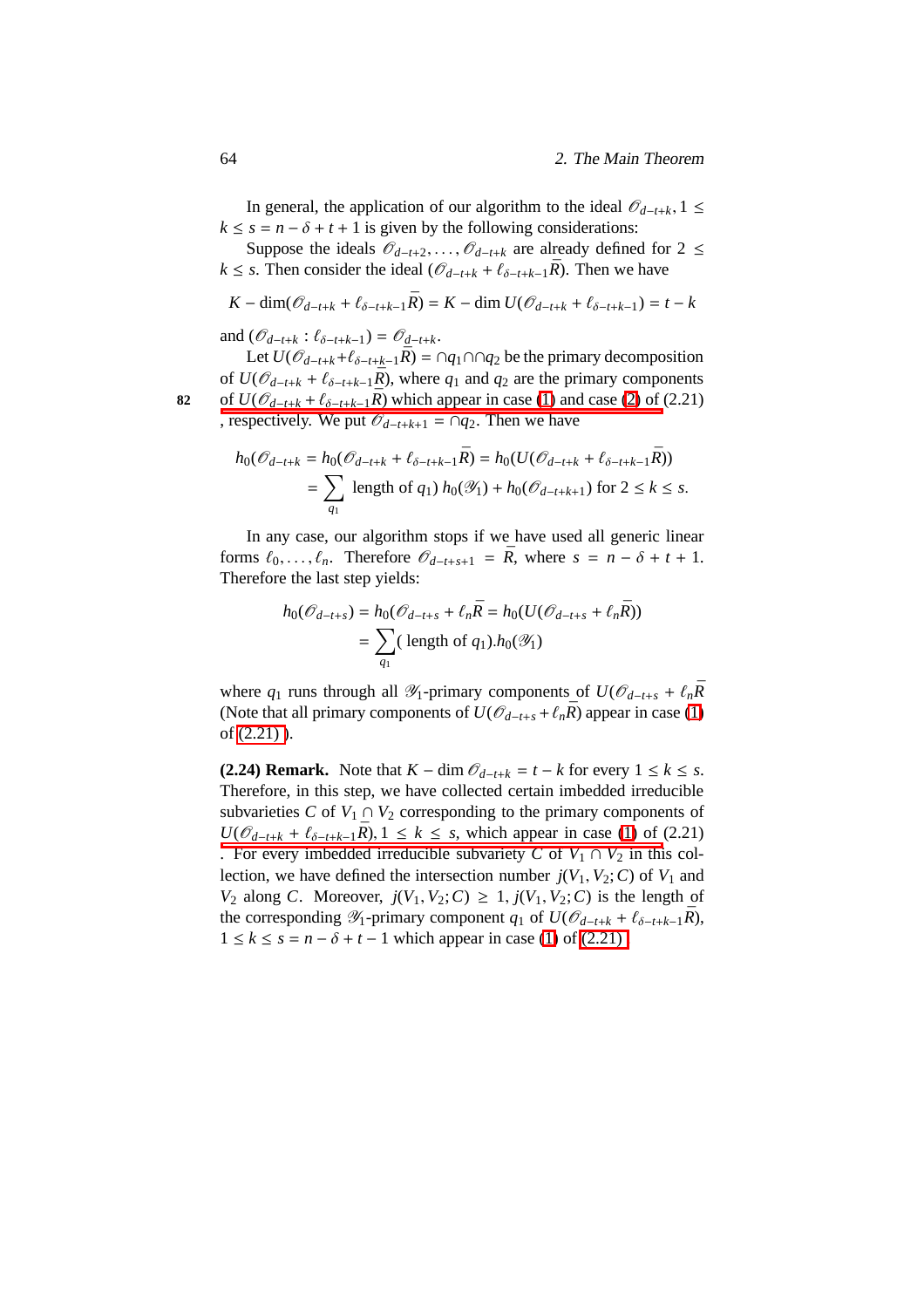#### **Proof of the Main Theorem(2.1).**

(i) Let  $\{C_i\}$  be the collection of irreducible subvarieties of  $V_1 \cap V_2$  83 consisting of irreducible subvarieties of  $V_1 \cap V_2$  which are collected in  $(2.18)$   $(i)$ ,  $(2.18)$   $(ii)$  and  $(2.23)$ . Then the intersection numbers  $j(V_1, V_2; C_i) \geq 1$  of  $V_1$  and  $V_2$  along  $C_i$  are defined and  $j(V_1, V_2; C_i)$  are the lengths of certain well-defined primary ideals. It follows from  $(2.18)$  (iii) and  $(2.23)$  that

$$
deg(V_1). deg(V_2) = \sum_{C_i} j(V_1, V_2; C_i) deg(C_i)
$$

- (ii) It is clear from [\(2.18\)](#page-69-0) (i) that every irreducible component of  $V_1 \cap$  $V_2$  belongs to our collection  $\{C_i\}$ .
- (iii) Let  $C_i \in \{C_i\}$ . Then it follows [\(2.18\)](#page-69-0) (ii) and [\(2.23\)](#page-72-2) that

$$
K - \dim(C_i) \ge t - s = t - (n - \delta + t + 1) = \delta - n - 1
$$
  
that is, 
$$
\dim(C_i) \ge \dim(V_1) + \dim(V_2) - n.
$$

This completes the proof of the main theorem [\(2.1\) .](#page-56-0)

We have the following generalization of the main theorem  $(2.1)$ .

#### <span id="page-74-0"></span>**(2.25) The General Main Theorem**

Let  $V_1 = V(I_1), \ldots, V_r = V(I_r), r \geq 2$  be pure dimensional projective varieties in  $\mathbb{P}_K^n$  defined by homogeneous ideals  $I_1, \ldots, I_r \subset K[X_0, \ldots, X_n]$ . There exists a collection  $\{C_i\}$  of irreducible subvarieties of  $V_1 \cap \cdots \cap V_r$ (one of which may be  $\phi$ ) such that

(i) For every  $C_i \in \{C_i\}$  there are intersection number, say  $j(V_1, \ldots, V_r;$  84  $C_i$ )  $\geq$  1, of  $V_1, \ldots, V_r$  along  $C_i$  given by the lengths of certain welldefined primary ideals such that

$$
\prod_{i=1}^r \deg(V_i) = \sum_{C_i \in \{C_i\}} j(V_1,\ldots,V_r;C_i) \cdot \deg(C_i),
$$

where we put deg  $(\phi) = 1$ .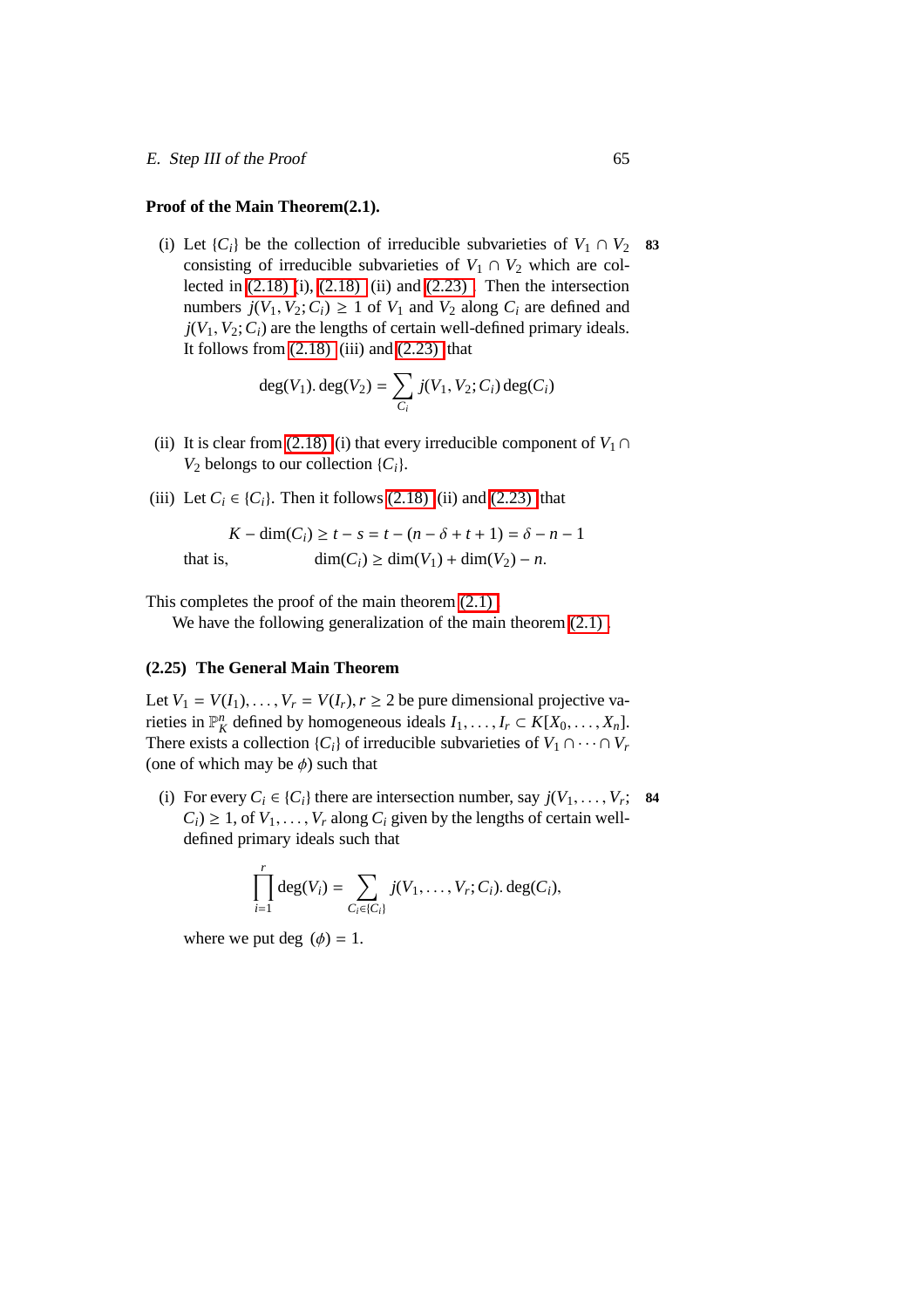- (ii) If  $C \subset V_1 \cap \cdots \cap V_r$  is an irreducible component of  $V_1 \cap \cdots \cap V_r$ then  $C_i \in \{C_i\}$ .
- (iii) For every  $C_i \in \{C_i\}$ ,

$$
\dim(C_i) \ge \sum_{i=1}^r \dim(V_i) - (r-1).n.
$$

*Proof.* Proof of this theorem is very similar to the proof of that in case  $r = 2$  (see (2.1)). Therefore we omit the proof. (For details, see Patil-Vogel [56, Main theorem  $(1.2)$ ]).

## **F. Consequences**

In the following, we list some immediate consequences of the main theorem some of which are already known.

A typical classical result in this direction says that if  $V_1, \ldots, V_r, r \geq 1$ 2 are pure dimensional subvarieties in  $\mathbb{P}_K^n$ , and  $\sum_{n=1}^K$  $\sum_{i=1}$  dim(*V*<sub>*i*</sub>) = (*r* – 1).*n*, and  $\bigcap^{r}$  $\bigcap_{i=1}^r V_i$  is finite set of isolated points, then  $\bigcap_{i=1}^r V_i$  $\bigcap_{i=1}$  *V<sub>i</sub>* contains atmost  $\prod$ <sup>r</sup>  $\prod_{i=1}$  deg(*V<sub>i</sub>*) points. The following corollary [\(2.26\)](#page-75-0) strengthens this to allow arbitrary intersections.

### **(2.26) Corollary (Refined Bezout's Theorem)**

<span id="page-75-0"></span>**85** Let *V*<sub>1</sub>, . . ., *V<sub>r</sub>* ⊂  $\mathbb{P}_K^n$ , *r* ≥ 2 be pure dimensional projective varieties in  $\mathbb{P}_{K}^{n}$ . Let  $Z_1, \ldots, Z_m$  be the irreducible components of  $\bigcap_{i=1}^{r} V_r$ . Then

$$
\prod_{i=1}^r \deg(V_i) \ge \sum_{i=1}^m \deg(Z_i) \ge m.
$$

This refined Bezout's theorem was developed by W.Fulton and R.MacPherson (see [\[19\]](#page-105-0), [\[18\]](#page-105-1)) to give an affirmative answer the following question asked by S.Kleiman in 1979.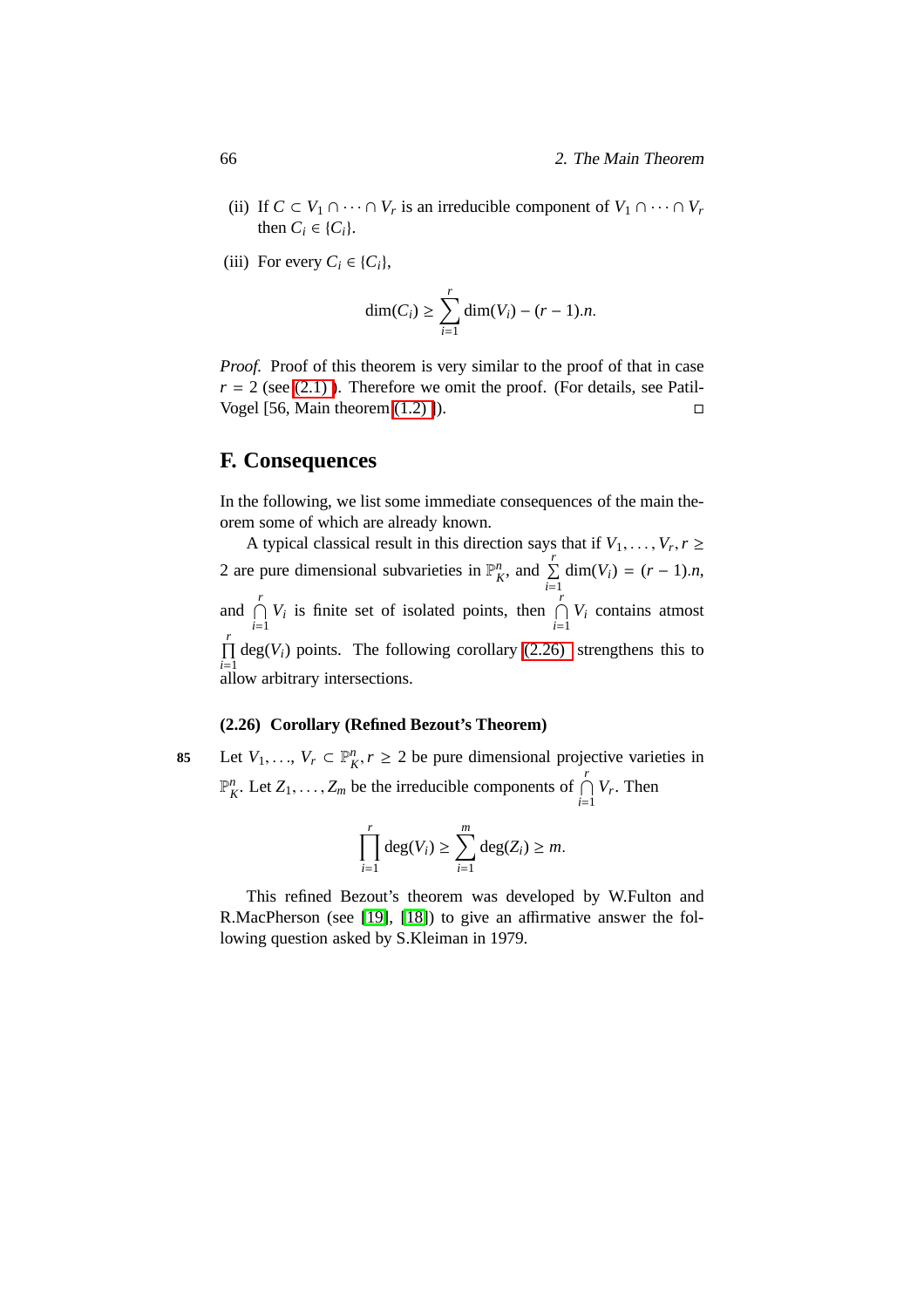#### F. Consequences 67

#### **(2.27) Corollary (Kleiman's Question)**

Let  $V_1, \ldots, V_r \subset \mathbb{P}^n$ ,  $r \geq 2$  be pure dimensional projective varieties in  $\mathbb{P}_{K}^{n}$ . Then the number of irreducible components of  $\bigcap_{k=1}^{r}$  $\bigcap_{i=1}$  *V<sub>i</sub>* is bounded by the Bezout's number  $\prod$ <sup>r</sup>  $\prod_{i=1}$  deg(*V*<sub>*i*</sub>).

The first proof is given in [17, §7.6] (see also [\[18\]](#page-105-1)). A second proof (see [\[17\]](#page-105-2)) was suggested by a construction of Deligne used to reduce another intersection question in projective space to an intersection with a linear factor (see also the method used in [98 Lemma on p.127] and [\(2.3\)](#page-57-0) (v)). A new interpretation of the refined Bezout's theorem was given by R.Lazarsfeld [\[45\]](#page-107-0).

<span id="page-76-0"></span>The following Corollary [\(2.28\)](#page-76-0) strengthens the refined Bezout's theorem [\(2.26\) .](#page-75-0)

**(2.28) Corollary .** *Let*  $V_1, \ldots, V_r \subset \mathbb{P}^n_K$ ,  $r \geq 2$  *be pure dimensional projective varieties in*  $\mathbb{P}_{K}^{n}$ . Then **86** 

$$
\prod_{i=1}^r \deg(V_i) \ge \sum_C j(V_1,\ldots,V_r;C) \deg(C)
$$

*where C runs through all irreducible components of*  $V_1 \cap \cdots \cap V_r$ .

<span id="page-76-1"></span>The following corollary [\(2.29\)](#page-76-1) gives a generalization of *C*.*G*.Jacobi's observation (see the Historical Introduction, [\[36\]](#page-107-1), [\[16\]](#page-105-3) and [\[60\]](#page-108-0)).

**(2.29) Corollary.** Let  $F_1, \ldots, F_n$  be any hypersurfaces in  $\mathbb{P}_K^n$  of de*grees*  $d_1, \ldots, d_n$ , respectively. Assume that  $\bigcap_{i=1}^n F_i$  contains a finite set of *isolated points,say P*1, . . . , *P<sup>s</sup> . Then we get*

$$
\prod_{i=1}^{n} d_i - \sum_{C} deg(C) \ge \prod_{i=1}^{n} d_i - \sum_{C} j(F_1, ..., F_n; C). deg(C) \ge s.
$$

where C runs through all irreducible components of  $V \coloneqq \bigcap^{n}$  $\bigcap_{i=1} F_i$  *with*  $dim(C) \geq 1$ .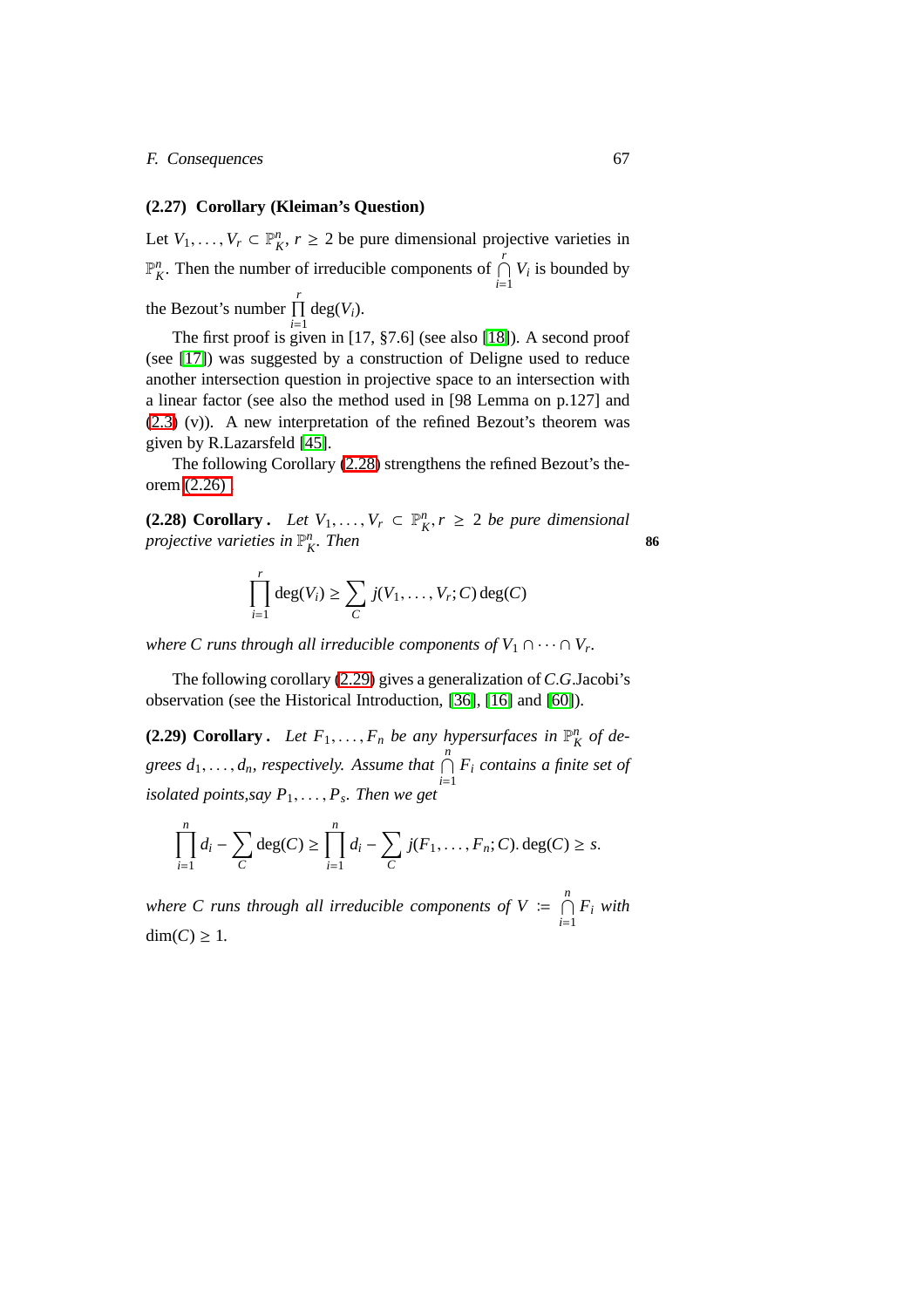### <span id="page-77-0"></span>**(2.30)**

Analyzing these results and their proofs, one might be tempted to ask the following question:

Let  $V_1 = V(I_1)$  and  $V_2 = V(I_2)$  be pure dimensional projective varieties in  $\mathbb{P}_{K}^{n}$  defined by homogeneous ideals  $I_1$ , and  $I_2 \subset K[X_n, \ldots, X_n]$ . We consider a primary decomposition of

$$
I_1 + I_2 = q_1 \cap \cdots \cap q_m \cap q_{m+1} \cap \cdots \cap q_\ell
$$

where  $q_i$  is  $\mathcal{Y}_i$ -primary and  $\mathcal{Y}_1, \ldots, \mathcal{Y}_m$  are the minimal prime ideals of  $I_1 + I_2$ . Then

<span id="page-77-2"></span><span id="page-77-1"></span>**87 Question 1.** If dim( $V_1 \cap V_2$ ) = dim( $V_1$ ) + dim( $V_2$ ) – *n* is then deg( $V_1$ ).  $deg(V_2) \geq \ell - 1?$ 

**Question 2.** If dim( $V_1 \cap V_2$ ) > dim( $V_1$ ) + dim( $V_2$ ) – *n* is then deg( $V_1$ ).  $deg(V_2) \ge \ell$ ?

<span id="page-77-3"></span>**Question 3.** If deg( $V_1$ ) deg( $V_2$ ) > *m*, is then deg( $V_1$ ) deg( $V_2$ )  $\geq \ell$ ?

However, these questions have negative answers, as we will show by examples [\(3.14\)](#page-91-0) in the next chapter.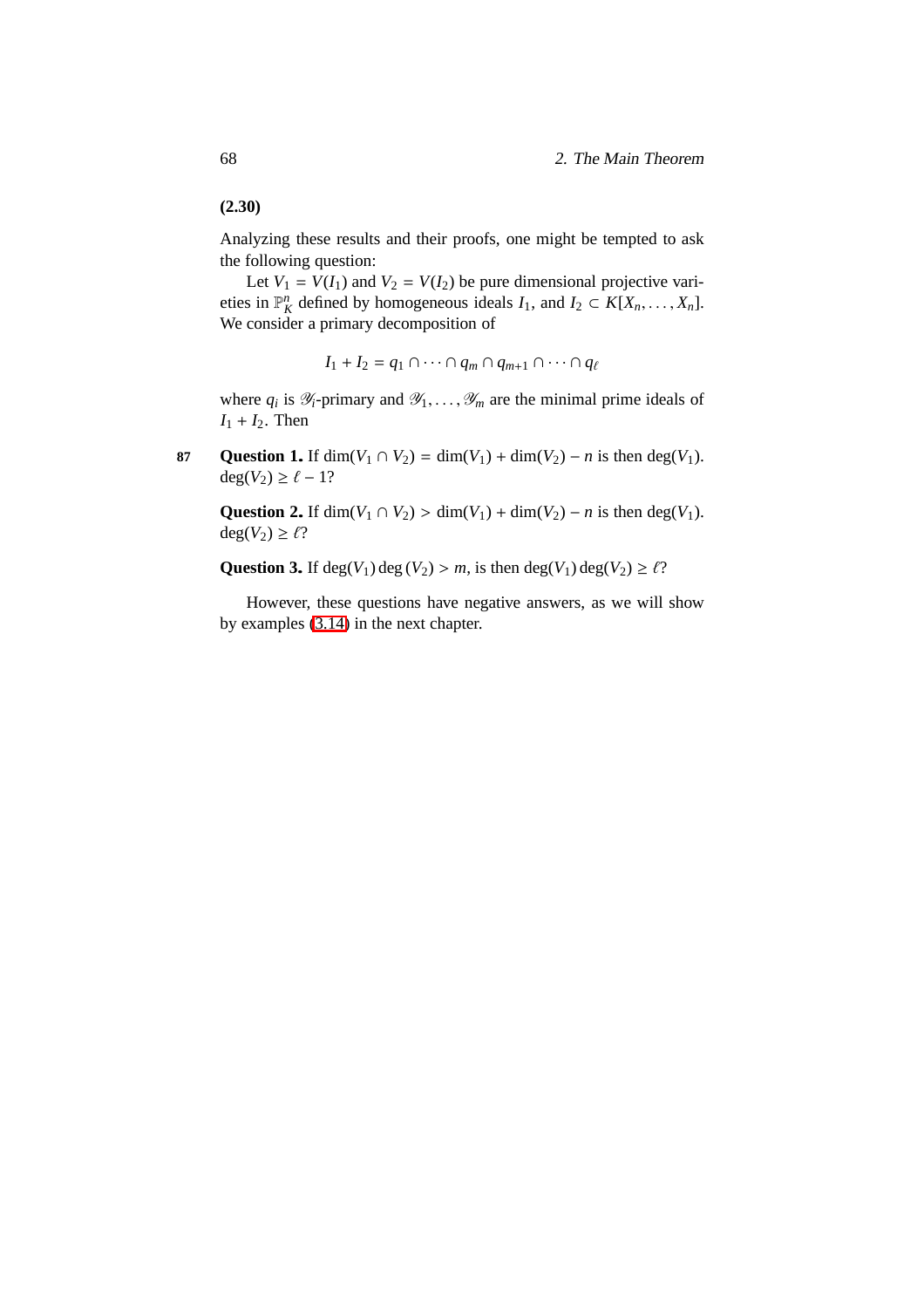## **Chapter 3**

# **Examples, Applications and Problems**

## **A. Examples**

In this section, we shall illustrate the proof of the main theorem [\(2.1\)](#page-56-0) **88** by describing some examples.

First, we would like to make the following definitions.

## **We preserve the notation of Chapter II**

**(3.1) Definition.** Let  $V_1 = V(I_1)$  and  $V_2 = V(I_2)$  be two pure dimensional projective varieties in  $\mathbb{P}_K^n$  defined by homogeneous ideals  $I_1$  and *I*<sub>2</sub> ⊂ *R*<sub>0</sub> := *K*[*K*<sub>0</sub>, . . . , *X<sub>n</sub>*].

- (a) An irreducible subvariety  $C \subset V_1 \cap V_2$  is said to be an *imbedded component of*  $V_1 \cap V_2$ , if the defining prime ideal  $\mathcal{Y}(C) = \mathcal{Y}$  of C is an imbedded prime ideal of  $(I_1 + I_2)$ .
- (b) An irreducible subvariety  $C \subset V_1 \cap V_2$  is called a *geometric imbedded component of*  $V_1 \cap V_2$ , if
	- (i) the defining prime ideal  $\mathcal{Y}(C) = \mathcal{Y}$  of *C* is not associated to  $I_1 + I_2$  and

#### 69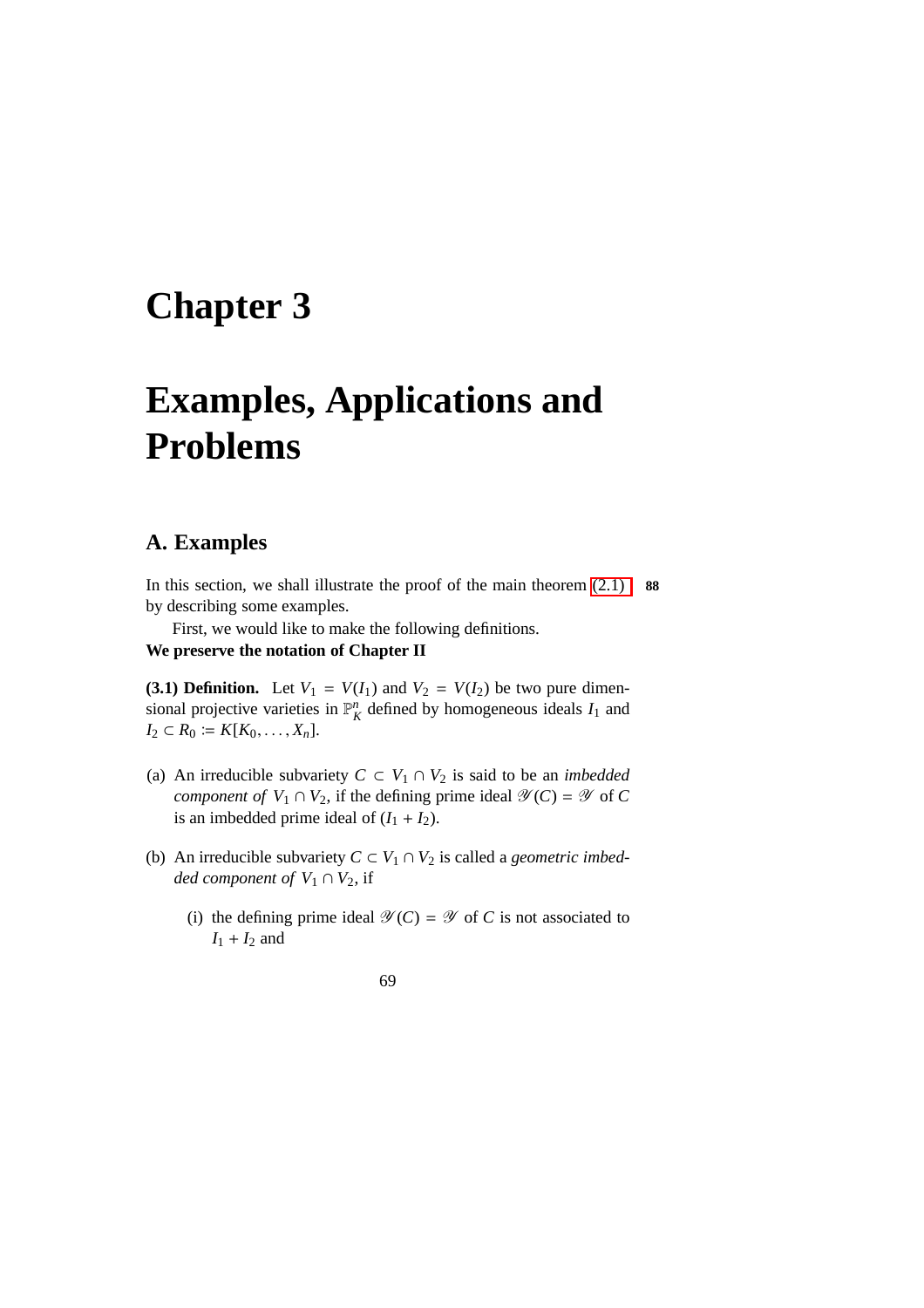(ii) *C* does yield a contribution to Bezout's number deg( $V_1$ ) · deg  $(V_2)$ , that is, *C* belongs to our collection  $\{C_i\}$  of the main theorem [\(2.1\) .](#page-56-0)

In the following examples, we use the notation of Chapter *II*. For simplicity, we put  $X_{1j} = X_j$  and  $X_{2j} = Y_j$  for all  $0 \le j \le n$ .

- **(3.1) Example.** Let  $V_1$  and  $V_2$  be two hypersurfaces in  $\mathbb{P}_K^2$  defined by  $F_1$  =  $X_2^2(X_2 - X_0) = 0$  and  $F_2 = X_1X_2 = 0$ . Put  $I_1 = (F_1)$  and *I*<sub>2</sub> = (*F*<sub>2</sub>)(⊂ *K*[*X*<sub>0</sub>, *X*<sub>1</sub>, *X*<sub>2</sub>]). It is easy to see that:
	- (i) The primary decomposition of  $I_1 + I_2$  is given by  $I_1 + I_2 = (X_2) \cap I_2$  $(X_1, X_2 - X_0) ∩ (X_1, X_2^2)$  and therefore Rad( $I_1 + I_2$ ) = ( $X_2) ∩ (X_1, X_2 - X_1)$ *X*<sub>0</sub>).
	- (ii) (a) The *set-theoretic intersection*  $V_1 \cap V_2$  of  $V_1$  and  $V_2$  is precisely the line  $\ell : X_2 = 0$  and the isolated point  $p : X_1 = X_2 - X_0 = 0$ .
		- (b) The *ideal-theoretic intersection of*  $V_1$  and  $V_2$  is precisely the line  $\ell$  :  $X_2 = 0$ , the isolated point  $P : X_1 = X_2 - X_0 = 0$  and the imbedded point  $Q_1$  :  $X_1 = X_2 = 0$ .
		- (c) The *geometric intersection of*  $V_1$  and  $V_2$  is precisely the line  $\ell$  :  $X_2 = 0$ , the isolated point  $P : X_1 = X_2 - X_0 = 0$  and two imbedded points  $Q_1$  :  $X_1 = X_2 = 0$ ,  $Q_2$  :  $X_0 = X_2 = 0$ .

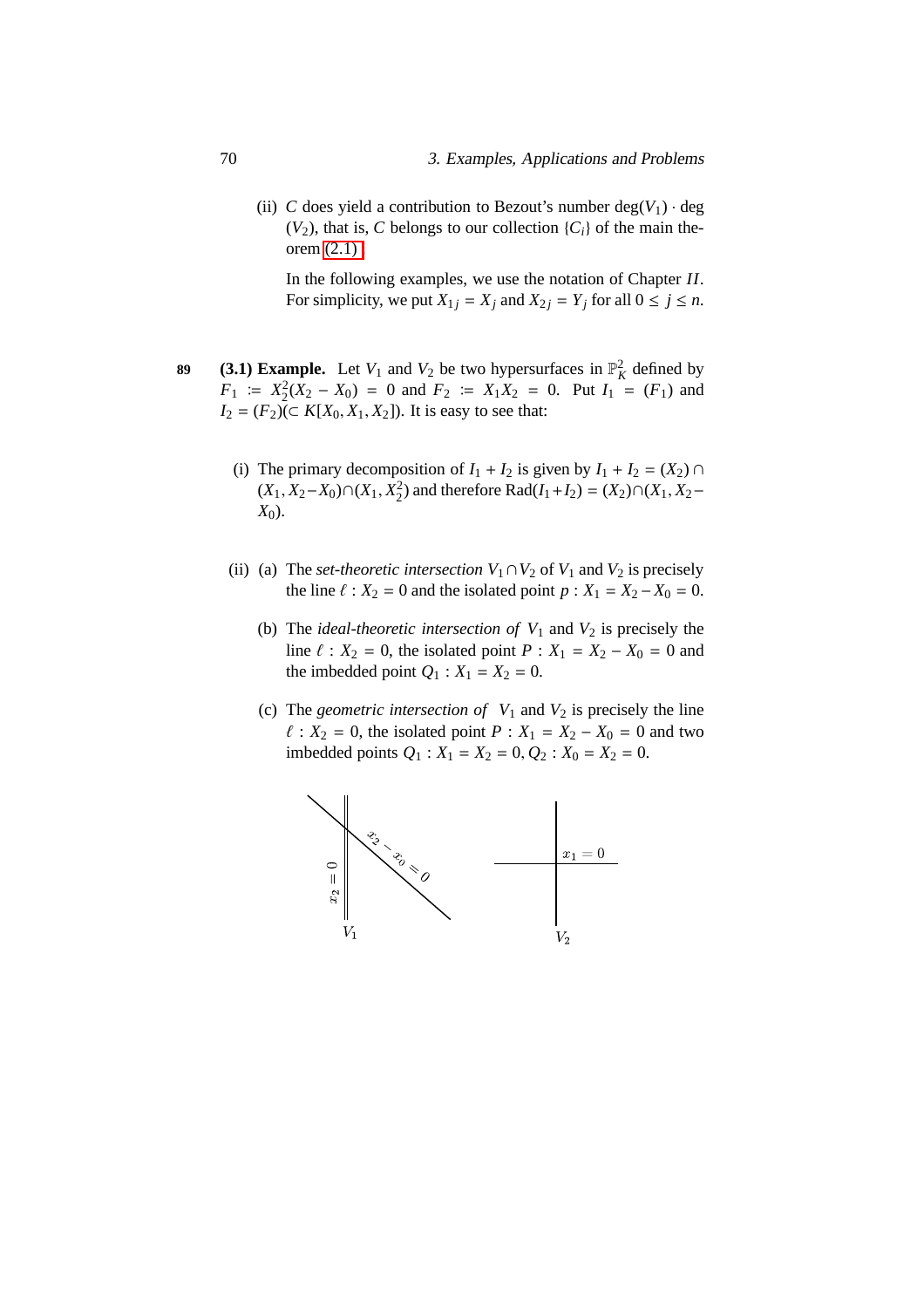### A. Examples 71

$$
P = x_1 = x_2 - x_0 = 0
$$
\n
$$
\begin{bmatrix}\nP = x_1 = x_2 - x_0 = 0 \\
\vdots \\
P = x_1 = x_2 - x_0 = 0\n\end{bmatrix}
$$
\n
$$
\begin{bmatrix}\nP = x_1 = x_2 - x_0 = 0 \\
\vdots \\
Q_1 : x_1 = x_2 = 0\n\end{bmatrix}
$$
\n
$$
\begin{bmatrix}\nP = x_1 = x_2 - x_0 = 0 \\
Q_1 : x_1 = x_2 = 0\n\end{bmatrix}
$$

(a) Set-theoretic (b) Ideal-theoretic (c) Geometric

(iii) Rad(
$$
(I'_1 + I'_2)\overline{R} + \tau \overline{R}
$$
) = ( $X_2, Y_2, X_0 - Y_0, X_1 - Y_1$ )  
\n $\cap (X_2 - X_0, X_1, Y_1, X_0 - Y_0, X_2 - Y_2)$   
\n=  $\mathscr{Y}_{1,2} \cap \mathscr{Y}_{1,1}$ 

where  
\n
$$
\mathcal{Y}_{1,2} := (X_2, Y_2, X_0 - Y_0, X_1 - Y_1)
$$
\nand  
\n
$$
\mathcal{Y}_{1,1} = (X_2 - X_0, X_1, Y_1, X_0 - Y_0, X_2 - 2).
$$

$$
\delta = \dim(V_1) + \dim(V_2) + 2 = 1 + 1 + 2 = 4
$$
  

$$
d = \dim(V_1 \cap V_2) + 1 = 1 + 1 = 2
$$
  

$$
t = 1. \text{ Therefore } \delta - d - 1 = 1.
$$

Following the proof of Step [I](#page-62-0) in Chapter II, we get:

(iv)  
\n
$$
U([(I'_1 + I'_2)\bar{R}]_1) = (I'_1 + I'_2)\bar{R} + (\ell_0, \ell_1)\bar{R}
$$
\n
$$
= q_{1,2} \cap \mathcal{O}_1
$$

where  $q_{1,2} = (X_2^2, Y_2, \ell_0, \ell_1)$  is the  $\mathcal{Y}_{1,2}$ - primary component of  $U([l']$  $I'_1 + I'_2$  $\binom{7}{2}$  $\overline{R}$ ]<sub>1</sub>) and

$$
\mathcal{O}_1 = (X_2 - X_0, Y_1, \ell_0, \ell_1) \cap (X_2^2, Y_1, \ell_0, \ell_1) \cap (X_2 - X_0, Y_2, \ell_0, \ell_1).
$$

(v) Let  $C_1$  be the irreducible component of  $V_1 \cap V_2$  corresponding to the prime ideal  $\mathscr{Y}_{1,2}$ . Then the defining prime ideal of *C* is **91**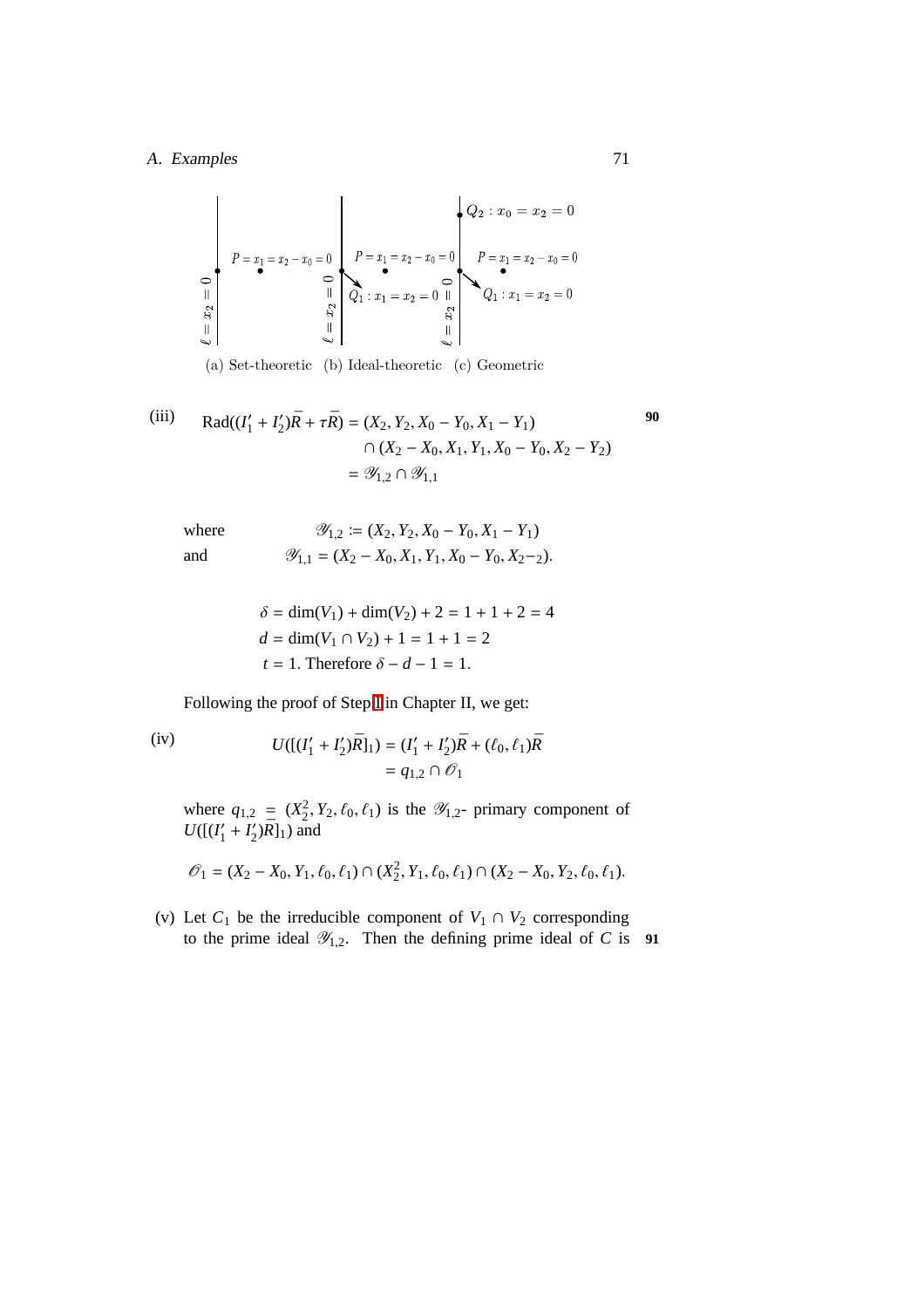$\mathscr{Y}(C) = (X_2) \subset K[X_0, X_1, X_2]$  and

*j*(*V*<sub>1</sub>, *V*<sub>2</sub>; *C*) = length of  $q_{1,2} = \ell((\overline{R}/q_{1,2})_{\mathcal{Y}1,2}) = 2$ 

Note that  $t < d$ ; therefore  $\mathcal{O}_1 \neq \overline{R}$ .

Now following the proof of step [II](#page-65-0) in Chapter II, we get:

- (vi)  $U(\mathcal{O}_1, \ell_2) = q_{1,1} \cap q_2 \cap q'_2$  where  $q_{1,1} = (X_2 X_0, Y_1, \ell_0, \ell_1, \ell_3)$  is the  $\mathcal{Y}_{1,1}$ -primary component of  $U(\mathcal{O}_1, \ell_2)$  and  $q_2 = (X_2^2, Y_1, \ell_0, \ell_1, \ell_2)$ (resp.  $q'_2$ )  $\mathcal{L}_2' = (X_2 - X_0, Y_2, \ell_0, \ell_1, \ell_2)$  is  $\mathcal{Y}_2 = (X_1, Y_1, X_2, Y_2, X_0 - \ell_1)$  $Y_0$ ) (resp.  $\mathscr{Y}'_2$  $Z_2' = (X_0, Y_0, X_2, Y_2, X_1, -Y_1)$  -primary component of  $U(\mathscr{O}_1,\ell_2)$
- (vii) Let  $C_2$  be the irreducible component of  $V_1 \cap V_2$  corresponding to the prime ideal  $\mathcal{O}_{1,1}$  and let  $C_3, C_4$  be irreducible subvarieties of  $V_1 \cap V_2$  corresponding to the prime ideals  $\mathcal{Y}_2, \mathcal{Y}'_2$  $\frac{1}{2}$ , respectively. Then the defining prime ideals of  $C_2$ ,  $C_3$  and  $C_4$  are  $(X_2 - X_0, X_1)$ ,  $(X_1, X_2^2)$  and  $(X_2 - X_0, X_2)$  respectively and

$$
j(V_1, V_2; C_2) = \text{length of } q_{1,1} = 1
$$
  

$$
j(V_1, V_2; C_3) = \text{lent of } q_2 = 2
$$
  

$$
j(V_1, V_2; C_4) = \text{Lent of } q'_3 = 1
$$

Note that  $\mathcal{O}_{d-t+1} = \mathcal{O}_2 = \bar{R}$  and therefore there is no step [III](#page-71-1) in this example

(viii) (a) The required collection  ${C_i}$  of irreducible subvarieties of  $V_1 \cap$  $V_2$  is:

 $C_1$  :  $X_2 = 0$  the line  $\ell$  with  $j(V_1, V_2; C_1) = 2$ .  $C_2$ :  $X_1 = X_2 - X_0 = 0$ (the isolated point P) with  $j(V_1, V_2; C_2) = 1$ .  $C_3$ :  $X_1 = X_2 = 0$ (the imbedded point  $Q_1$ ) with  $j(V_1, V_2; C_3) = 2$ .  $C_4$ :  $X_0 = X_2 = 0$ (the geometric imbedded point $Q_2$ )with  $j(V_1, V_2; C_4) = 1.$ 

**92** (b) From (1.35), we have deg( $V_1$ ) = 3, deg( $V_2$ ) = 2 and deg( $C_i$ ) =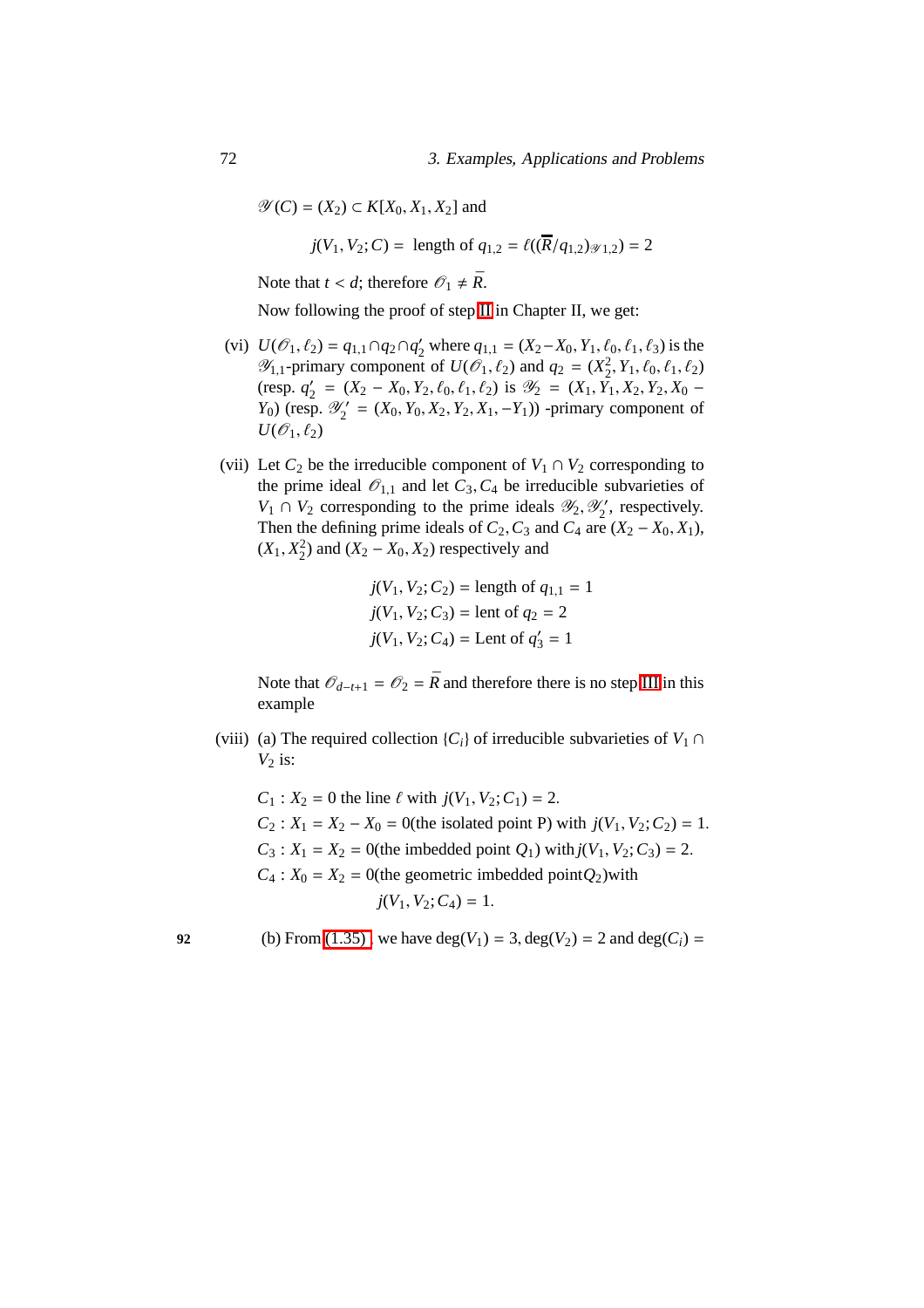#### A. Examples 73

1 for all  $i = 1, \ldots, 4$ . therefore we get

$$
6 = \deg(V_1). \deg(V_2) = \sum_{i=1}^{4} j(V_1, V_2; C_i) \deg(C_i) = 6.
$$

<span id="page-82-0"></span>(3.3) Example. Let *V* be the non-singular curve in  $\mathbb{P}_K^3$ , parametrically given by  $\{s^4, s^3t, st^3, t^4\}$  (see [[\[26\]](#page-106-0), p.180], [[\[50\]](#page-108-1), p.126]; [[\[90\]](#page-111-0), §11] and  $(0.5)$ 

It is easy to see that the prime ideal of *V* is

$$
I = (X_0X_3 - X_1X_2, X_0^2X_2 - X_1^3, X_1X_3^2 - X_3^2, X_0X_2^2 - X_1^2X_3)
$$
  

$$
\subset K[X_0, X_1, X_2, X_3].
$$

Let  $V_1 \subset \mathbb{P}^3$  be the defined by  $X_0 = X_1 = 0$ . Then  $I_1 = (X_0, X_1) \subset$  $K[X_0, X_1, X_2, X_3]$  is the prime ideal of  $V_1$ . It is easy to see that:

- (i)  $(I + I_1) = (X_0, X_1, X_2^3)$  is  $\mathscr{Y} = (X_0, X_1, X_2, )$  -primary; therefore the intersection *V* ∩ *V*<sub>1</sub> has precisely one isolated point *p* :  $X_0 = X_1 =$  $X_2 = 0.$
- (ii) Rad( $(I' + I'_1)\bar{R} + \tau \bar{R}$ ) =  $\mathscr{Y}_{1,1}$ , where  $\mathscr{Y}_{1,1} = (X_0, X_1, X_2, Y_0, Y_1, Y_2, X_3 - Y_3)$  $\delta = \dim V + \dim V_1 + 2 = 1 + 1 + 2 = 4$  $d = \dim(V \cap V_1) + 1 = 1, t = 1$ . Therefore  $t = d$  and  $\delta - d - 1 = 2$ . **93** Following the proof of Step [I](#page-62-0) in Chapter II, we get:
- (iii)  $U([I'+I']')$  $\mathbf{Z}_1'$ ) $\overline{R}$ ]<sub>2</sub> =  $q_{1,1} \cap \mathcal{O}_1$  where  $q_{1,1}$  is  $\mathcal{Y}_{1,1}$  primary component of  $U([I' + I']$  $\int_{1}^{1}$ *j* $\bar{R}$ ]<sub>2</sub>) and ((*I'* + *I'*) $\bar{R}$  + ( $\ell_0$ ,  $\ell_1$ ,  $\ell_2$ ) $\bar{R}$ )<sub> $\mathcal{Y}_{1,1}$ </sub> =  $U([I' + I_1']$  $\frac{1}{2}$ ) $\frac{1}{2}$ ) $\frac{1}{2}$ <sub>1,1</sub>. Therefore  $(q_{1,1})_{\mathscr{Y}_{1,1}} = (X_0, X_1, X_2^3, Y_0, Y_1, X_2 - Y_2, X_3 - Y_3) \bar{R}_{\mathscr{Y}_{1,1}}$
- (iv) Let  $C_1$  be the irreducible component of  $V \cap V_1$  corresponding to the prime ideal  $\mathscr{Y}_{1,1}$ . Then the defining prime ideal of  $C_1$  is  $(X_0, X_1, X_2) = \mathscr{Y}$  and

$$
j(V, V_1; C_1)
$$
 length  $(q_{1,1}) = 3$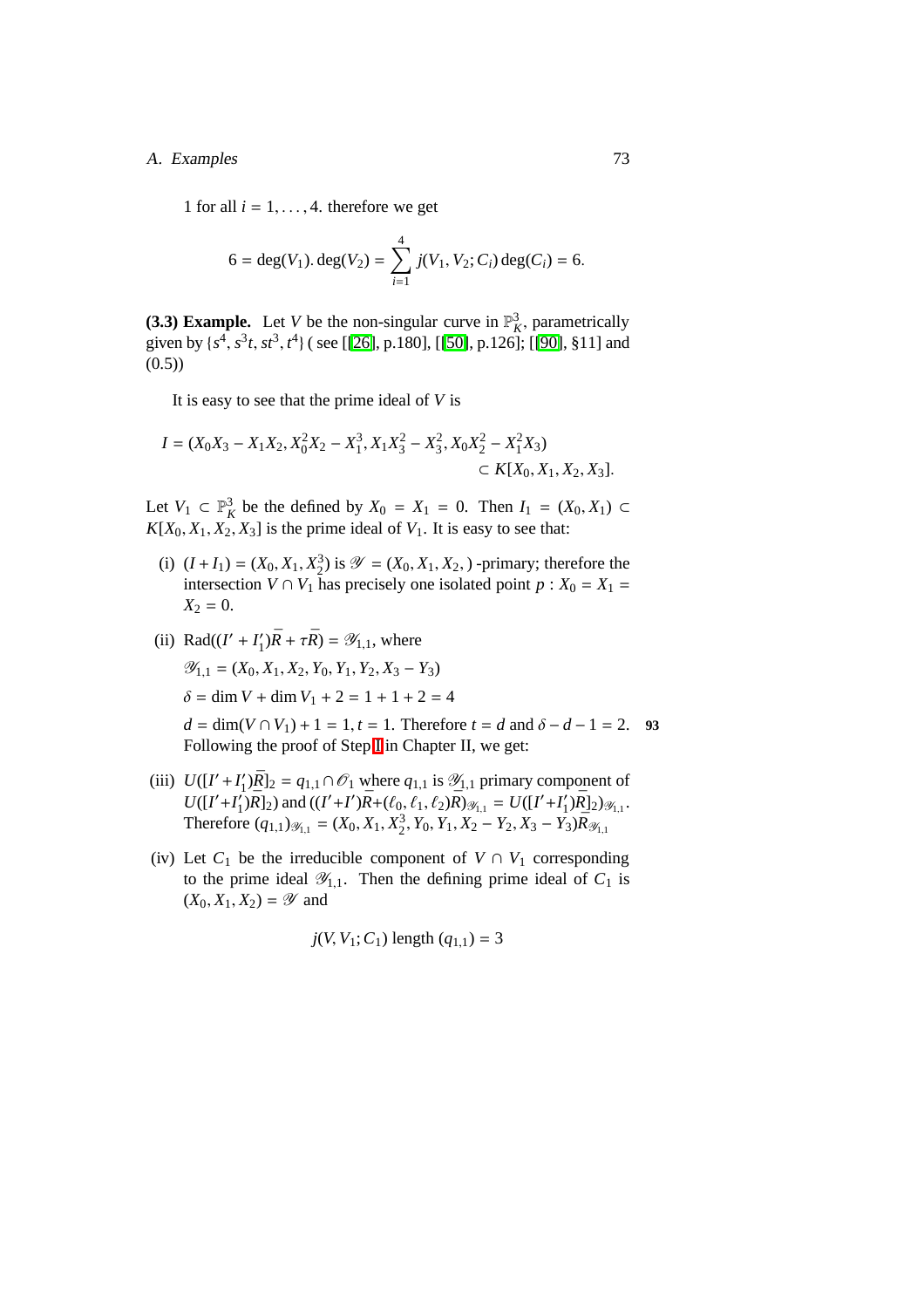Note that  $t = d = 1$  therefore their is no Step [II](#page-65-0) in this exam-ple. Following Step [III](#page-71-1) in Chapter II, we get  $K - \dim U(\mathcal{O}_1, \ell_3) =$ *K* dim( $\mathcal{O}_1$ ,  $\ell_3$ ) = *K* − dim( $\mathcal{O}_1$ ) − 1 = 0 Therefore  $q := U(\mathcal{O}_1, \ell_3)$  =  $(\mathscr{O}_1, \ell_3)$  is primary ideal corresponding to the homogeneous maximal ideal  $(X_0, Y_0, X_1, Y_1, X_2, Y_2, X_3, Y_3)$  ⊂ *R* This primary ideal *q* gives the empty subvariety  $\phi$  in our collection.

(v) (a) The required collection  ${C_i}$  of irreducible subvarieties of  $V \cap$  $V_1$  is:

> $C_1$  :  $X_0 = X_1 = X_2 = 0$  (the isolated point *P*) with  $j(V, V_1, C_1)$ = 3,  $\phi$ : the empty subvariety with  $j(V, V_1; \phi)$  = length of (*q*)

- **94** (b) From [\(1.43\)](#page-48-0) (iii) and (1.35)), we have deg(*V*) = 4 and deg(*V*<sub>1</sub>)  $= 1, \deg(C_1) = 1.$ 
	- (c) Therefor, from the main theorem [\(2.1\)](#page-56-0) we get

$$
4 = \deg(V) \cdot \deg(V_1) = j(V, V_1; C_1) \deg C_1 + j(V, V_1, \phi) \cdot \deg(\phi)
$$
  
= 3 + j(V, V\_1, \phi).

This shows that  $j(V, V_1, \phi) =$  length of  $(q) = 1$ , so that  $q = (\mathcal{O}_1, \ell_3)$ is the homogeneous maximal ideal  $(X_0, X_1, X_2, X_3, Y_0, Y_1Y_2, Y_3)$ .

The line  $V_1$  is a tangent line to  $V$  at  $P$  whose intersection multiplicity with *V* at *P* is 3. In general, the non-singular curves  $C_d \subset \mathbb{P}_K^3$  defined parametrically by

$$
\left\{s^d, s^{d-1}t, st^{d-1}, t^d\right\}, d \ge 4,
$$

are of degree *d* and have a tangent line with a contact of order *d* − 1

**(3.4) Remark.** The empty subvariety  $\phi$  is geometric imbedded component of *V* ∩  $V_1$  in example [\(3.3\)](#page-82-0).

<span id="page-83-0"></span>(3.5) Example. Let  $V \subset \mathbb{P}_{K}^{3}$  be the non-singular curve of example [\(3.3\)](#page-82-0) and  $V_2 \subset \mathbb{P}_K^3$  be the line defined by  $X_0 = X_2 = 0$ . Then  $I_2 = (X_0, X_2) \subset$  $K[X_0, X_1, X_2, X_3]$  be the prime ideal of  $V_2$ . It is easy to see that:

(i) The primary decomposition of  $I+I_2$  is given by  $I+I_2 = (X_0, X_1, X_2)$ 95  $\cap$   $(X_0, X_1, X_1^3, X_3^2, X_1^2X_3)$  and therefore Rad(*I* + *I*<sub>2</sub>) = (*X*<sub>0</sub>, *X*<sub>1</sub>, *X*<sub>2</sub>).

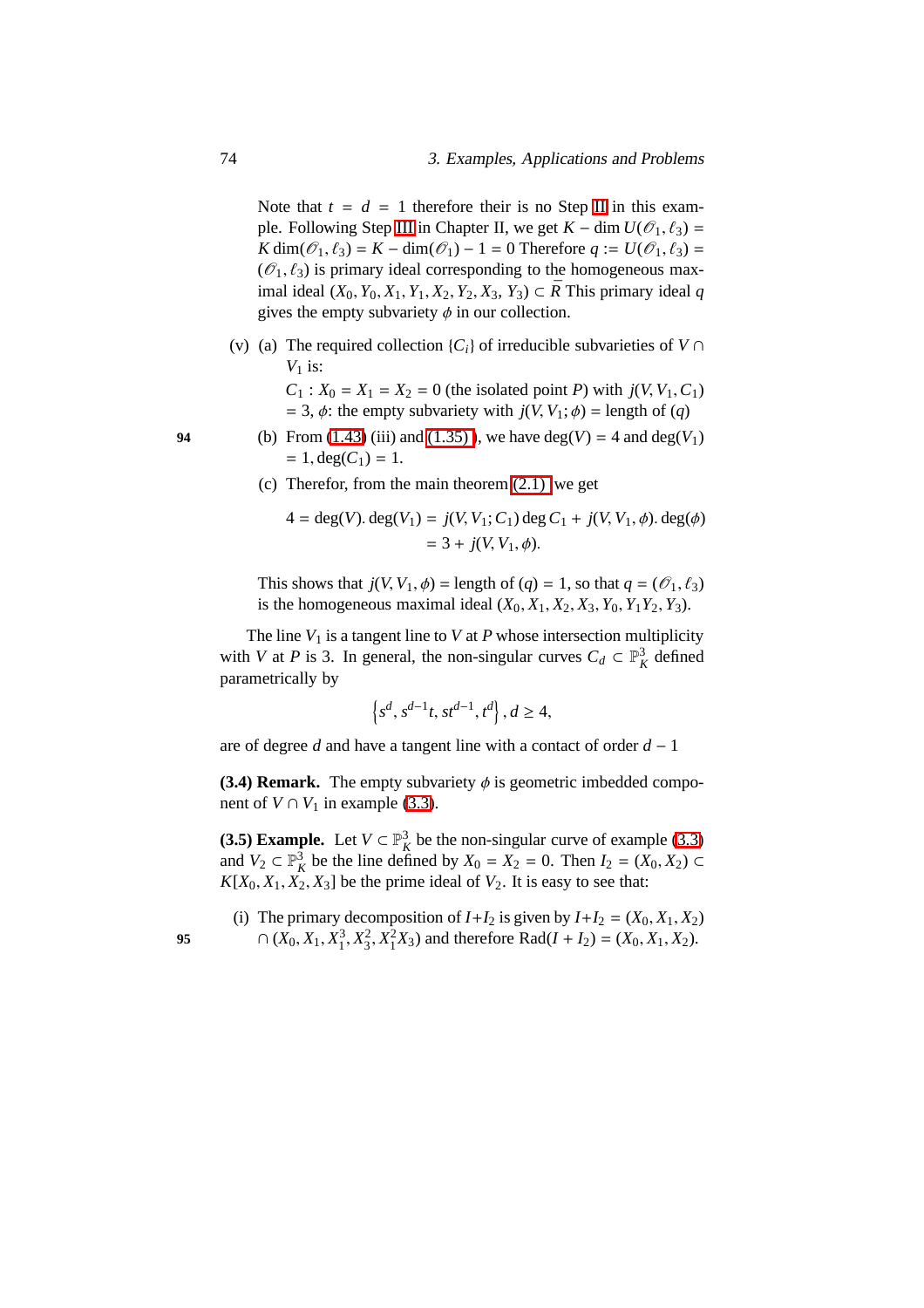#### A. Examples 75

- (ii) The set-theoretic intersection  $V \cap V_2$  of *V* and  $V_2$  has precisely one isolated point.
- (iii) Rad( $(I' + I'_2)$  $\mathcal{L}_2'(\bar{R} + \tau \bar{R}) = \mathcal{Y}_{1,1}$  where  $\mathscr{Y}_{1,1} = (X_0, X_1, X_2, Y_0, Y_1, Y_2, X_3 - Y_3).$  $\delta = \dim V + \dim V_2 + 2 = 1 + 1 + 2 = 4$  $d = \dim(V \cap V_2) + 1 = 1, t = 1$ . Therefore  $t = d$  and  $\delta - d - 1 = 2$ . Following the proof of step [I](#page-62-0) is Chapter II, we get:

$$
U([(I'+I'_2)\bar{R}]_2) = q_{1,1} \cap \mathcal{O}_1
$$

where  $q_{1,1}$  is  $\mathscr{Y}_{1,1}$  -primary component of  $U([I' + I'_2])$  $\binom{7}{2}$  $\overline{R}$ ]<sub>2</sub>) and

$$
(q_{1,1})_{\mathscr{Y}1,1}U([ (I'+I'_2)\bar{R}]_2)_{\mathscr{Y}_{1,1}} = (I'+I'_2)\bar{R} + (\ell_0, \ell_1, \ell_2)\bar{R}_{\mathscr{Y}_{1,1}} = (X_0, X_1, X_2, Y_0, Y_1, Y_2, X_3 - Y_3).
$$

(iv) Let  $C_1$  be the irreducible component of  $V_1 \cap V_2$  corresponding to the prime ideal  $\mathscr{Y}_{1,1}$ . Then the defining prime ideal of  $C_1$  is  $(X_0, X_1, X_2) = \mathcal{Y}$  and  $j(V, V_2; C_1) = \text{length of } q_{1,1} = 1$  Note that  $t = d = 1$ ; therefore there is no Step [II](#page-65-0) in this example. Following Step [III](#page-71-1) in Chapter II, we get

 $K - \dim(\mathcal{O}_1, \ell_3) = K - \dim U(\mathcal{O}_1, \ell_3) = K - \dim(\mathcal{O}_1) - 1 = 0.$ 

Therefore  $q := U(\mathcal{O}_1, \ell_3) = (\mathcal{O}_1, \ell_3)$  is primary ideal corresponding to the homogeneous maximal ideal (*X*0, *X*1, *X*2, *X*3, *Y*0, *Y*1, *Y*2,  $Y_3$ )  $\subset \overline{R}$ . This primary ideal *q* gives empty subvariety  $\phi$  in our collection

(v) (a) The required collection  ${C_i}$  of irreducible subvarieties of  $V \cap V_2$  **96** is:

 $C_1$ :  $X_0 = X_1 = X_2 = 0$  (the isolated point *P*) with  $j(V, V_2; C_1) = 1$ .  $\phi$ : the empty subvariety with  $j(V, V_2; \phi)$  = length of *q* 

(b) We have from example[\(3.3\)](#page-82-0) deg( $V$ ) = 4 and from [\(1.35\)](#page-44-0)

$$
deg(V_2) = 1, deg(C_1) = 1
$$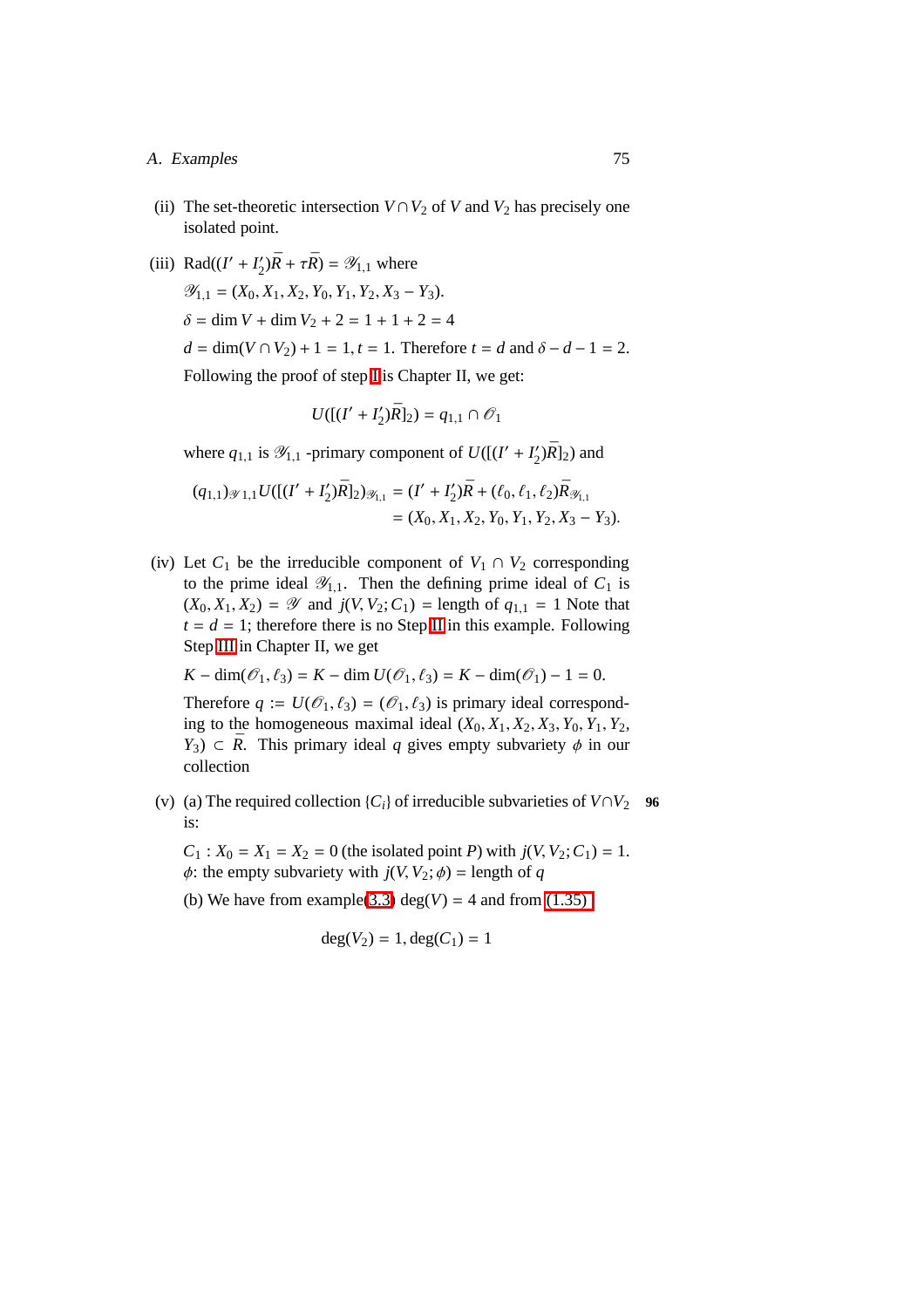(c) Therefore from the main theorem we get

$$
4 = \deg(V) \cdot \deg(V_2) = j(V, V_1, V_2; C_1) \deg(C_1)
$$
  
+  $j(V, V_1, V_2; \phi) \deg(\phi)$   
=  $1 + j(V, V_1, V_2; \phi)$ 

This shows that  $j(V, V_1, V_2; \phi) =$  length of  $q = 3$ .

**(3.6) Remark.** The empty subvariety  $\phi$  is imbedded component of  $V \cap$  $V_2$  in example  $(3.5)$ 

**(3.7) Example.** Let  $V_1$  and  $V_2$  be two hypersurfaces in  $\mathbb{P}_K^2$  defined by *F*<sub>1</sub> :=  $X_0X_1(X_0 - 2X_1) = 0$  and  $F_2 := X_0X_1(X_1 - 2X_0) = 0$ . put  $I_1 = (F_1)$ and *I*<sub>2</sub> =  $(F_2)$ (⊂ *K*[*X*<sub>0</sub>, *X*<sub>1</sub>, *X*<sub>2</sub>]). It is easy to see that:

- (i) The primary decomposition of  $I_1 + I_2$  is given by  $I_1 + I_2 = (X_0) \cap I_1$  $(X_1) \cap (X_0^2, X_1^2)$  and therefore Rad $(I_1 + I_2) = (x_0) \cap (X_1)$ .
- (ii) (a) The set-theoretic intersection  $V_1 \cap V_2$  of  $V_1$  and  $V_2$  is precisely the two lines  $\ell_0$  :  $X_0 = 0$  and  $\ell_1$  :  $X_1 = 0$ .

**97** (b) The ideal-theoretic intersection of  $V_1$  and  $V_2$  is precisely the two lines  $\ell_0$ :  $X_0 = 0\ell_1$ :  $X_1 = 0$  and the imbedded point  $P: X_0 =$  $X_1 = 0$ 

(iii) Rad $(I'_1)$  $I'_1 + I'_2$  $\chi'_{2}$ ) $\bar{R} + \tau \bar{R}$ ) =  $\mathscr{Y}_{1,2} \cap \mathscr{Y}_{2,2} \cap \mathscr{Y}_{1,1}$  where  $\mathcal{Y}_{1,2} = (X_0, Y_0, X_1 - Y_1, X_2 - Y_2), \mathcal{Y}_{2,2} = (X_1, Y_1, X_0 - Y_0, X_2 - Y_2)$ and  $\mathscr{Y}_{1,1} = (X_0, X_1, Y_0 - Y_1, X_2 - Y_2).$ 

 $\delta = \dim V_1 + \dim V_2 + 2 = 1 + 1 + 2 = 4$ 

 $d = \dim(V_1 \cap V_2) + 1 = 2, t = 1$  therefore  $\delta - d - 1 = 1$ 

Following the proof of Step [I](#page-62-0) in Chapter II, we get:

 $(iv) ∪([(*I*'<sub>1</sub>$  $I'_1 + I'_2$  $(2)\bar{R}$ ]<sub>1</sub>) =  $q_{1,2} \cap q_{2,2} \cap \mathcal{O}_1$ , where  $q_{1,2}$ (resp.  $q_{2,2}$ ) is  $\mathscr{Y}_{1,2}$  -( $\mathscr{Y}_{2,2}$ )- primary component of  $U([l']_1)$  $I'_1 + I'_2$  $(2)(\bar{R})_1$ ) In fact,  $q_{1,2}$  =  $(X_0, Y_0, \ell_0, \ell_1), q_{2,2} = (X_1, Y_1, \ell_0, \ell_1)$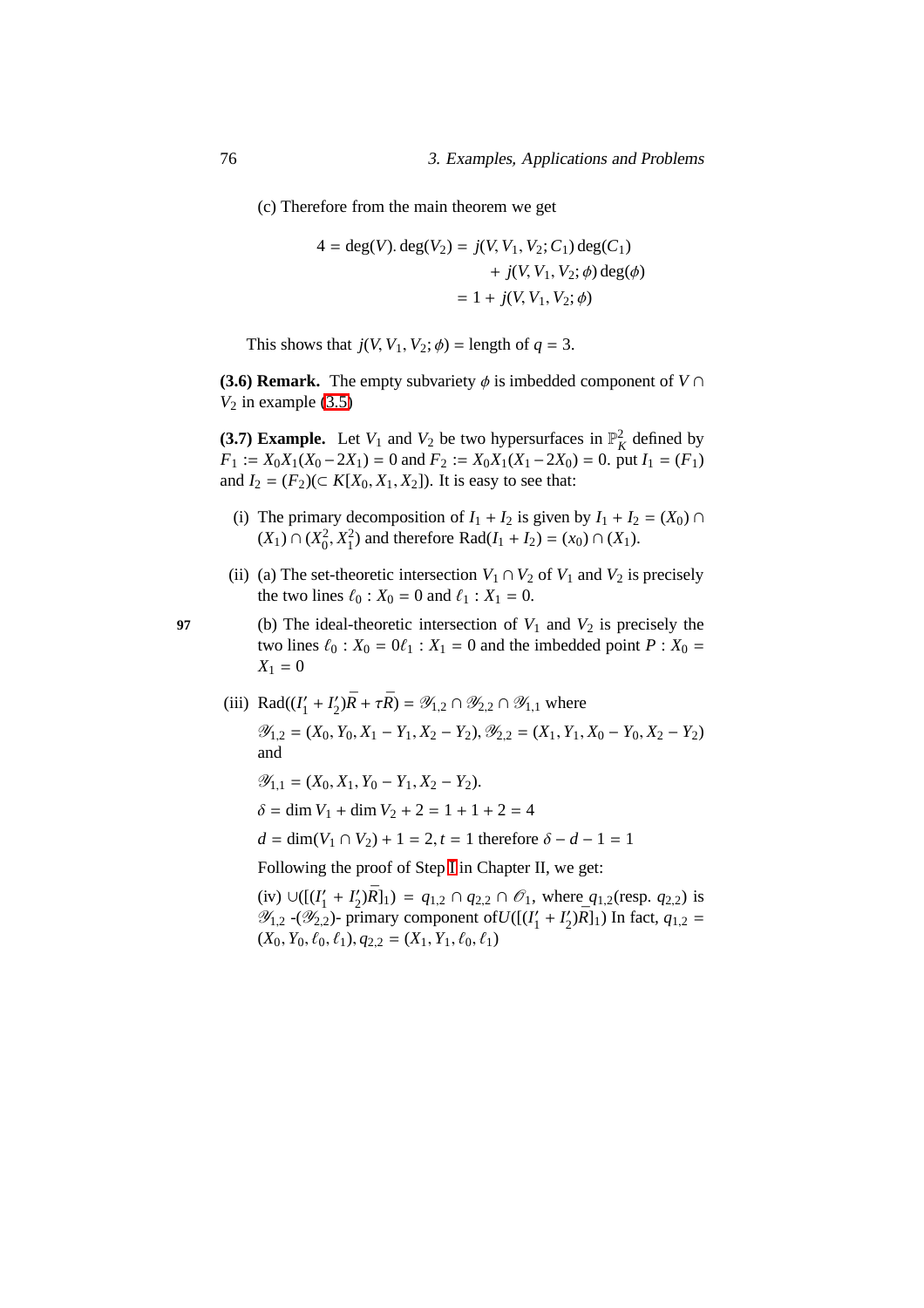#### A. Examples 77

(iv) Let  $C_1$  and  $C_2$  be irreducible components of  $V_1 \cap V_2$  corresponding to the prime ideals  $\mathcal{Y}_{1,2}$  and  $\mathcal{Y}_{2,2}$ . Then the defining prime ideals of  $C_1$  and  $C_2$  are  $(X_0)$  and  $(X_1)$ , respectively and  $j(V_1, V_2; C_1)$  = length of  $q_{1,2} = 1$ ,  $j(V_1, V_2; C_2) =$  length of  $q_{2,2} = 1$ , Note that  $t < d$ : therefore  $\mathcal{O}_1 \neq \overline{R}$ .

Following the proof of step [II](#page-65-0) is Chapter II we get:

- (v)  $q := U(\mathcal{O}_1, \ell_2) = (\mathcal{O}_1, \ell_2)$  is  $\mathcal{Y}_{1,1}$  primary ideal. Let  $C_3$  be the irreducible component of  $V_1 \cap V_2$  corresponding to the prime ideal  $\mathscr{Y}_{1,1}$ . Then the defining prime ideal of  $C_3$  is  $(X_0, X_1)$  and  $j(V_1, V_2; C_3)$  = length of (*q*).
- (vi) (a) The required collection  $\{C_i\}$  is: **98**

$$
C_1: X_0 = 0 \text{ (the line } \ell_0) \text{ with } j(V_1, V_2; C_1) = 1
$$
  
\n
$$
C_2: X_1 = 0 \text{ (the line } \ell_1) \text{ with } j(V_1, V_2; C_2) = 1
$$
  
\n
$$
C_3: X_0 = X_1 = 0 \text{ (the imbedded point P) with } j(V_1, V_2; C_3) = \ell(q)
$$

(b) From (1.35), we have  $deg(V_1) = deg(V_2) = 3$  and  $deg C_i = 1$  99 for all  $i = 1, 2, 3$ .

(c) from the main theorem (2.1), we get 
$$
9 = \deg(V_1) \cdot \deg(V_2) = \sum_{i=1}^{3} j(V_1, V_2; C_i) \deg(C_i) = 2 + j(V_1, V_2; C_3).
$$

Therefore  $\ell(q) = j(V_1, V_2; C_3) = 7$ 

<span id="page-86-0"></span>This example was also studied by *W*. Fulton and *R*. MacPherson in [[\[19\]](#page-105-0), p.10]

**(3.8) Example.** Let  $V_1 = V(I_1)$  and  $V_2 = V(I_2)$  be two projective varieties in  $\mathbb{P}_K^n$  defined by homogeneous ideals  $I_1 = (X_4, X_3^3 - X_1X_2(X_2 -$ 2 $X_1$ )) and  $\overline{I_2}$  = ( $X_3$ ,  $X_4^3 - X_1X_2(X_1 - 2X_2)$ ) ⊂  $K[X_0, X_1, X_2, X_3, X_4]$ . Following the proof of the main theorem [\(2.1\)](#page-56-0) it is easy to see that:

(a) The required collection  $\{C_i\}$  is given by:.

 $C_1$ :  $X_1 = X_3 = X_4 = 0$  (the line) with  $j(V_1, V_2; C_1) = 1$  $C_2$ :  $X_1 = X_3 = X_4 = 0$  (the line) with  $j(V_1, V_2; C_2) = 1$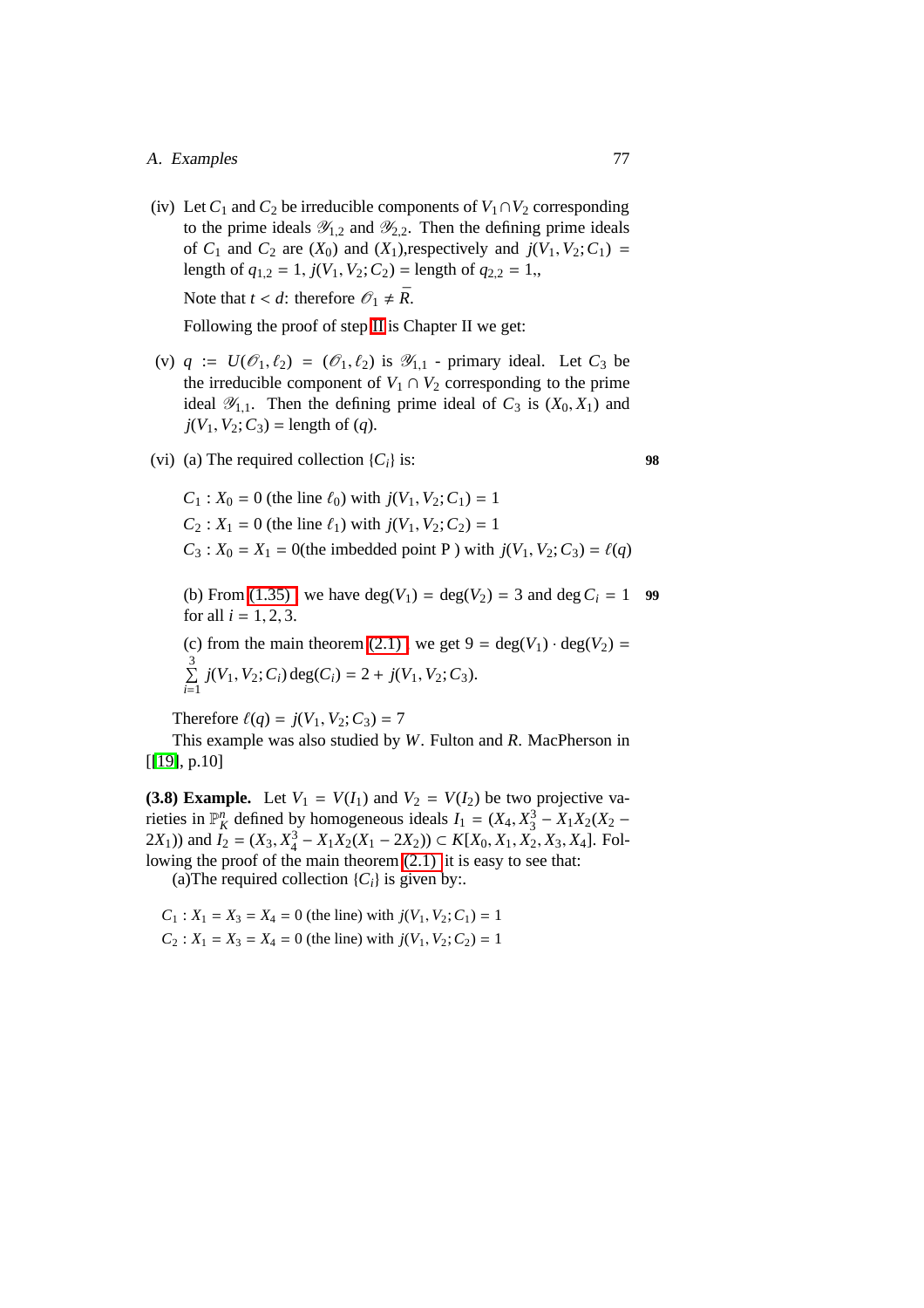$C_3$ :  $X_1 = X_2 = X_3 = X_4 = 0$  (the imbedded point) with  $j(V_1, V_2; C_3) = 7$ .

(b) From [\(1.35\)](#page-44-0) we have  $deg(V_1) = deg(V_2) = 3$  and  $deg(C_i) =$ 1 for  $i = 1, 2, 3$ . Therefore

$$
9 = \deg(V_1) \deg(V_2) = \sum_{i=1}^{3} j(V_1, V_2; C_i) \deg(C_i).
$$

**(3.9) Remark.** The example [\(3.8\)](#page-86-0) was also studied by *W*. Fulton and *R*. MacPherson, (see [[\[19\]](#page-105-0),p.10]) This example illuminates our problem 6 below as follows:

Use the diagram for  $X := V_1$  and  $Y := V_2$ 



the origin *P* is a so-called distinguished variety in the theory of Fulton and MacPherson, its contribution to the multiplicity is 3, each line also contributes 3 to the Bezout's number  $deg(X)$ .  $deg(Y) = 9$ .

In view of the problem 6 below, we want to consider another diagram. Using the diagram



then we get the intersection numbers 7,1,1 (7 at the point  $P$ ) by apply-**100** ing the theory of Fulton and MacPherson. Our method also assigns the multiplicity 7 to the origin *P* and 1 to each line.

A simpler example in  $\mathbb{P}_{K}^{2}$  is the following: Let *X* and *Y* be given by  $X_1X_2 = 0$  and  $X_1 = 0$ , resp. Then  $X \cap Y$  is the line  $X_1 = 0$ . Applying again the theory of Fulton and MacPherson, we will construct intersection from the diagram

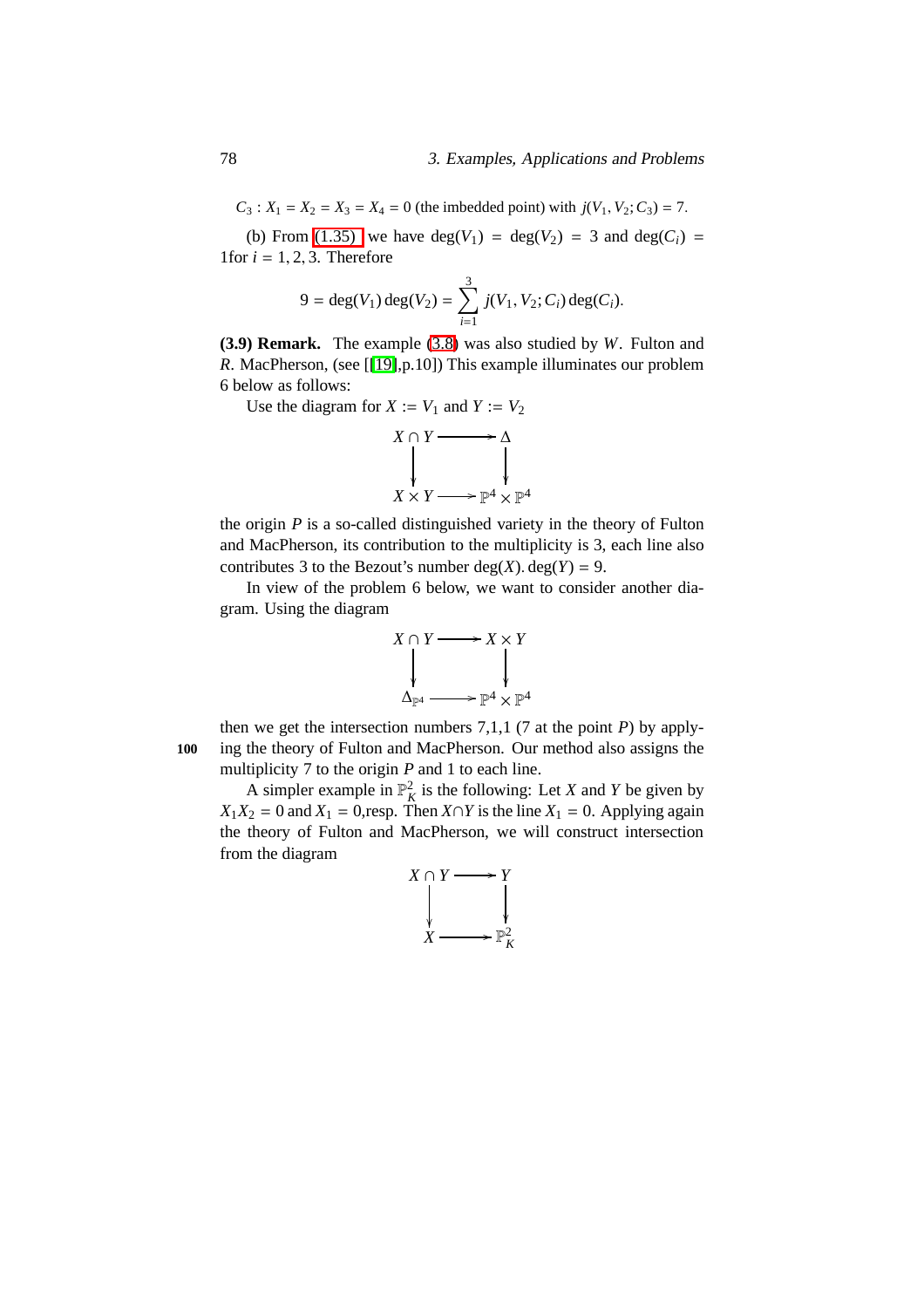#### A. Examples 79

Then only *Y* is a distinguished variety and counts twice. Construct intersection from the diagram



Then *Y* and the origin are distinguished varieties each contributes 1. In our theory, the origin is also a so-called distinguished variety and its contribution to the multiplicity is 1, the line  $X_1 = 0$  also contributes 1 to the Bezout's number  $deg(X)$  deg(*Y*) = 2.

Therefore we want to study the following example:

**(3.10) Example.** Let  $V_1$  and  $V_2$  be two hypersurfaces in  $\mathbb{P}_K^2$  defined by **101**  $F_1 := X_1 X_2$  and  $F_2 := X_1^n = 0$ 

Following the proof of the main theorem [\(2.1\) ,](#page-56-0) it is easy to see that:

(a) The required collection  ${C_i}$  is:

 $C_1$  :  $X_1 = 0$ (the line) with  $j(V_1, V_2; C_1) = n$ 

- $C_2$ :  $X_1 = X_2 = 0$ (the imbedded points) with  $j(V_1, V_2; C_2) = n$
- (b) From ((1.35)), we have deg( $V_1$ ) = 2, deg( $V_2$ ) = *n* and deg( $C_i$ ) = 1 for  $i = 1, 2$ .

Therefore  $2n = \text{deg}(V_1) \cdot \text{deg}(V_2) = \sum_{r=1}^{2}$  $\sum_{i=1}^{n} j(V_1, V_2; C_i) \deg(C_i)$ 

<span id="page-88-0"></span>**(3.11) Example.** Let  $V_1 = V(I_1)$  and  $V_2 = V(I_2)$  be two subvarieties in  $\mathbb{P}_K^n$  with  $V_1 \cap V_2 = \phi$  (for example, the lines  $\ell_0 : X_0 = X_1 = 0$  and  $\ell_1$ :  $\bar{X}_2 = X_3 = 0$  in  $\mathbb{P}_K^3$ . Following the proof of the main theorem (2.1) [, it is easy to see that:](#page-56-0)  $\ddot{d} = 0$ ,  $\delta - d - 1 = \delta - 1 \le n$  and  $U([I_1']$  $I'_1 + I'_2$  $T_2'$ ]<sub> $\delta-1$ </sub> $) = q$ is primary for the homogeneous maximal ideal  $(X_0, \ldots, X_n, Y_0, \ldots, Y_n)$ . Therefore the required collection  ${C_i}$  is just the empty subvariety  $\phi$  and by the main Theorem [\(2.1\) \)](#page-56-0), we get

$$
j(V_1, V_2; \phi) = \deg(V_1) \cdot \deg(V_2).
$$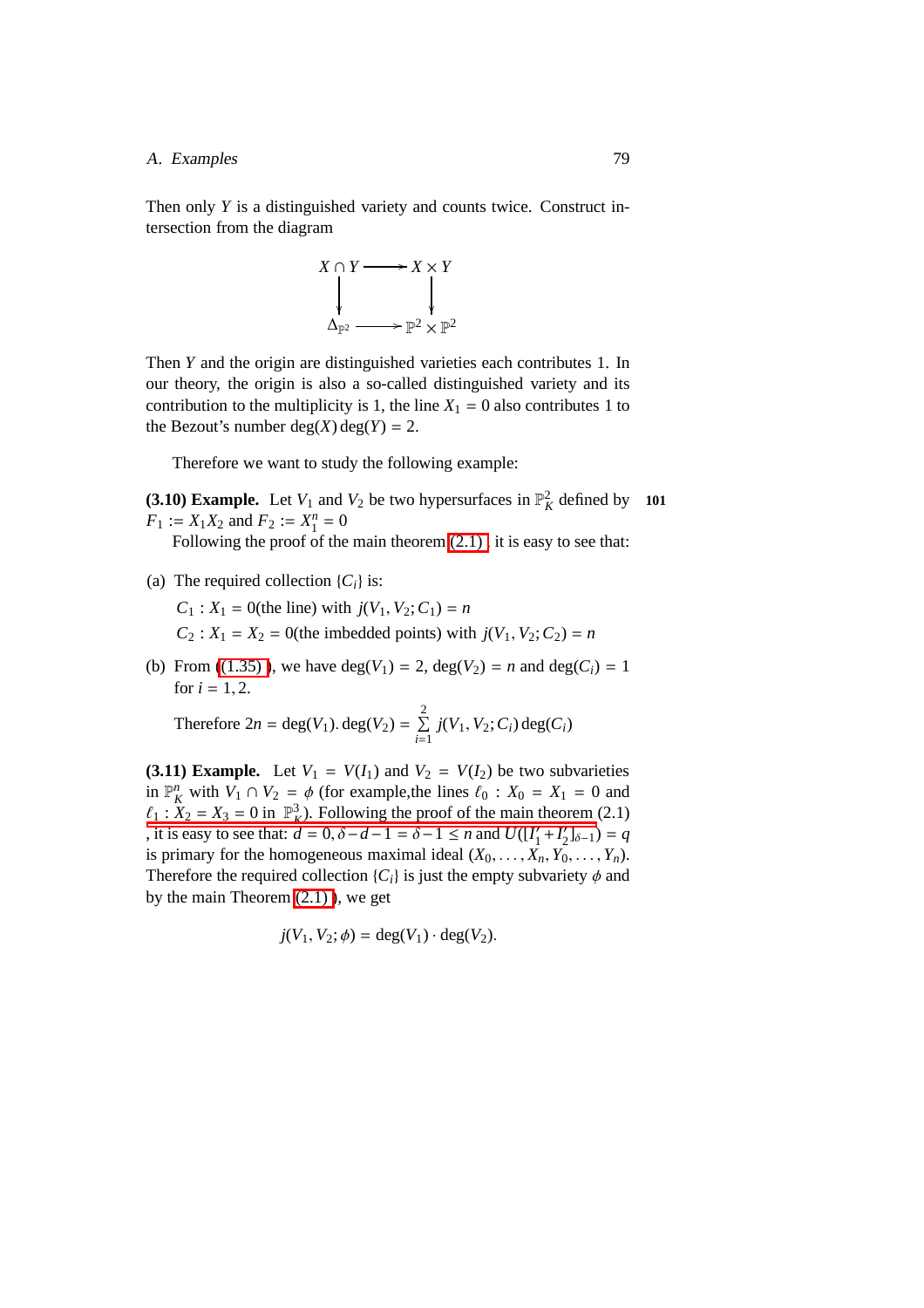**(3.12) Remark.** Let  $V_1$  *and*  $V_2$  be as in example [\(3.11\)](#page-88-0). Let  $C(V_1)$  (resp.  $C(V_2)$ ) be the projective cone over  $V_1$  (resp. over  $V_2$ ) in  $\mathbb{P}_k^{n+1}$ . Then  $C(V_1) \cap C(V_2)$  is given by one point say  $P: X_0 = \cdots = X_n = 0$ . It is possible to show that

$$
j(V_1, V_2; \phi) = j(C(V_1), C(V_2); P).
$$

**102** which does provided a geometrical interpretation of the intersection number  $i(V_1, V_2; \phi)$ .

#### **(3.13)**

Let *V*<sub>1</sub>, *V*<sub>2</sub> and *V*<sub>3</sub>  $\subset \mathbb{P}_{K}^{3}$  be three hypersurfaces defined by *F*<sub>1</sub> := *X*<sub>0</sub>*X*<sub>1</sub>, *F*<sub>2</sub> : *X*<sub>0</sub>*X*<sub>2</sub> and *F*<sub>3</sub> : *X*<sub>0</sub>*X*<sub>3</sub>, respectively. Put *I*<sub>1</sub> = (*F*<sub>1</sub>), *I*<sub>2</sub> = (*F*<sub>2</sub>) and *I*<sub>3</sub> =  $(F_3)$ (⊂ *K*[*X*<sub>0</sub>, *X*<sub>1</sub>, *X*<sub>2</sub>, *X*<sub>3</sub>]). It is easy to see that:

(i) The primary decomposition of  $I_1 + I_2 + I_3$  is given by  $I_1 + I_2 + I_3 =$  $(X_0)$  ∩  $(X_1, X_2, X_3)$  and Rad $(I_1 + I_2 + I_3) = (X_0) ∩ (X_1, X_2, X_3)$ . Therefore the intersection  $V_1 \cap V_2 \cap V_3$  is precisely one surface *C* :  $X_0 = 0$  and the isolated point  $P: X_1 = X_2 = X_3 = 0$ .

Note that we cannot apply the main theorem  $(2.1)$  to this example but we can apply the general main theorem [\(2.25\) .](#page-74-0) We pre-serve the notation of [\[56\]](#page-108-2). For simplicity, put  $X_{ij} = X_j, X_{2j} =$ *Y*<sub>*j*</sub>and*X*<sub>3*j*</sub> = *Z*<sub>*j*</sub> for *j* = 0, . . . , 3.

 $(i)$  Rad $((I_1')$  $I'_1 + I'_2$  $\frac{7}{2} + I'_3$  $\mathcal{J}_3'$ ) $\bar{R}$ + $\tau \bar{R}$ ) =  $\mathcal{Y}_{1,3} \cap \mathcal{Y}_{1,1}$  where  $\mathcal{Y}_{1,3} = (X_0, Y_0, Z_0, X_1 -$ *Y*<sub>1</sub>, *X*<sub>1</sub> − *Z*<sub>1</sub>, *X*<sub>2</sub> − *Z*<sub>2</sub>, *X*<sub>3</sub> − *Y*<sub>3</sub>, *X*<sub>3</sub>, − *Z*<sub>3</sub>) and  $\mathcal{Y}_{1,1} = (X_1, Y_1, Z_1, X_2, Y_2, Z_2, X_3, Y_3, Z_3, X_0, -Y_0, X_0, -Z_0)$  and  $\delta = \dim V_1 + \dim V_2 + \dim V_3 + 3 = 2 + 2 + 2 + 3 = 9$ ,

 $\delta = \dim(V_1 \cap V_2 \cap V_3) + 1 = 3, t = 1.$  Therefore  $\delta - d - 1 =$  $9 - 3 - 1 = 5$ 

Following the proof of Step [I](#page-62-0) of  $[56]$ ,  $(2.1)$  ], we get:

 $(iii)$   $U([l']$  $I'_1 + I'_2$  $\frac{7}{2} + I'_3$  $(S_3/\overline{R})_5$  =  $q_{1,3} \cap \mathcal{O}_1$  where  $q_{1,3} = (X_0, Y_0, Z_0, \ell_0, \ldots, \ell_5)$ is the  $\mathcal{O}_{1,3}$  primary component of  $U([1])$  $I'_1 + I'_2$  $\frac{7}{2} + I'_3$  $\frac{7}{3}$  $\sqrt{R}$ ]<sub>5</sub>)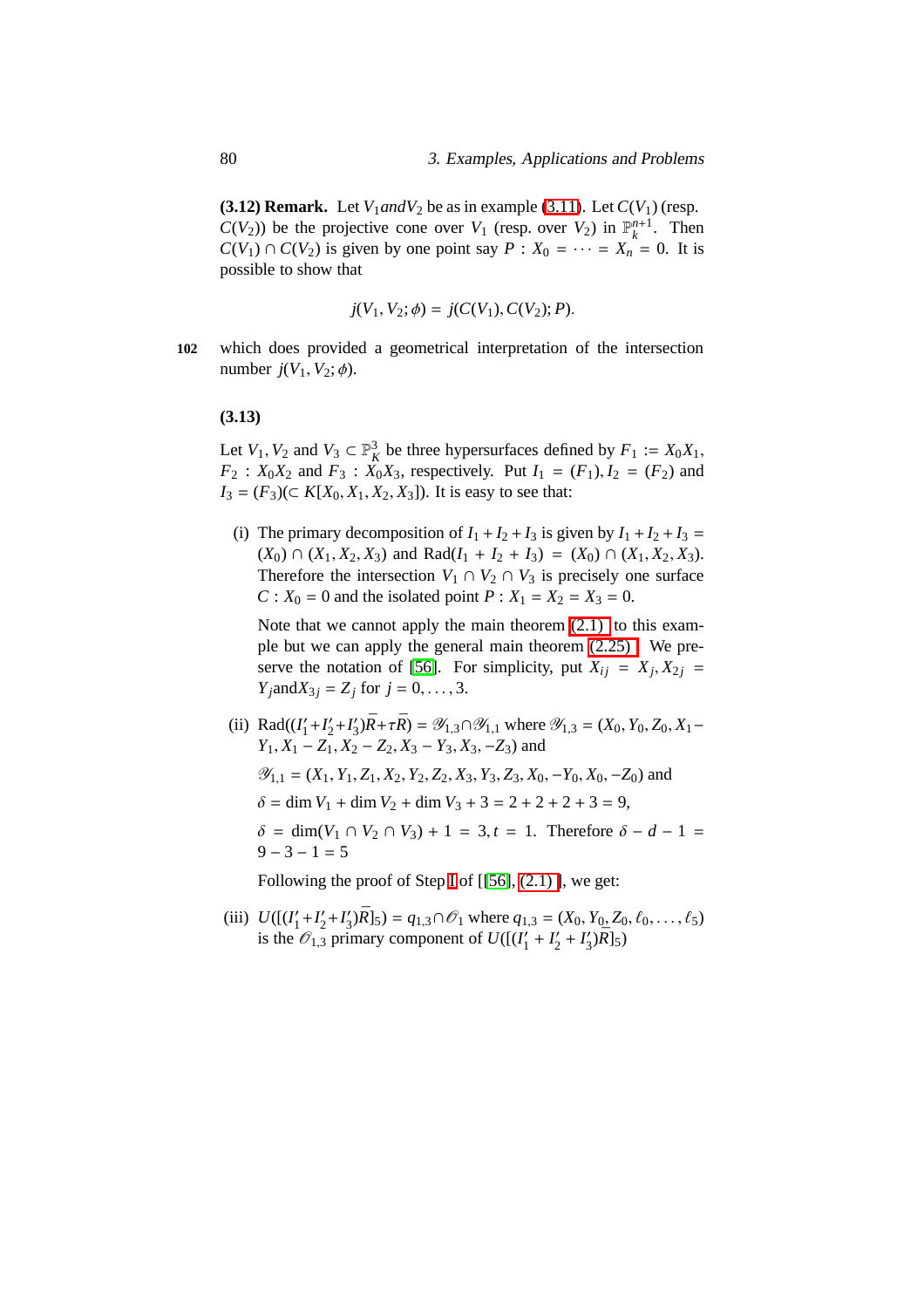#### A. Examples 81

- 103 (iv) Let *C*<sub>1</sub> be the irreducible component of  $V_1 \cap V_2 \cap V_3$  corresponding to the prime ideal  $\mathcal{O}_{1,3}$ . Then the defining prime ideal of  $C_1$  is  $(X_0)$ and  $j(V_1, V_2, V_3; c_1)$  = length of  $q_{1,3} = 1$ . Following the proof of Step [II](#page-65-0) of [\[56\]](#page-108-2), [\(2.1\) ,](#page-56-0) we get:
	- (v)  $\cup$   $(\mathcal{O}_1, \ell_6) = q_1^1 \cap q_1^2 \cap q_1^3 \cap \mathcal{O}_2$  where  $q_1^1$  (resp.  $q_1^2, q_1^3$ ) is  $(X_1, Y_0, Z_0)$ +  $\tau \bar{R}$  (resp.  $(X_0, Y_2, Y_0) + \tau \bar{R}(X_0, Y_0, Z_3) + \tau \bar{R}$ )-primary components of *U*( $\mathcal{O}_1$ ,  $\ell_6$ ). Let  $C_2$ ,  $C_3$ and $C_4$  be irreducible subvarieties of  $V_1 \cap V_2 \cap C_4$ *V*<sub>3</sub> corresponding to the prime ideals  $(X_1, Y_0, Z_0) + \tau \bar{R}(X_0, Y_2, Z_0) +$  $\tau \bar{R}$  and  $(X_0, Y_0, Z_3) + \tau \bar{R}$  respectively. Then the defining prime ideals of  $C_2$ ,  $C_3$  and  $C_4$  are  $(X_0, X_1)$ ,  $(X_0, X_2)$  and  $(X_0, X_3)$ , respectively and  $j(V_1, V_2, C_i) = 1$  for  $i = 2, 3, 4$ .
	- (vi) ∪( $\mathcal{O}_2$ ,  $\ell_7$ ) =  $q_1^1 \cap q_1^2 \cap q_1^3 \cap q_1^4$  where  $q_1^1 = (X_0, Y_2, Z_3) + \tau \bar{R} q_1^2 = (X_1, Y_0, Z_3) + \tau \bar{R} q_1^3 = (X_0, Y_2, Z_0) + \tau \bar{R}$ and

$$
q_1^4 = (X_0, Y_2, Z_3) + \tau \bar{R}
$$

Note that  $d - t + 1 = 3$  and  $\mathcal{O}_{d-t+1} = \mathcal{O}_3 = \overline{R}$ . Let  $C_5, C_6, C_7$ and  $C_8$  be irreducible. subvarieties of  $V_1 \cap V_2 \cap V_3$  corresponding to  $q_1^1, q_1^2, q_1^3$  and  $q_1^4$ , respectively. Then the defining prime ideals of *C*5,*C*6,*C*<sup>7</sup> and *C*<sup>8</sup> are (*X*0, *X*2, *X*3), (*X*0, *X*1, *X*3), (*X*0, *X*1, *X*2), and  $(X_1, X_2, X_3)$  respectively and  $j(V_1, V_2, V_3, C_i) = 1$  for  $i = 5, 6, 7, 8$ .

(vii) (a) The required collection  $\{C_i\}$  is:

$$
C_1: X_0 = 0 \quad \text{(the surface)}
$$
  
\n
$$
C_2: X_0 = X_1 = 0
$$
  
\n
$$
C_3: X_0 = X_2 = 0
$$
  
\n
$$
C_4: X_0 = X_3 = 0
$$
  
\n
$$
C_5: X_0 = X_2 = X_3 = 0
$$
  
\n
$$
C_6: X_0 = X_1 = X_3 = 0
$$
  
\n
$$
C_7: X_0 = X_1 = X_2 = 0
$$
  
\n
$$
C_8: X_1 = X_2 = X_3 = 0 \quad \text{(the isolated point)}
$$

and  $j(V_1, V_2; C_i) = 1$  for all  $i = 1, ..., 8$ . **104**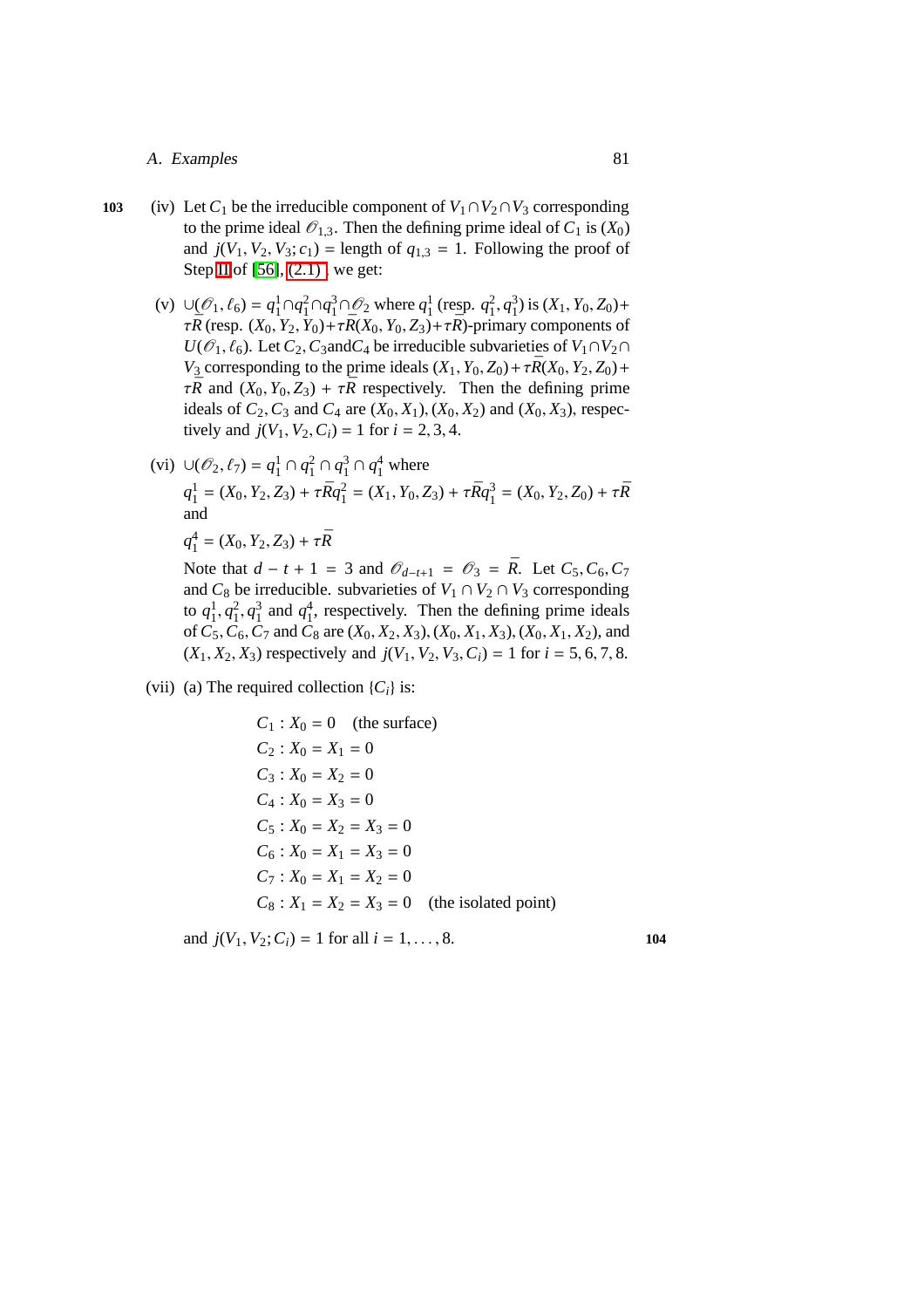(b) From  $(1.35)$ , we have

deg( $V_i$ ) = 2 for all  $i = 1, 2, 3$  and deg( $C_i$ ) = 1 for all  $i = 1, ..., 8$ . Therefore we get  $8 = \prod_{i=1}^{3}$  $\prod_{i=1}^{3} deg(V_i) = \sum_{i=1}^{8}$  $\sum_{i=1}^{n} j(V_1, V_2; C_i) \deg(C_i).$ 

<span id="page-91-0"></span>(3.14) Examples. (i) Let  $V_1 = V(I_1)$  and  $V_2 = V(I_2) \subset \mathbb{P}^7$ , be defined by *I*<sub>1</sub> = (*X*<sub>0</sub>, *X*<sub>1</sub>) ∩ (*X*<sub>2</sub>, *X*<sub>3</sub>) ∩ (*X*<sub>4</sub>, *X*<sub>5</sub>) ∩ (*X*<sub>6</sub>, *X*<sub>7</sub>) and *I*<sub>2</sub> = (*X*<sub>0</sub> +  $X_2, X_4 + X_6$ ). Then the primary decomposition of  $I_1 + I_2$  is given by

$$
I_1 + I_2 = (X_0, X_1, X_2, X_4 + X_6) \cap (X_0, X_2, X_3, X_4 + X_6)
$$
  

$$
\cap (X_4, X_5, X_6, X_0 + X_2) \cap (X_4, X_6, X_7, X_0 + X_2)
$$
  

$$
\cap (X_0^2, X_2^2, X_0 + X_2, X_1, X_3, X_4 + X_6)(X_4^2, X_6^2, X_4 + X_6, X_5, X_7, X_0, +X_2).
$$

Using the notation of [\(2.30\)](#page-77-0) we have

$$
m=4, \ell=6.
$$

We also have  $3 = \dim(V_1 \cap V_2) = \dim(V_1) + \dim(V_2) - 7 = 5 +$ **105** 5 − 7 = 3 and from [\(1.40\)](#page-46-0) and [\(1.35\)](#page-44-0) deg( $V_1$ ) = 4, deg( $V_2$ ) = 1. Therefore  $4 = \deg(V_1) \deg(V_2) \not\geq \ell - 1 = 5$ . This example shows that Question [1](#page-77-1) of [\(2.30\)](#page-77-0) is not true in general.

> (ii) Let  $V_1 = V(I_1)$  and  $V_2 = V(I_2) \subset \mathbb{P}_K^4$  be defined by  $I_1 = (X_0, X_1) \cap$  $(X_2, X_3)$  ∩  $(X_0 + X_2, X_4)$  and  $I_2 = (X_0 + X_2)$ . Then the primary decomposition of  $I_1 + I_2$  is given by

$$
I_1 + I_2 = (X_0 + X_2, X_4) \cap (X_0, X_1, X_2) \cap (X_0, X_2, X_3)
$$

$$
\cap (X_0^2, X_2^2, X_0 + X_2, X_1, X_3).
$$

Therefore  $m = 1$  and  $\ell = 4$ 

Also  $2 = \dim(V_1 \cap V_2) > \dim V_1 + \dim V_2 - 4 = 2 + 3 - 4 = 1$ and  $deg(V_1) = 3, deg(V_2) = 1$  by [\(1.39\)](#page-46-1) and [\(1.34\)](#page-43-0). Therefore  $3 = \deg(V_1) \deg(V_2) \not\ge \ell = 4.$ 

This example shows that Question [2](#page-77-2) of [\(2.30\)](#page-77-0) is not true in general.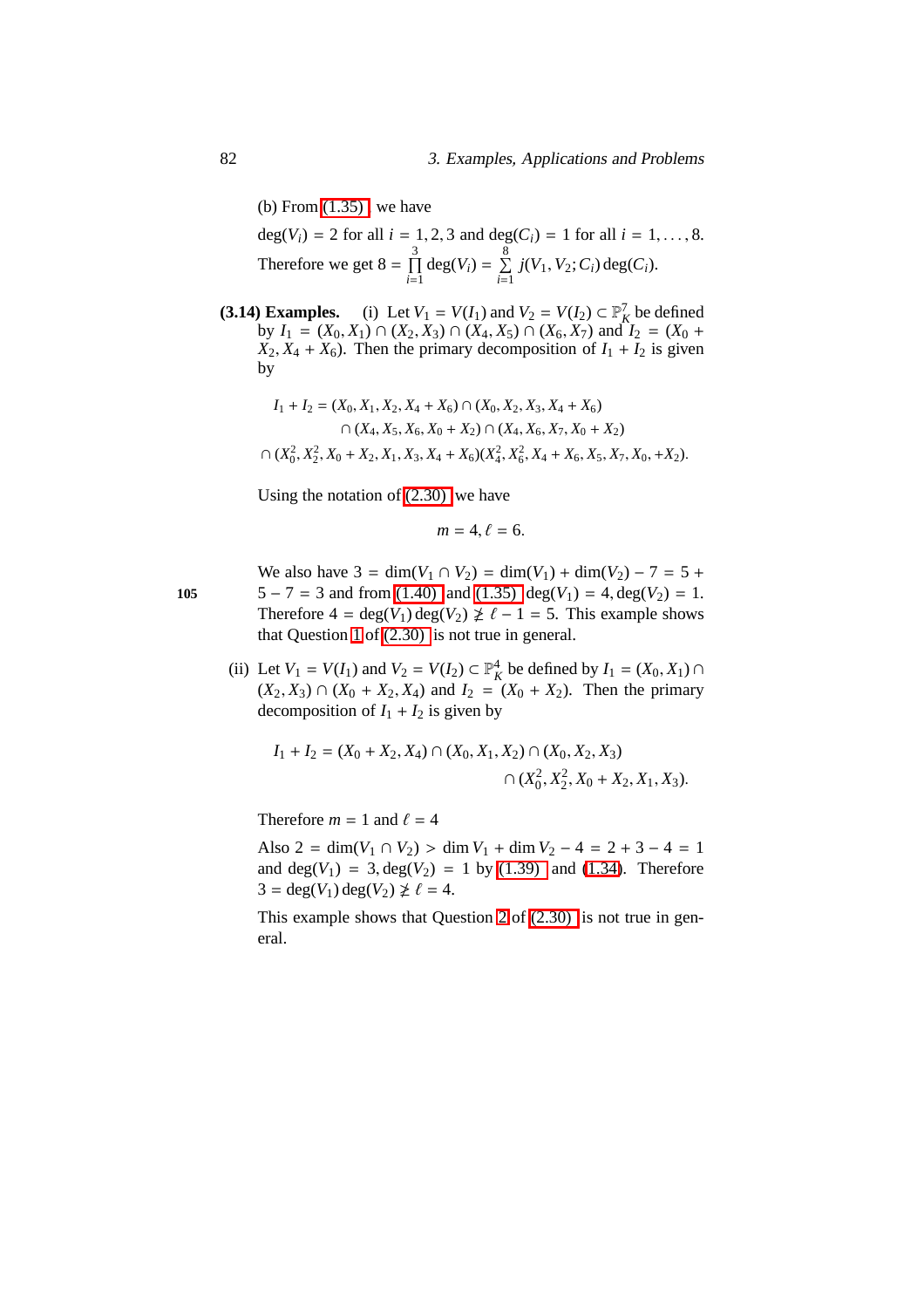(iii) Let  $V_1 = V(I_1)$  and  $V_2 = V(I_2) \subset \mathbb{P}_K^7$  be defined by  $I_1 = (X_0^2, X_1) \cap$  $(X_2, X_3)$  ∩  $(X_4, X_5)$  ∩  $(X_6, X_7)$  and  $i_2 = (X_0 + X_2, X_4 + X_6)$ . The primary decomposition of  $I_1 + I_2$  is given by

$$
I_1 + I_2 = (X_0^2, X_1, X_0 + X_2, X_4 + X_6) \cap (X_0, X_2, X_3, X_4 + X_6)
$$
  

$$
\cap (X_4, X_5, X_6, X_0 + X_2) \cap (X_4, X_6, X_7, X_0 + X_2) \cap
$$
  

$$
(X_0^3, X_0^3, X_1, X_3, X_0 + X_2, X_4, +X_6) \cap (X_4^3, X_6^2, X_5, X_7, X_0 + X_2, X_4 + X_6)
$$

Therefore  $m = 4$  and  $\ell = 6$ . From [\(1.40\)](#page-46-0) and [\(1.35\)](#page-44-0) we have  $deg(V_1) = 5, deg(V_2) = 1.$  Therefore  $deg(V_1) \cdot deg(V_2) > m$  but  $deg(V_1) \cdot deg(V_2) \not\geq \ell$ . This example shows that Question [3](#page-77-3) of (2.30) [is not true in general.](#page-77-0)

## **B. Applications of the Main Theorem**

The purpose of this section is to show that the main theorem [\(2.1\)](#page-56-0) also **106** yields Bezout's Theorem.

We preserve the notation of Chapter II. In addition, the following notation will be used in sequel.

**(3.15) Notation.** Let  $V_1 = V(I_1)$  and  $V_2 = V(I_2)$  be two pure dimensional projective varieties in  $\mathbb{P}_{K}^{n}$  defined by homogeneous ideals  $I_1$  and *I*<sub>2</sub> in *R*<sub>0</sub> := *K*[*X*<sub>0</sub>, . . . , *X<sub>n</sub>*]. Let *C* be an irreducible component of *V*<sub>1</sub> ∩ *V*<sub>2</sub> with the defining prime ideal  $\mathcal{Y}(C) = \mathcal{Y}$ . Let  $q(C) = q$  be the primary component of  $I_1 + I_2$ , we put:

$$
\ell(V_1, V_2; C) :=
$$
 length of  $q = \ell((R_0/I_1 + I_2)\mathcal{Y})$  and  
 $e(V_1, V_2; C) := e_0(q(R_0)\mathcal{Y}; (R_0)\mathcal{Y}).$ 

Using [\(2.3\)](#page-57-0) (iii), we get the isolated prime ideal *P*(resp.  $\bar{P}$ ) of ( $I'_1$  + *I* ′  $\frac{1}{2} + \tau$ ) *R* (resp.  $(I'_1)$  $I'_1 + I'_2$  $\frac{1}{2} + \tau$ *)* $\bar{R}$ )− Let *Q* (resp.  $\bar{Q}$ ) be the *P* (resp. *P*<sup> $\bar{P}$ )−</sup> primary component of  $\tilde{I}_1$  $I'_1 + I'_2$  $\frac{1}{2} + \tau$ ) *R* (resp.  $(I'_1)$  $I'_1 + I'_2$  $(2 + \tau)\bar{R}$ ). Let  $A =$  $(R/(I_1')$  $I'_1 + I'_2$  $(Z_2)$ )<sub>*P*</sub> (resp.  $\bar{A} = (\bar{R}) \bar{I} (I_1)$  $I'_1 + I'_2$  $\binom{1}{2}$ ) $\bar{p}$  be the local ring of the joinvariety  $J(V_1, V_2)$  (resp.  $\bar{J}(V_1, V_2)$ ) at  $\bar{P}$  (resp.  $\bar{P}$ ).

<span id="page-92-0"></span>**(3.16) Remarks.** (i) Note that  $\bar{P} = \mathcal{Y}_{i,j}$  for some prime ideal  $\mathcal{Y}_{i,j}$  in  $(*)$  of [\(2.4\)](#page-59-0), where  $j = K - \dim(C)$ .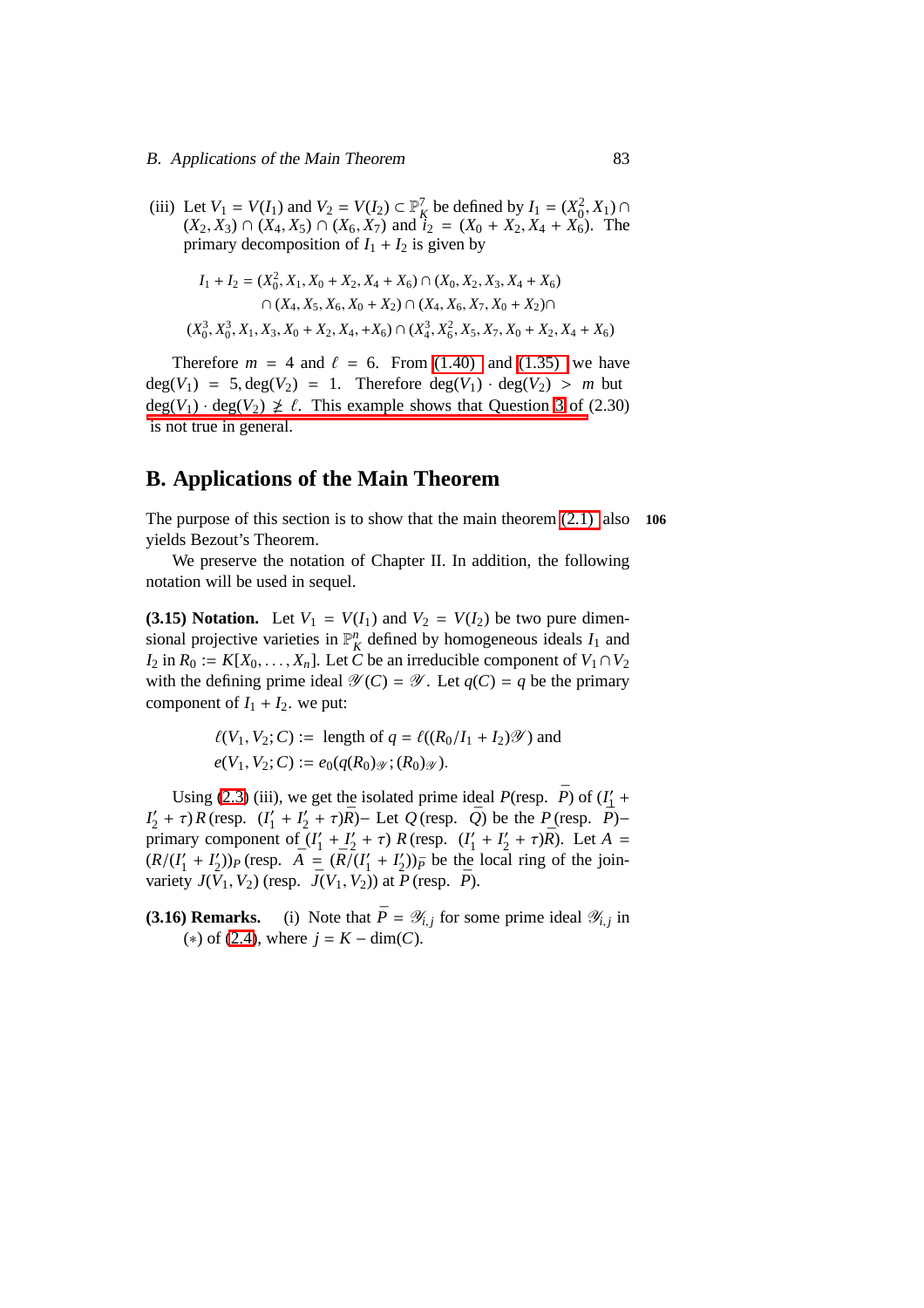84 3. Examples, Applications and Problems

(ii) 
$$
e_0(\tau A; A) = e_0(QA; A) \text{ and}
$$

$$
e_0(\tau \overline{A}; \overline{A}) = e_0(\overline{Q}\overline{A}; A)
$$

(iii)  

$$
e_0(\tau A; A) = e_0(\tau \bar{A}; \bar{A}) \text{ and}
$$

$$
e_0(QA; A) = e_0(\bar{Q} \cdot \bar{A}; \bar{A})
$$

*Proof.* (ii) We have  $(QA)^n = ((I_1)^n)$  $I'_1 + I'_2$ **107** *Proof.* (ii) We have  $(QA)^n = ((I'_1 + I'_2 + \tau)A)^n = (\tau A)^n$  for all  $n \ge 1$ , so that  $\ell(A/(QA)^n) = \ell(A/(\tau A)^n)$  for all  $n \ge 1$ . Therefore  $E_0(QA, A) =$  $e_0(\tau A, A)$ . Similarly,  $e_0(\overline{Q}.\overline{A}; \overline{A}) = e_0(\tau \overline{A}; \overline{A}).$ (iii) This follows from the remark (i) of  $(1.2)$ .

**(3.17) Remark.** If *C* is a proper component of  $V_1 \cap V_2$ , that is, *C* is irreducible and  $dim(C) = dim(V_1) + dim(V_2) - n$ , then the *Weil's intersection multiplicity symbol*  $i(V_1, V_2; C)$  of  $V_1$  and  $V_2$  along  $C$  is given by

$$
i(V_1, V_2; C) = e_0(\tau A; A)
$$

*Proof.* See [[\[69\]](#page-109-0) ; ch. II, §5, a] □

<span id="page-93-0"></span>**(3.18) Lemma.** Let  $V_1 = V(I_1)$  and  $V_2 = V(I_2)$  be two pure dimen*sional projective varieties in*  $\mathbb{P}_{K}^{n}$  *defined by homogeneous ideals*  $I_1$  *and I*<sub>2</sub> *in*  $R_0 := K[X_0, \ldots, X_n]$ *. Let C be an irreducible component of*  $V_1 \cap$ *V*<sub>2</sub>*. Then*  $j(V_1, V_2; C) = e_0((\ell_0, \ldots, \ell_{\delta-j-1})\overline{A}; \overline{A}) = \ell_0, \ldots, \ell_{\delta-j-1}\overline{A}) \ell(\frac{(\ell_0,\ldots,\ell_{\delta-j-2}) : \ell_{\delta-j-1}}{(\ell_0,\ldots,\ell_{\delta-j-2}) : \bar{\ell}_{\delta-j-1}}$  $(\ell_0, ..., \ell_{\delta-j-2})\bar{A}$  *where j* = *K* − dim(*C*).

<span id="page-93-1"></span>*Proof.* This follows from [\(2.20\)](#page-71-2), [\(2.8\)](#page-61-0) and [\(1.23\)](#page-38-0). □

#### **(3.19) Corollary.**

$$
J(V_1, V_2; C) = \ell(V_1, V_2; C) + \ell(\tau \bar{A}/(\ell_0, \dots, \ell_{\delta-j-1})\bar{A}) - \ell(\frac{(\ell_0, \dots, \ell_{\delta-j-2}) : \ell_{\delta-j-1}}{(\ell_0, \dots, \ell_{\delta-j-2})\bar{A}})
$$

**108** *Proof.* We have  $\ell(V_1, V_2; C) = \ell(\bar{A}/\tau\bar{A})$ . Therefore this corollary follows from  $(3.18)$ .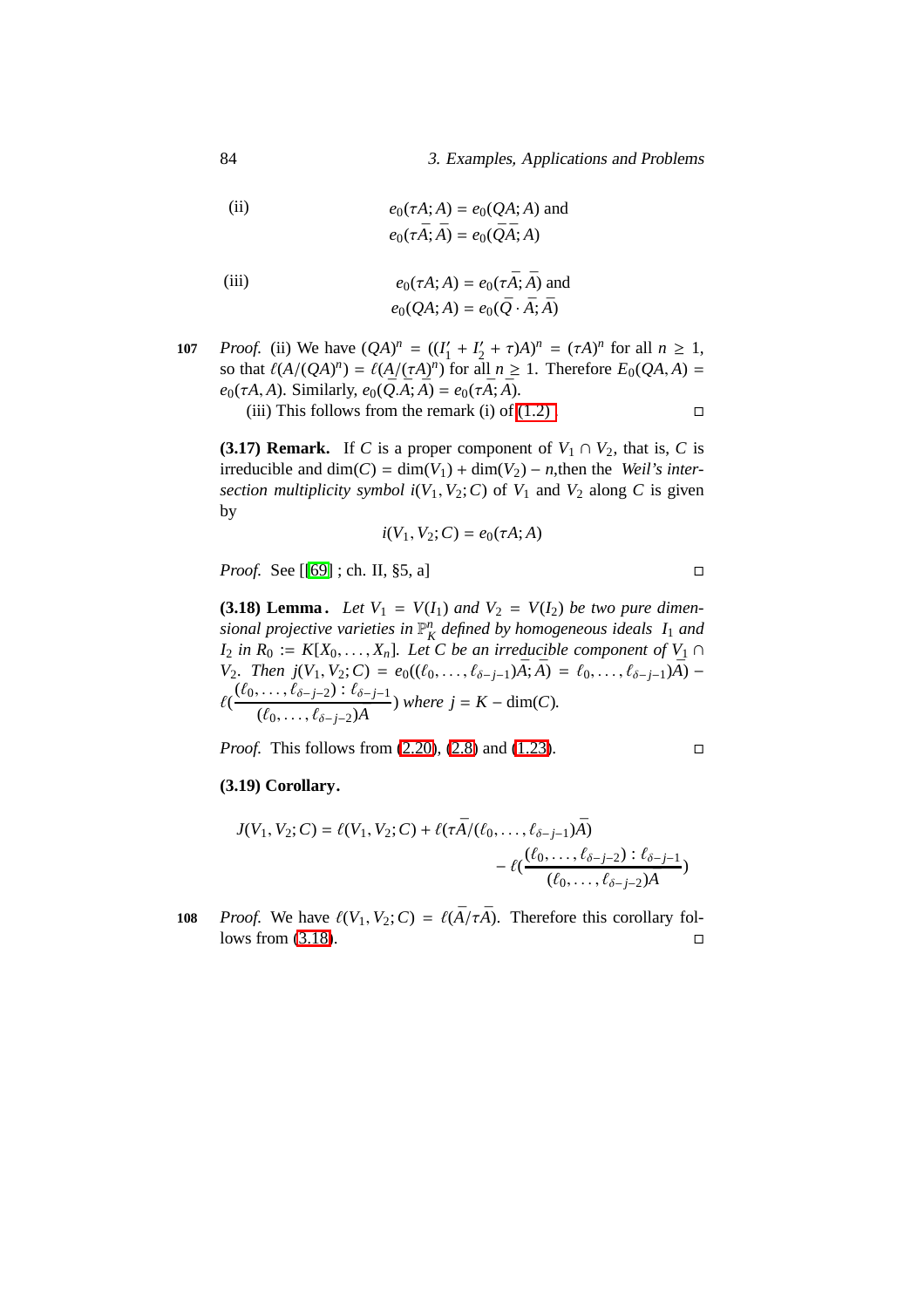#### B. Applications of the Main Theorem 85

We put

and  
\n
$$
K_1 := \ell(\tau \bar{A}/(\ell_0, \dots \ell_{\delta-j-1})A)
$$
\n
$$
K_2 := \frac{((\ell_0, \dots, \ell_{\delta-j-2}) : \ell_{\delta-j-1})\bar{A}}{(\ell_0, \dots, \ell_{\delta-j-2})\bar{A}}
$$

- <span id="page-94-1"></span>**(3.20) Corollary.** *(i) Suppose that the local rings*  $A(V_i; C)$  *of*  $V_i$  *at C are Cohen-Macaulay for i* = 1, 2*. Then*  $j(V_1, V_2; C) \geq \ell(V_1, V_2; C)$ *and equality holds if and only if*  $\tau \overline{A} \subset (\ell_0, \ldots, \ell_{\delta-j-1})\overline{A}$
- *(ii)* If  $\tau \bar{A} \subset (\ell_0, \ldots, \ell_{\delta-j-1})\bar{A}$  then  $j(V_1, V_2; C) \leq \ell(V_1, V_2; C)$  and *equality holds if and only if A*(*V*1;*C*) *and A*(*V*2;*C*) *are Cohen-Macaulay.* (*Note that*  $\tau \overline{A} \subset (\ell_0, \ldots, \ell_{\delta-j-1})\overline{A}$  when dim  $C = \dim$  $V_1$  + dim  $V_2$  – *n*).
- *Proof.* (i) From the proposition [\(3.21\)](#page-94-0) below, it follows that  $\overline{A}$  is Cohen -Macaulay. Therefore (i) results from [\(3.19\)](#page-93-1).
- (ii) Follows from  $(3.19)$  and the following proposition  $(3.21)$ .

We study the connecting between the Cohen -Macaulay properties of  $A(V_i; C)$  and  $\overline{A}$  in the following proposition.

<span id="page-94-0"></span>**(3.21) Proposition.** *The notations being the same as [\(2.2\)](#page-57-1) and [\(3.18\)](#page-93-0). The following conditions are equivalent:*

- *(i)*  $A(V_1; C)$  *and*  $A(V_2; C)$  *are Cohen -Macaulay* **109**
- $(ii)$   $\bar{A}$  *is Cohen-Macaulay.*
- $(iii)$   $(\bar{K}[X_{10}, \ldots, X_{1n}, X_{20}, \ldots, X_{2n}]/(I'_1)$  $I'_1 + I'_2$  $\mathcal{L}_2^{\prime}$ )) $\mathcal{Y}(C)^{\prime}$ + $\mathcal{Y}(C)^{\prime\prime}$  is Cohen-Mac*aulay, where*  $\mathscr{Y}(C)'$ ; and  $\mathscr{Y}(C)'$  are prime ideals in R<sub>1</sub> and R<sub>2</sub>, *respectively corresponding to*  $\mathcal{Y}(C)$ *.*

*Proof.* (ii)  $\Rightarrow$  (iii). Since  $\mathcal{Y}(C)' + \mathcal{Y}(C)'' \subset \mathcal{Y} + \tau$ , the local ring of (iii) is a localization of  $\overline{A}$  and hence Cohen -Macaulay.

 $(iii) \Rightarrow (i)$ . This is proved by *R*. Achilles. This proof is not so easy, since he uses Samuel's techniques on the extension of fields of definition (see [[\[69\]](#page-109-0), ch. II, §1, No. 3 and 4]). Therefore, for the proof, see the forthcoming thesis (Promotion *B*) of R. Achilles.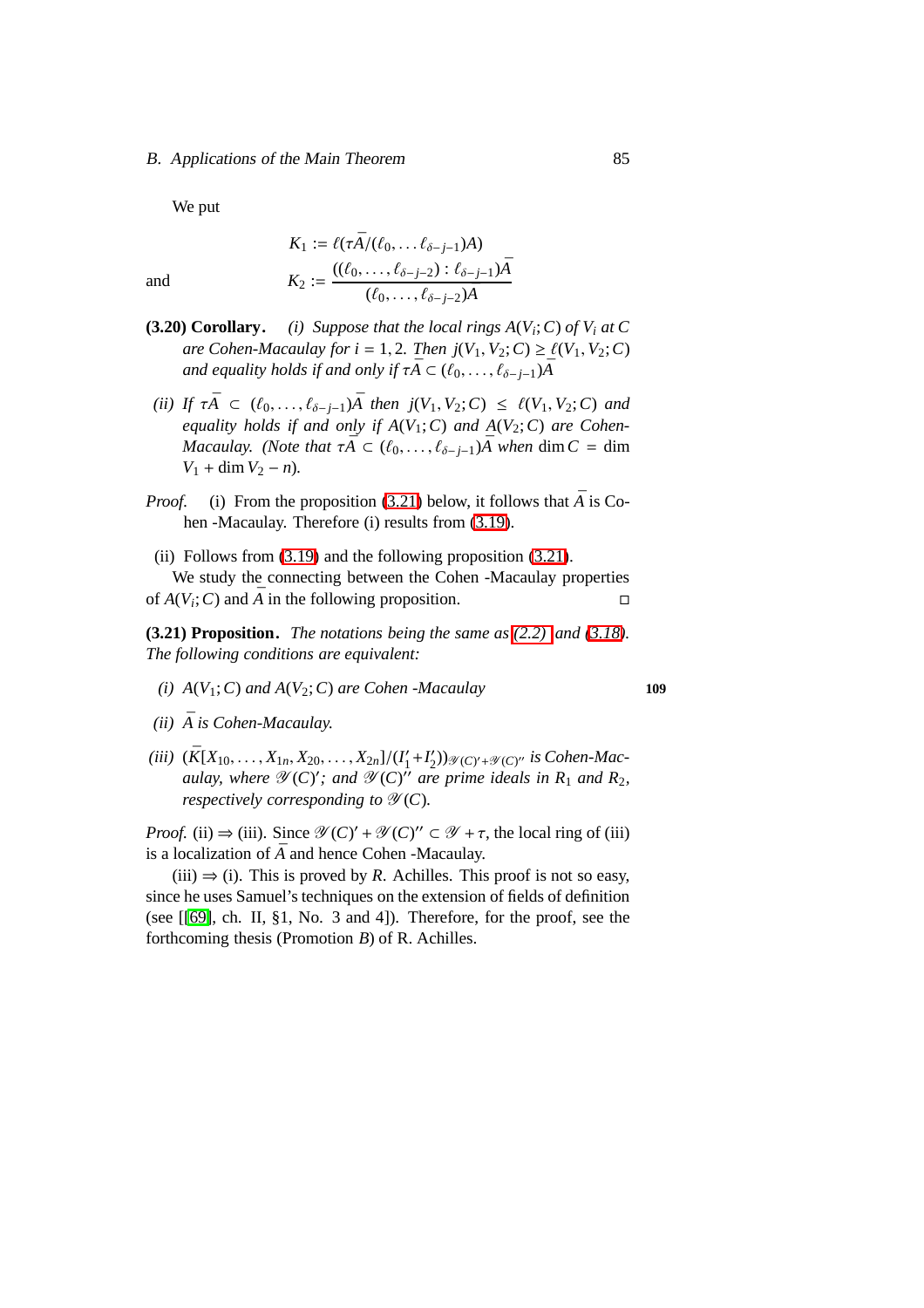(i) ⇒ (ii). By [\(1.44\)](#page-49-0), there exist elements  $f \in A(V_1)g \in A(V_2)$  such that  $A(V_1)_f$  and  $A(V_2)_g$  are Cohen-Macaulay ( $A(V_i)$ ) denote the coordinates ring of  $V_i$ ,  $i = 1, 2$ ). It follows immediately from [\(1.47\)](#page-52-0) (iv)(a) that

$$
\Box
$$
  $A(V_1)_f \underset{K}{\otimes} A(V_2)_g$  is Cohen -Macaulay.

Now, put  $S = \{f^n \underset{K}{\otimes} g^m | n, m \in \mathbb{N} \}$ . Then *S* is a multiplicative set in *A*(*V*<sub>1</sub>) ⊗ *A*(*V*<sub>2</sub>) and it is easy to see that  $S^{-1}(A(V_1) \underset{K}{\otimes} A(V_2)) \underset{K}{\rightarrow} A(V_1)_f \underset{K}{\otimes}$  $A(V_2)_g$ . Therefore

$$
\bar{K} \underset{K}{\otimes} A(V_1))_f \underset{\bar{K}}{\otimes} (\bar{K} \underset{K}{\otimes} A(V_2))_g \widetilde{\to} (\bar{K}[X_{10}, \dots, X_{1n}]/I'_1)_f \underset{\bar{K}}{\otimes}
$$
\n
$$
(\bar{K}[X_{20}, \dots, X_{2n}])/I'_2)_g \widetilde{\to} (\bar{K}[X_{10}, \dots, X_{1n}, x_{20}, \dots, X_{2n}]/(I'_1 + I'_2))_{fg}
$$

<span id="page-95-0"></span>**is Cohen-Macaulay.** Note that  $f.g \notin \mathcal{Y}(C) + \tau$ , therefore  $\overline{A}$  is a localization of  $(\bar{K}[X_{10}, \ldots, X_{1n}, X_{20}, \ldots, X_{2n}]/I'_1$  $I'_1 + I'_2$  $Z_{2}^{'}$ )<sub>fg</sub> and hence  $\overline{A}$  is Cohen -Macaulay.

**(3.22) Proposition.** Let  $V_1 = V(I_1)$  and  $V_2 = V(I_2)$  be two pure dimensional projective varieties in  $\mathbb{P}^n_K$  defined by homogeneous ideals  $I_1$  and *I*<sub>2</sub> *in*  $R_0 = K[X_0, \ldots, X_n]$ *. Let C be an irreducible component of*  $V_1 \cap V_2$ *. Then*

$$
j(V_1, V_2; C) = e_0(\tau \bar{A}, \bar{A}) = e_0(\bar{Q}.\bar{A}; \bar{A}).
$$

*In particular, if C is a proper component of*  $V_1 \cap V_2$ *, that is,* dim(*C*) =  $\dim(V_1) + \dim(V_2) - n$ , then

$$
j(V_1, V_2; C) = e_0(\tau \bar{A}, \bar{A}) = i(V_1, V_2; C).
$$

*Proof.* In view of [\(3.16\)](#page-92-0) (ii) and [\(3.18\)](#page-93-0), it is enough to prove that :  $e_0((\ell_0, ..., \ell_{\delta-j-1})\bar{A}; \bar{A}) = e_0(\tau \bar{A}; \bar{A})$ . Since  $\ell_0, ..., \ell_{\delta-j-1}$  are generic linear forms we see from the proof of [[\[51\]](#page-108-3), Theorem [\[69\]](#page-109-0)] that  $\ell_0, \ldots$ ,  $\ell_{\delta-j-1}$  is a "superficial sequence" of order 1 for  $\tau \overline{A} = (\ell_0, \ldots, \ell_n) \overline{A}$ . Therefore from [[\[51\]](#page-108-3), Theorem [\[71\]](#page-109-1)] we get

$$
\Box \qquad e_0((\ell_0,\ldots,\ell_{\delta-j-1})\bar{A};\bar{A})=e_0((\ell_0,\ldots,\ell_n)\bar{A};\bar{A})=e_0(\tau\bar{A};\bar{A}).
$$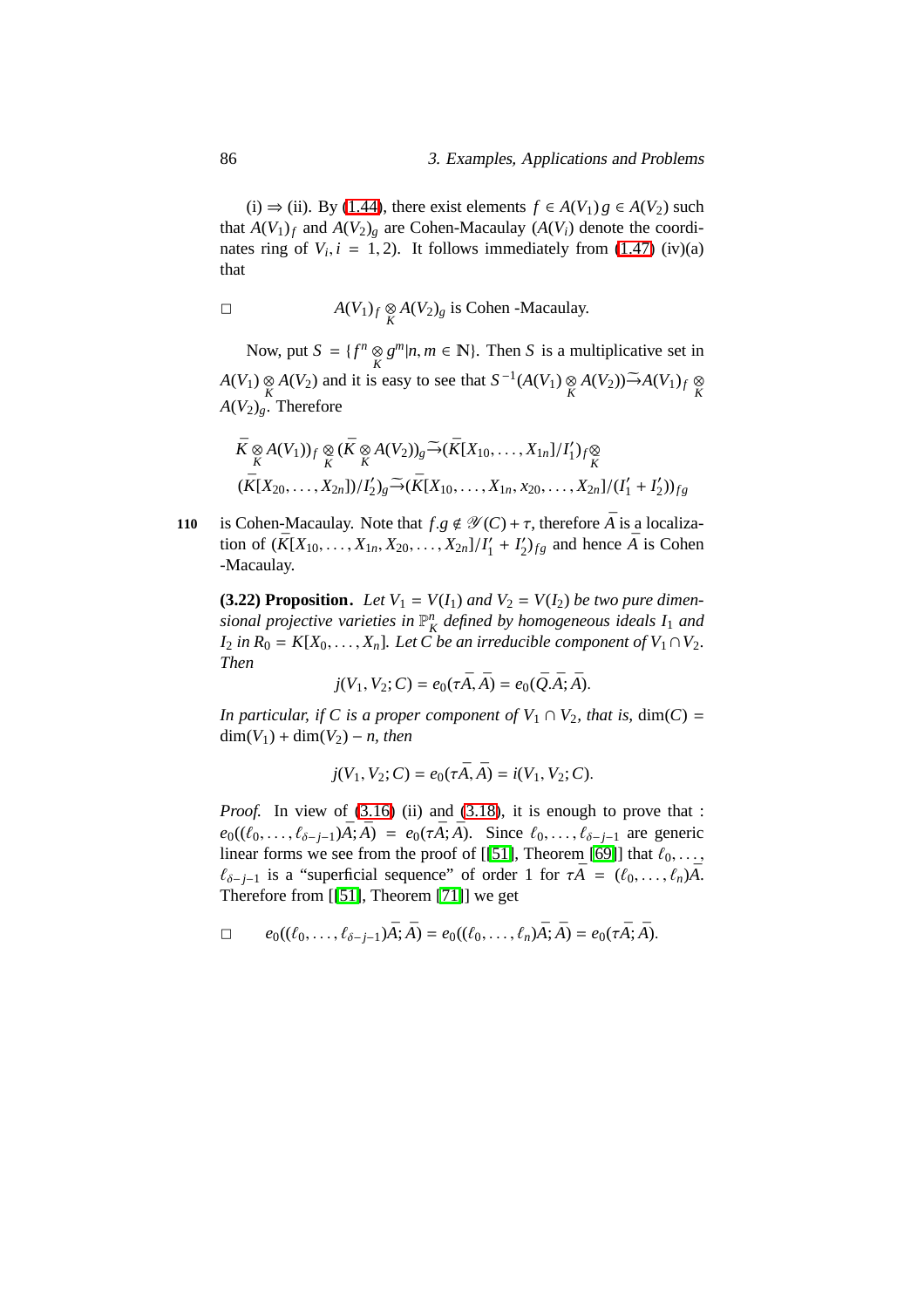**(3.23) Remark.** Proposition [\(3.22\)](#page-95-0) does yield a connection between our definition of intersection multiplicity and Samuel's observations on improper components given in his thesis (see: *J*. Math.Pures Appl. (9), 30 (1951)-274 in particular chapter *V*, section 2), see also [[\[69\]](#page-109-0), ch. II, §5, No. 9].

<span id="page-96-1"></span>**(3.24) Proposition .** *Let*  $V_1 = V(I_1)$  *and*  $V_2 = V(I_2)$  *be two pure* dimensional projective varieties in  $\mathbb{P}^n_K$  defined by homogeneous ide*als I*<sub>1</sub> *and I*<sub>2</sub> *in R*<sub>0</sub> :=  $K[X_0, ..., X_n]$ *. Suppose that* dim(*V*<sub>1</sub>  $\cap$  *V*<sub>2</sub>) = **111**  $dim(V_1) + dim(V_2) - n$ . *Then* deg(*V*<sub>1</sub>) ⋅ deg(*V*<sub>2</sub>) =  $\Sigma$  $\sum_{C}$  *j*(*V*<sub>1</sub>, *V*<sub>2</sub>; *C*) deg(*C*), *where C runs through all irreducible components of*  $V_1 \cap V_2$ .

For the proof of this proposition, we need the following lemma.

<span id="page-96-0"></span>**(3.25) Lemma .** *Let*  $V_1 = V(I_1)$  *and*  $V_2 = V(I_2)$  *be two pure di*mensional projective varieties in  $\mathbb{P}^n_K$  defined by homogeneous ideals  $I_1$ *and*  $I_2$  *in*  $R_0 := K[X_0, \ldots, X_n]$ *. Then the following conditions are equivalent:*

- $(i)$  dim( $V_1$  ∩  $V_2$ ) = dim( $V_1$ ) + dim( $V_2$ ) − *n*
- *(ii)* Every irreducible component of  $V_1 \cap V_2$  has dimension dim  $V_1$  +  $\dim V_2 - n$ .

(*iii*) 
$$
\dim((I'_1 + I'_2 + \tau \bar{R}) = \dim((I'_1 + I'_2)\bar{R}) - (n + 1).
$$

*Proof.* We prove (i)  $\Rightarrow$  (iii)  $\Rightarrow$  (iii)

From (i) we have  $\dim(I'_1)$  $I'_1 + I'_2$  $Z'_2 + \tau \bar{R}$ ) = dim( $V_1 \cap V_2$ ) = dim( $V_1$ ) +  $dim(V_2) - n = dim((I'_1))$  $I'_1 + I'_2$  $\sum_{i=1}^{\infty}$   $\sqrt{\overline{R}}$  – 1 – *n*, that is, we have (iii).

(iii)  $\Rightarrow$  (ii) Follows from the fact that ( $I'_1$  $I'_1 + I'_2$  $v_2^{\prime}$ ) $\bar{R}$  is unmixed (see  $(2.3)(i)$  $(2.3)(i)$  and  $(1.46)(ii)$  $(1.46)(ii)$ .  $(ii) \Rightarrow (i)$  is trivial.

**Proof of Proposition (3.24).** From Lemma [\(3.25\)](#page-96-0), we have  $t = d$  and  $\delta - d - 1 = n$ . Hence we get from the Step [I](#page-62-0) of our proof of the main **112** theorem  $(2.1)$  that

$$
\cup([ (I'_1+I'_2)\bar{R}]_n)=q_{1,d}\cap \cdots \cap q_{m_d,d}\cap \mathscr{O}_1.
$$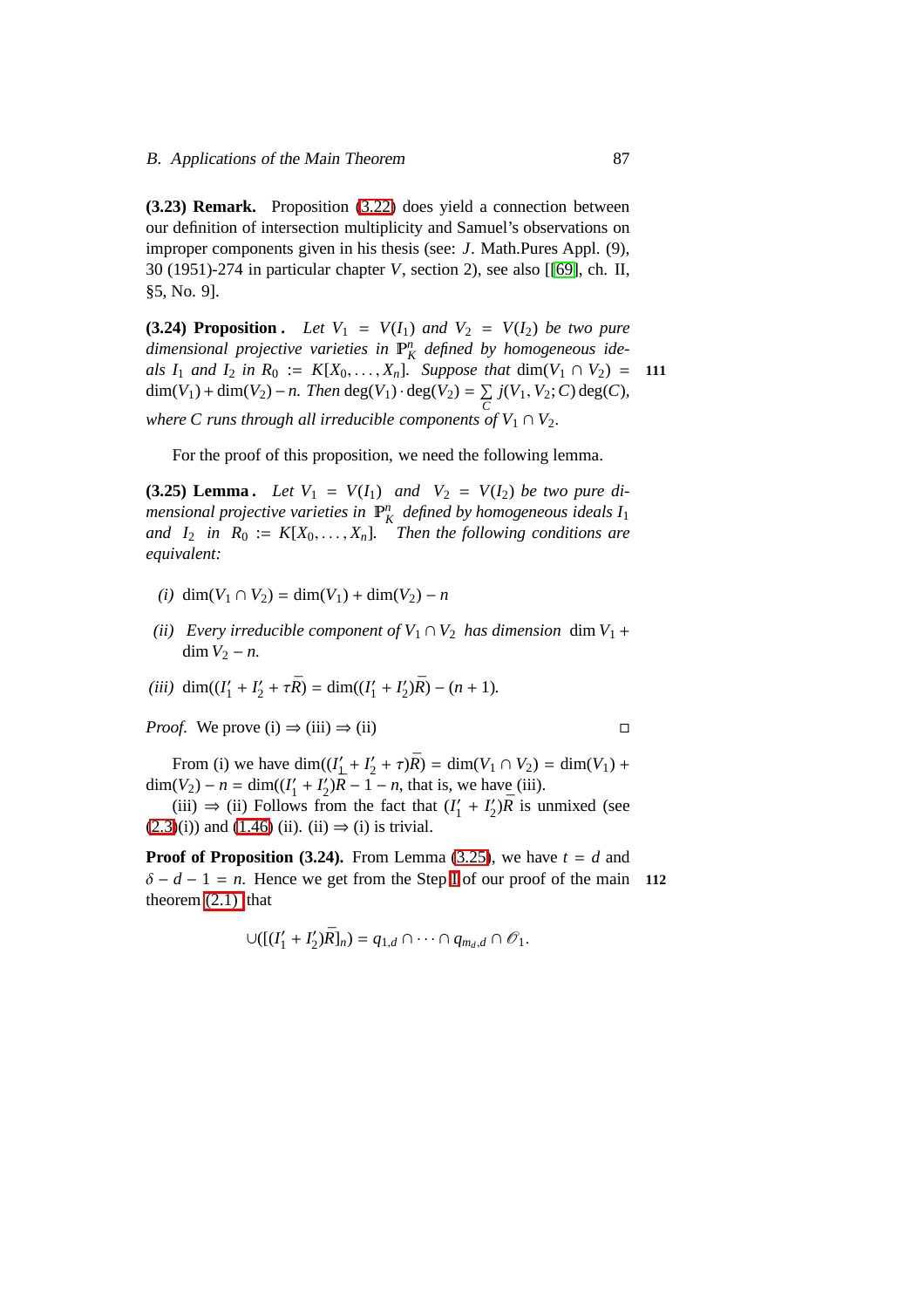Therefore, since  $\mathcal{O}_1 \not\subset_{i,d}$  for any  $1 \leq i \leq m_d$ , we get  $\mathcal{O} = \overline{R}$ . Hence  ${C|C}$  an irreducible component of  $V_1 \cap V_2$  is the required collection in the main theorem  $(2.1)$ . Then  $(3.24)$  follows from the main theorem  $(2.1)$ .

The following proposition yields a new and simple proof of the wellknown Bezout's theorem.

#### **(3.26) Proposition (Bezout's Theorem)**

Let  $V_1 = V(I_1)$  and  $V_2 = V(I_2)$  be two pure dimensional projective varieties in  $\mathbb{P}_K^n$  defined by homogeneous ideals  $I_1$  and  $I_2$  in  $R_0 := K$ [*X*<sub>0</sub>, . . . , *X*<sub>*n*</sub>]. Suppose that dim(*V*<sub>1</sub> ∩ *V*<sub>2</sub>) = dim(*V*<sub>1</sub> + dim(*V*<sub>2</sub>) − *n*. Then  $deg(V_1)$ .  $deg(V_2)$  =  $\sum$ *C*

 $i(V_1, V_2; C) \cdot deg(C)$  where *C* runs through all irreducible components of  $V_1 \cap V_2$ .

*Proof.* Follows from [\(3.24\)](#page-96-1) and [\(3.22\)](#page-95-0). □

**(3.27) Remark.** In [\[72\]](#page-109-2) Serre gave an elegant formula for the intersection multiplicity with correction terms to the naive guess which takes only the length of primary ideals (see our discussion of chapter 0, section *A*). In a sense this Tor-formula of Serre explains why the naive guess fails. Another explanation is given by *W*. Fulton and *R*. MacPherson in [[\[19\]](#page-105-0), §4]. Also, our approach does give the reason for this phenomenon. Our correction term is given by  $K_2$  (See the notation after the proof of Corollary [\(3.19\)](#page-93-1)). Roughly speaking, our construction

**113** shows that we have to drop the imbedded components. Furthermore, we open the way to deeper study by applying our results [\(3.19\)](#page-93-1) and [\(3.22\)](#page-95-0). For example, it follows immediately from Corollary [\(3.20\)](#page-94-1) (ii) the wellknown fact that

$$
deg(V_1) \cdot deg(V_2) \le deg(V_1 \cap V_2)
$$

<span id="page-97-0"></span>when dim( $V_1 \cap V_2$ ) = dim  $V_1$  + dim  $V_2$  – *n*. In case dim( $V_1 \cap V_2$ ) >  $\dim V_1 + \dim V_2 - n$ , we obtain the following results.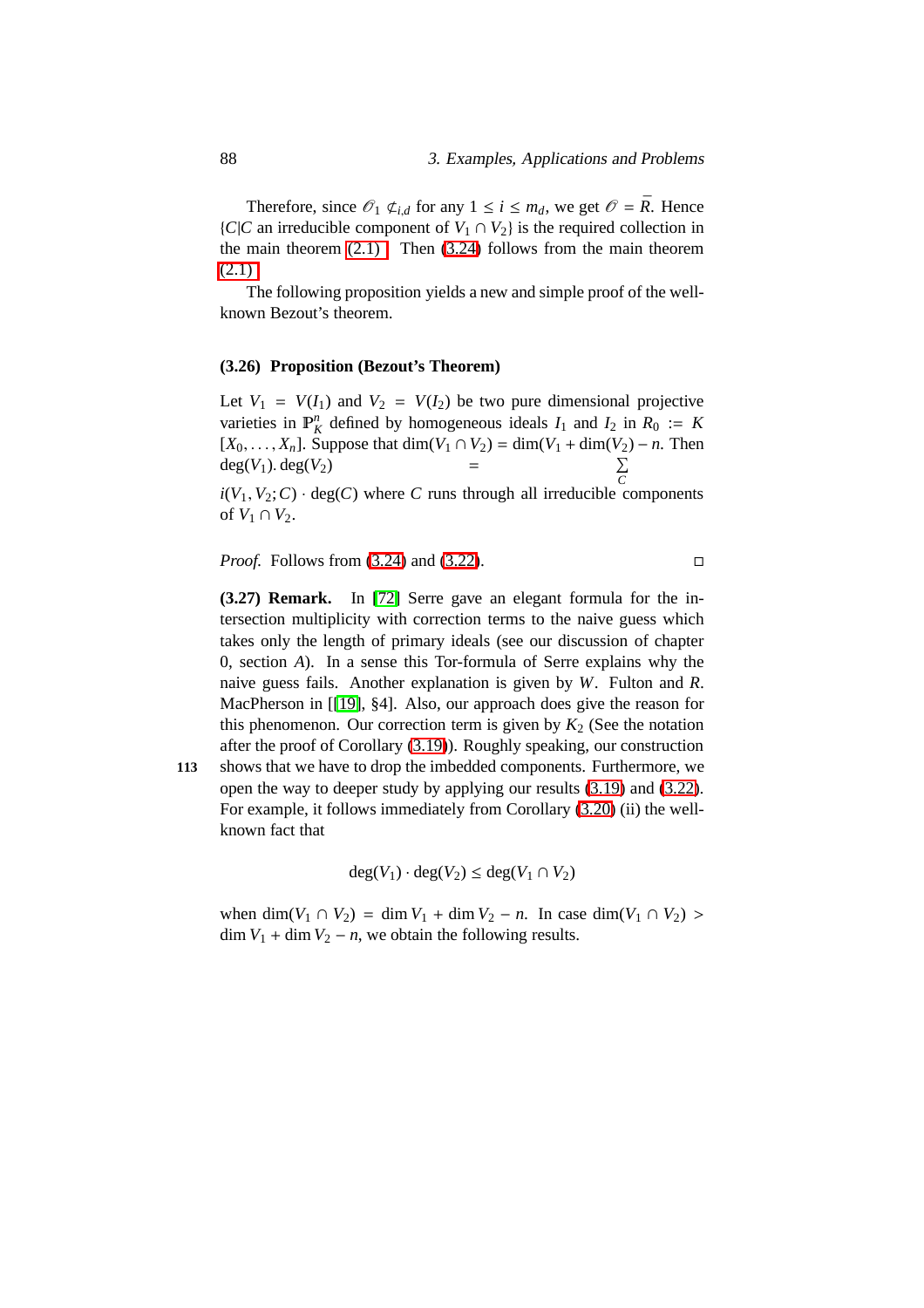**(3.28) Proposition.** Let  $V_1 = V(I_1)$  and  $V_2 = V(I_2)$  be two pure di*mensional projective varieties in*  $\mathbb{P}_{K}^{n}$  *defined by homogeneous ideals*  $I_1$ *and*  $I_2$  *in*  $R_0 := K[X_0, \ldots, X_n]$ *. Assume that the local rings*  $A(V_1; C)$ *and A*(*V*2;*C*) *of V*<sup>1</sup> *and V*<sup>2</sup> *at C are Cohen -Macaulay for all irreducible components C of*  $V_1 \cap V_2$  *with* dim  $C = \dim(V_1 \cap V_2)$ *. Then* 

$$
deg(V_1) \cdot deg(V_2) \ge deg(V_1 \cap V_2)
$$

*Proof.* From the main theorem  $(2.1)$ , we get:

$$
deg(V_1) \cdot deg(V_2) = \sum_{C_i} j(V_1, V_2; C_1) \cdot deg(C_i)
$$
  
\n
$$
\geq \sum_{C} j(V_1, V_2; C) deg(C)
$$
  
\n
$$
\geq \sum_{C} \ell(V_1, V_2; C) deg(C) by (3.20) (i)
$$
  
\n
$$
= deg(V_1 \cap V_2) \qquad by (1.40)
$$

where *C* runs through all irreducible components of  $V_1 \cap V_2$ , with **114**  $dim(C) = dim(V_1 ∩ V_2).$ 

**(3.29) Corollary .** *With the same assumption as in [\(3.28\)](#page-97-0), we have* deg(*V*<sub>1</sub>) · deg(*V*<sub>2</sub>) − deg(*V*<sub>1</sub> ∩ *V*<sub>2</sub>) ≥  $\sum$ *C* deg(*C*) ≥ *number of irreducible components of*  $V_1 \cap V_2$  *with* dim  $C < \dim(V_1 \cap V_2)$ .

<span id="page-98-0"></span>**(3.30) Proposition.** Let  $V_1 = V(I_1)$  and  $V_2 = V(I_2)$  be two pure di*mensional projective varieties in* P *n k defined by homogeneous ideals I*<sup>1</sup> *and*  $I_2$  *in*  $R_0 := K[X_0, \ldots, X_n]$ *. Assume that the local rings*  $A(V_1; C)$  *and A*(*V*2;*C*) *of V*<sup>1</sup> *and V*<sup>2</sup> *at C are Cohen-Macaulay for all irreducible components C of V*<sub>1</sub>  $\cap$  *V*<sub>2</sub>*. Then* deg(*V*<sub>1</sub>)  $\cdot$  deg(*V*<sub>2</sub>)  $\geq \sum$  $\sum_{C} \ell(V_1, V_2, ; C) \deg(C)$ 

*where C runs through all irreducible components of*  $V_1 \cap V_2$ *, and equality holds if and only if*  $j(V_1, V_2; C) = \ell(V_1, V_2 : C)$  *for all irreducible components C of V*<sub>1</sub>  $\cap$  *V*<sub>2</sub> *and*  $\{C_i\} = \{C|C \text{ an irreducible component of } C\}$  $V_1$  ∩  $V_2$ }.

**(3.31) Corollary .** *With the same assumption as in [\(3.30\)](#page-98-0), we have*  $deg(V_1) \cdot deg(V_2) - deg(V_1 ∩ V_2) ≥ ∑ \ell(V_1, V_2; C) deg(C)$ *, where C runs*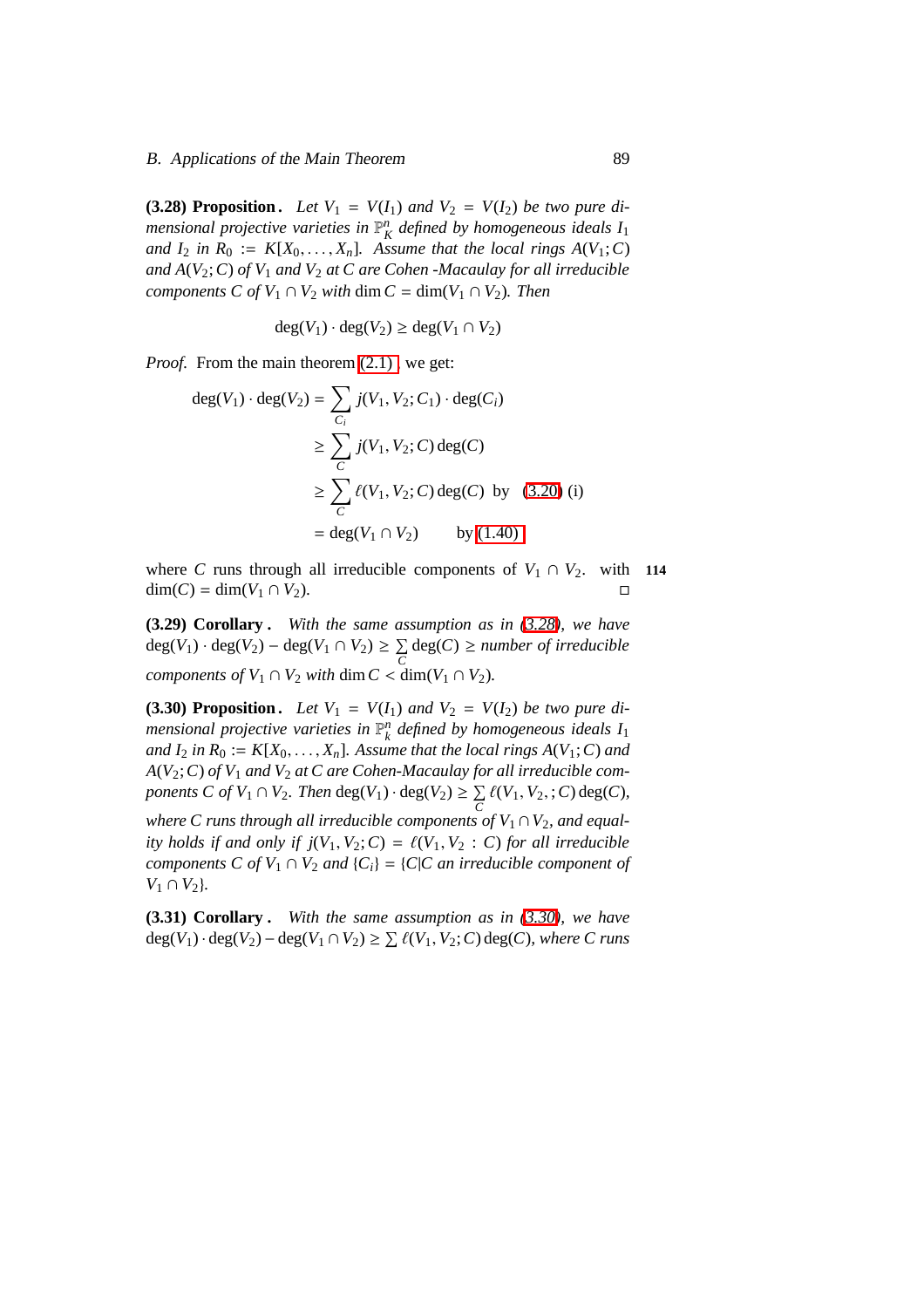*through all irreducible components of*  $V_1 \cap V_2$  *with* dim(*C*) < dim( $V_1 \cap V_2$ *V*2)*.*

## **C. Problems**

Let  $V_1 = V(I_1)$  and  $V_2 = V(I_2)$  be two pure dimensional projective varieties in  $\mathbb{P}_K^n$  defined by homogeneous ideals  $I_1$  and  $I_2$  in  $R_0 := K[X_0, \ldots, X_n].$ 

## **(3.32) The Main Problem**

**115** Analyzing the proof of the main theorem [\(2.1\)](#page-56-0) and the example [\(3.14\)](#page-91-0), one might be tempted to ask the following question:

Let  $C \subset V_1 \cap V_2$  be an irreducible subvariety corresponding to an imbedded prime ideal  $\mathscr Y$  belonging to  $I_1 + I_2$ . If dim  $C \ge \dim V_1 + I_2$  $\dim V_2 - n$ , then *C* belongs to our collection {*C<sub>i</sub>*} of the main theorem [\(2.1\) .](#page-56-0) However, this is not so, as we will show by the following example:

The construction is due to *R*. Achilles.

Let  $V_1$  and  $V_2$  ve two surfaces in  $\mathbb{P}^4_K$  given by the following ideals

$$
I_1 = (X_0, X_1) \cap (X_0, X_2) \cap (X_2, X_3)
$$
 and  

$$
I_2 = (X_1, X_4) \cap (X_0^2, X_0 + X_2).
$$

Then we have the following primary decomposition of  $I_1 + I_2$ :  $I_1$  + *I*<sub>2</sub> = (*X*<sub>0</sub>, *X*<sub>2</sub>) ∩ (*X*<sub>0</sub>, *X*<sub>1</sub>, *X*<sub>4</sub>) ∩ (*X*<sub>1</sub>, *X*<sub>2</sub>, *X*<sub>3</sub>, *X*<sub>4</sub>) ∩ (*X*<sub>0</sub>*X*<sub>2</sub>, *X*<sub>0</sub> + *X*<sub>2</sub>, *X*<sub>1</sub>, *X*<sub>3</sub>).

Applying proposition [\(1.46\)](#page-51-0), (ii) it is not too difficult to show that the collection  $\{C_i\}$  of irreducible subvarieties of  $V_1 \cap V_2$  is given by:

| $C_1: X_0 = X_2 = 0$                                            | with $j(V_1, V_2; C_1) = 2$ |
|-----------------------------------------------------------------|-----------------------------|
| $C_2$ : $X_0 = X_1 = X_4 = 0$                                   | with $j(V_1, V_2; C_2) = 1$ |
| $C_3: X_0 = X_1 = X_2 = 0$                                      | with $j(V_1, V_2; C_3) = 2$ |
| $C_4$ : $X_0 = X_2 = X_3 = 0$                                   | with $j(V_1, V_2; C_4) = 2$ |
| $C_5$ : $X_0 = X_1 = X_2 = X_4 = 0$ with $j(V_1, V_2; C_5) = 1$ |                             |
| $C_6$ : $X_1 = X_2 = X_3 = X_4 = 0$ with $j(V_1, V_2; C_6) = 1$ |                             |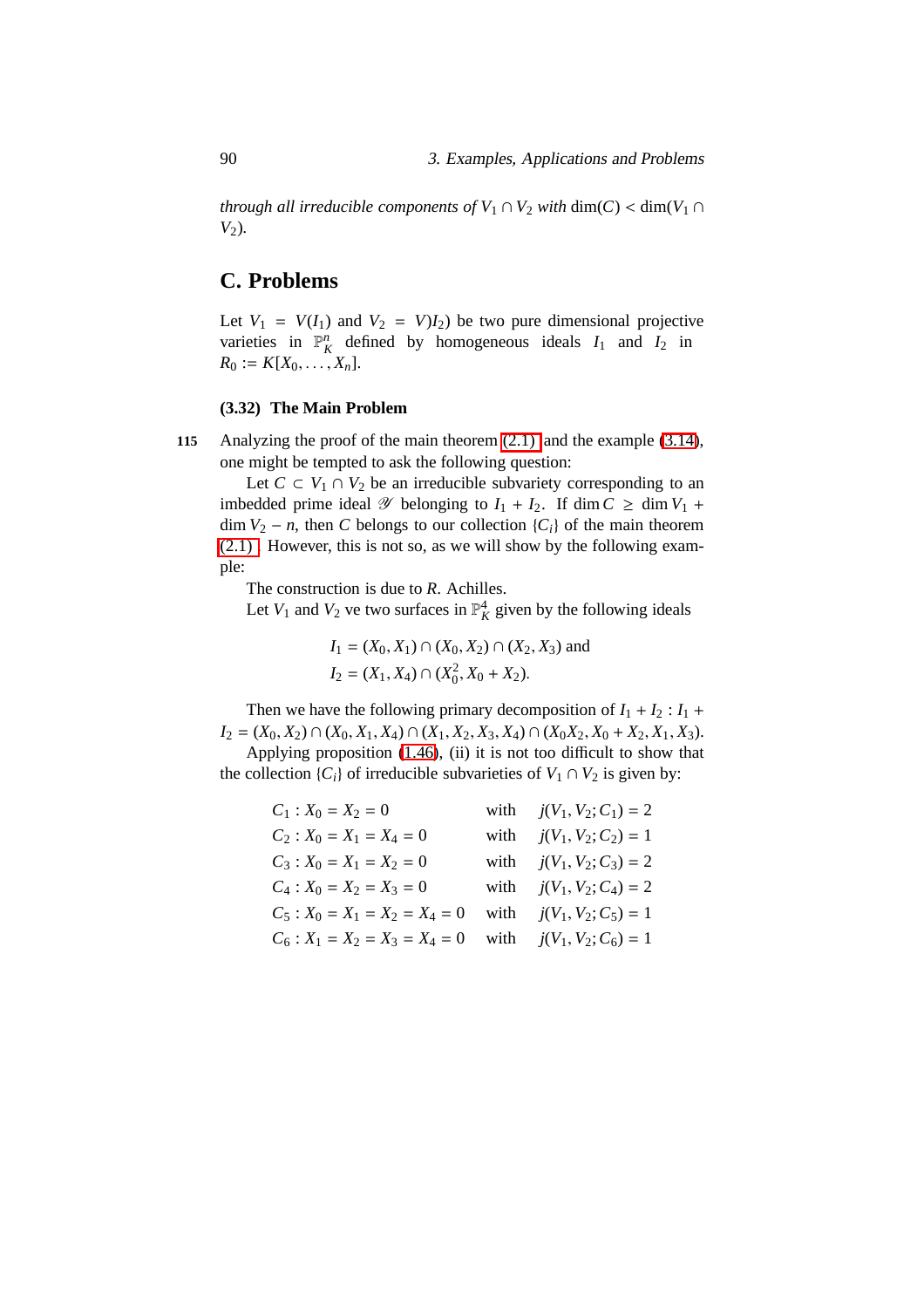#### C. Problems 91

Therefore, the imbedded point  $X_0 = X_1 = X_2 = X_3 = 0$  of  $V_1 \cap V_2$  116 is not an element of  $\{C_i\}$ .

Note that, the correction term  $c(V_1, V_2) > 0$  (See notation of [\(2.8\)](#page-61-0), (ii)).

Of course, it would be very interesting to say something about how imbedded components contribute to the Bezout's number  $deg(V_1) \cdot deg$  $(V_2)$ . This is our main problem.

**(3.33) Problem 1.** Give reasonably sharp estimate between  $deg(V_1)$ . deg(*V*<sub>2</sub>) and  $\sum_{C}$  *j*(*V*<sub>1</sub>, *V*<sub>2</sub>; *C*) deg(*C*) where *C* runs through all irreducible components of  $V_1 \cap V_2$ 

<span id="page-100-0"></span>**(3.34) Remark.** It seems to us a rather hard question to give reasonably sharp estimates on the error term between  $deg(V_1) deg(V_2)$  and  $\Sigma$  $\sum_{C}$  *j*(*V*<sub>1</sub>, *V*<sub>2</sub>; *C*) deg(*C*) or even  $\sum_{C}$ deg(*C*).

In 1982, Lazarsfeld was able to show that if one intersects a linear space *L* in  $\mathbb{P}_{K}^{n}$  with a subvariety  $V \subset \mathbb{P}_{K}^{n}(V)$  is irreducible and non-degenerate) and  $C_1, \ldots, C_r$  are the irreducible components of  $L \cap V$ , then

$$
\sum_{i=1}^r \deg C_i \le \deg(V) - e
$$

where  $e = \dim(L \cap V) - \dim V + \text{codim } L$ .

His proof is rather complicated. Therefore we want to pose our **117** second problem.

**(3.35) Problem 2.** Would our methods yield similar results as in [\(3.34\)](#page-100-0)?

- **(3.36) Problem 3.** (a) If  $c(V_1, V_2) > 0$  then is it true that:  $deg(V_1)$ .  $deg(V_2) \ge$  number of associated primes of  $I_1 + I_2$ ?
- (b) Assume that  $V_1$  and  $V_2$  are reduced. If deg( $V_1$ ) $d \cdot deg(V_2)$  > number of irreducible components of  $V_1 \cap V_2$  then is it true that:

 $deg(V_1) \cdot deg(V_2) \ge$  number of associated primes of  $I_1 + I_2$ ?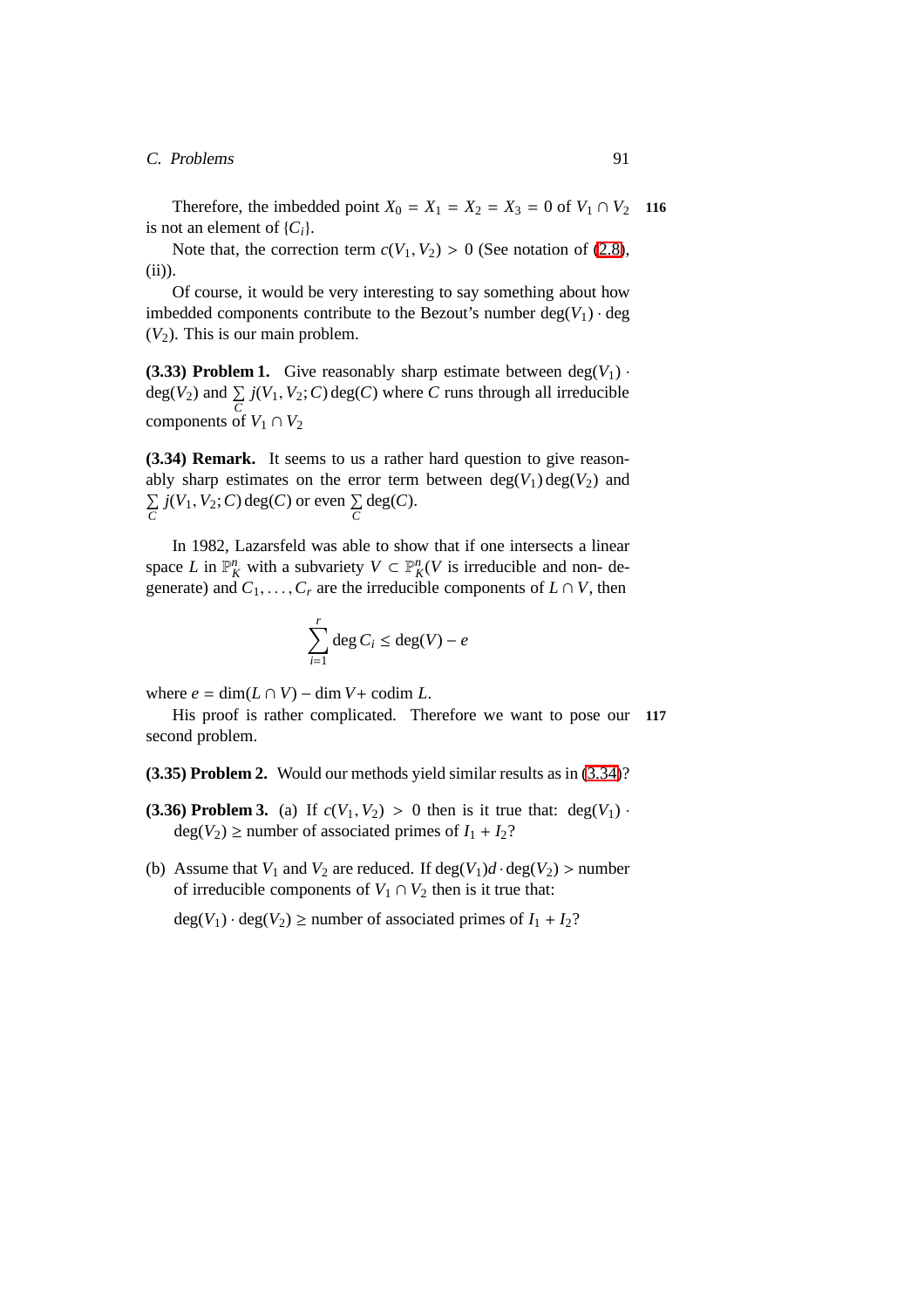**(3.37) Remark.** The assumption "reduced" is necessary in Problem 3(b) (see example [\(3.14\)](#page-91-0) (iii)).

**(3.38) Problem 4.** Let *C* be an irreducible component of  $V_1 \cap V_2$  with  $K - \dim(C) = j, t \leq j \leq d$ . Give geometric (or algebraic) interpretation of the property:

 $\tau \bar{A} \subset (\ell_0, \ldots, \ell_{\delta-j-1})\bar{A}.$ 

In connection with Corollary [\(3.20\)](#page-94-1), we want to pose the following problem:

**(3.39) Problem 5.** Let *C* be an irreducible component of  $V_1 \cap V_2$ . If  $j(V_1, V_2; C) \ge \ell(V_1, V_2; C)$  or  $j(V_1, V_2; C) \le \ell(V_1, V_2; C)$ , then describe the structure of the local rings  $A(V_1; C)$  and  $A(V_2; C)$  of  $V_1$  and  $V_2$  at  $C$ .

- **118 (3.40) Remarks.** (i) If  $A(V_1, C)$  and  $A(V_2; C)$  are Cohen -Macaulay. then  $j(V_1, V_2; C) \ge \ell(V_1, V_2; C)$ .
	- (ii) If dim  $V_1 \cap V_2 = \dim(V_1) + \dim(V_2) n$ , then  $j(V_1, V_2; C) =$  $\ell(V_1, V_2; C)$  if and only if  $A(V_1; C)$  and  $A(V_2; C)$  are Cohen-Macaulay.

**(3.41) Problem 6.** Give the connection between our approach and function's approach to the intersection theory in [\[18\]](#page-105-1) or [\[19\]](#page-105-0) (see our remark on example [\(3.8\)](#page-86-0)).

**(3.42) Problem 7.** Is it possible to give an extension of our approach to the intersection theory for pure dimensional subvarieties  $V_1, \ldots, V_r, r \geq 1$ 2 of an ambient smooth variety *Z*?

**(3.43) Problem 8.** (David Buchsbaum) Describe all intersection numbers of *V*<sup>1</sup> and *V*<sup>2</sup> along *C* as Euler -Poincare Characteristic.

**(3.44) Problem 9.** (David Eisenbud) Assume that  $V_1$  and  $V_2$  are irreducible subvarieties of  $\mathbb{P}_{K}^{n}$ . Suppose that *V*<sub>1</sub> ⊆ *V*<sub>2</sub>. Then describe all elements of the collection  $\{C_i\}$  of the main theorem (2.1).

In connection with this problem, we want to study the following example.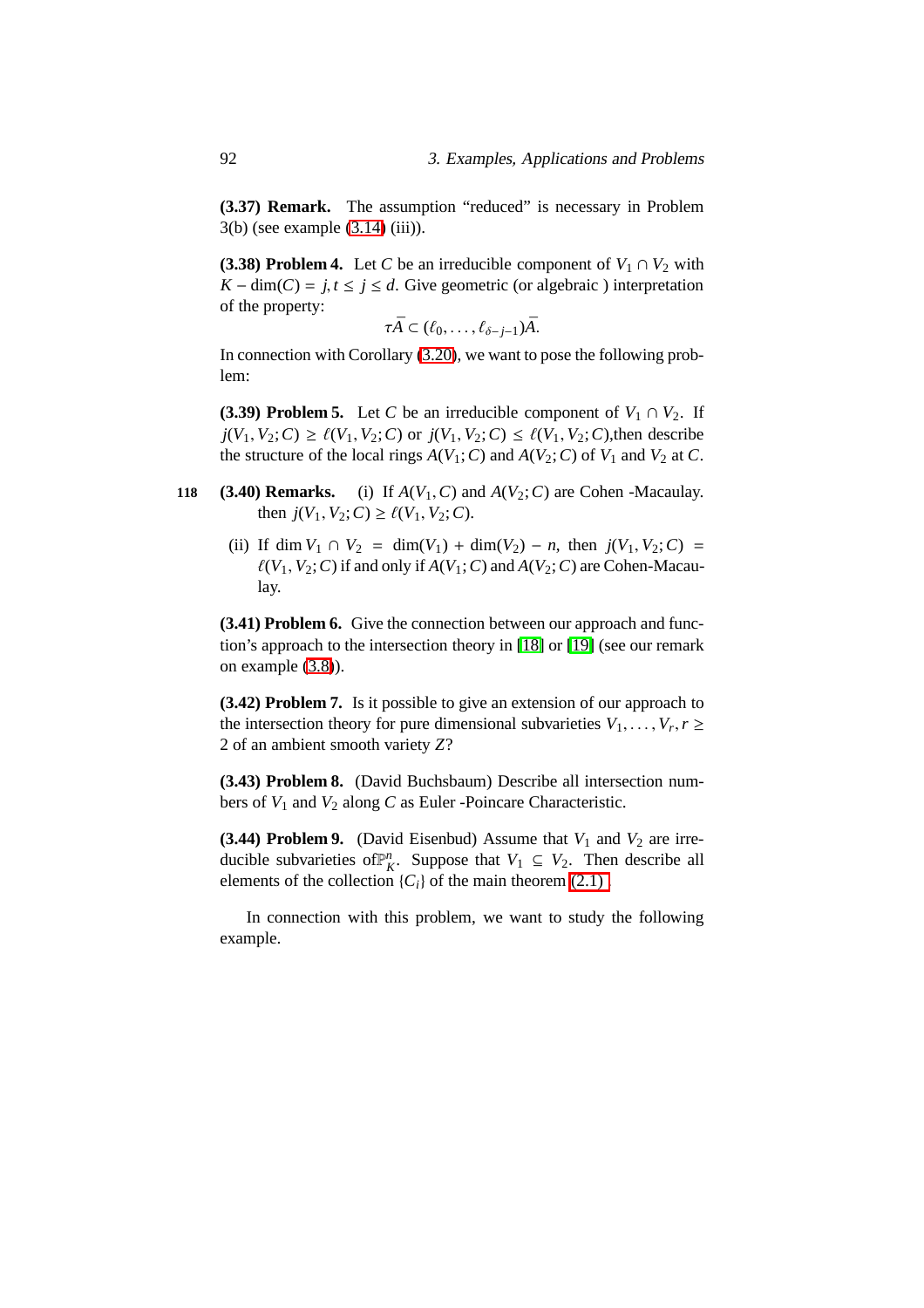C. Problems 93

**(3.45) Example.** Let  $V_1 = V_2$  be defined by the equation  $X_1^2 + X_2^2 - X_0^2 = 119$ 0 in  $\mathbb{P}_{K}^{2}$ . Then it is not hard to show that our collection  $\{C_{i}\}$  of the main theorem  $(2.1)$  is given by:

 $C_1$  :  $X_1^2 + X_2^2 - X_0^2 = 0$  and two imbedded points, say  $C_2$  and  $C_3$ , which are defined over  $\bar{K}$ .

Therefore we get

$$
4 = \deg(V_1) \deg(V_2) = \sum_{i=1}^{3} j(V_1, V_2; C_1) \deg(C_i).
$$

Hence  $j(V_1, V_2; C_1) = 1$  for all  $i = 1, 2, 3$ .

**(3.46) Proposition.** Let  $V_1$ ,  $V_2$ ,  $V_3$  *be pure dimensional varieties in*  $\mathbb{P}_K^n$ . *Then*

$$
\prod_{i=1}^{3} \deg(V_i) = \sum_{D \subset V_1 \cap V_2 V_3} j(V_1, V_2, V_3; D) \deg(D)
$$

$$
= \sum_{C \subset V_1 \cap V_2} \left[ j(V_1, V_2; C) \sum_{E \subset V_3} j(C, V_3; E) \deg(E) \right]
$$

*where D runs through the collection* {*Di*} *of the general main theorem [\(2.25\) ,](#page-74-0) C runs through the collection* {*Ci*} *of the main theorem [\(2.1\)](#page-56-0) for*  $V_1$  *and* $V_2$  *and*  $E$  *runs through the collection*  $\{E_i\}$  *of the main theorem (2.1) for C and V*3*.*

*Proof.* Immediately theorem (2.1) and (2.25). 
$$
\Box
$$

<span id="page-102-0"></span>**(3.47) Problem 10.** Let  $V_1, \ldots, V_s$  be pure dimensional subvarieties of  $\mathbb{P}_{K}^{n}$ . Let *C* an irreducible component of  $V_1 \cdots V_S$ ,  $s \ge 1$ . Then is it true that

$$
j(V_1,..., V_S; C) \ge \prod_{i=1}^s J(V_i, C; C)
$$
?

Also give a characterization for the equality. **120**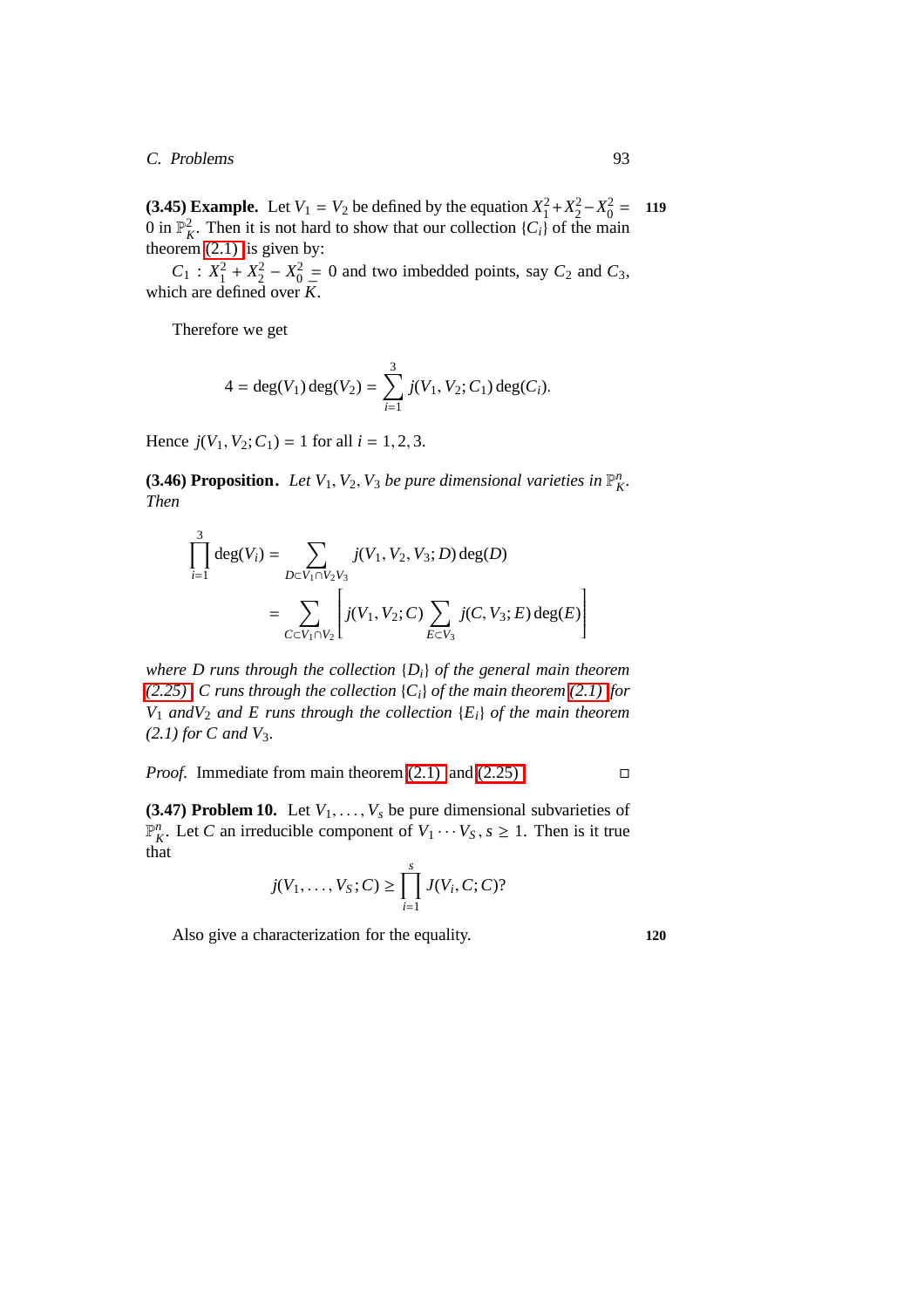**(3.48) Remark.** In 1937, 0. Zariski proved the following statement (see: Trans. Amer. Math. Soc. 41(1937), 249-265): if the origin is an *m*<sub>*i*</sub>-fold point of *n* hypersurfaces  $F_1, \ldots, F_n$  of  $\mathbb{P}_k^n$  and it is an isolated point of intersection of these *n* varieties, then the intersection multiplicity at the origin is not less than  $m_1m_2 \cdots m_n$ , by assuming that the hypersurfaces  $F_1, \ldots, F_n$  have only a finite number of common points. Other proofs have been given, for example, by 0. Perron (see:Bayer. Akad. Wiss. Math. Natur. *K*1. Sitzungsber. Jahrgang 1954, 179-199) or by H. Gigl (see: Monatsh. math. 60(1956), 198-204). Also Zariski's theorem is a special case of a theorem given by D.G. Northcott (see: Quart. j. math. Oxford Ser. (2)4 (1953), 67-80) or by W. Vogel (see: Monatsh. math. 71(1967), 238-247) as an illustration of the general theory which was developed in these papers. Studying our problem [\(3.47\)](#page-102-0), we want to give an extension of these observations. In the meanwhile, R. Achilles proved the above inequality. The characterization of the equality is yet open. We want to conclude these notes with the following conjecture:

**Conjecture.** Let X and Y be two pure dimensional subschemes of  $\mathbb{P}_{K}^{n}$ *given by the ideals*  $I(X)$  *and*  $I(Y)$ *. Then*  $deg(X)$ .  $deg(Y) \geq number$  of *prime ideals*  $\mathscr Y$  *belonging to*  $I(X) + I(Y)$  *such that* dim  $\mathscr Y \ge$  dim  $X$  + dim  $Y - n$ .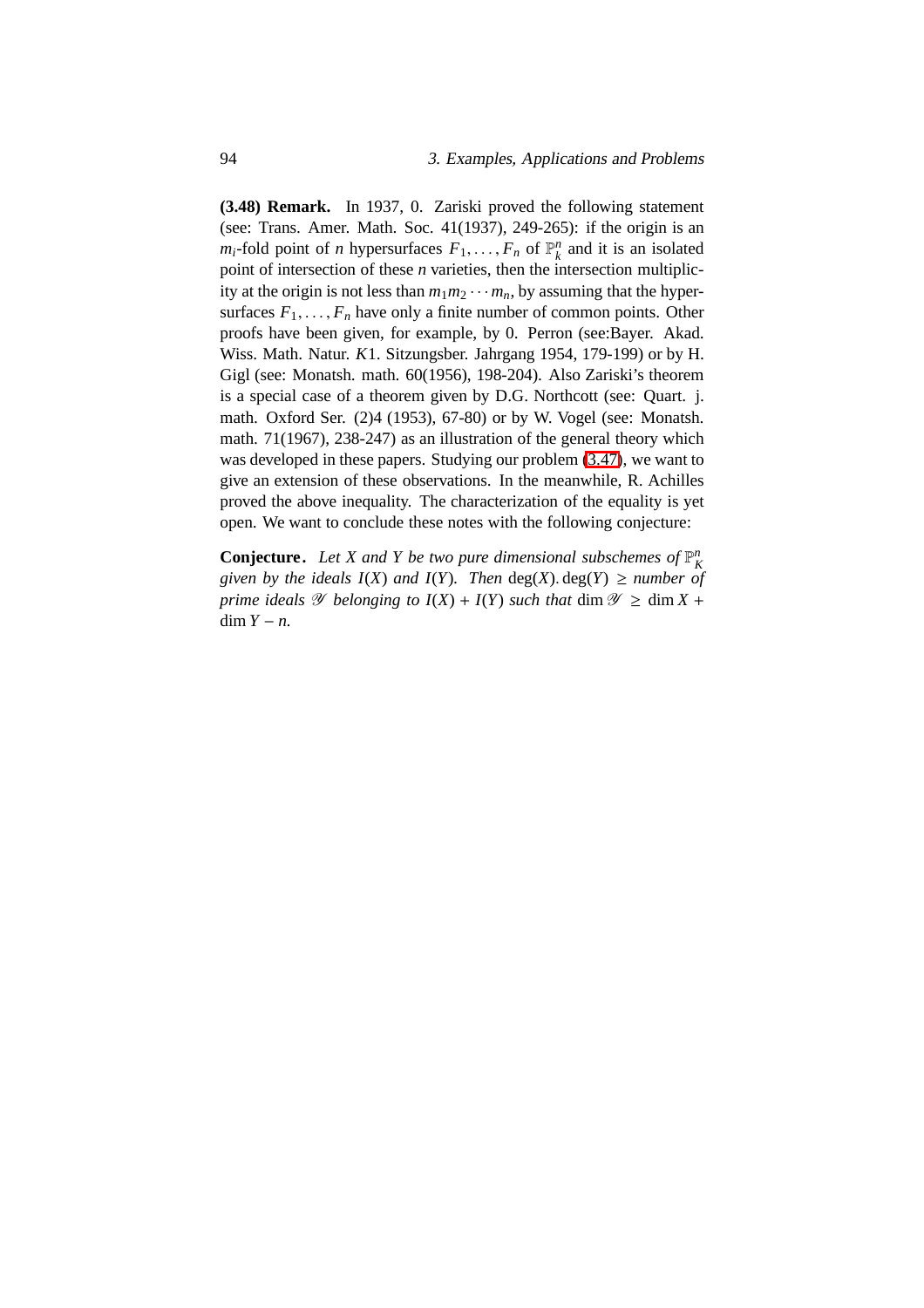# **Bibliography**

- [1] Abhyankar, S.S: Historical ramblings in algebraic geometry and **121** related algebra, Amer. Math. Monthly 83(1976), 409-448.
- [2] Auslander, M. and D.A. Buchsbaum: Codimension and multiplicity, Ann. of math. 68(1958),625-657.
- [3] Behrens,E.-A: Zur Schnittmultiplizitat uneigentlicher Komponenten in der algebraischen Geometric, Math. Z.55(1952), 199-215.
- [4] Bezout, E: Sur le degre des equations resultants dei evanouissement des inconnus, Memoires presentes par divers savants a1' Academie des science de 1; Institutede France, 1764.
- [5] Bezout, E: Sur le degre resultant des methodes d'elimination entre plusieurs equations, Memories presentes par divers savants a1' Academie des sciences de 1 Institut de France 1764.
- [6] Bezout, E.: Sur le degre des equations resultants de I evanouissement des inconnus, Histoire de 1' Academie Royale des Sciences, annee 1764, 288-338, Paris 1767.
- [7] Bezout, E.: Theorie generale des equations algebriques, Paris 1770
- [8] Boda, E and W. Vogel: On systems of parameters, local intersec- **122** tion multiplicity and Bezout's Theorem, Proc. Amer. Math. Soc 78(1980),1-7.
- [9] Buchsbaum, D.A: Complexes in local ring theory, In: Some aspects of ring theory. C.I.M.E. Rom 1965.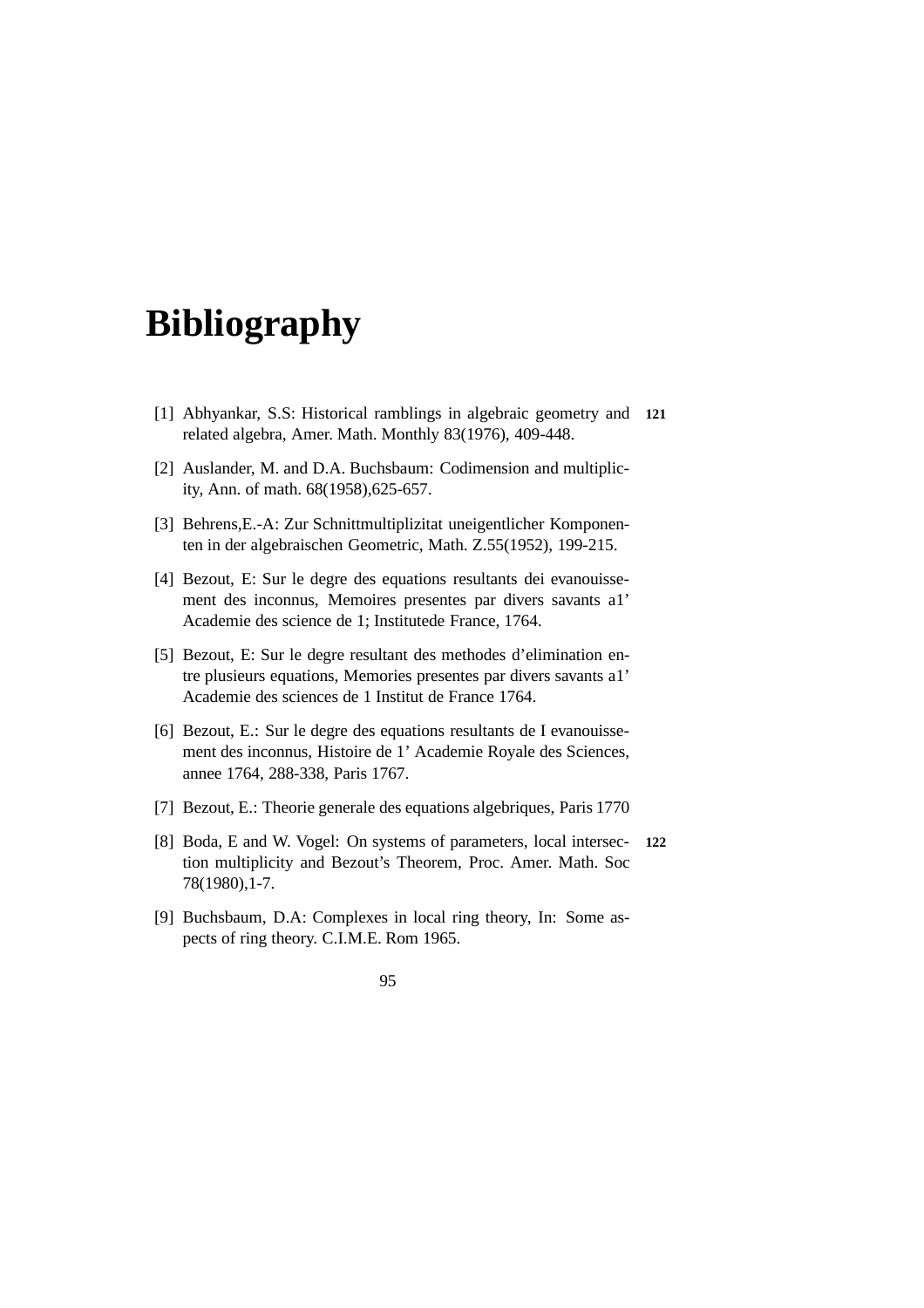- [10] Budach, L. und W. Vogel: Cohen-Macaulay moduin und der Bezoutsche Satz, Monatsh. Math. 73 (1969), 97-111.
- [11] Chevalley, C.: Intersection of algebraic and algebroid varieties, Trans. Amer. Math. Soc. 57(1945), 1-85.
- [12] Chevalley, C: On the theory of local rings, Ann. of Math. 44(1943),690-708.
- [13] De Boer, J.H.: The intersection multiplicity of a connected component, Math. Ann. 172(1967), 238-246.
- [14] Dieudonne, J.: The historical development of algebraic geometry, Amer. Math. Monthly 79(1972), 827-866.
- <span id="page-105-3"></span>[15] Enriques, F.: Sui sistemi continui di curve appartnenti ad una superficie algebrica, Comm. Math. Helv. 15 (1943),227-237.
- <span id="page-105-2"></span>[16] Euler, L.: Sur une contradiction apparente dans Ia doctrine des lignes courbes, In: Actis Berolinesibus, 1748.
- [17] Fulton, W.: Intersection theory, Notes made for the 1980 Summer School in Cortona, Italy.
- [18] Fulton, W.: Intersection theory, New York-Heidelberg-Berlin Tokyo: Springer 1983.
- <span id="page-105-1"></span><span id="page-105-0"></span>**123** [19] Fulton, W and R. Macpherson: Defining algebraic intersection, In: Algebraic geometry, Proc., Troms  $\theta$ , Norway 1977, 1-30, Lecture Notes in Math. 687, Springer Verlag 1978.
	- [20] Gaub, C.F.: Demonstratio nova theorematis omnem functionem algebraicam unius variables in factores reales primi velsecundi gradus resolvi posse, Doktordissertation, Helmstedt 1799.
	- [21] Goto, S.: On the Cohen-Macaulayfication of certain Buchsbaum rings, Nagoya Math. J. 80(1980), 107-116.
	- [22] Goto, S. and Y. Shimoda: On the Rees algebras over local rings I, Preprint, Nihon University and Metropolitan University,Tokya, 1978.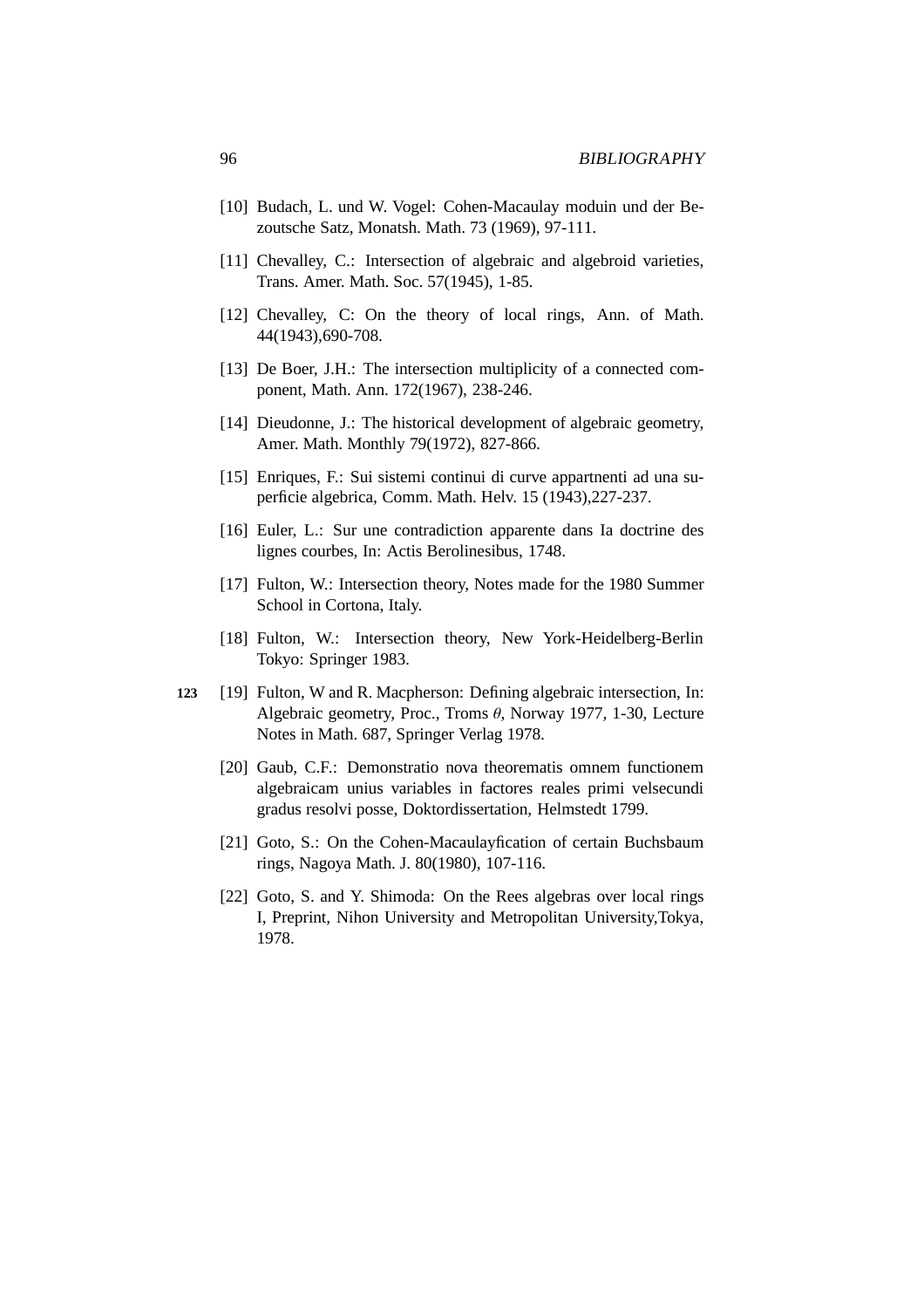- [23] Goto, S. and Y. Shimoda: On Rees algebras over Buchesbaum rings, J. Math. Kyoto University 20(1980), 691-708.
- [24] Grothendieck, A.: Esquisse d' un programme pour une theorie des intersections sur les schemas generaux, In Lecture Notes in Math. 225, Springer-Verlag, Berlin-New York, 1971.
- <span id="page-106-0"></span>[25] Grobner, W.: Idealtheoretischer Aufbau der algebraischen Geometrie, Teubner, Leipzig, 1941.
- [26] Grobner,W.: Moderne algebraische Geometrie. Die idealthe oretischen Grundlagen, Wien-Innsbruck: Springer 1949.
- [27] Grobner,W.: Uber den multiplizitasbegriff in der alge braischen **124** Geometrie, Math. Nachr. 4(1951), 193-201.
- [28] Grobner,W.: Uber den idealtheoretischen Beweis des Satzes von Benzout, Monatsh. Math. 55(1951),82-86.
- [29] Grobner,W.: Uber die idealtheoretische Grundlegung der algebraischen Geometrie, In: Proc. Intern. Congress of mathematicians, Amsterdam 1954, Groningen 1956, Vol. III, 447-456. Nachdruck in: Geometrie, pp.90-99 Mannheim: B.1.1972.
- [30] Grobner,W.: Teoria degli ideali e geometria algrbrica, Cremonese Roma, 1964.
- [31] Grobner,W.: Algebraische Geometrie I, II, Mannheim: BI. 1968 and 1970.
- [32] Hartshorne,R.: Algebraic geometry, Berlin-New York Springer 1977.
- [33] Herrmann, M. und W. Vogel: Bemerkungen zur Multiplizitatstheorie von Grobner und Serre, J. Reine Angew. Math. 241(1970),42- 46.
- [34] Herrmann, M;R. Schmidt and W. Vogel: Theorie der normalen Flacheheit, Teubner-Texte zur mathematik, Leipzig, 1977.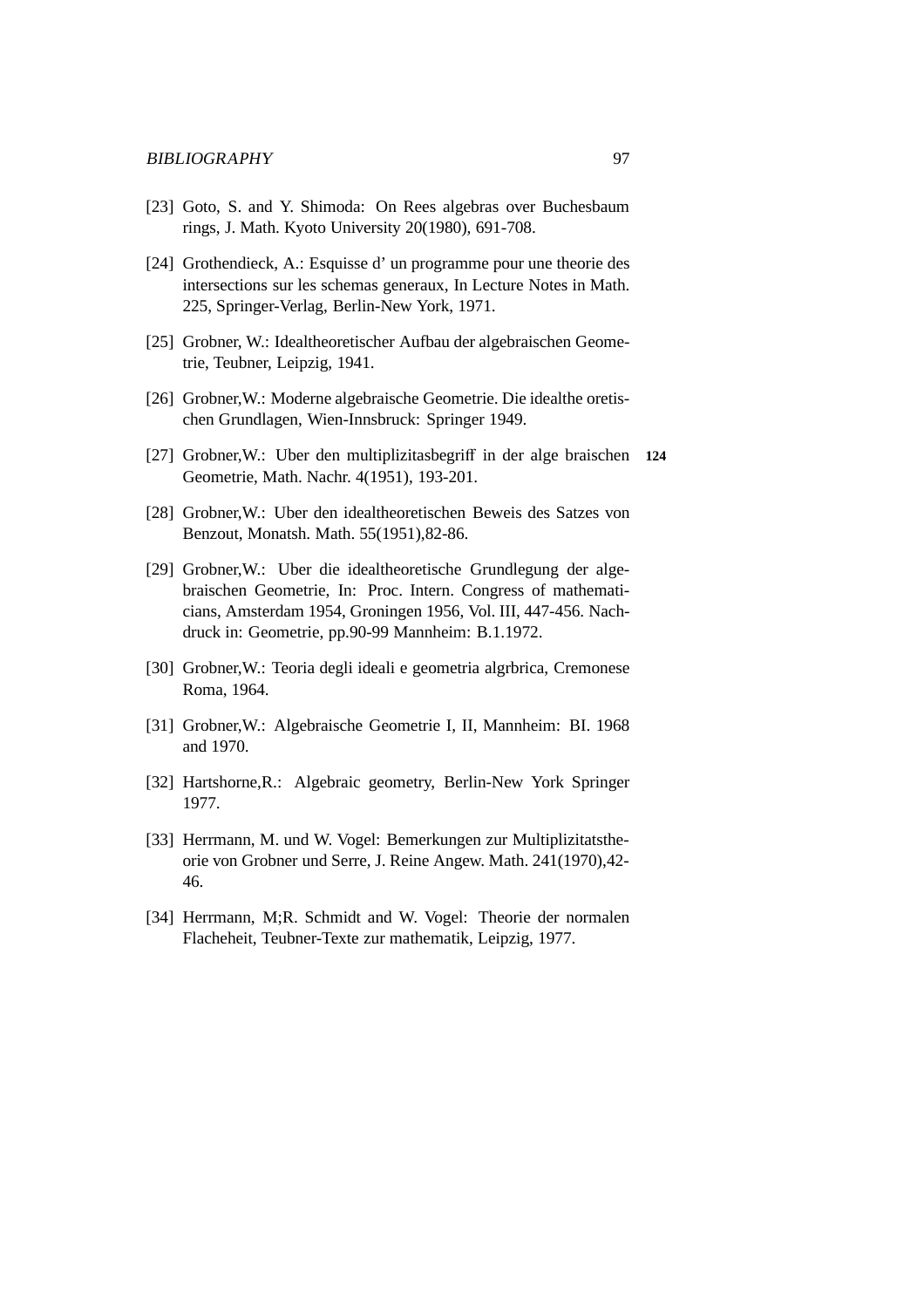- [35] Hilbert, D,: Uber die Theorie der algebraischen Formen, Math. Ann. 36(1890),473-534.
- <span id="page-107-1"></span>**125** [36] Jacobi, C.G.J.: De ralationibus, quae locum habere debent inter puncta intersectionis duarum curvarum vel trium superficierum algebraicarum dati ordinis, simul cum enodatione paradoxi algebraici, j. Reine Angew. Math 15(1836),285-308.
	- [37] Kleiman, S.L.: Motives. In:Algebraic geometry, Oslo 1970. Proc. of the 5<sup>th</sup> Nordic Summer School in Math., F.Oort, editor, Woethers-Noordhoff, Publ. Groningen, The Netherlands.
	- [38] Kleiman, S.L.: Problem 15. rigorous foundation of Schubert's enumerative calculus, Proc. Symposia in pure Math. 28(1976),445- 482.
	- [39] Kleiman, S.L.: The enumerative theory of singularities, Preprint, MIT, Cambridge 1977.
	- [40] Knesser, M.: Erganzung zu einer Arbeit von Hellmuth Kneser Uber den Fundamentalsstz der Algebra, Math. Zeit. 177(1981), 285-287.
	- [41] Kohn, G.: Uber das prinzip der Erhaltung der Anzahl, Archiv der Math. und Physik (3)4,312(1903).
	- [42] Krull, W.: Diemennsionstheorie in Stellenringen, Crelle Journal 179 (1930), 204-226.
	- [43] Kunz, E: Einfuhrung in die kommutative Algebra und algebraische Geometrie, Braunschweig-Wiesbaden, Vieweg, 1980.
- <span id="page-107-0"></span>**126** [44] Lasker, E.: Zur Theorie der Moduln und Ideals, Math. Ann. 60(1905),20-116.
	- [45] Lazarsfeld, R.: Excess intersection of divisors, Compositio Math. 43(1981),281-296.
	- [46] Lefschetz, S.: L' Analysis situs et la geometrie algebrique, Gauthier-Villars, Paris, 1924.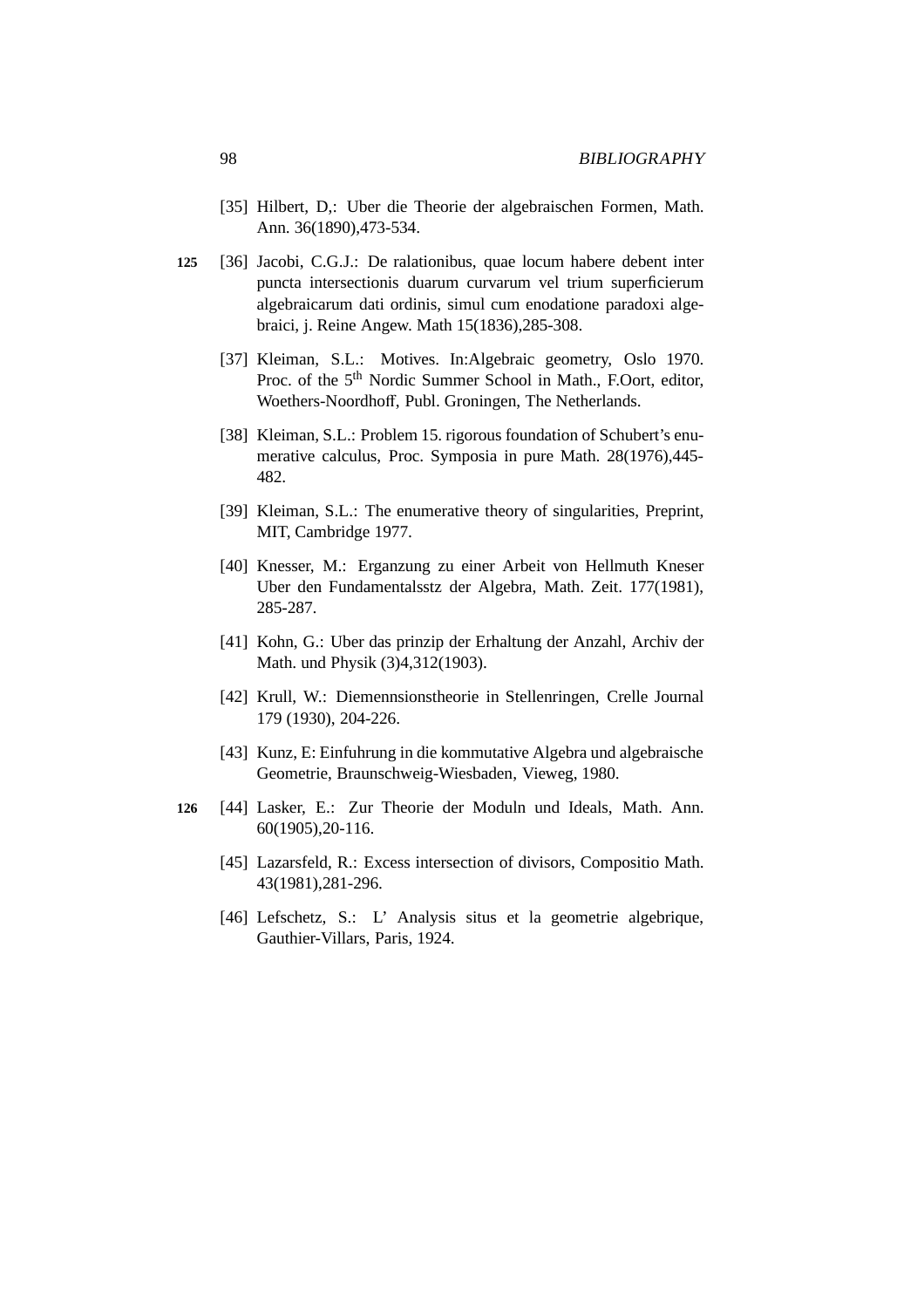- [47] Leung, K.-T.: Die multiplizitaten in der algebraischen Geometrie, Math. Ann. 135 (1958),170-191.
- [48] Maclaurin, C.: Geometria organica sive des cripto linearum curverum universalis, London, 1720.
- [49] Macaulay, F.S.: Algebraic theory of modular systems, Cambridge Tracts 19(1916).
- [50] Mumford, D.: Algebraic geometry I, Berlin-New York: Springer 1976.
- [51] Murthy,M.P.: Commutative Algebra I, University of Chicago, Chicago, 1975.
- [52] Nagata, M.: Local rings, Interscience Publ., New York 1962.
- [53] Newton, J.: Geometria analytica, 1680.
- [54] Noether, E.: Idealtheorie in Ringbereichen, Math, Ann. 83,24 (1921),24-66.
- [55] Northcott, D.G.: Lessons on rings, modules and multiplicities, Cambridge, Cambridge University Press, 1968.
- [56] Patil, D.P. and W. Vogel: Remarks on the algebraic approach to **127** intersection theory, Monatsh. Math.96 (1983),233-250.
- [57] Perron, O.: Studien Uber den Vielfachheitsbegriff und den Bezoutschen Satz, Math. Zeitschr. 49 (1944), 654-680.
- [58] Perron, P.: Ein Beweis des Fundamentalsatzes der Algebra im Reellin, Ann. Math. Pura Appl. (4),28(1949),183-187.
- [59] Pieri, M.: Formule di coincidenza per le serie algebraiche as die coppie di punti dello spazio a n dimensioni, Rend. Circ. Mat. Palermo 5(1891),225-268.
- [60] Ramanujam, C.P.: On a geometric interpretation of multiplicity, Invent. Math. 22 (1973/74),63-67.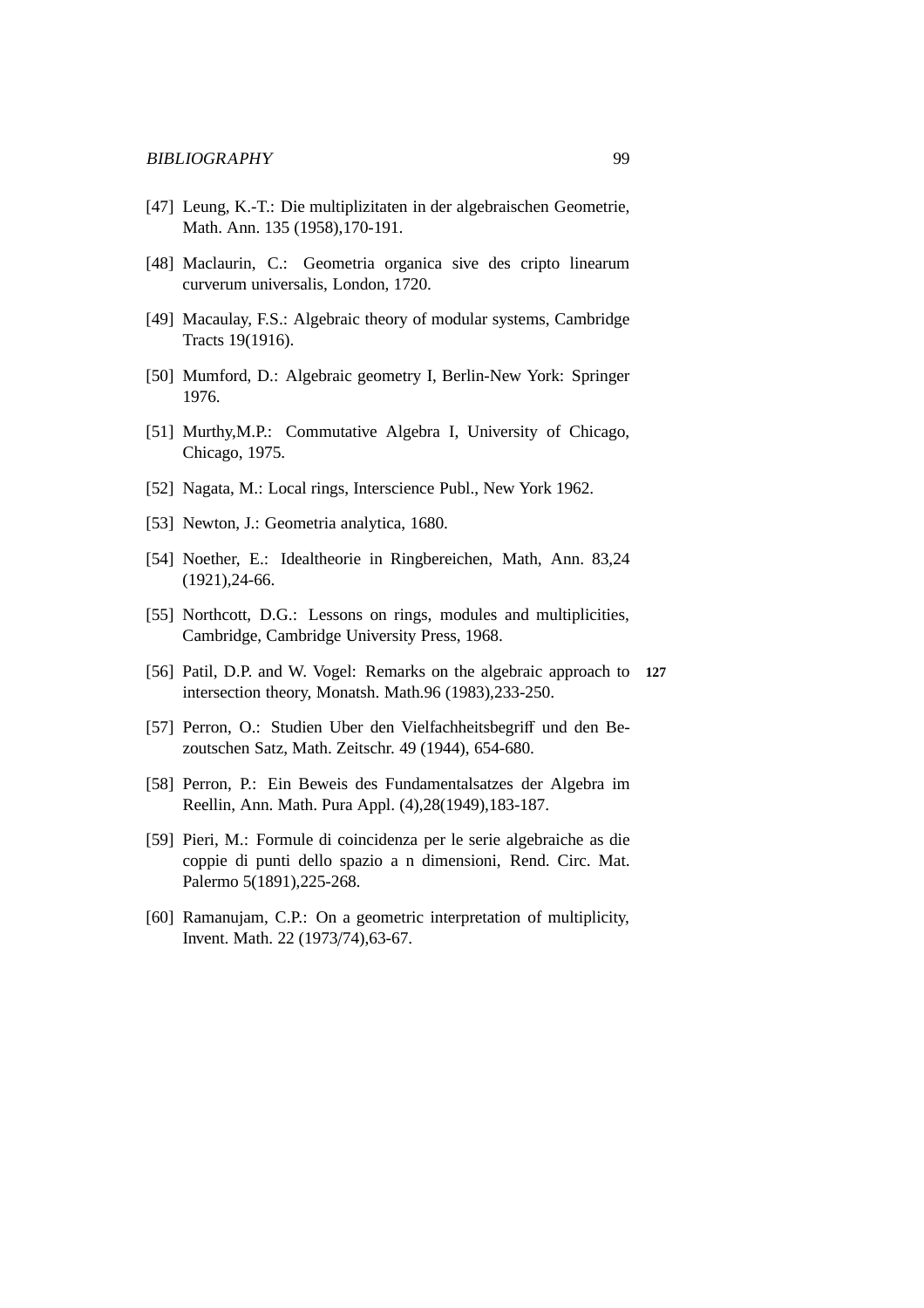- [61] Renschuch, B.: Verallgemeinerungen des Bezoutschen Satzes, S.- B Saches. Akad. Wiss. Leipziq Math. Natur. K1.107 Heft 4, Berlin 1966.
- [62] Renschuch, B.,J.Stuckrad und W. Vogel: Weitere Bemerkungen zu einum Problem der Schnittheorie und uber ein Mab con A. Seidenberg fur die Imperfektheit, J. Algebra 37 (1975) 447-471.
- [63] Renschuch, B. and W. Vogel: Zum Nachweis arithmetischer Cohen Nacaulay-Varietaten, Monatsh. Math. 85 (1978),201-210.
- [64] Renschuch, B. und W. Vogel: Uber den Bezoutschen Satz seit den Untersuchungen von B.L.van der Waerden, Beitr. Algebra. Geom. 13 (1982), 95-109.
- **128** [65] Reufel, M.: Beitrage zur multiplizitaten-und speziali sierungstheorie I, In: Gesellsch. Mat. Datenverar beitung Bonn, Ber. Nr. 57,177-201, Bonn 1972.
	- [66] Rohn, K.: Zusatz zu E. Study: Das Prinzip der Erhaltung der Anzahl, Berichte Sachs. Akad. Leipzig 68.92(1916).
	- [67] Salmon, G.: On the conditions that an equation should have equal roots, Cambridge and Dublin Math. J. 5(1850),159-165.
	- [68] Salmon, G. and W. Fiedler: Analytische Geometrie des Raumes, 2. Auflage, Teubner-Verlag, Liepzig, 1874.
	- [69] Samuel, P.: Methodes d' algebre abstraite en geometrie algebrique, Ergeb, der Math.,H.4. Berlin-Gottingen heidelberg: Springer 1955.
	- [70] Schenzel, P.: Applications of dualizing complexes to Buchsbaum rings, Adv, in Math. 44 (1982),61-77.
	- [71] Schubert,H.: Kalcul der abzahlnden Geometrie, Liepzig 1879.
	- [72] Serre, J.-P.: Algebre locale-multiplicites, Lecture Notes in Math. Vol. 11, Berlin- New York:Springer 1965.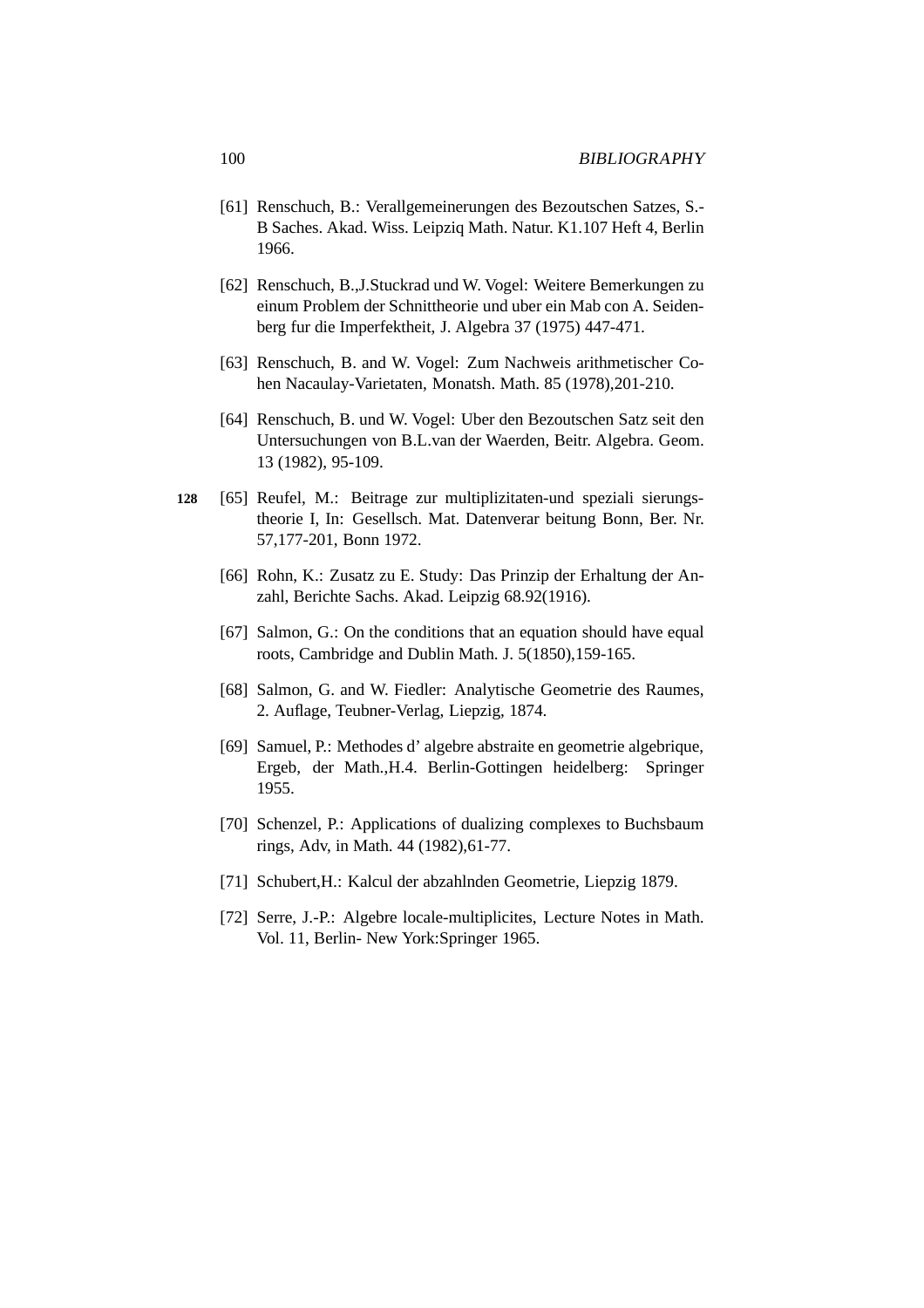- [73] Severi,F.: II Principio della Conservazione del Numero, Rendiconti Circolo Mat. Palermo 33 (1912), 313.
- [74] Severi, F.: Un nouvo campo di ricerche nella geometria soprauna superficies sopra una varieta algebrica, Mem. Accad. Ital. Mat. 3, No. 5 (1932).
- [75] Severi, F.: Lezioni di Analisi, vol. I, second ed., Bologna 1941. **129**
- [76] Severi, F.: Intorno ai sistemi continui di curve sopra una superficie algebrica, Conn. Math. Helve. 15 (1943), 238-248.
- [77] Severi, F.: Uber die Darstellung algebraischer Mannigfaltigkeiten als Durchschnitte von Formen, Abh. Math. Sem. Hanischen Univ. 15(1943), 97-119.
- [78] Severi, F.: II concetto generale di molteplicita delle soluzioni pei sistemi di equazioni algebraiche e la reoria dell'eliminazione, Annali di Math. 26 (1947), 221-270.
- [79] Steiner, J.: Uber die Flachen dritten Grades, J. Reine Angew Math. 53 (1857), 133-141.
- [80] Stuckrad,J und W. Vogel: Uber die *h*1-Bedingung in der idealtheoretischen Multiolizitatstheorie, In: Beitr Alg. Geom. 1 (1971),73- 76.
- [81] Stuckrad, J und W. Vogel: Ein Korrekturglied in der Multiolizitatstheorie von D.G. Northcott und Anwendungen, Monatsh. Math. 76 (1972), 264-271.
- [82] Stuckrad, J und W. Vogel: Eine Verallgemeinerung der Cohen-Macaulay-Ringe und Anwendungen auf ein Problem der Multiolizitatstheorie, J. Math. Kyoto Univ. 13 (1973), 513-528.
- [83] Stuckrad, J und W. Vogel: Uber das Amsterdamer Programm **130** von W.Grobner und Buchsbaum Varietaten, Monatsh. Math. 78 (1974),433-445.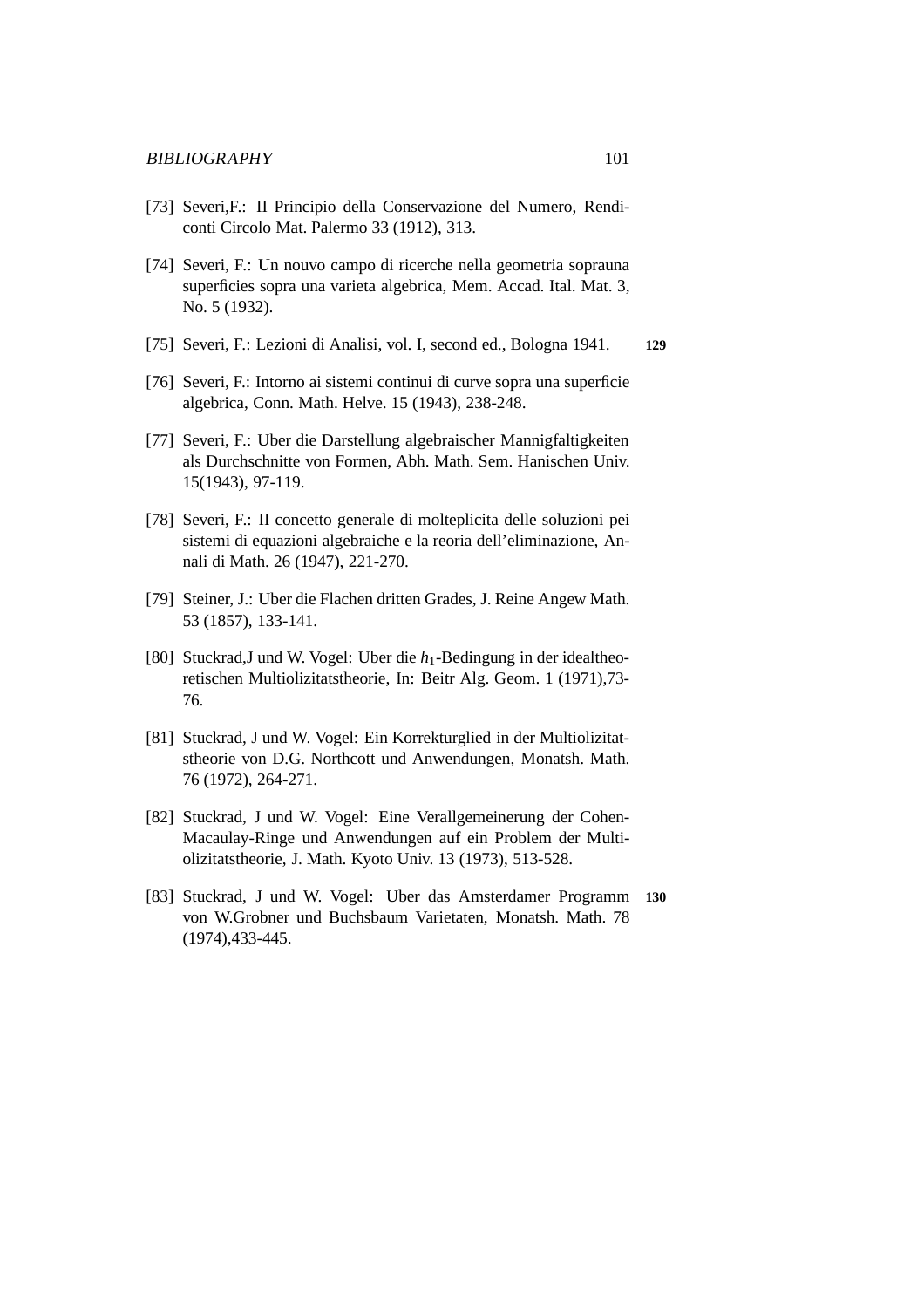- [84] Stuckrad, J and W. Vogel: Toward a theory of Buchsbaum singularities, Amer.J. Math. 100 (1978),727-746.
- [85] Stuckrad, J and W. Vogel: An algebraic approach to the Intersection theory, In: The curves seminar at Queen's Univ. Vol. II,1-32. Queen's papers in pure and applied mathematics, Kingston, Ontario, Canada, 1982.
- [86] Sylvester, J.J.: On a general method of determining by mere inspection the derivations from two equations of any degree, Philosophical Magazine 16 (1840),132-135.
- [87] Trung, Ngo Viet: Uber die Ubertragung der Ringeigenschaften zwischen R und R[u]/(F) und allgemeine Hyper flachen-schnitte, Thesis, Martin- Luther-University, Halle 1978.
- [88] Van der Waerden, B.L.: Der multiplizitatsbegriff der algebra ischen Geometrie, Math. Ann. 97(1927), 756-774.
- [89] Van der Waerden, B.L.: On Hilbert's function, series of composition of ideals and a generalisation of the Theorem of Bezout, Proc. Roy. Acad. Amsterdam 31 (1928), 749-770.
- [90] Van der Waerden, B.L.: Eine Verallgemeinerung des Bezoutschen Theorems, Math. Ann. 99(1928, 297-541), and 100 (1928)752.
- **131** [91] Van der Eaerden, B.L.: Topologische Begrundung des Kalkuls der abzahlenden Geometrie, Math. Ann. 102, 337 (1930).
	- [92] Van der Eaerden, B.L.: Einfuhrung in die algebraische Geometrie, 2. ed,. Berlin-New York: Springer 1973.
	- [93] Vogel, W.: Grenzen fur die Gultigkeit des Bezoutschen Satzes, Monatsb. Deutsch. Akad. Wiss. Berlin 8(1966), 1-7.
	- [94] Vogel, W.: Idealtheoretische Schnittpunktsatze in homogenen Ringen uber Ringen mit Vielfachkettensatz, Math. Nachr. 34 (1967), 277-295.